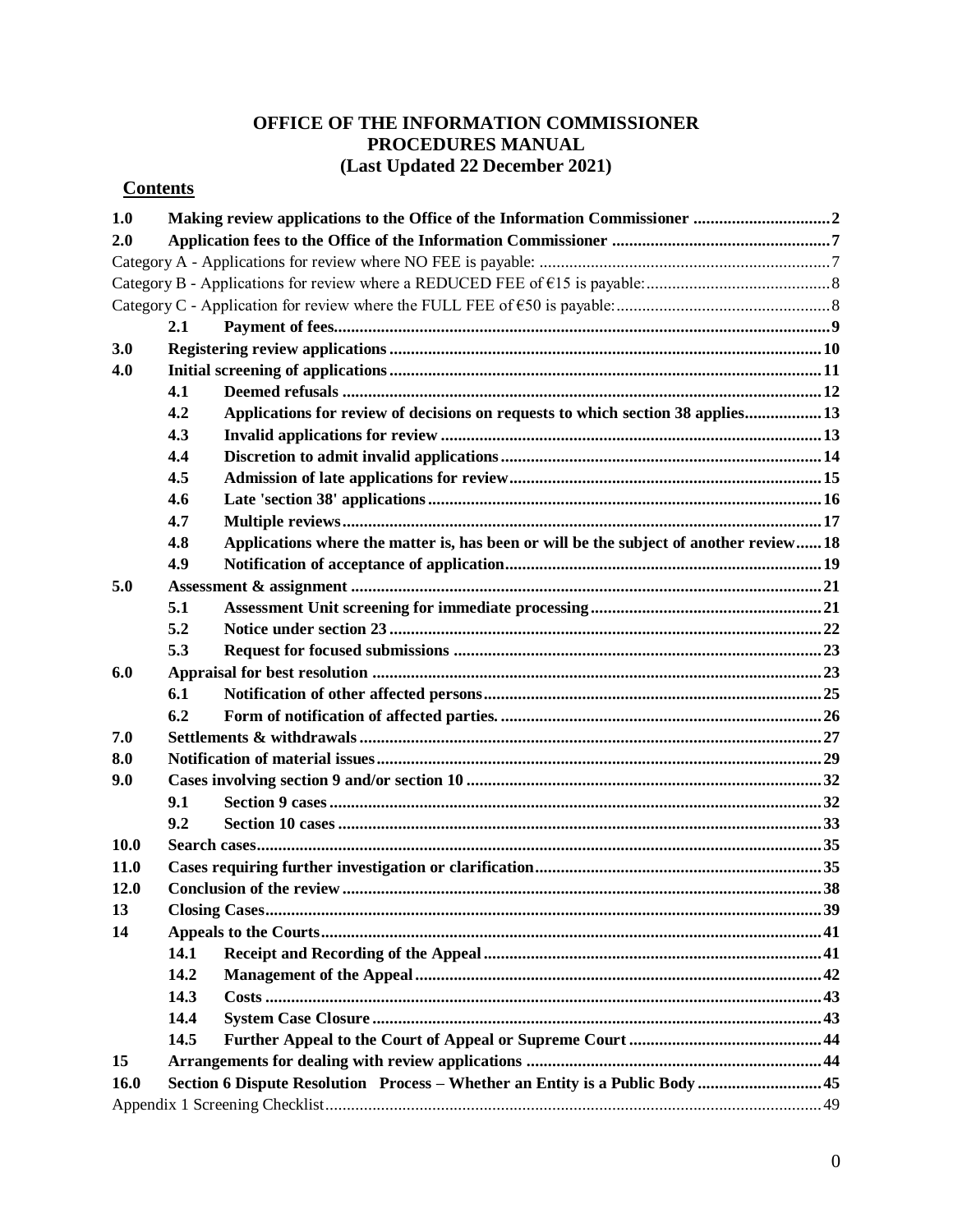| Appendix 4 - Liaison arrangements with FOI Bodies for the purposes of the Freedom of Information Act 2014 |  |
|-----------------------------------------------------------------------------------------------------------|--|
|                                                                                                           |  |
|                                                                                                           |  |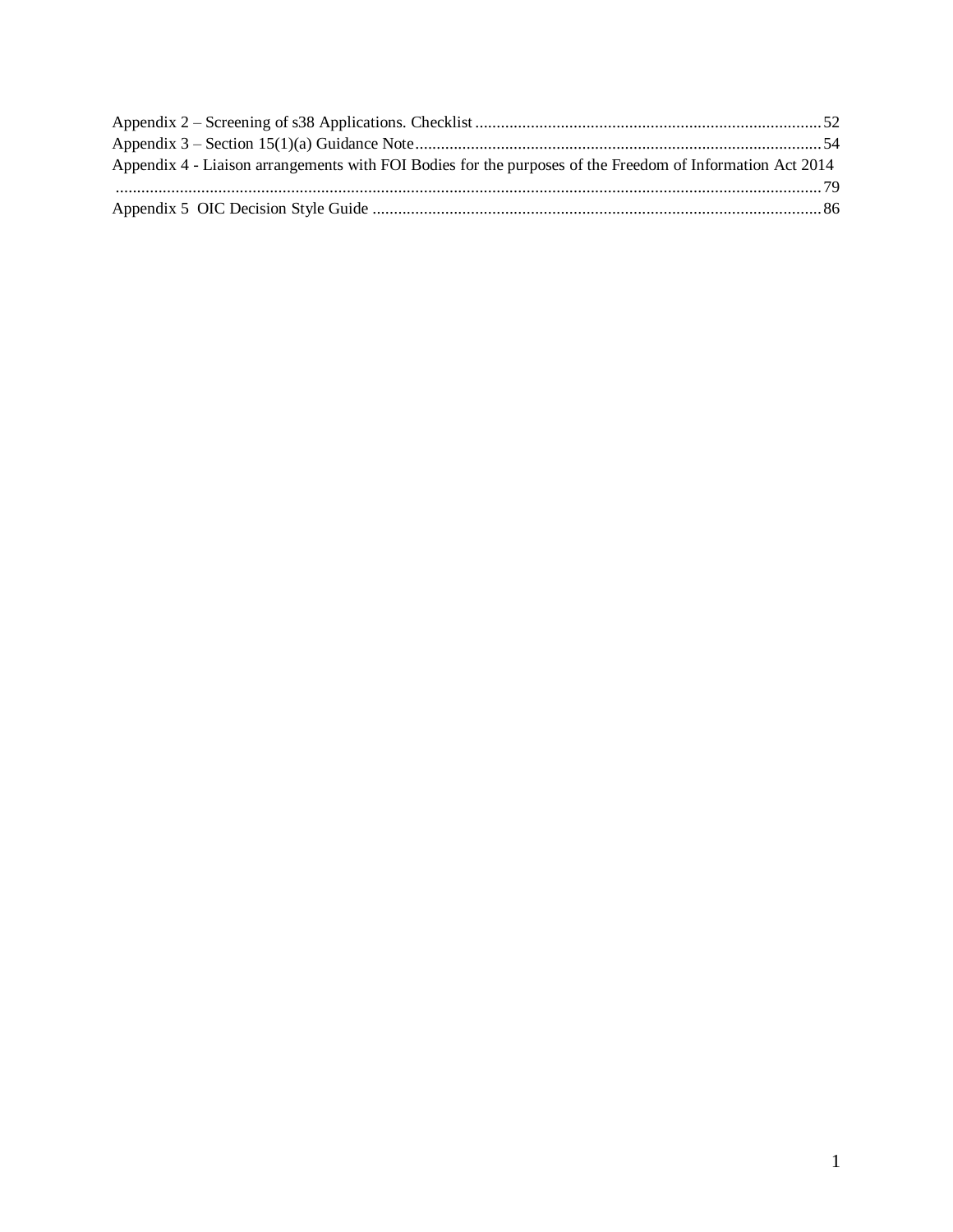# **PROCEDURES FOR THE CONDUCT OF REVIEWS UNDER SECTION 22 OF THE FREEDOM OF INFORMATION ACT 2014**<sup>1</sup>

The purpose of this procedures manual is to provide guidance for staff in relation to the conduct of reviews by the Information Commissioner<sup>2</sup> under section 22 of the Freedom of Information (FOI) Act 2014 The procedures are aimed at ensuring consistency and fairness in our approach to dealing with reviews. The procedures set out in this manual should, in the normal course of events, be adhered to insofar as is practicable. It should be noted, however, that the FOI Act provides that the Commissioner has discretion to adopt such procedures as are appropriate in all the circumstances of a case. It is also relevant to note that the Commissioner's review functions are inquisitorial and generally informal rather than adversarial in nature. In all circumstances, the Office will aim to ensure that the approach adopted by the Office is fair, and seen to be fair, to all the parties concerned.

### <span id="page-2-0"></span>**1.0 Making review applications to the Office of the Information Commissioner**

One of the functions of the Information Commissioner is to review decisions made by public bodies on requests for information made under the FOI Act. If, following an internal review decision, the requester is still dissatisfied, s/he can then apply to the Information Commissioner for an independent review of the decision.

**1.1** A person who wishes for the Commissioner to review a decision made by an FOI body under the FOI Act must make the application for review in writing and pay the appropriate fee. The use of the online application facility on our website at [www.oic.ie](http://www.oic.ie/) is encouraged. An application may also be submitted by email to applications @oic.ie, but it is important to note that the application is not deemed to have been made until the

 $\overline{a}$ 

<sup>&</sup>lt;sup>1</sup> The transitional provisions in section 55 of the 2014 Act provide that any action commenced under the Freedom of Information Act 1997 but not completed before the commencement of the 2014 Act shall continue to be performed and shall be completed as if the 1997 Act had not been repealed. Accordingly, in relation to cases that commenced under the Freedom of Information Act 1997 to 2003, references to the Act should be construed as referring to the Act of 1997 to 2003.

 $2$  It should be noted that a reference to the Commissioner may include an officer who has been duly authorised by the Commissioner to act on his behalf.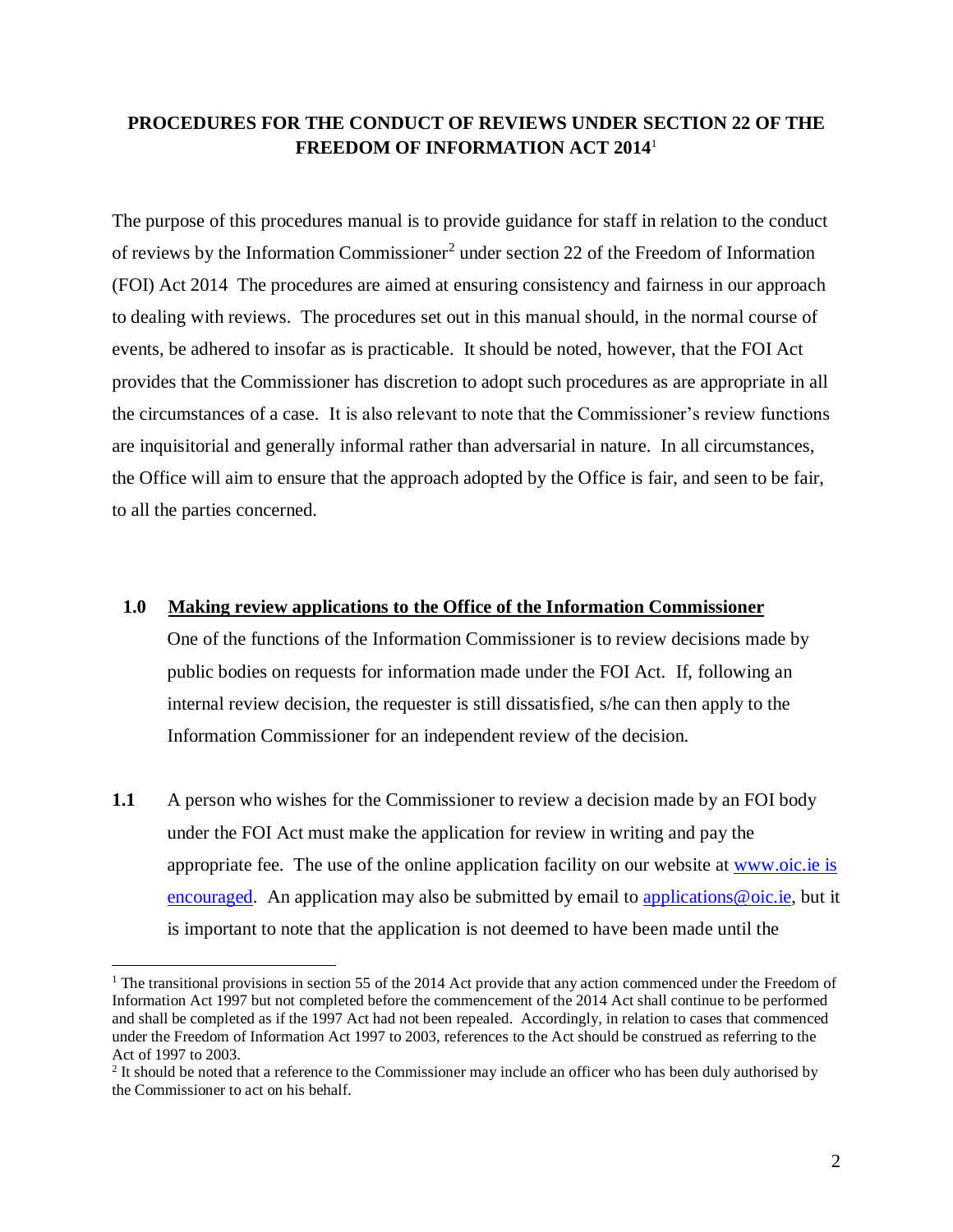appropriate fee is paid (see chapter [2.0\)](#page-7-0). Alternatively, an application may be made by post or hand-delivery<sup>3</sup> to the Office at the following address:

Office of the Information Commissioner 6 Earlsfort Terrace Dublin 2 D02 W773

The application should:

 $\overline{a}$ 

- state the applicant's name, address, telephone number and any other contact details, including an email address (if available),
- include the appropriate fee for application to the Information Commissioner (see chapter [2.0\)](#page-7-0),
- include the relevant supporting information if it is claimed that no fee or a reduced fee is applicable (see chapter [2.0\)](#page-7-0),
- state the name of the FOI body to which the FOI request was made,
- include the reference number of the FOI body's decision (if available),
- include a copy of the decision making records (i.e. the original request, original decision, internal review request, and internal review decision) insofar as available, and
- identify any particular aspect of the FOI body's decision that the applicant is unhappy with.
- o A standard application form is also available on our website at [https://www.oic.ie/apply](https://www.oic.ie/apply-for-a-review/how-to-apply-for-a-review/)[for-a-review/how-to-apply-for-a-review/.](https://www.oic.ie/apply-for-a-review/how-to-apply-for-a-review/)

<sup>&</sup>lt;sup>3</sup> At present, however, the Office is closed to all personal callers due to Covid-19. Please visit our website for more information on future office reopening.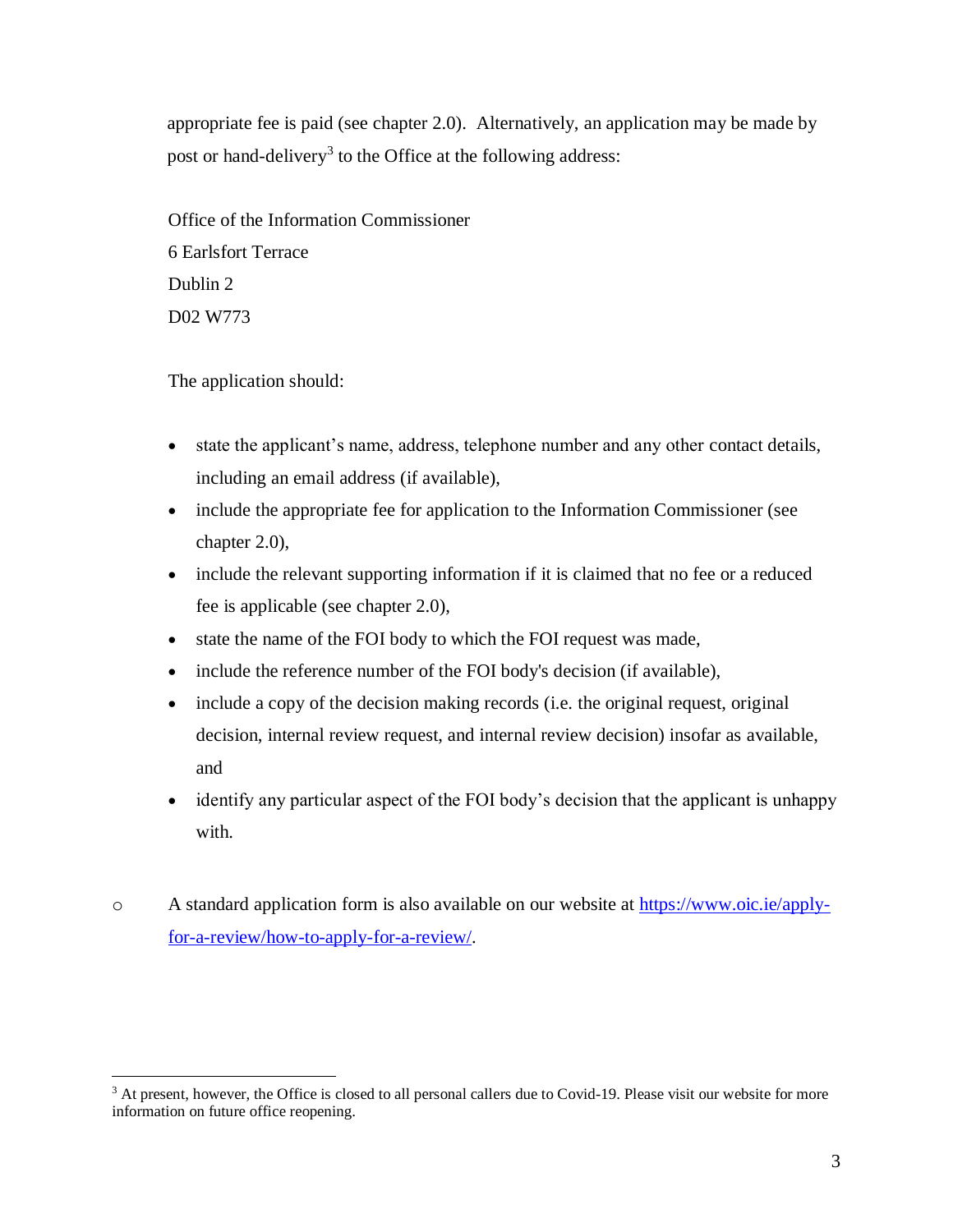- o Applications should be made **not later than 6 months** after the notification of the decision. However, the application must be made **not later than 2 weeks** after the notification of the decision:
	- (i) if the decision is a decision on a request to which section 38 applies (see paragraph 4.2) or
	- (ii) if the decision is made to extend the time limit taken for considering the request under section 21 (see paragraph [4.5\)](#page-15-0).
- o An application to the Commissioner, irrespective of the means by which it is submitted, is deemed not to have been made until it is received by the Office and, if applicable, the appropriate payment has been made (see chapter [2.0\)](#page-7-0).

### **1.2 Applications by Representatives**

1.2.1 Applications can be made either by the individual concerned or by another person on behalf of the individual (e.g., a solicitor or relative).

### *Representatives Other than Solicitors*

- 1.2.2 Where an application is made on behalf of the applicant by a **representative who is not a solicitor** written authorisation to act on the applicant's behalf should be provided. The written authorisation should include the applicant's original signature and contact details (unless the contact details are otherwise available). The person making the application will be informed that the review will not be processed until receipt of such authorisation.
- 1.2.2 Where an application is received from a representative, other than a solicitor, the Support Unit should immediately seek a letter of authority if none has been provided.
	- o In the case of such applications *other than* applications relating to (a) a decision on request to which section 38 applies or (b) a decision under section 14 to extend the time for the consideration of an FOI request, the representative will be informed that they should provide the letter of authority as soon as possible, but no later than 5 working days. The representative will also be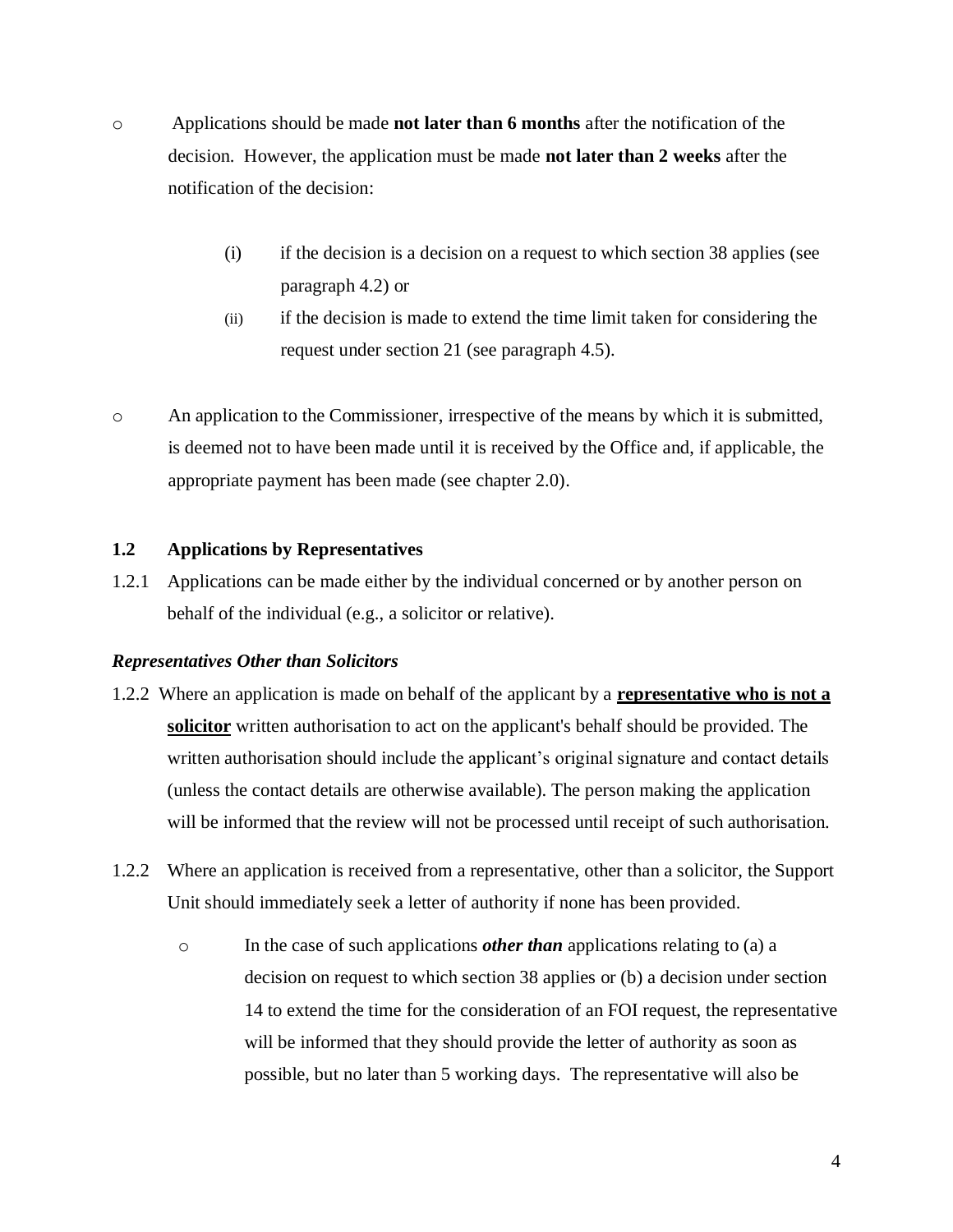informed that, if the letter of authority is not received within that time, the review will not be processed and the case will be closed. Should the representative fail to provide the letter of authority within the timeframe provided, the application should be closed and both parties informed. Both parties should also be informed that the application will be re-opened upon receipt of the letter of authority, provided that it is submitted no later than six months after the notification of the internal review decision.

o If the application relates to (a) a decision on a request to which section 38 applies or (b) a decision under section 14 to extend the time for the consideration of an FOI request, the representative should *immediately* be informed in writing (and by telephone if possible) that, as the FOI Act requires the application for review in this case to be made not later than 2 weeks after the notification of the relevant decision, they should provide the letter of authority immediately and, in any event, by such date that the time limit for making the application for review is met. The representative will also be informed that, if the letter of authority is not received within that time, the review will not be processed and the case will be closed.

> Should the representative fail to provide the letter of authority within the time period for making the application for review to the Commissioner, the case will be closed and both the representative and the FOI body informed. Both parties should also be informed in writing that, while the Commissioner may extend the time period for making an application for review if he is of the opinion that there are reasonable grounds for doing so, late applications are not admitted as a matter of course. They should be informed that such applications cannot be accepted unless the Commissioner is of the opinion that there are reasonable grounds for doing so and that particular considerations arise in relation to late applications for review of a decision to which section 38 applies.

(See further at paragraph 4.6 below regarding late 'section 38' applications.)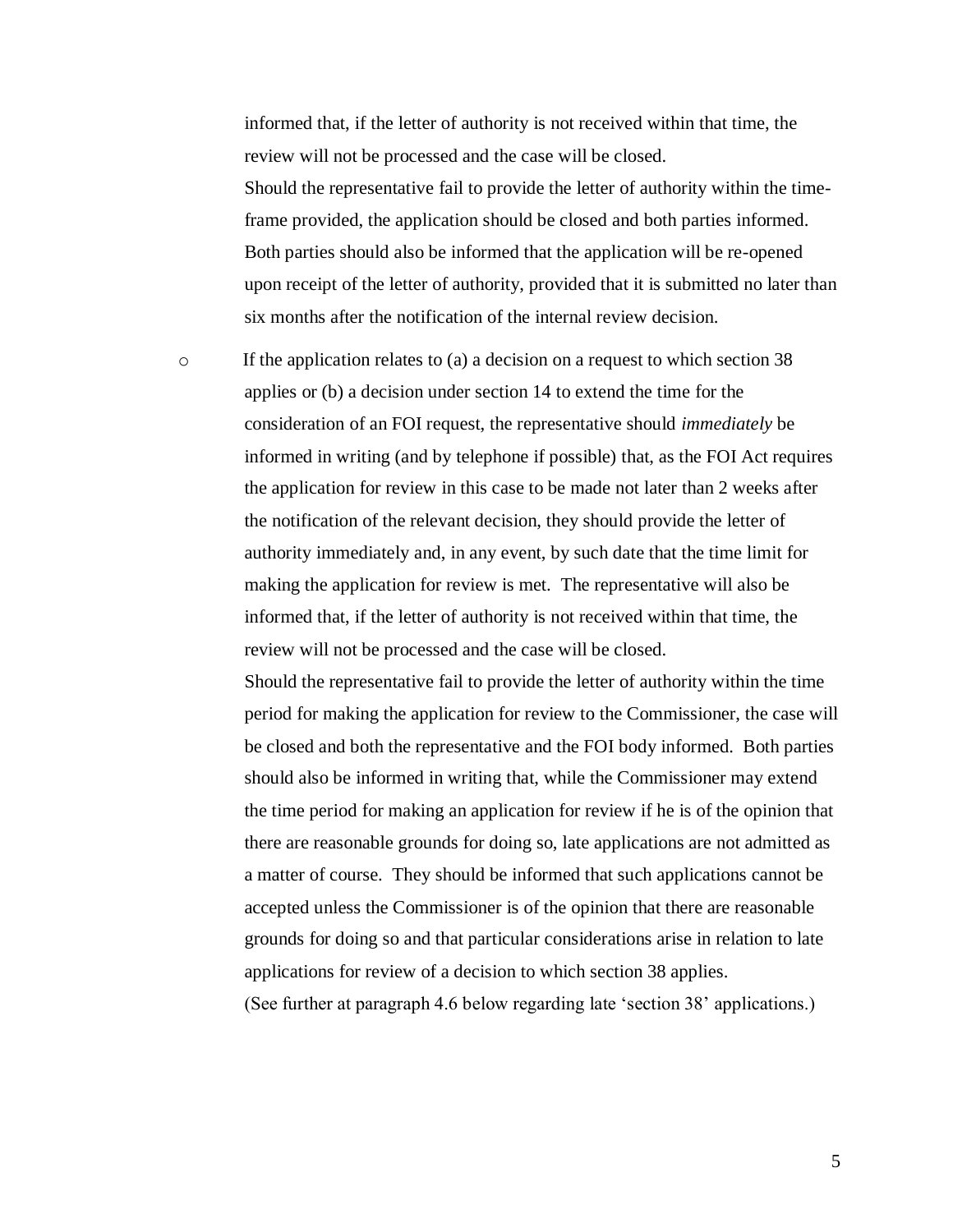#### *Solicitors acting as Representatives*

- 1.2.3 Applications for review made by a solicitor on behalf of his/her client are treated differently from those made by other representatives. Under the Law Society professional practice guidelines, a solicitor can only act on instructions received from a client. Applications for review made by a solicitor may be accepted as valid without a written authorisation from the applicant to act on his/her behalf being provided.
- 1.2.4 Where the records sought contain, or are likely to contain, personal information about the applicant, written authorisation from the applicant confirming that the solicitor is acting on his or her behalf and authorising the solicitor to receive personal information relating him or her should be requested. The written authorisation should include the applicant's original signature and contact details (unless the contact details are otherwise available). The application itself, even in the absence of the authorisation, may still be regarded as valid for other purposes including, in particular, the meeting of time limits for making the application.

#### *Applicants other than Individuals*

1.2.5 Applications made on behalf of a person other than an individual (e.g., applications made on behalf of a body such as a newspaper, private company, etc.) will be regarded as being made by that body or organisation. If, for example, at the conclusion of the Commissioner's review the individual who made the application on behalf of the body no longer acts on behalf of that body, then all correspondence will be addressed to an appropriate individual in that body or organisation.

### **1.3. Recording the date of applications**

All post received in the Office will be date-stamped immediately on receipt to enable compliance with the time limits set out in the Act to be monitored.

1.3.1 Where an application for review is received by the Office outside of office hours, i.e. outside the hours of 9.15 a.m. and 5.30 p.m. Monday to Thursday and 9.15 a.m. to 5.15 p.m. Friday, it will be deemed to have been received on the next day on which the Office is open.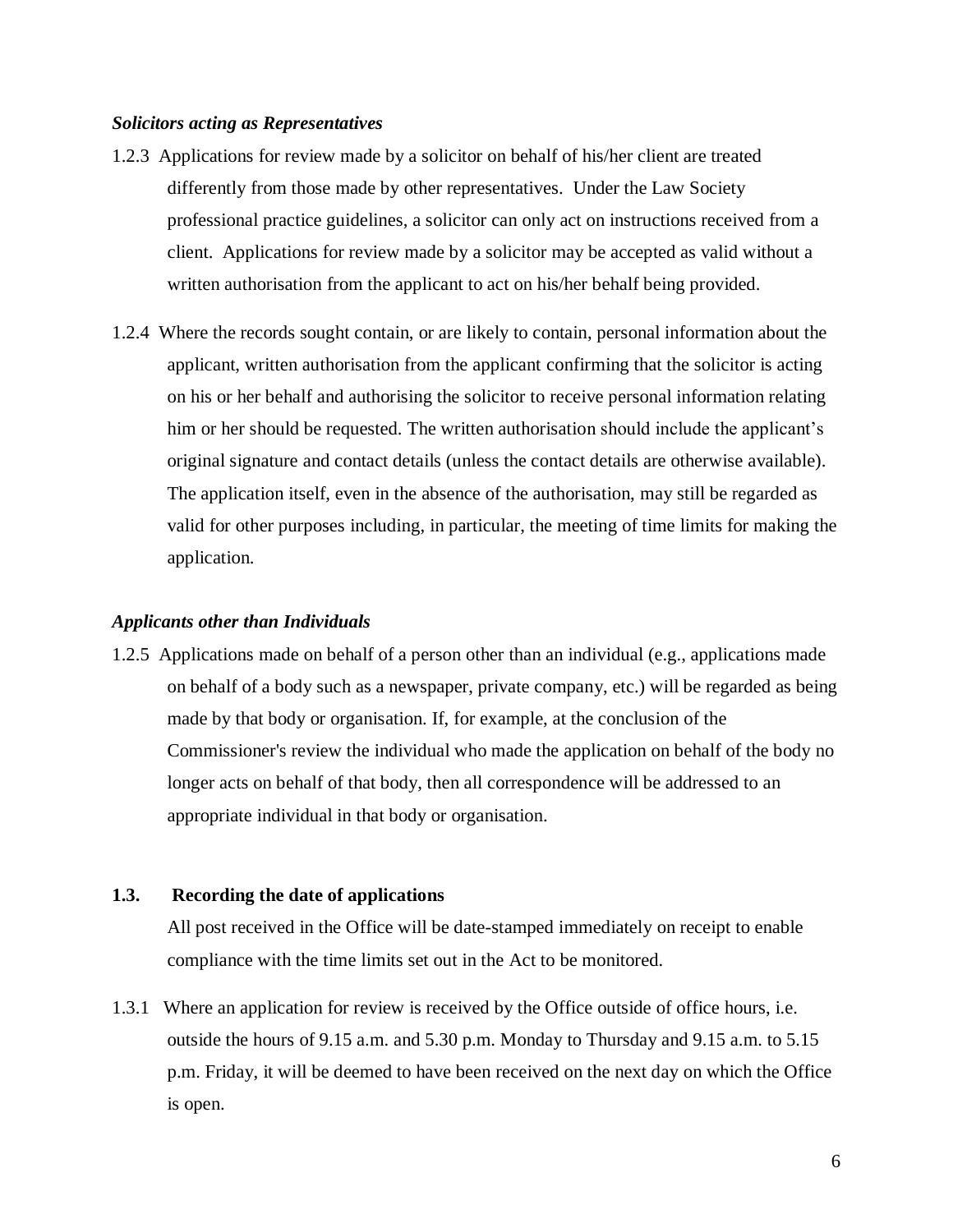## **2.0 Application fees to the Office of the Information Commissioner**

<span id="page-7-0"></span>While the 2014 FOI Act abolished application fees in relation to requests to public bodies, a charge applies for making an application for review to the Information Commissioner concerning access to non-personal records.

 $\circ$  In certain cases, a fee, normally  $\epsilon$ 50, must be paid at the time of the making of an application for review to the Commissioner. Where a fee, which is required to be paid, is not paid, the Commissioner is obliged to refuse to accept the application and the application is deemed not to have been made. Further information regarding the fees payable is provided below:

# <span id="page-7-1"></span>**Category A - Applications for review where NO FEE is payable:**

- The records sought contain only personal information relating to the applicant (including applications made by an individual to whom regulations made under section 37(8) apply, e.g., the parents of a minor or next of kin of the deceased)
- The review relates to a decision by an FOI body following an application for the amendment of personal information in a record (section 9 application) or for a statement of reasons for an act of an FOI body (section 10 application)
- The review relates to a decision by an FOI body to charge a fee
- The application relates to a decision by an FOI body to grant access to records containing only personal information relating to a third party and the application is made by the third party
- Where an FOI body has failed to respond to an application for 'internal review' within the necessary time limit, including where the applicant seeks a review following notification of the FOI body's revised position on the request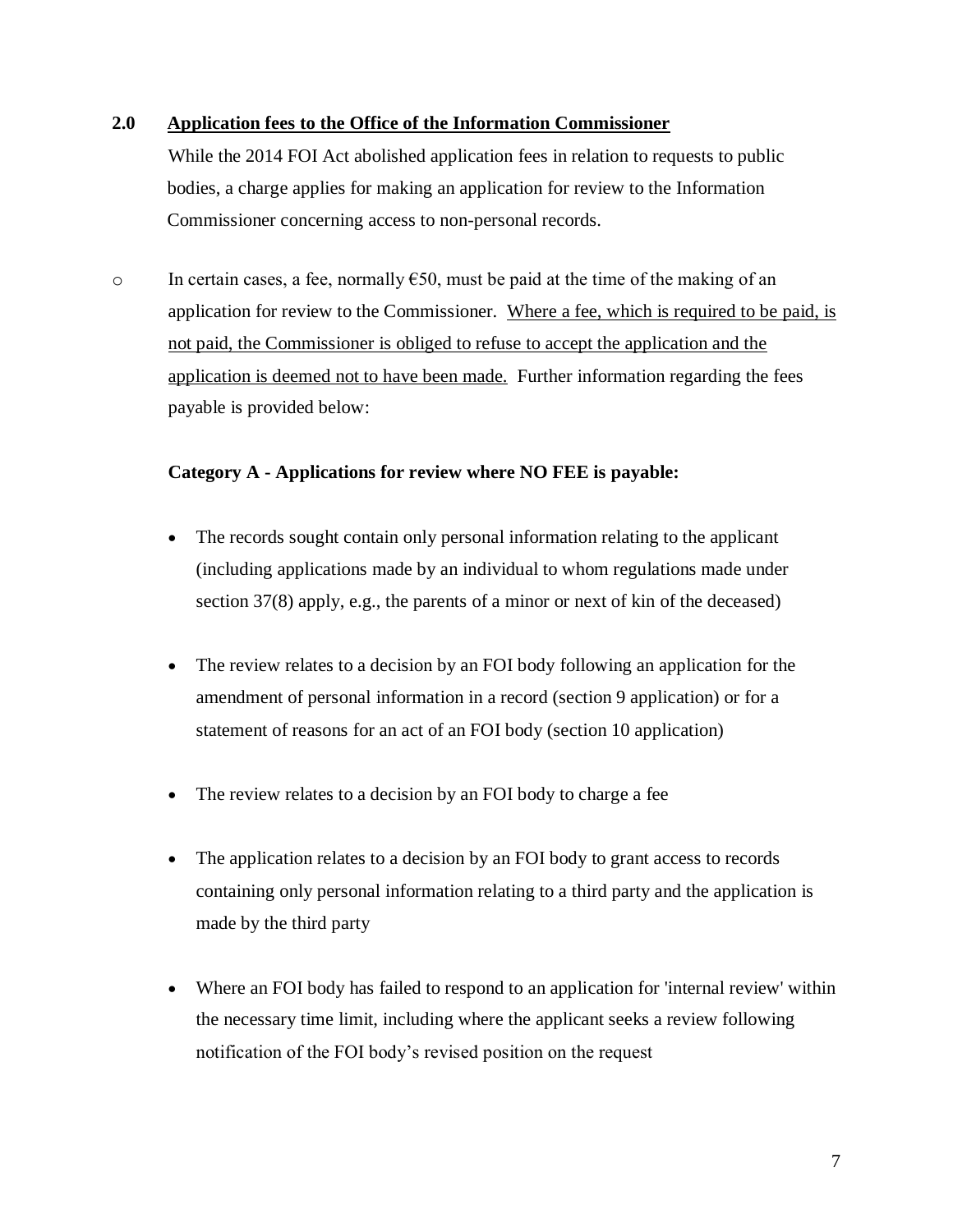• The application relates to a decision by an FOI body to refuse to grant access to additional records located during the course of a previous review by this Office that was brought to closure without a determination on the question of access to those records

## <span id="page-8-0"></span>**Category B - Applications for review where a REDUCED FEE of €15 is payable:**

- The applicant is a medical card holder or dependant of a medical card holder and the request is not made on behalf of another person who is seeking to avoid payment of the full fee
- The application relates to a decision by an FOI body to grant access to records relating to a third party (other than records containing only the personal information relating to the third party) and the application is made by the third party

# <span id="page-8-1"></span>**Category C - Application for review where the FULL FEE of €50 is payable:**

- All other applications
- o Payment of the appropriate amount should be made to the Office at the time of the making of the application for review.
- o Where the FOI body handling the original FOI request has accepted that no fee is payable or that the applicant holds a medical card (or is the dependant of a medical card holder), evidence of this should be provided to the Office. Otherwise, where applicants for review are of the view that a fee is not payable or a reduced fee is payable, the relevant supporting information should be provided to the Office with the appropriate fee (if any) at the time of the making of the application for review. This will enable this Office to make a determination about the fee payable. For example, if it is considered that the application falls within Category A, a copy of the request / relevant decision should be furnished; if it is considered that the application falls within Category B, a copy of the medical card should be furnished.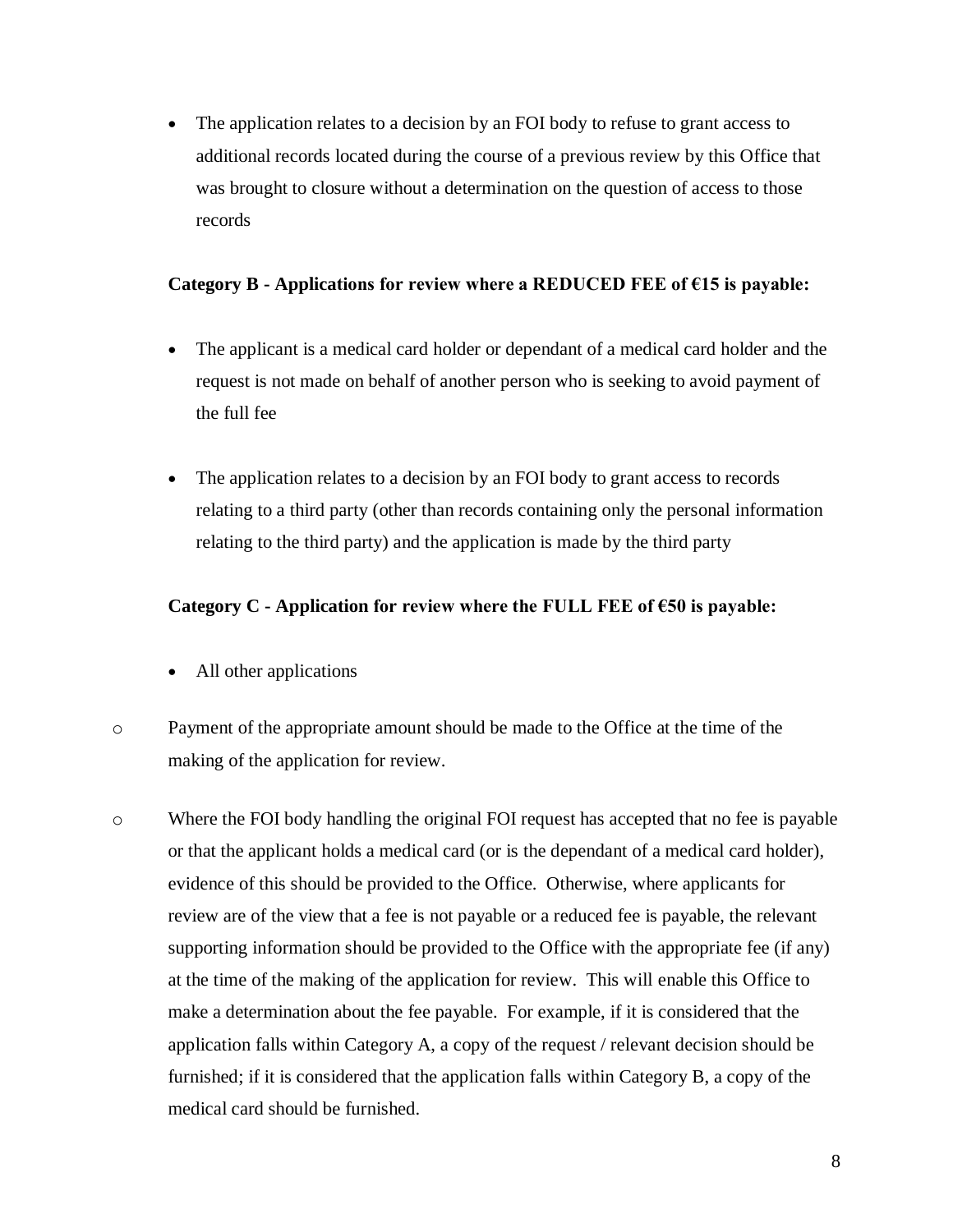- o An application is deemed not to have been made to this Office if the correct fee has not been paid. The person making the application will be informed and no further action will be taken by the Office pending determination of the fee payable.
- o Where a question arises as to whether or not a fee is due on an application for review, the application will be accepted as valid on the date when (a) the fee has been paid, (b) the applicant has confirmed that only personal information is being sought, or (c) it has been decided to accept the application on the understanding that only personal information is sought, having received no reply within the timeframe given (currently 1 week).

## <span id="page-9-0"></span>**2.1 Payment of fees**

 $\overline{a}$ 

Fees can be paid using any of the following methods:

**Online**: <https://www.oic.ie/apply-for-a-review/fees-for-a-review/>

**Cheque / Bank Draft / Postal Order**: crossed and made payable to the Office of the Information Commissioner.

**Cash**: Fees in cash may be paid in person at the Office of the Information Commissioner, 6 Earlfort Terrace, Dublin 2, between the hours of 9.15 a.m. and 5.30 p.m. Monday to Thursday and 9.15 a.m. to 5.15 p.m. Friday.<sup>4</sup>

NOTE: Cash should not be sent by post.

o Regulations made under the FOI Act provide that an application fee will be refunded, if at any time prior to the conclusion of the review the applicant withdraws the application.

<sup>&</sup>lt;sup>4</sup> At present, however, the Office is closed to all personal callers due to Covid-19. Please visit our website for more information on future reopening.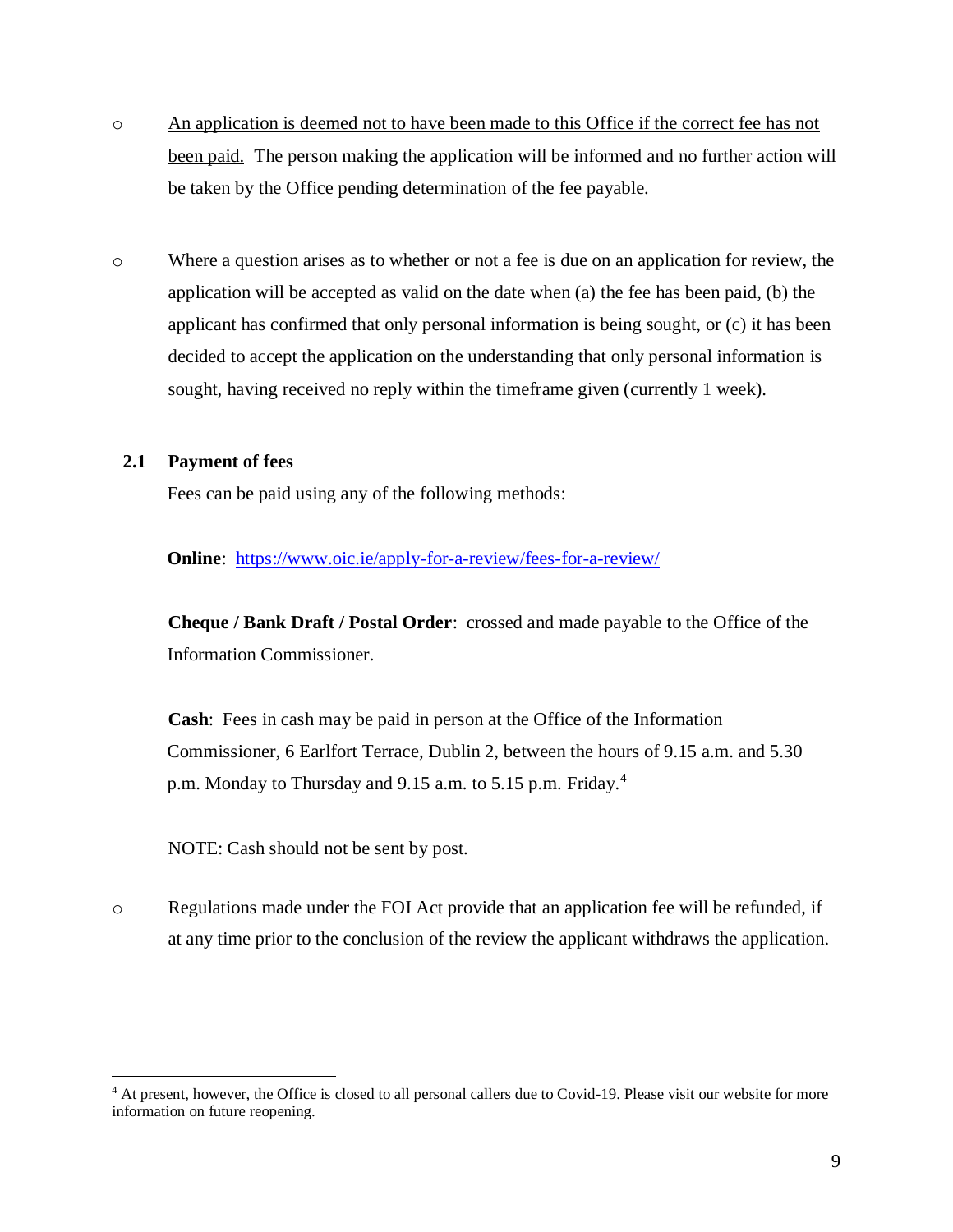# **3.0 Registering review applications**

<span id="page-10-0"></span>The following are instructions for Office staff dealing with review applications to the Office of the Information Commissioner.

- o The application should be acknowledged immediately and the applicant informed that he/she will be notified as soon as the Commissioner has decided whether or not to accept the application for review.
- o The FOI Liaison Officer of the FOI body concerned should be contacted by telephone or email. Generic email addresses should be used for written communications with the Liaison Officer wherever possible. In the case of applications for review, other than cases where section 38 applies, the Liaison Officer should be asked, where necessary, to forward by email to applications @oic.ie, within 3 working days, copies of:
	- the original FOI request,
	- the initial decision of the FOI body,
	- the request for internal review, and
	- the decision on internal review by the FOI body

unless these documents have already been submitted by the applicant.

- o If the Liaison Officer indicates that the request has not been through the process of internal review, then the FOI body should be asked to confirm this in writing and to forward a copy of the original request and the FOI body's initial decision.
- o If the request which gave rise to the application for review appears to be one to which section 38 applies (see paragraph [4.2\)](#page-13-0), the FOI Liaison Officer should be contacted and asked to forward by email to applications @oic.ie, again within 3 working days, copies of:
	- the original FOI request
	- the notification letters to third parties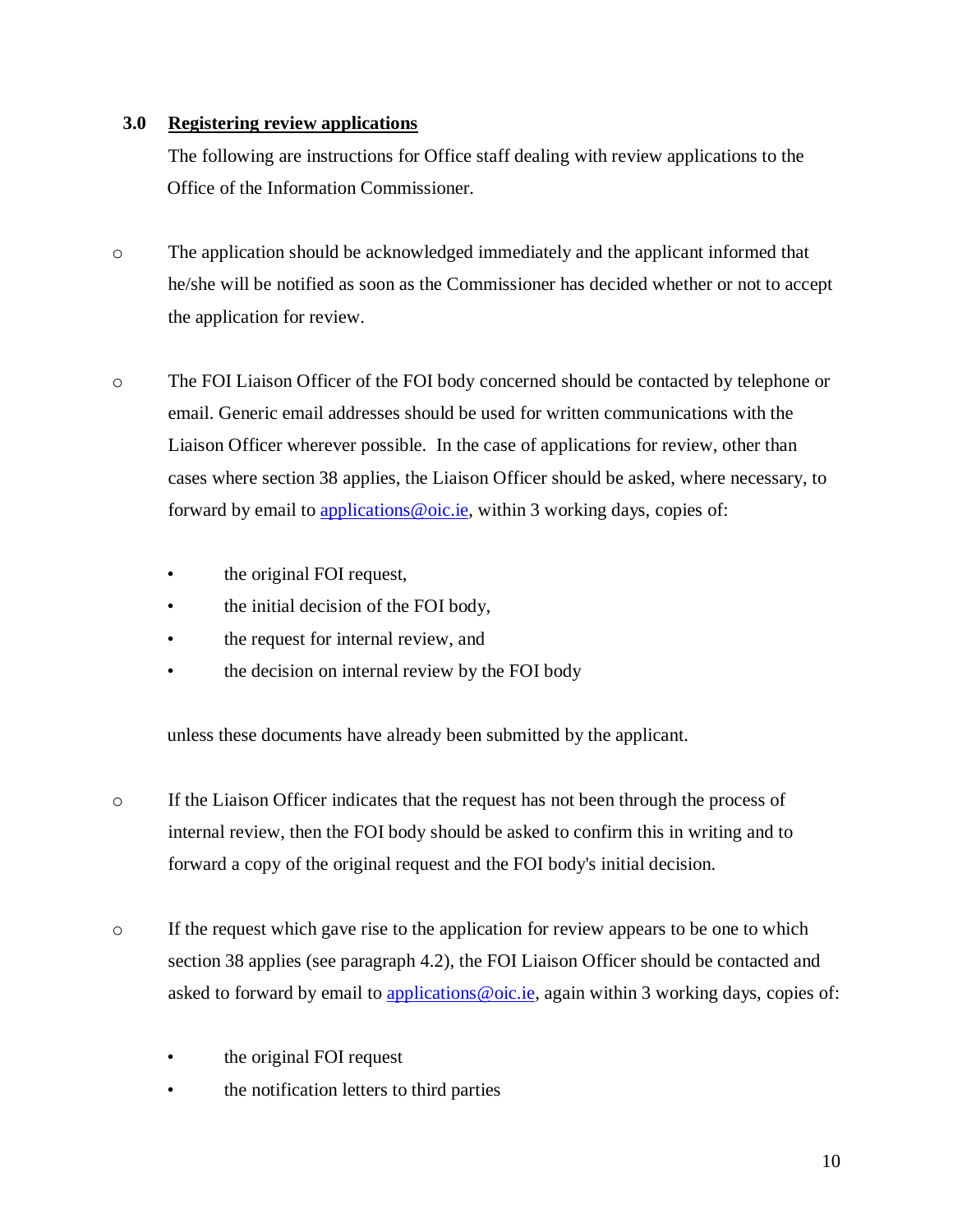- the replies to the notification letters
- the letter $(s)$  of decision issued to third parties
- the letter of decision issued to the requester.
- $\circ$  If the application for review is from a person to whom section 38(2) applies and who objects to a proposed grant of access by the FOI body to the requester, the FOI Liaison Officer's attention should be immediately drawn to the provisions of section 26 of the Act. This requires the FOI body not to give effect to its decision to release the records pending the determination or withdrawal of the application for review. The Liaison Officer should be contacted by telephone and confirmation should issue by email. (*Where a fee for the section 38 application has not been received, the FOI Liaison Officer should also be contacted*).
- o A separate file for each application for review should be opened.

## **4.0 Initial screening of applications**

<span id="page-11-0"></span>The purpose of the initial screening is to ensure that applications are valid, that there is no reason why the Commissioner should exercise his discretion under section 22(9) to refuse to accept the application, and to deal with other relevant administrative matters.

- o Section 22(9) permits the Commissioner to refuse to accept an application if he is of the opinion that:
	- the application is frivolous or vexatious,
	- the application does not relate to a decision which he is empowered to review under section 22,
	- the matter to which the application relates is, has been or will be, the subject of another review,
	- the applicant has failed to provide him with sufficient information or particulars, or otherwise has failed to co-operate,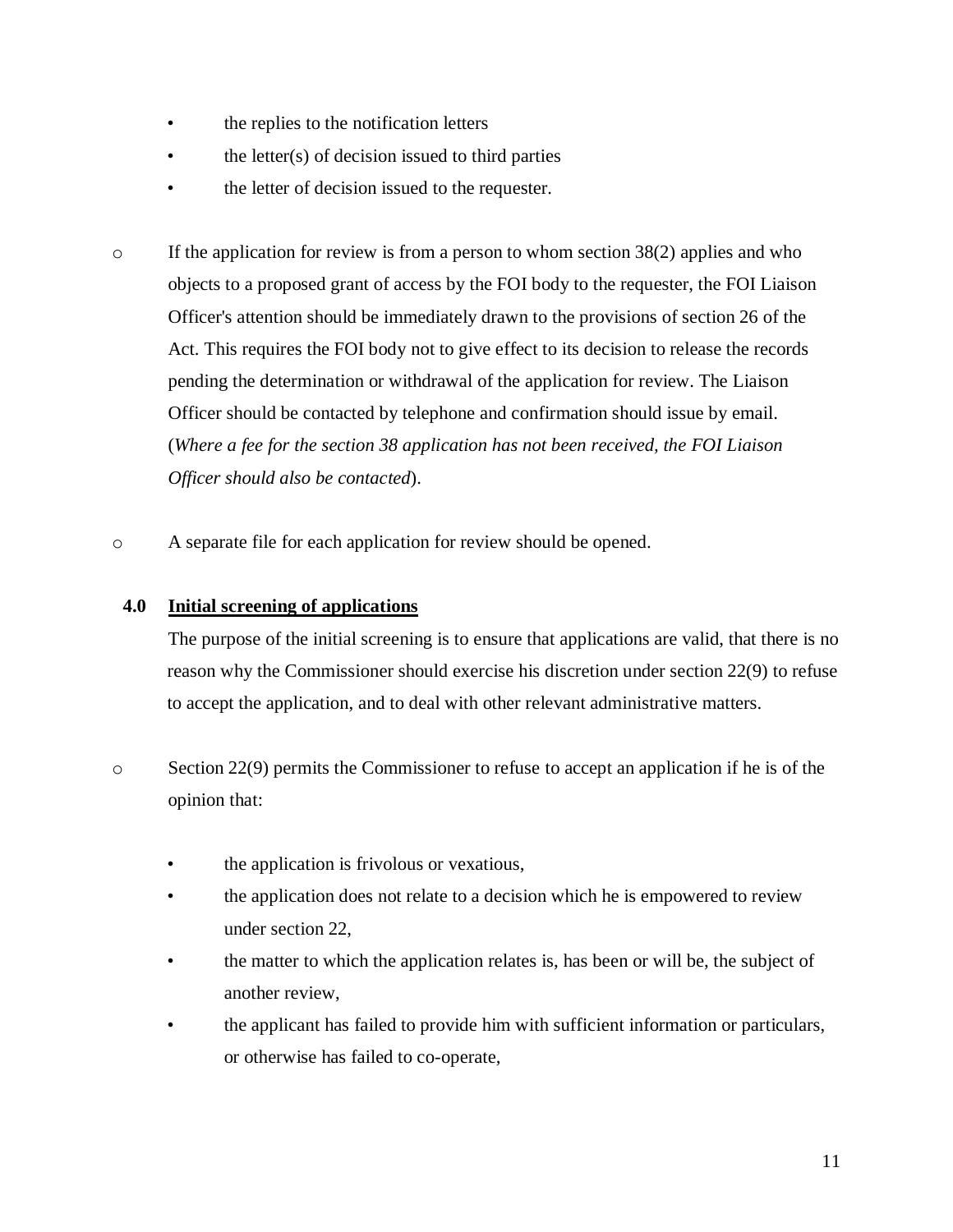- there is no longer any issue requiring adjudication, as access to the records in question has been granted by the FOI body,
- the application forms part of a pattern of manifestly unreasonable requests from the same requester or from different requesters who appear to have made the requests acting in concert, or
- accepting the application would, by reason of the number or nature of the records concerned or the nature of the information concerned, require the examination of such number of records or an examination of such kind of the records concerned as to cause a substantial and unreasonable interference with or disruption of work of his Office.
- o The initial screening should be carried out using the checklists at Appendices 1 and 2.
- o Following the initial screening, the file should be referred to the head of the Support Unit if:
	- it appears that the application is invalid, or
	- the applicant has or had other reviews (in case the application is related), or
	- the application appears to relate to a matter which is or has been the subject of another review by the Commissioner, or
	- the request is one to which section 38 applies and a decision on the request has been made on internal review.

Otherwise the application for review should be accepted (see paragraph [4.9\)](#page-19-0).

# <span id="page-12-0"></span>**4.1 Deemed refusals**

In cases where the application for review has been accepted on the basis of a "deemed refusal" of an internal review request under section 19 of the FOI Act (i.e. on the basis of the FOI body having failed to issue a decision on a request for internal review within the statutory period required), the Support Unit should immediately instruct the FOI body to notify the applicant of its position on the request. Once the FOI body notifies the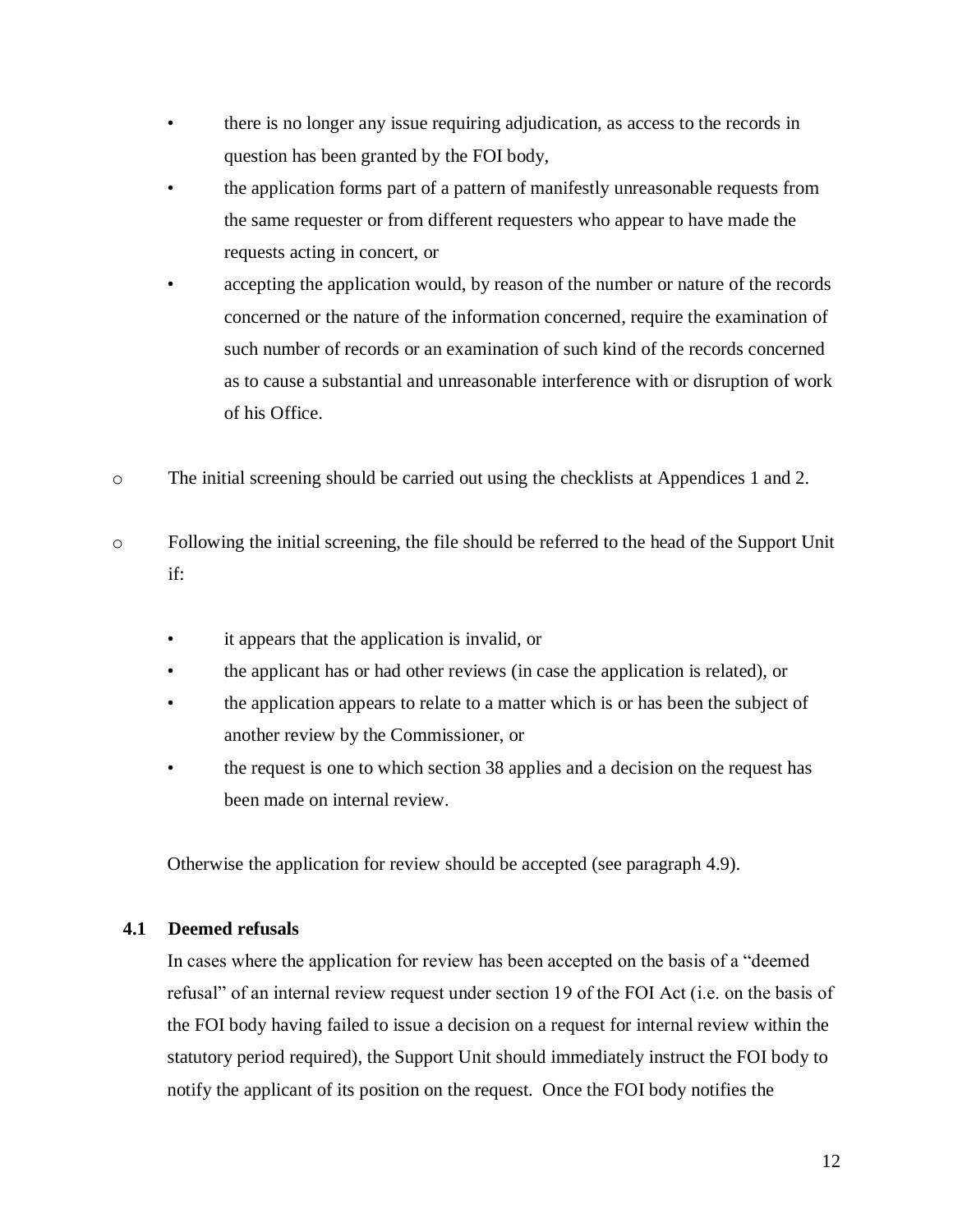applicant of its position on the request, the case file relating to the review accepted on the basis of the deemed refusal of the request should be closed and the parties notified that the Commissioner will review the revised position on the request if the applicant notifies the Office within a specified period (normally 6 months) that s/he remains dissatisfied. Where the applicant seeks a review of the revised position within the specified period, a new case file will be opened.

#### <span id="page-13-0"></span>**4.2 Applications for review of decisions on requests to which section 38 applies**

Section 38 is a statutory notification requirement which FOI bodies are required to observe in relation to the exemptions contained in section 35 (information obtained in confidence), section 36 (commercially sensitive information) and section 37 (personal information about a third party). In the case of each of these exemptions, the FOI body may grant a request if it is considered that the public interest is better served by granting than by refusing the request. However, any proposal to release such otherwise exempt material is expressed by the Act to be subject to the provisions of section 38. That section requires the FOI body to notify certain third parties that it is proposed to grant the request in the public interest and that the FOI body will consider any submissions from the third parties before deciding whether to grant or refuse the request. Detailed instructions are contained in the Section 38 Guidance Note (available on the Intranet & at [www.oic.ie\)](https://dms.ombudsman.ie/sites/OIC/SectionManagement/www.oic.ie) on how to decide whether a decision is one to which section 38 applies. However, where it is appears that the statutory time limits for notification have not been complied with by the FOI Body, the matter should be referred to an AP/Investigator or Senior Investigator for appropriate action.

### **4.3 Invalid applications for review**

<span id="page-13-1"></span>In some cases, it will be found that applicants apply to the Commissioner for review of a refusal to grant access to records which were not sought in the original request. For example, an applicant, as a result of his/her request, may become aware of the existence of further records which were not requested originally and ask for access to these when applying for internal review.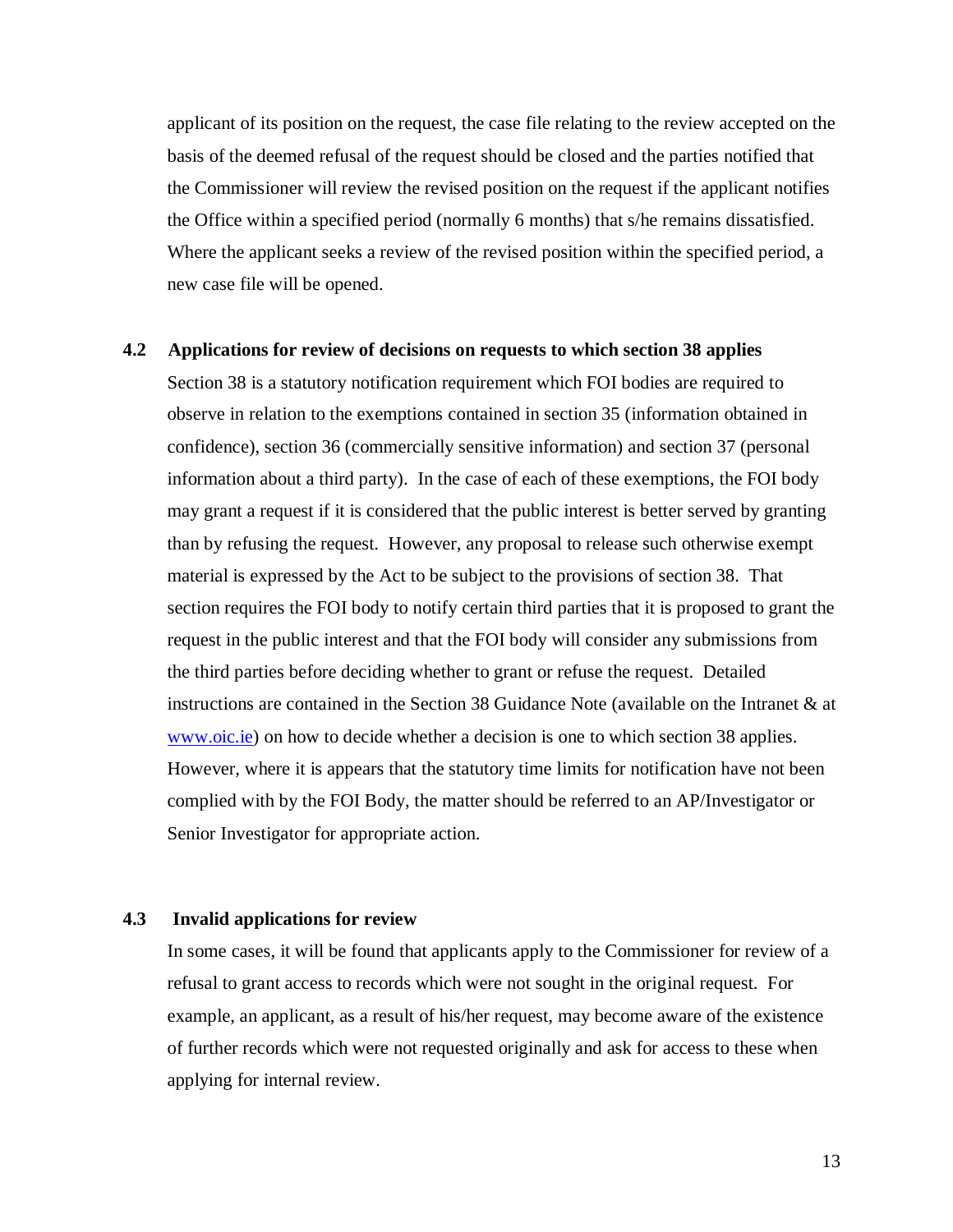- o If the records which are the subject of the application to the Commissioner were not included in the original request, then technically the review is invalid and both the FOI body and the applicant should be informed accordingly. Prior approval of a Higher Executive Officer, Administrative Officer, or higher grade, must be sought before rejecting the application.
- o Where some of the records were included in the original request, then (provided all the other requirements of the Act have been fulfilled) the application for review should be accepted. However, the applicant should be informed in writing of the scope of the review and that a fresh application may be made to the FOI body for the records which were not included in the original request.
- o Similar considerations apply in the case of an application, by a person claiming to be affected by an act of an FOI body, for a review of a decision on an application made under section 10 for a statement of the reasons for the act and of any material findings of fact. If the applicant raises a new question, not raised in the original request to the FOI body, then the approach outlined above in relation to requests under section 12 for access to records should be followed. Once again, an application for a review should only be rejected after clearance by a Higher Executive Officer, Administrative Officer, or higher grade.

#### <span id="page-14-0"></span>**4.4 Discretion to admit invalid applications**

Where an application for review is totally invalid, in that it relates to a decision in respect of which the Commissioner has no jurisdiction, a Higher Executive Officer, Administrative Officer, or higher grade, should reject it under section  $22(9)(a)(ii)$ . Where the application is valid in part, the normal approach should be to only accept the application to the extent that it is valid. However, in exceptional cases of the kind described below, it may be decided at the discretion of an AP/Investigator to admit the application in full. In the case of requests under section 12, the approach to be adopted is that the application may be admitted in full where it appears that no useful purpose would be served by insisting that the applicant make a fresh application to the FOI body.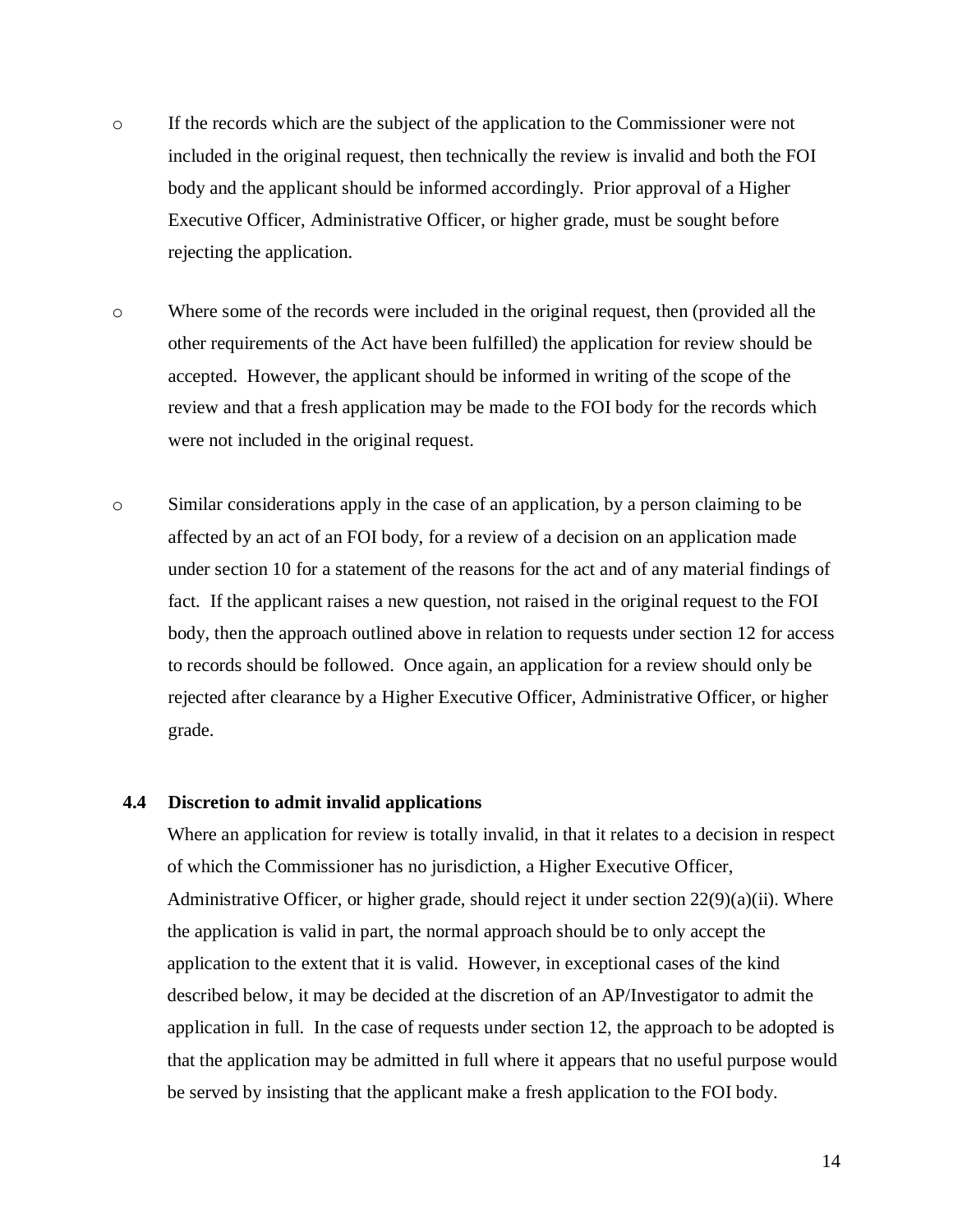Examples of such situations are requests for records to which section  $31(1)(a)$  or section 42 clearly apply. In such situations, subject to the agreement of the FOI body, it is better to accept the application for review in full, although the applicant should be informed that, technically, a review of the refusal of access could be refused or a challenge to the validity of the Commissioner's review could subsequently be made.

o Similar considerations apply in the case of an application, by a person claiming to be affected by an act of an FOI body, for review of a decision on an application made under section 10 for a statement of the reasons for the act and of any material findings of fact. However, some care is needed in deciding whether such applications are invalid. In practice, applicants may appear to be raising new matters at internal review or in the course of a review by the Information Commissioner, when all they are really doing is questioning the adequacy of the original section 10 decision. However, cases where the matter raised bears little or no relationship to the original request to the FOI body should not be accepted. Similarly, cases where the section 10 request arose first at internal review stage, prompted, perhaps, by access to records obtained in an original request, should normally be rejected.

### <span id="page-15-0"></span>**4.5 Admission of late applications for review**

Section 22(4) provides that applications for review must be made within the following time limits:

- In the case of decisions under section 14 to extend the time taken for consideration of a request - not later than 2 weeks after the notification of the decision to the relevant person concerned
- In the case of a decision on a request to which section 38 applies **-** not later than 2 weeks after the notification of the decision to the relevant person concerned, and
- not later than 6 months after the notification of the decision in other cases.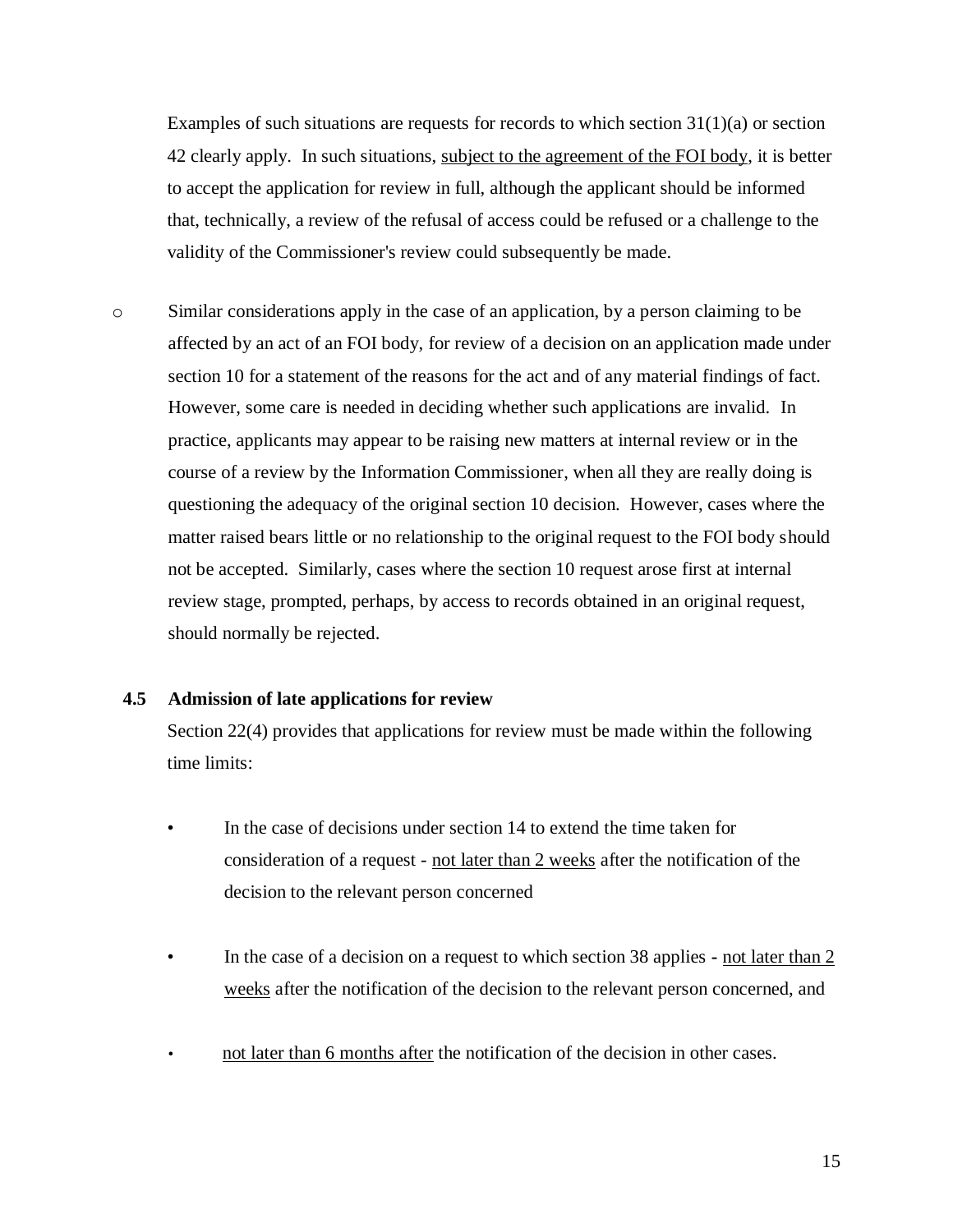- o However, in all three cases the Commissioner may extend this period if he is of the opinion that there are reasonable grounds for doing so.
- o This means that late applications should not be admitted as a matter of course. Apart from the clear provisions of the Act, there may well be good reasons why an application should be refused. For example, in the intervening period the views of the FOI body may have changed and it is possible that a fresh FOI request will yield a different result. In other cases, the requirements of certainty suggest that an FOI body should not continue to be at risk of review of its decision after the elapse of a reasonable period of time.
- o Among the grounds which might be considered reasonable in some cases are 'force majeure' situations, e.g. illness, absence from home, failure by the FOI body to give the applicant details of his/her right of appeal to this Office, or evidence of genuine confusion by the applicant(s) in relation to the appeal process. However, the Commissioner will decide each case on its merits and it is not possible to set out in advance a comprehensive set of grounds that will be considered reasonable.
- o In cases where the application is made outside the deadline, the applicant should be informed in writing that the application is out of time and that the Commissioner will only admit a late application if there are reasonable grounds for doing so. The applicant will be invited to make a submission regarding any reasonable grounds for extending the application deadline.
- o If the applicant requests the Commissioner to exercise his discretion and puts forward grounds for doing so, the matter should be discussed with a Senior Investigator prior to making a decision to accept or reject the application for review. In certain cases, the Commissioner may invite the FOI body's comments on a late application.

### <span id="page-16-0"></span>**4.6 Late 'section 38' applications**

In cases where the applicant is an objector under section 38, it may be impractical to admit late applications because the FOI body may have already released the information.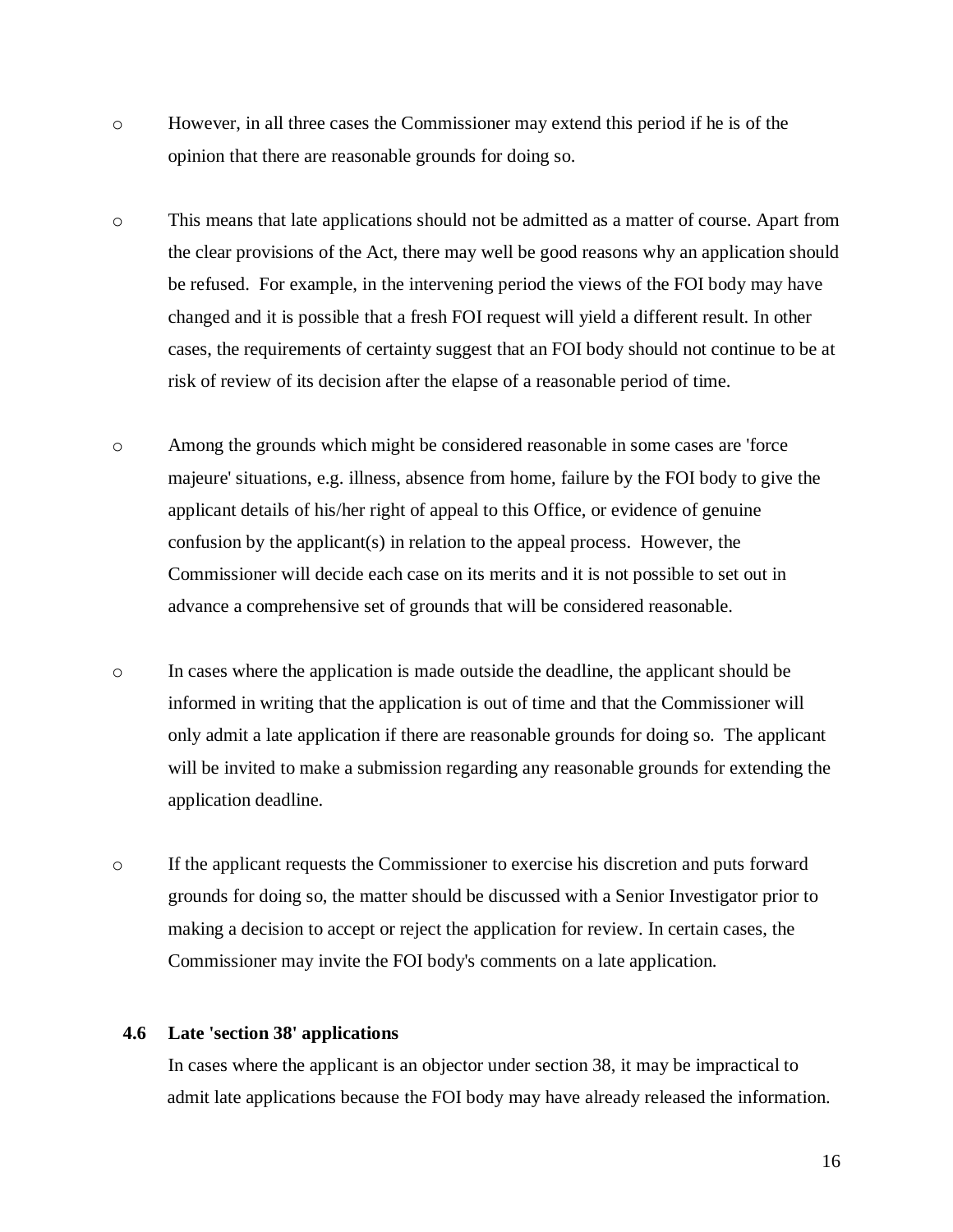Where the applicant is the original requester, any attempt to admit a late application could be challenged by a third party objector. In such cases, both the applicant and the FOI body should be informed in writing that the application cannot be accepted unless the Commissioner is of the opinion that there are reasonable grounds for doing so (see paragraph [4.5\)](#page-15-0).

o Before rejecting a late application by the original requester where it appears that the decision is on a request to which section 38 applies, it should be established that the request to the FOI body was, indeed, one to which that section applies. This will normally involve an examination of the FOI body's decision making file. The key concern here is whether the FOI body, prior to notifying a person to whom section 38(2) applies, had come to the view that the record was exempt by virtue of section  $35(1)$ ,  $36(1)$  or  $37(1)$ , but that by virtue of section 35(3), 36(3) or 37(5)(a), it should be released because, on balance, the public interest was better served by doing so. Normally, Investigating Officers should not seek to go behind a purported section 38 notification. However, where the evidence clearly indicates that the FOI body had already decided prior to the section 38 notification that some exemption (other than section 35, 36 or 37) applied to the record or had already concluded that the public interest would not, on balance, be better served by release, then the request should not be treated as one to which section 38 applies. In such cases, if the application for review concerns an initial decision made by the FOI body, then the application should be rejected as invalid. The applicant should be invited to apply to the FOI body for internal review and, if necessary, the FOI body should be invited to consider the admission of a late application under section 21(7). If the application for review concerns a decision made on internal review then the application may be treated as valid and accepted if it is within the 6 months time limit. (See also the Section 38 Guidance Note)

## <span id="page-17-0"></span>**4.7 Multiple reviews**

Where the applicant already has one or more reviews before the Commissioner, the head of the Support Unit should check whether the application for review relates to a matter

17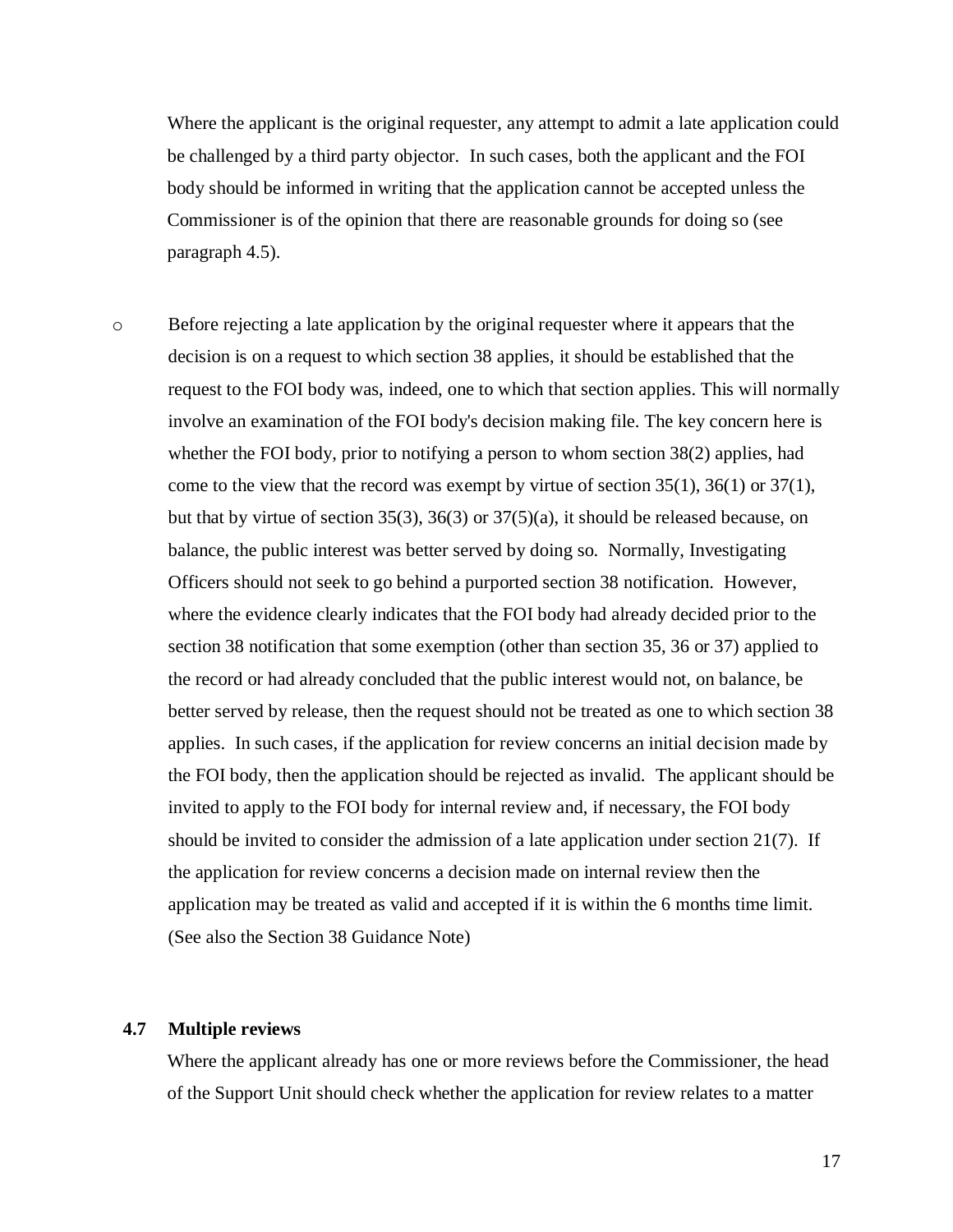which is already the subject of another such review. If it does, then the applicant should be informed that it is not intended to accept the application, but that the matter will be considered in the context of the earlier review. In such a case, the file should be passed to the Investigating Officer dealing with the earlier review.

- o It may sometimes occur that an application for review relates loosely to matters which are the subject of a separate application for review by the same party. Such applications should not be refused, but they should normally be allocated to the Investigating Officer dealing with the earlier review and brought to his/her attention.
- <span id="page-18-0"></span>**4.8 Applications where the matter is, has been or will be the subject of another review** Section 22(9)(a)(iii) provides that the Commissioner may, at his discretion, refuse to grant an application for a review where the matter to which the application relates is, has been or will be the subject of another review under that section.
- o In cases where applications relate to matters which have already been the subject of a completed review, the applicant (and the FOI body, if necessary) should be informed in writing of the outcome of the earlier review and given a copy of the earlier decision. The applicant should be informed that, unless it is shown to the satisfaction of the Commissioner that the new application is distinguishable from the earlier one, he is likely to exercise his discretion to refuse to accept the application for review. The applicant should be asked to forward any such evidence within 2 weeks, failing which a recommendation will be made to the Commissioner not to accept the application. If a submission is made by the applicant within the time permitted, then the file should be passed to an AP/Investigator or a Senior Investigator for further action.
- o It is also open to the Commissioner to refuse to grant an application if the application relates to matters which are the subject of a current review. In practice, the Commissioner is unlikely to reject such an application unless there are compelling grounds for doing so.

18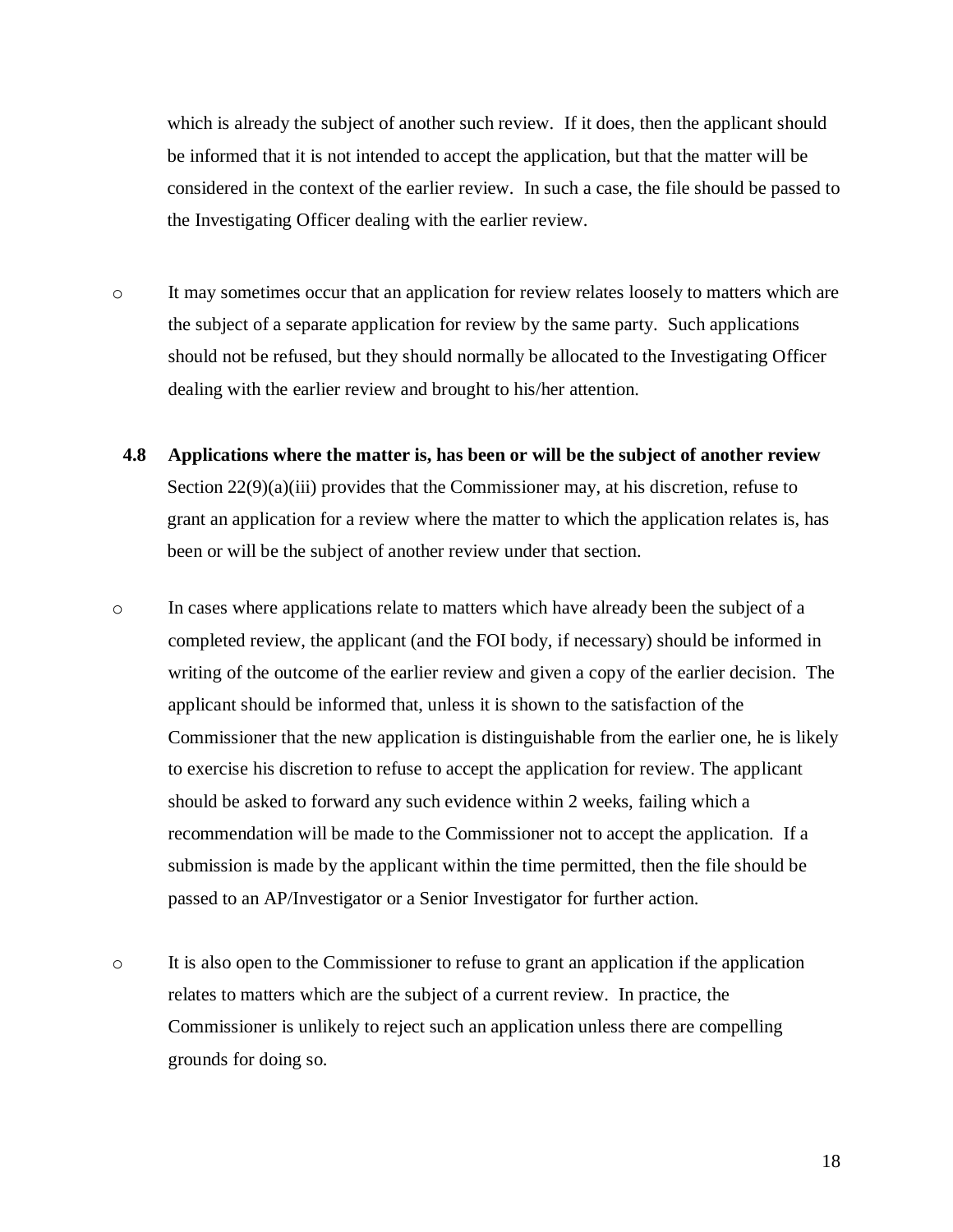## <span id="page-19-0"></span>**4.9 Notification of acceptance of application**

As soon as it has been decided to accept an application for review, it is necessary to notify:

- the FOI body
- the applicant
- in the case of a decision in respect of a request to which section 38 relates, the original requester if the application is made by the third party who gave the information concerned or to whom the information relates; otherwise any person to whom section 38(2) applies (see paragraphs [32896.32767o](#page-19-1) to [32896.32767o\)](#page-20-0).
- o The notification to the FOI body should include a request for a numbered copy of the subject records to be forwarded to this Office together with a schedule within 2 weeks of the date of acceptance (see Appendix 4). The request for a schedule should specify that the schedule should list the records sequentially by number and include the following information:
	- the date of the record,
	- the title of the document or the name of its author or addressee,
	- a brief description,
	- the exemption claimed.
- o In the case of released records, it is sufficient for the schedule to show the number of the record (provided numbered copies of the records are provided) and indicate that it has been released.
- o The notification of acceptance to a party other than the FOI body should include an invitation to make submissions within 2 weeks of the date of acceptance.
- <span id="page-19-1"></span>o A decision in respect of a request to which section 38 relates means a decision in respect of a request for access to records which contain information obtained in confidence,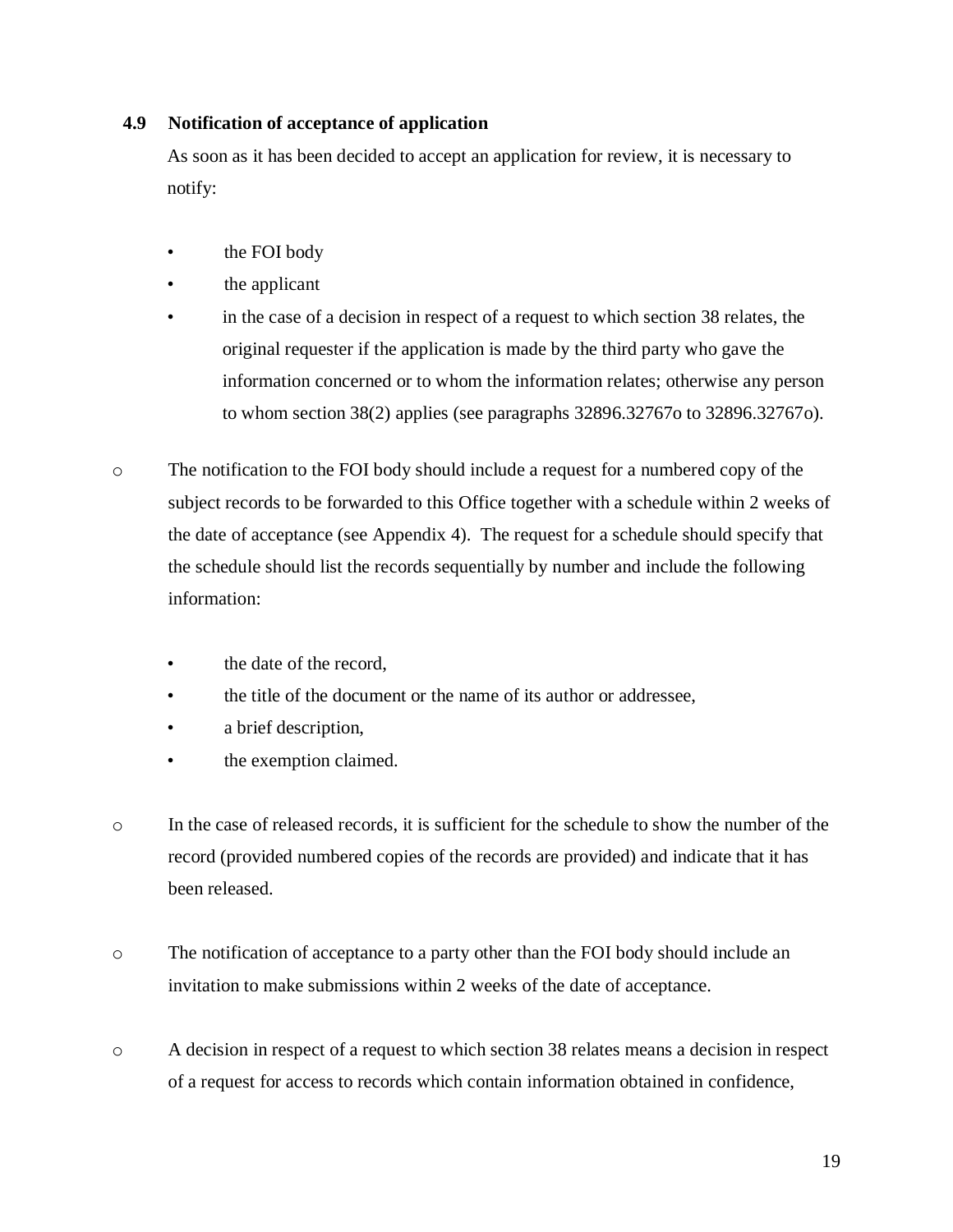commercially sensitive information or personal information where the FOI body has formed the view (subject only to receiving the views of the party who gave the information to the FOI body and/or a party to whom the information relates) that the public interest would, on balance, be better served by granting than by refusing to grant the request. A person to whom section 38(2) applies means:

- in the case of a request to which section  $35(3)$  applies, the person who gave the information to the FOI body and, if the FOI body considers it appropriate, the person to whom the information relates, and
- in the case of a request to which section  $36(3)$  or  $37(5)(a)$  applies, the person to whom the information relates.
- o The key concern here is whether the FOI body, prior to notifying a person to whom section 38(2) applies, had come to the view that the record was exempt by virtue of section 35(1), 36(1) or 37(1), but that by virtue of section 35(3), 36(3) or 37(5)(a), it should be released because, on balance, the public interest was better served by doing so.
- o If, on the other hand, the consultation was undertaken for some other reason, for example, with a view to seeking the consent of the party concerned or with a view to putting the party on notice that information about them was about to be released, then any application by a third party objector should be refused.
- <span id="page-20-0"></span>o In practice, determining why a consultation was undertaken is not always straightforward and even a perusal of the correspondence may not resolve the matter but the following guidelines should be followed. If the FOI body decides to release the record and bases that decision on the provisions of section 35(3), 36(3) or  $37(5)(a)$  then it can be assumed that the FOI body had formed this view prior to any consultation and, hence, that the decision is a decision on a request to which section 38 applies. In cases where the rationale for the decision is not apparent from the decision letter, the FOI body should be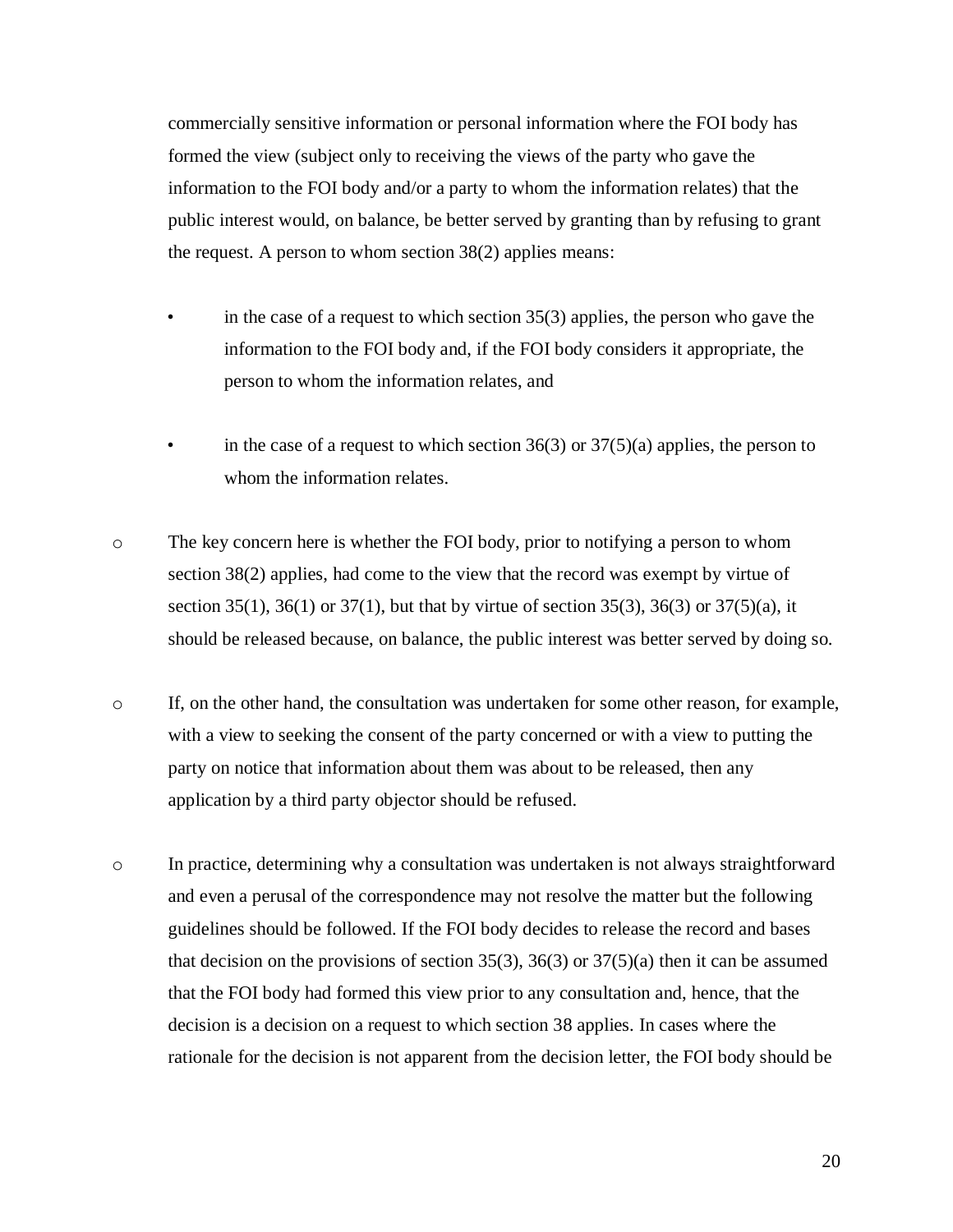asked to confirm whether or not it is based on the provisions of section 35(3), 36(3) or 37(5)(a). (See also the Section 38 Guidance Note)

### **5.0 Assessment & assignment**

<span id="page-21-0"></span>When the subject records have been received from the FOI body, the case file will be transferred to the Head of the Assessment Unit for screening. The screening should include a preliminary assessment as to whether a section 23 notice is warranted (see below).

### **5.1 Assessment Unit screening for immediate processing**

<span id="page-21-1"></span>The Assessment Unit will screen all cases for suitability for immediate processing, subject to capacity, by the Unit. Cases may be deemed suitable for immediate processing if the matters at issue are relatively straightforward, if few records are involved, or if the request concerned has been refused solely on administrative grounds under section 15 of the FOI Act.

- $\circ$  Administrative grounds for refusal include a claim that section 15(1)(c) of the FOI Act applies on the basis that the request relates to a voluminous number of records. Where an FOI body has relied on section  $15(1)(c)$  in its decision and the applicant offers to narrow the scope of the request following the acceptance of the review, the Assessment Unit should invite the applicant to withdraw the application for review and to submit a revised FOI request to the FOI body. If the applicant declines to withdraw the application for review, the review should proceed to a decision on the question of whether section  $15(1)(c)$  applies or not. If it is determined that section  $15(1)(c)$  does not apply, the decision of the FOI body should be annulled with a direction to the FOI body to deal with the request on its merits.
- o Cases involving more complex issues or a large number of records will be transferred to the Investigations Unit for processing in "date of receipt" order.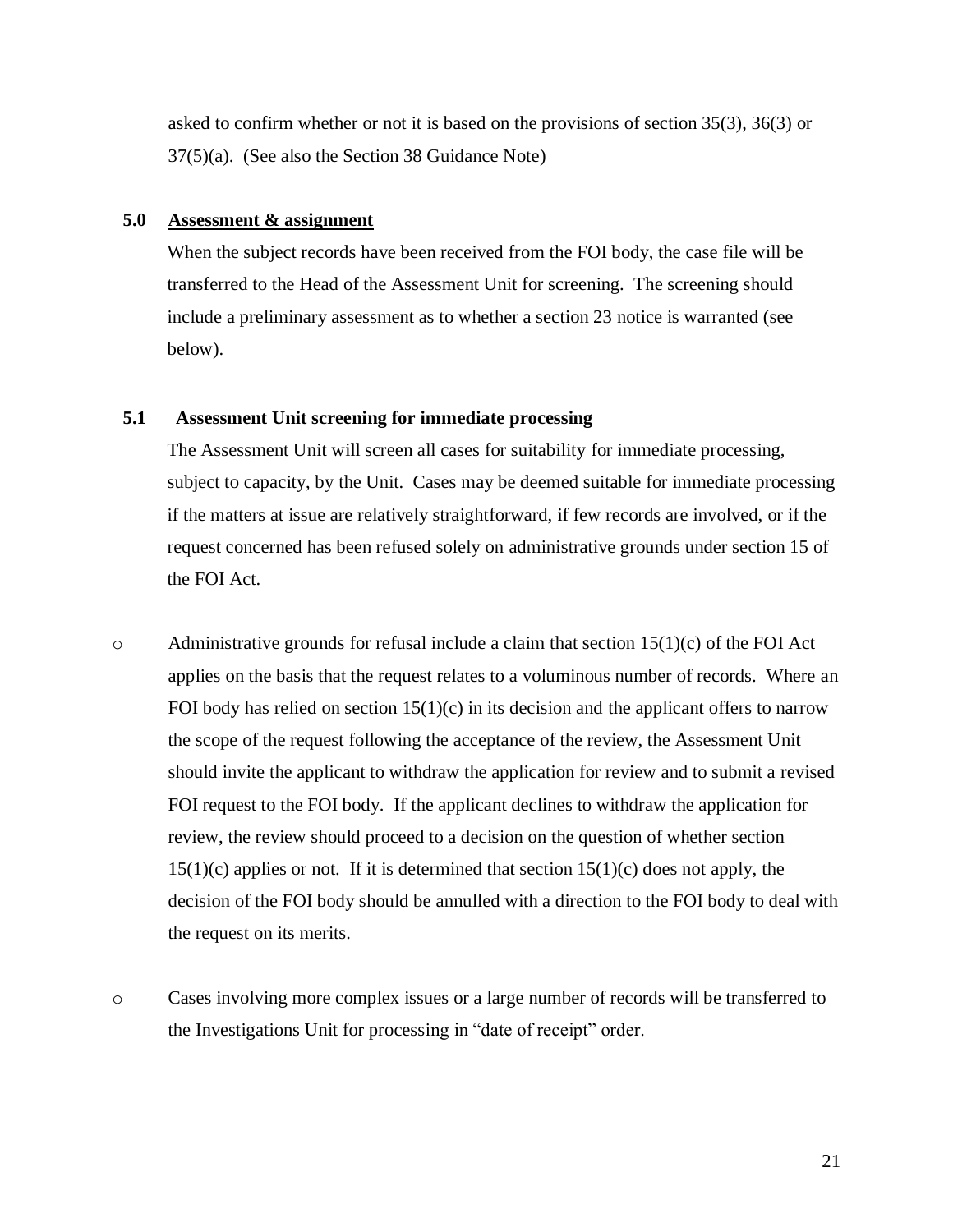### <span id="page-22-0"></span>**5.2 Notice under section 23**

Upon assignment, the Investigating Officer, whether an Assessment Unit caseworker or an AP/Investigator, should give further consideration to whether the reasons given by the FOI body in its decision are adequate or not.

o Both section 13 and section 21 of the Act oblige an FOI body which is refusing a request, whether wholly or partly, to give the requester a statement of the reasons for the refusal and, other than in cases where the provisions which permit a refusal to confirm or deny the existence of a record are being invoked, to specify:

> •any provision of the Act pursuant to which the request is refused, •the findings on any material issues relevant to the decision, and •particulars of any matter relating to the public interest taken into consideration for the purposes of the decision.

- o To comply with the terms of these sections, it is not sufficient for an FOI body to simply paraphrase the words of the particular exemption. A statement of reasons should show a connection, supported by a chain of reasoning, between the decision and the decision maker's findings on material issues. Where the Commissioner considers that the statement of reasons is inadequate, section 23 of the Act requires that he direct the head of the FOI body to furnish a statement, both to the requester and to the Commissioner, containing any further information in relation to the above matters that is in the power or control of the head. If the statement of reasons is determined by the Investigating Officer to be inadequate, the case should be referred to a Senior Investigator for approval to issue a section 23 notice.
- $\circ$  If the proposed section 23 notice is approved by the Senior Investigator, the notice should issue immediately. The case should then be dealt with as in the normal course following assignment.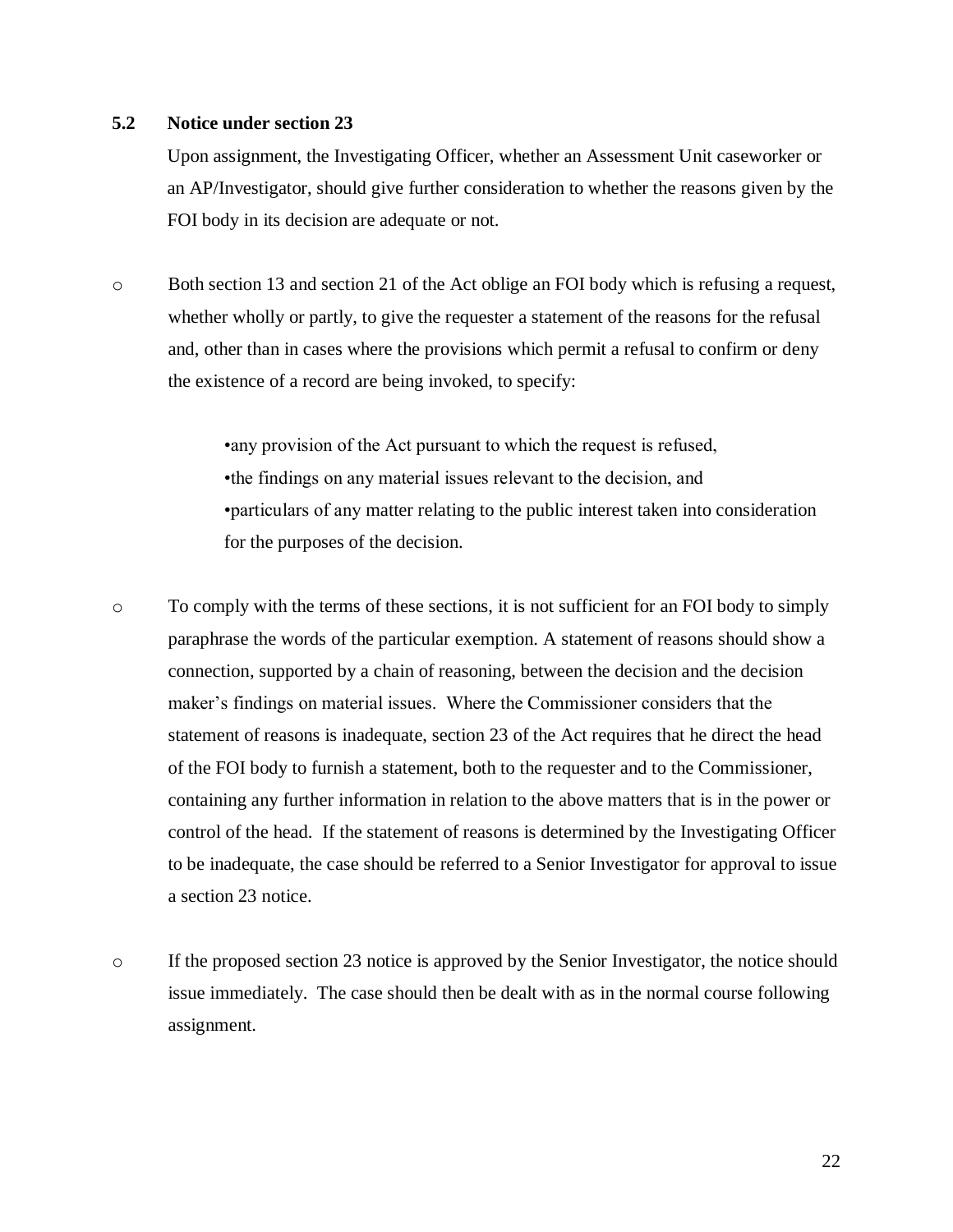#### <span id="page-23-0"></span>**5.3 Request for focused submissions**

As soon as possible following assignment (and, where warranted, the issuance of a section 23 notice), the Investigating Officer, whether an Assessment Unit caseworker or an AP/Investigator, will invite FOI bodies to make focused submissions in all cases involving access requests. If the case involves an application under section 9 or 10 of the Act, the guidance in chapter 10 below should also be followed. (As submissions serve a different purpose than a section 23 statement, a request for submissions is required regardless of whether a section 23 notice has issued, and the request should not be delayed pending receipt of a section 23 statement.) The request for submissions should normally identify specific or key questions for the FOI body to answer having regard to the contents of the subject records. The request should in any event refer to and follow, in as tailored and succinct a manner as possible, the format of the Sample Questions for FOI Bodies document that is available on our Intranet and website. Where appropriate, relevant Questions may be appended to the request. A period of 2 weeks should normally be allowed for the making of such submissions. As the invitation to make focused submissions generally represents the FOI body's final opportunity to justify its decision in cases where the FOI body bears the evidential burden under section 22(12) of the Act, the request for submissions should explain that failure to justify an exemption claimed may lead to a decision to release the record(s) at issue without further contact with the body.

### **6.0 Appraisal for best resolution**

<span id="page-23-1"></span>Following receipt of the focused submissions requested or the expiration of the deadline for making such submissions, the Investigating Officer should carry out an appraisal of the case, in consultation with his/her Manager where needed, to decide on the best approach for resolving the case.

o In each case, the Investigating Officer should check at the outset of the appraisal whether the point at issue has been decided already in another case or is currently under consideration in another case. The form of research is at the discretion of the Investigating Officer, but will normally involve, as a first step, reference to the relevant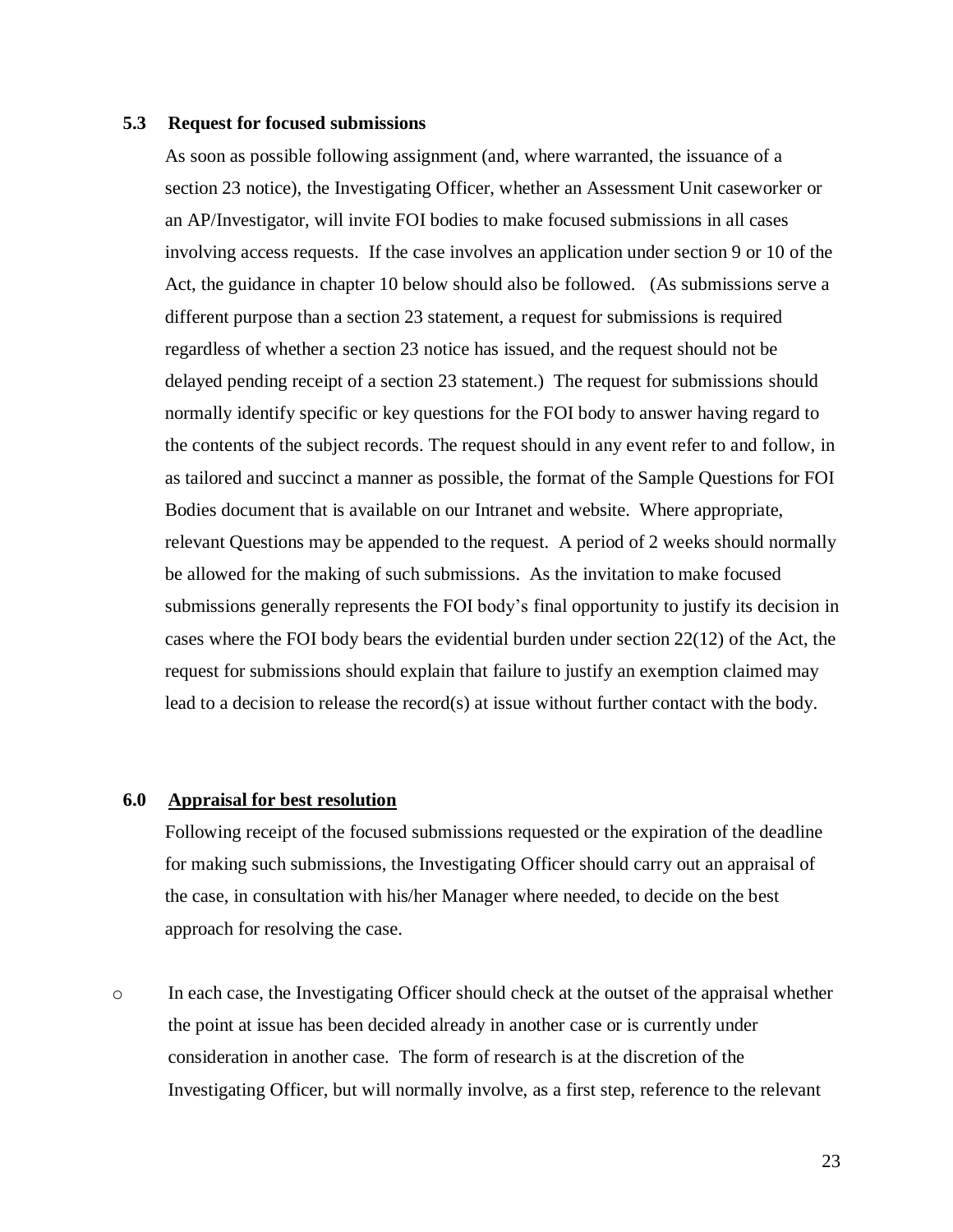Guidance Notes that are available on the Intranet. In cases involving technical or complex information, it should also involve a search of the Reference Database or discussion with a more experienced Investigating Officer and/or a Senior Investigator.

o As part of the appraisal, the Investigating Officer should attempt to:

- assess whether any party, other than those referred to in paragraph 4.9, needs to be notified (see instructions in paragraphs 6.1 to 6.1.7),
- identify cases which may be capable of being resolved without a binding decision (see chapter 7),
- identify, in particular, cases which may be suitable for settlement, and
- assess what, if any, further information is needed from the parties.
- o Following the appraisal, progress on the review should be monitored through weekly/fortnightly case reviews with the Investigating Officer's Manager. In carrying out the investigation, formal preliminary view letters should not be used other than in exceptional circumstances (e.g., cases remitted by the Courts) and with the Manager's advance agreement. However, an Investigating Officer may set out his or her view of the likely outcome of the review on an informal basis, e.g., by telephone followed by a brief email/letter, in the following circumstances:
	- when seeking to narrow the scope of the review,
	- when endeavouring to effect a settlement in accordance with section 22(7) of the FOI Act or similar resolution (i.e. a withdrawal or discontinuance) without a binding decision (see chapter 7), and
	- when notifying parties of material issues for consideration.
- o Where a view is provided, a period of no longer than 2 weeks should generally be given for making a response. The party concerned should be reminded of the evidential burden under section 22(12), if appropriate. It should also be noted that, where the party fails to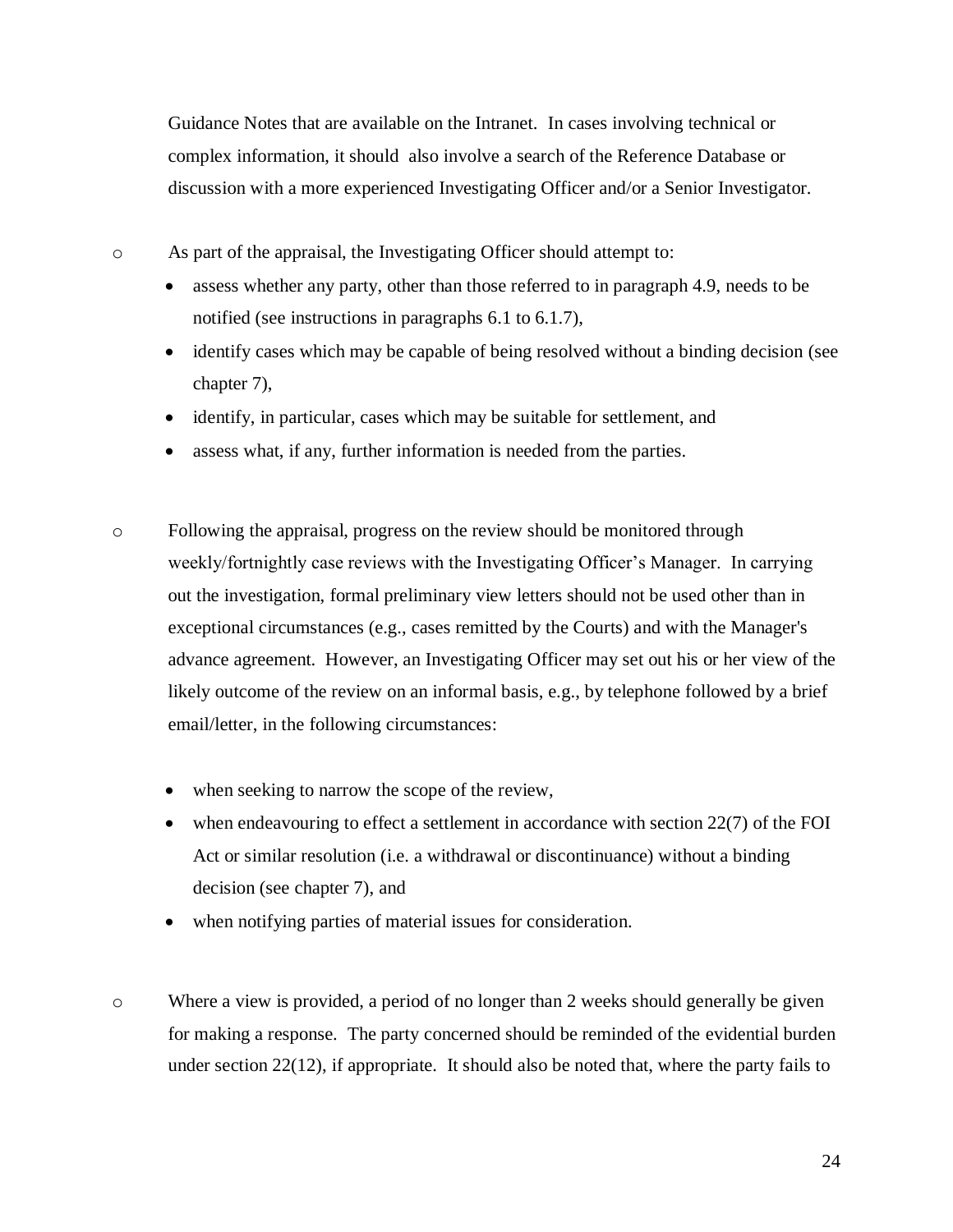respond within the timeframe specified, the Commissioner may proceed to issue a decision without further reference to the party concerned.

## <span id="page-25-0"></span>**6.1 Notification of other affected persons**

Section 22(6) requires the Commissioner to notify the following parties of his proposal to review a decision of an FOI body:

- the head of the FOI body,
- the applicant
- in the case of a decision in respect of a request to which section 38 relates, the original requester if the application is made by the third party who gave the information concerned or to whom the information relates; otherwise any person to whom section 38(2) applies, and
- any other person who, in his opinion, should be notified.
- o The instructions in paragraphs 6.1.2 to 6.1.7 should be followed in deciding whether to notify a party other than the FOI body, the applicant, the requester or a person to whom section 38(2) relates, of the proposal by the Commissioner to review a decision of an FOI body. It is desirable that such notification be given as early as possible in the review.
- o Section 24 provides that a party to a review or any other person affected by a decision of the Commissioner may appeal against that decision to the High Court on a point of law. Section 22(10) requires the Commissioner to notify his decision, inter alia, to any person to whom, in his opinion, it should be notified. Any person who would be affected by his decision should be notified, thus giving the person an opportunity to exercise his/her rights under section 24. Thus, a guideline for deciding whether or not to notify a third party under section 22(6) is whether that person is likely to be affected by the decision of the Commissioner.
- o This means that, having accepted an application to review a decision to refuse access to a record which may contain third party information, it is necessary to: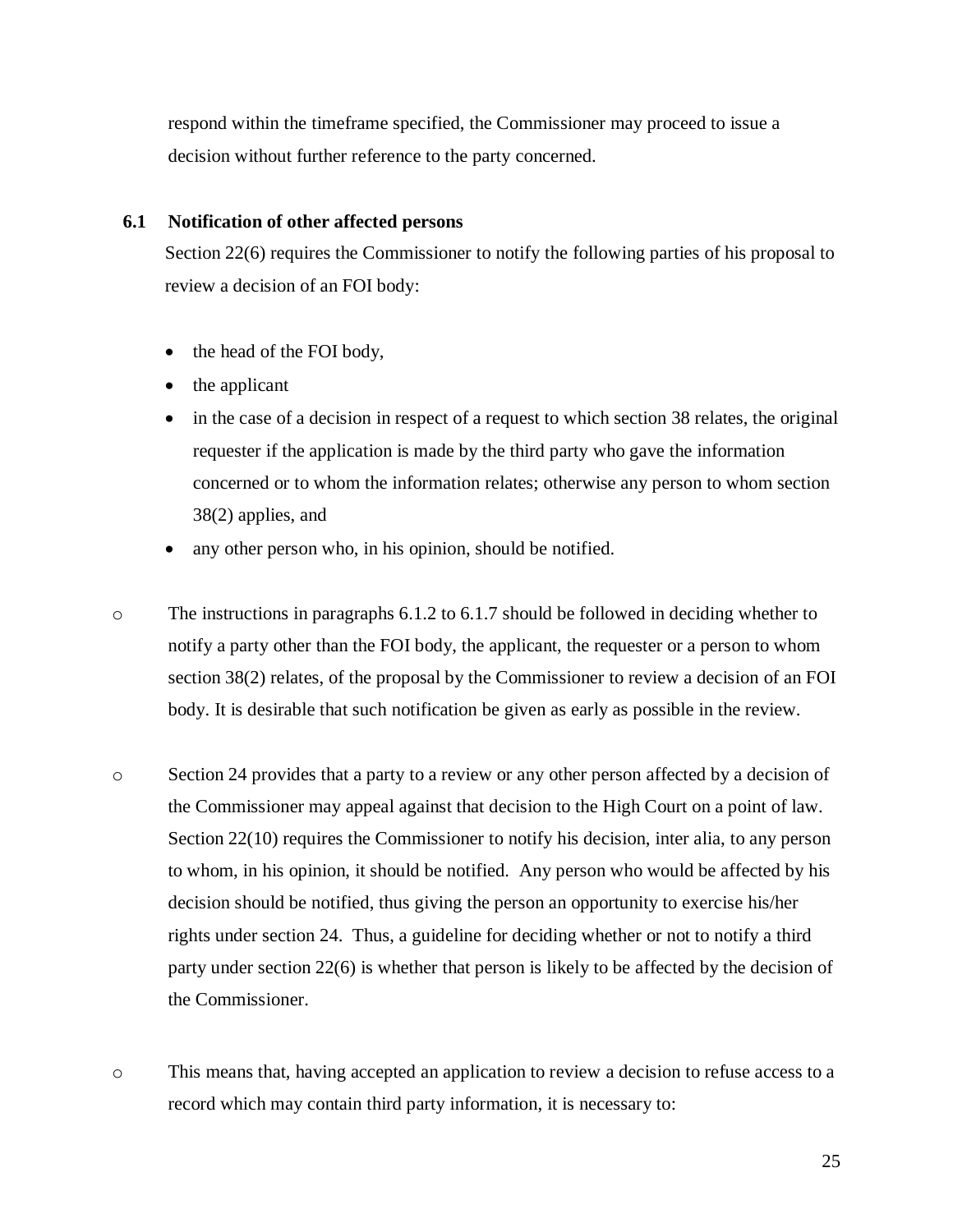- identify all third party information,
- decide whether it is necessary to notify any third party other than a person to whom section 38(2) applies (the latter must be informed in accordance with the instructions in paragraph 4.9 above).
- o As a general rule, it would not be desirable for the Commissioner to decide to release information which might affect someone's interests without that person's knowledge.
- o In large measure, the decision as to whether to notify a third party must be based on the Investigating Officer's initial judgment as to the likely outcome of the review insofar as it concerns third party information. If the decision of the FOI body to refuse access appears to be justified on the face of it, there is no need to notify the third party at the start of the review. If in doubt, however, the Investigating Officer should consult with a Senior Investigator.
- o In some cases, it will not be apparent at the outset that the records contain information furnished by a third party or about a third party who may need to be notified of the review by the Commissioner. Where this comes to an Investigating Officer's attention at a later stage in the review, the party should be notified without further delay.
- o The Commissioner's attention should be drawn to cases where third parties are mentioned and it is decided that they are not affected by a decision.

### <span id="page-26-0"></span>**6.2 Form of notification of affected parties.**

Unlike section 38, which specifies certain matters which have to be conveyed to the party being consulted, section 22(6) merely requires that the party be notified of the proposal to review the decision of the FOI body concerned.

o The content of a notice under section 22(6) will vary from case to case. Typically, it should contain the following: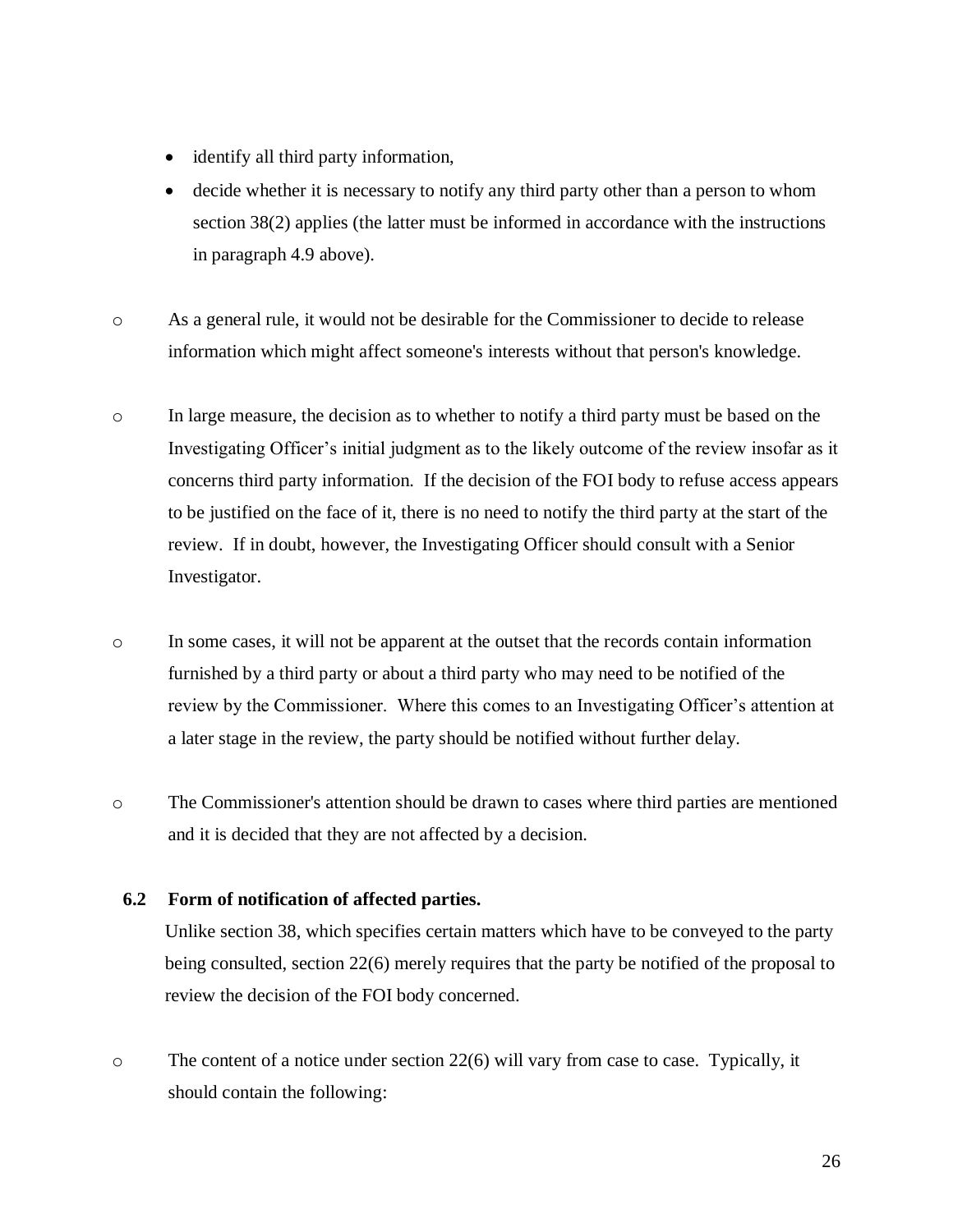- some details of the request made and what records pertaining to the third party were encompassed by the request,
- an explanation of how the matter has come before the Commissioner and his role,
- some details of the FOI body's decision, the evidential burden under section  $22(12)(b)$ , the exemptions relied on and any other relevant exemptions, and the need to meet the conditions of any exemption being relied upon,
- notification of other material issues for consideration.
- an invitation to consent to release (in suitable cases), and an invitation to make submissions (which need not be confined to the matters raised by the Investigating Officer) if the party objects to release.
- o Any third party notified of a review should be given an appropriate opportunity to comment, usually no longer than 2 weeks. Where a party fails to respond within the timeframe specified, the Commissioner may proceed to issue a decision without further reference to the party concerned.

### **7.0 Settlements & withdrawals**

<span id="page-27-0"></span>As part of the appraisal for best resolution, the Investigating Officer should consider whether there is a reasonable possibility of resolving the case without issuing a binding decision by endeavouring to reach a settlement pursuant to section 22(7) or by discussing with an applicant whether, in the circumstances of the case, they may wish to withdraw their application. It is relevant to note that application fees are refundable in cases where a binding decision is not required because of a settlement of the review or withdrawal of the review application.

o A withdrawal may include a deemed withdrawal or discontinuance following a grant of access by the FOI body to some or all of the records in question where the applicant raises or pursues no further issue for review. Resolving cases through settlement or withdrawal has a number of advantages. From an applicant's point of view, settlement or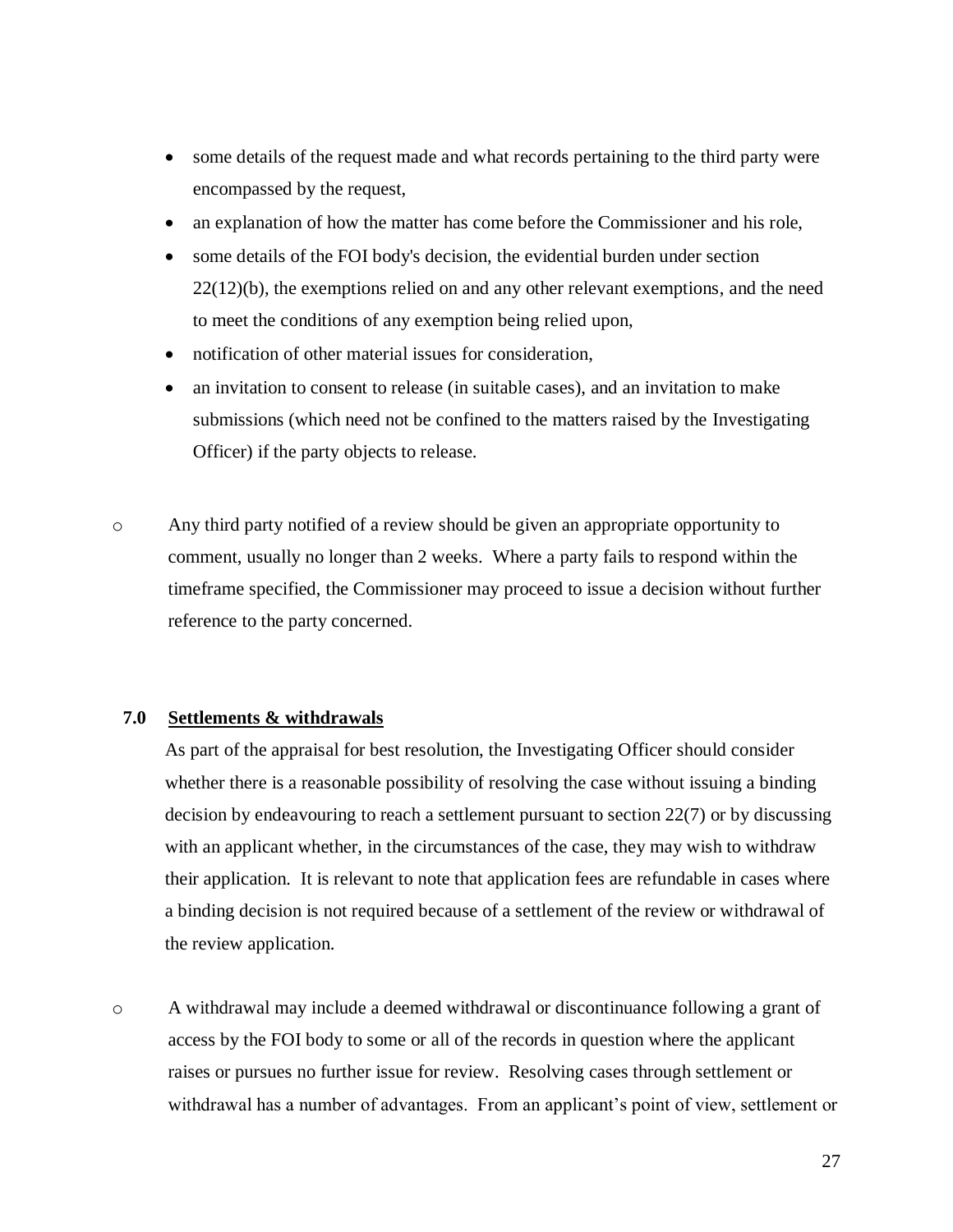withdrawal can result in a speedier resolution of the matter and a refund of the application fee. From the point of view of the FOI body, granting access to the records in question can avoid the need for any further time consuming written submissions; for instance, where consideration of the request for focused submissions reveals that the body had misdirected itself in its decision.

- o In endeavouring to reach a settlement, Investigating Officers should make it clear that settlement is not an exercise designed to reduce the rights of applicants in any way. Rather, it is a process which is aimed at narrowing the differences between the sides. In some cases, a point is reached at which the applicant is happy to accept the decision of the FOI body as modified in the course of the settlement procedure. In other cases, differences remain which can only be resolved by way of a binding decision of the Commissioner. Where the FOI body agrees to release a significant amount of additional records, the Investigating Officer should confirm interest before proceedings (in reference to section  $22(9)(a)(iv)$  or (v) of the Act, if appropriate). Even if a binding decision is required, the settlement process can help to ensure that the decision concentrates only on the essentials of the dispute between the parties.
- o In any case where the Investigating Officer considers that there is a possibility of settling the case or narrowing the differences between the parties, s/he should contact the parties concerned, using informal methods of communication wherever possible (e.g., telephone call followed by brief email), and outline the possible basis of the settlement. In considering the possibility for settlement, regard should be had not alone to granting access to the records at issue, but also to the possibilities that a different form of access might be acceptable to the parties or that a deferral of access for a specified period might be acceptable. The possibility of settlement should be considered in section 38 cases, section 9 cases and section 10 cases, as well as in straightforward access cases.

28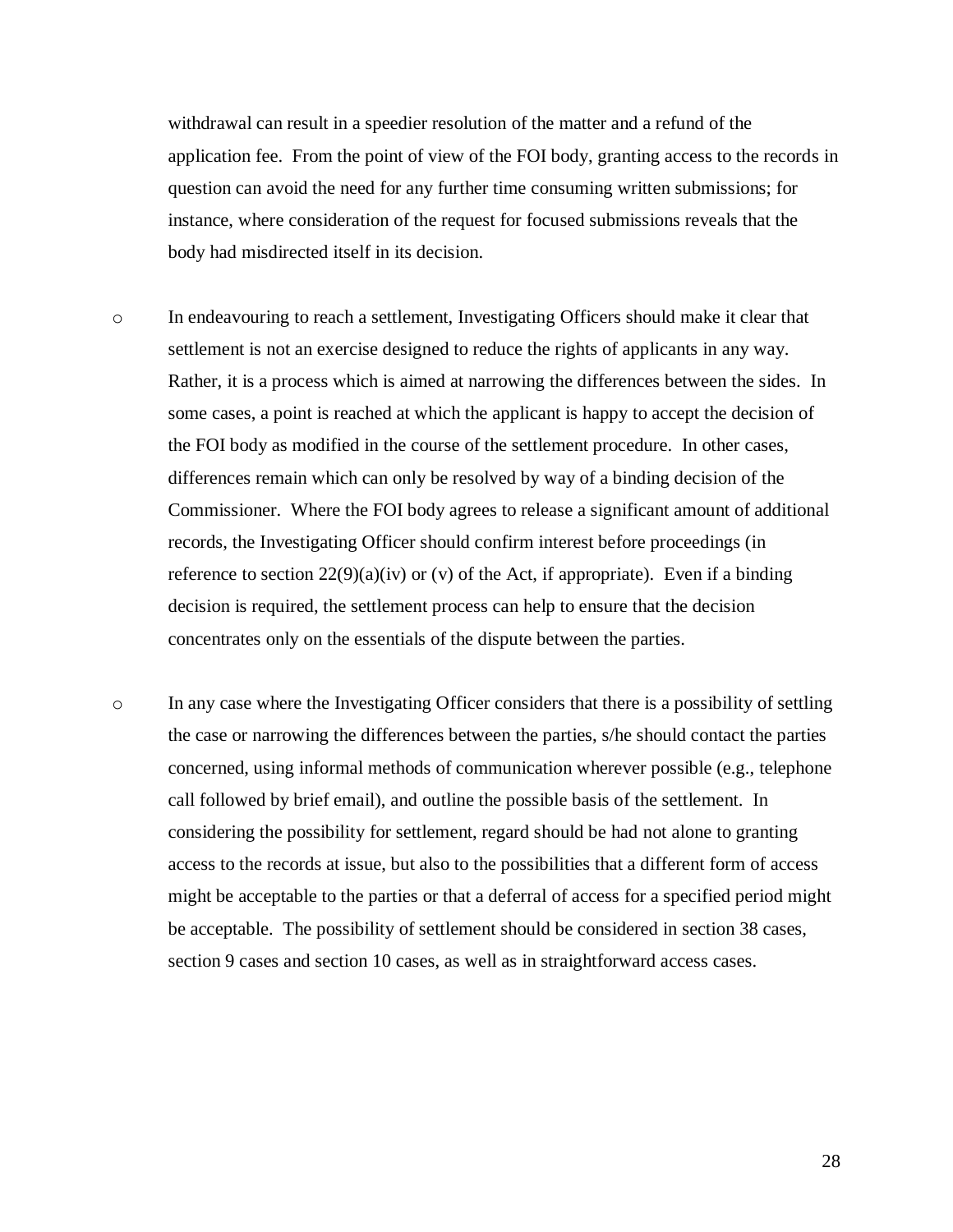#### **8.0 Notification of material issues**

<span id="page-29-0"></span>In cases that are not suitable for settlement or which otherwise do not prove capable of being resolved without a binding decision, the investigation should proceed towards the decision-making stage. As discussed below, the policy of this Office is that, in general, submissions will not be exchanged between parties to a review. However, before any binding decision is reached, the parties should be notified of any new material issues arising for consideration.

- o As submissions made by one or more parties to a review are likely to contain sensitive information that may not be appropriate for disclosure to others, submissions are not exchanged as a general rule. In particular, care must be taken that the provisions of section 25(3) of the FOI Act are fully observed. Section 25(3) requires the Commissioner to take all reasonable precautions to prevent the disclosure of information contained in an exempt record or information which if included in a record would cause the record to be an exempt record, or information as to whether a record does or does not exist where the FOI body is required by the Act not to disclose this information. Any exception to the rule against the exchange of submissions requires the consent of the relevant parties and the prior approval of the relevant Senior Investigator.
- o An Investigating Officer should, however, notify the relevant party or parties to a review, preferably by email, of new material issues arising for consideration insofar as they affect the interests of the party or parties concerned. Material issues are issues that are relevant to the outcome of the review. Such issues involve information of significance (i.e. of substance and importance) that is likely to influence the decision the Commissioner will make, i.e. information that will make a difference to the outcome of the review. Where the influence of new material issues is likely to be adverse to a party to a review, the party concerned should be given notice of the matter and an opportunity to respond. In other words, any new matter of which a party to a review is unaware and which is likely to cause the Commissioner to make a decision adverse to the interests of that party should be communicated to the party concerned. Such matters would generally include applicable exemptions not previously raised, pertinent search details not previously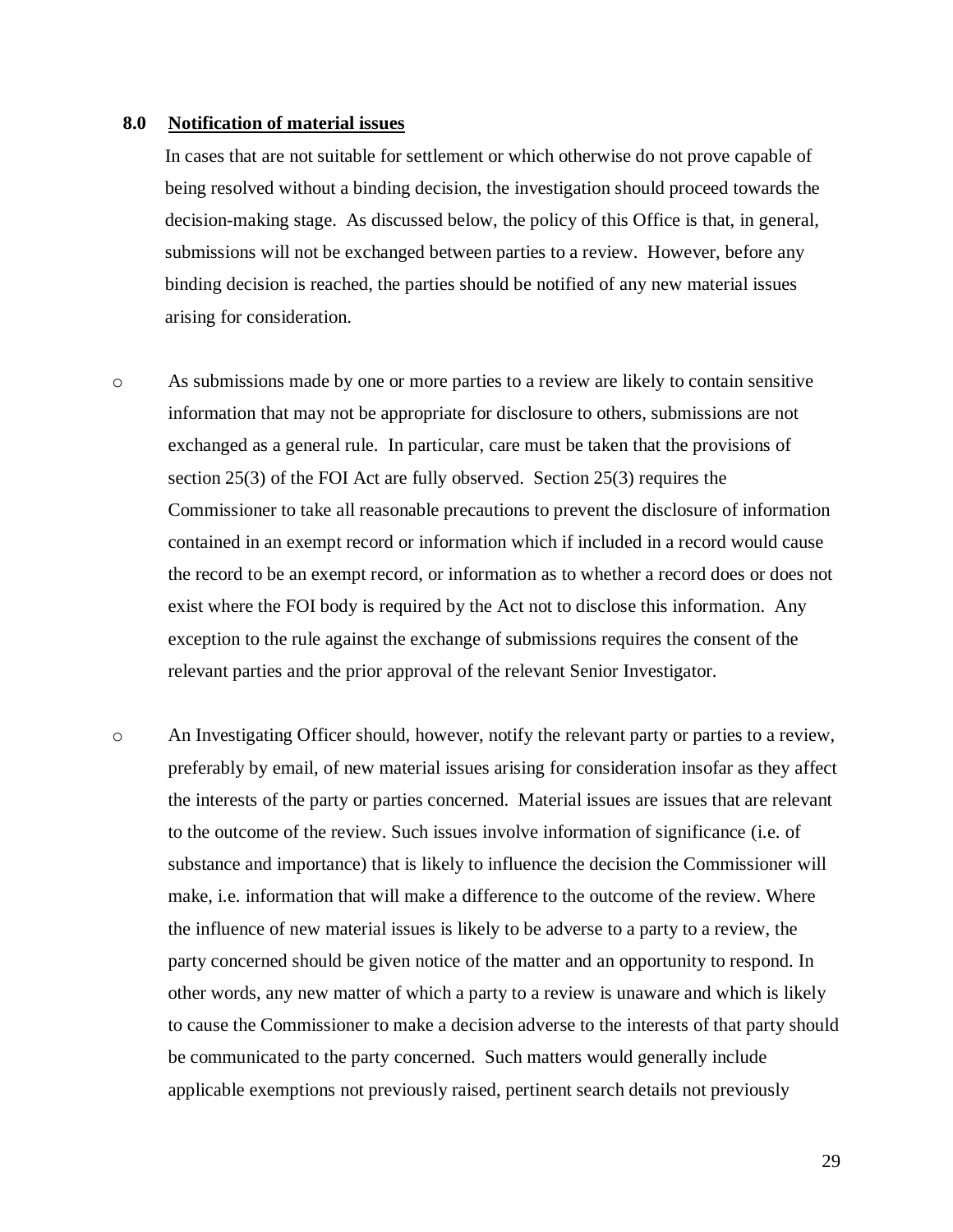disclosed to the applicant, and any new facts and new legal developments which are likely to have a significant bearing on the outcome of the review.

- o The notification need not necessarily be detailed and should be given by informal means wherever possible, but the applicant should be made aware of the pertinent factual matters under consideration, particularly where and insofar as these matters are likely to cause the Commissioner to affirm the decision of the FOI body. By the same token, the FOI body or, where relevant, affected third party should be given notice where a new matter of relevance arises that is likely to result in a decision to direct release of the records concerned. (For the sake of clarity, please note that this would not include a simple failure of proof or conclusions drawn having regard to the contents of the records at issue. Furthermore, it would not include an explanation of how the Commissioner interprets and applies the exemptions claimed.)
- o Thus, for instance, if an applicant who has been notified of new material issues arising from the FOI body's submissions raises pertinent factual matters in turn which appear to undermine the FOI body's case for exemption, the FOI body should be given an opportunity to respond before a decision is made. If, on the other hand, the applicant simply argues against the case made by the FOI body without identifying new material facts for consideration, the matter should be ready for decision even where the applicant's arguments are persuasive or the proposed decision is otherwise in the applicant's favour (subject of course to any required notification of affected third parties).
- o As new claims for exemption are likely to involve new matters of relevance, these too should generally be notified to the applicant. The need for notification can arise even within an exemption category. For instance, a claim of trade secrets can differ substantially from a claim of mere prejudice to the competitive position of a company. Thus, where a general claim for exemption under section 36 has been made, it may be necessary to notify the applicant once the basis for the claim is identified by the FOI body or the affected third party. The same may be true for a claim of prejudice to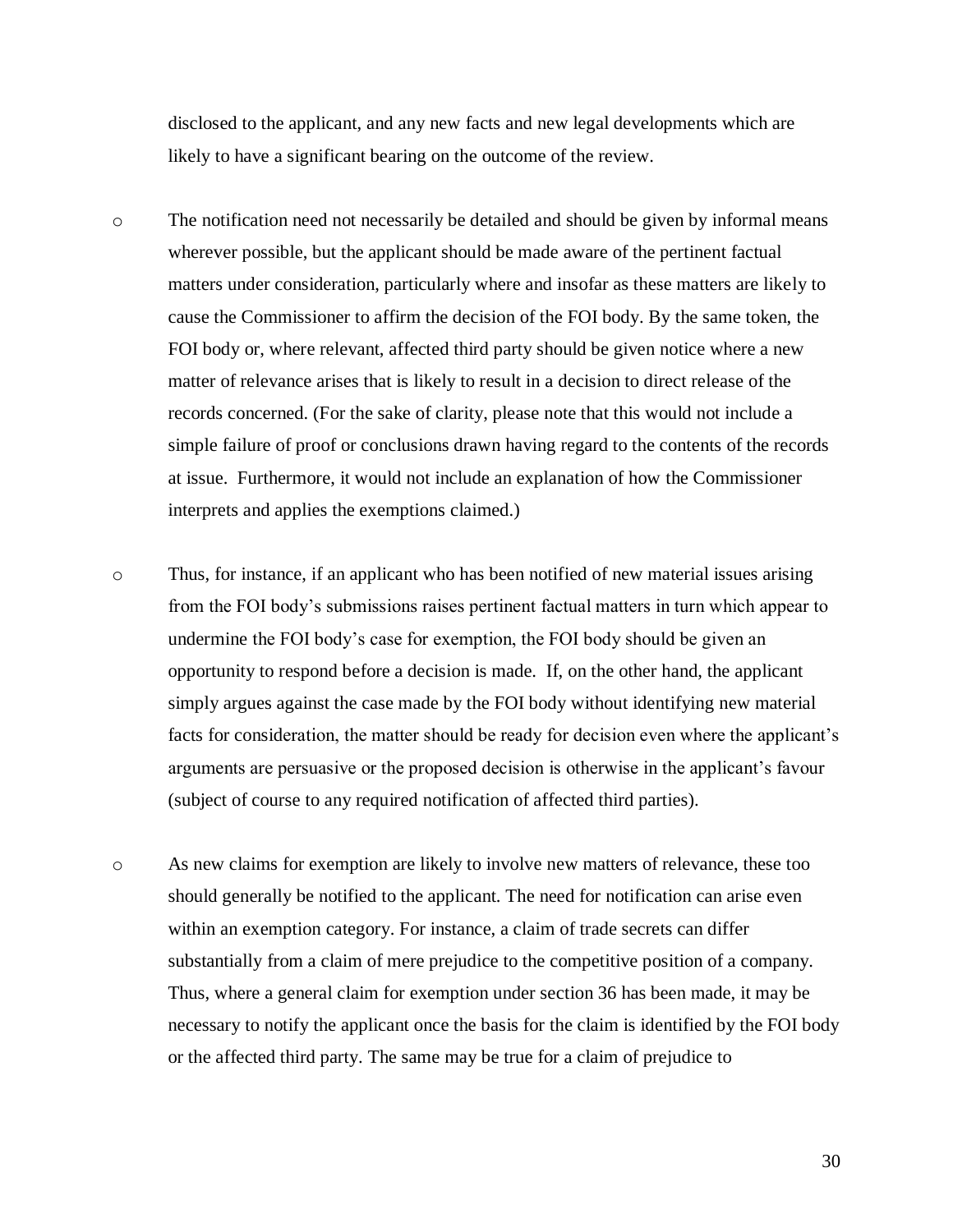investigations v. a claim of a significant, adverse effect on the performance of a management function in relation to a refusal under section 30(1) of the Act.

- o However, where the FOI body has identified all material facts that are relevant to more than one ground for refusal, such as an exemption and also a restriction involving the remit of the Act, it may not be necessary to put an applicant on notice that an alternative ground for refusal than the one referred to by the FOI body will be applied by the Commissioner. Thus, for instance, where the FOI body has refused access to a record under section  $31(1)(a)$  on the basis that it contains legal advice provided by the Office of the Attorney General, it should not be necessary to notify the applicant before a decision is made finding that the record actually falls within the ambit of section 42(f) because it was created by the Office of the Attorney General and is not a record relating to general administration. Where an Investigating Officer is satisfied that no new material issues arise, or that the applicant has had an adequate opportunity to make submissions addressing the material issues arising in the case, s/he may make a recommendation to the Commissioner without further reference to the applicant.
- o Determining the materiality of an issue, as well as the level of detail that may be required, is a judgment call. A standard of reasonableness has been found to apply in other legal contexts, but it nevertheless can be difficult to know what is truly "material" unless and until a challenge arises and the matter is determined in court. However, we should always have regard to our Values and Behaviours Framework, on the one hand, and the need for expediency (section 22(3) refers) and the requirements of section 25(3) on the other. Notification does not mean that a view on the matter must be taken or that a full explanation is required. Moreover, section 45(6) explicitly allows for the use of discretion and informality in determining our procedures; therefore, a simple phone call or brief email/letter should generally suffice.
- o Parties notified of material issues arising for consideration should be given an appropriate opportunity to comment, usually no longer than 2 weeks. Where a party fails to respond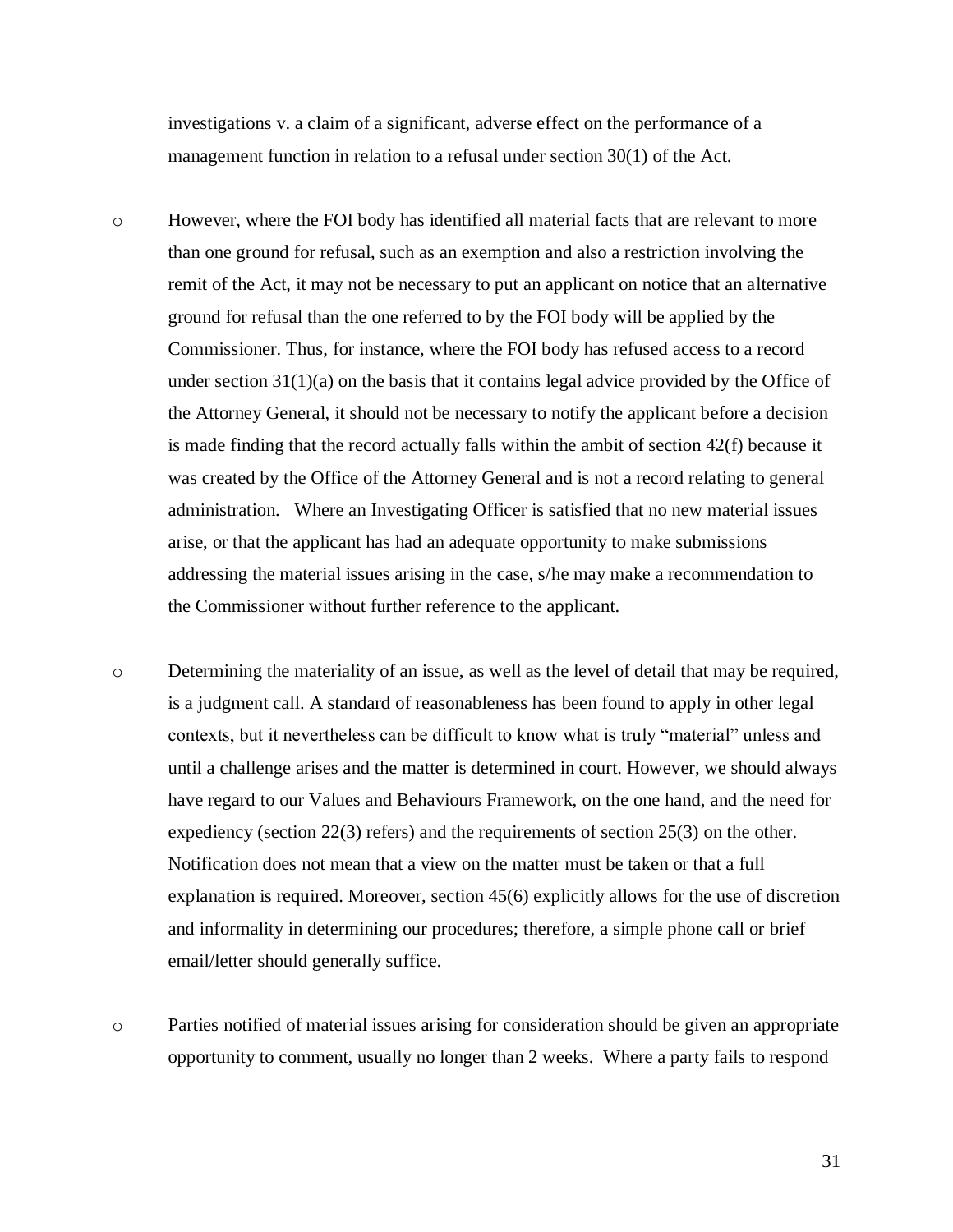within the timeframe specified, the Commissioner may proceed to issue a decision without further reference to the party concerned.

#### **9.0 Cases involving section 9 and/or section 10**

<span id="page-32-0"></span>The evidential burden under section 22(12) does not apply in relation to reviews concerning section 9 and section 10 applications. Moreover, such applications may involve threshold issues of eligibility that need to be addressed before it is appropriate to ask the FOI body to address additional questions.

### <span id="page-32-1"></span>**9.1 Section 9 cases**

In cases involving a section 9 application for amendment of records, it is important for the Investigating Officer to confirm at the outset that the application concerns personal information within the meaning of section 2 of the FOI Act. If in doubt, the request for focused submissions should ask the FOI body to address the question (in addition to any other key questions taken from the Sample Questions for FOI Bodies document). If satisfied that the information concerned is not personal information, but the application was refused by the FOI body on other grounds, then the applicant must be notified of this new material issue and given an opportunity to comment (usually no longer than 2 weeks). Once the applicant is aware that the records concerned do not qualify for amendment and has been given an opportunity to make submissions on the matter, the review should be ready to be brought to conclusion by way of a binding decision unless the applicant agrees to withdraw (or, alternatively, unless the conclusion that the information is not personal information was incorrect).

 $\circ$  If satisfied that the application concerns personal information, the Investigating Officer should seek focused submissions from both the FOI body (if not already requested) and the applicant based on the Sample Questions for FOI Bodies document (modified as appropriate for the applicant) and bearing in mind that the burden of proof is on the applicant. The request for focused submissions to the applicant should refer to the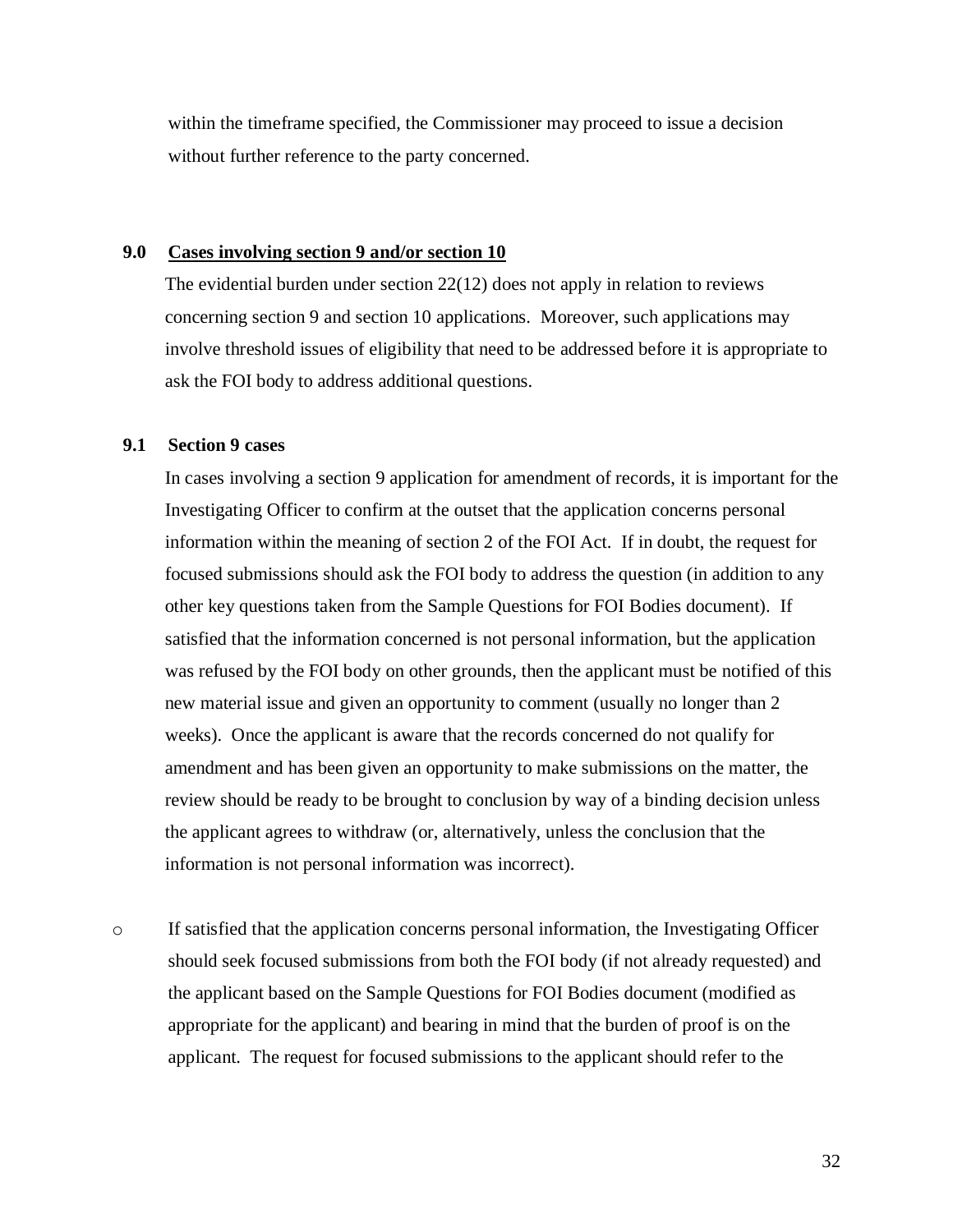burden of proof and explain that mere assertions or strong opinions are not sufficient to meet the balance of probabilities.

 $\circ$  If following receipt of the focused submissions requested or the expiration of the deadline for making such submissions, the Investigating Officer is not satisfied that the information concerned is incomplete, incorrect or misleading, the review should be ready to be brought to conclusion by way of a binding decision unless the applicant agrees to withdraw. If, on the other hand, the Investigating Officer is satisfied based on the submissions made that the information concerned is incomplete, incorrect or misleading, then the question of the form of amendment must be addressed, having regard to any suggestions made by the applicant and the FOI body. As in other suitable cases, the Investigating Officer should consider whether there is a reasonable possibility of settlement. If a proposal for settlement is made, the parties should be given a period of 2 weeks in which to respond. If the case is not suitable for settlement, or if the proposal made for settlement is not acceptable to either party, the matter should proceed to decision (provided no further material issues have arisen) with directions included regarding the appropriate form of amendment.

### <span id="page-33-0"></span>**9.2 Section 10 cases**

Upon assignment of a case involving a section 10 application for a statement of reasons, the Investigating Officer must initially determine whether the review involves a refusal to provide a statement of reasons in the first instance or whether it is the adequacy of the statement provided that is at issue. If the review involves a refusal to provide a statement of reasons, then the question to be addressed is whether the applicant is entitled to the statement sought. Unless the refusal is based on section 10(2) of the Act, both the FOI body and the applicant should be invited to make focused submissions based on the Sample Questions for FOI Bodies document (modified as appropriate for the applicant), bearing in mind that the applicant bears the burden of showing that s/he has a "material interest" in a matter affected by an "act" as those terms are defined in section 10(5) and section 10(13), respectively. The request for focused submissions to the applicant should refer to the burden of proof and explain that the standard of proof required is the balance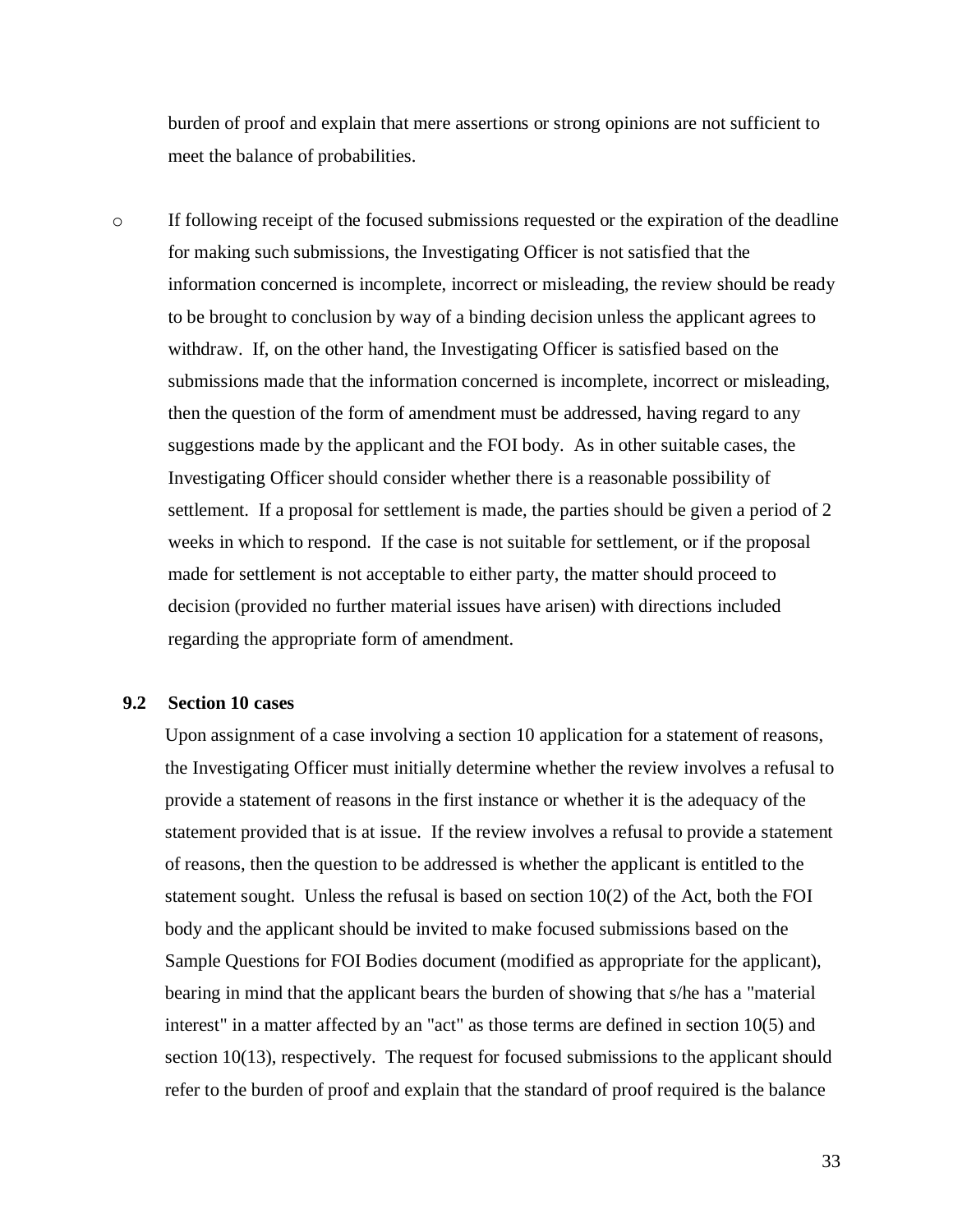of probabilities. If following receipt of the focused submissions requested or the expiration of the deadline for making such submissions, the Investigating Officer is not satisfied that the applicant is entitled to a statement of reasons, the case should be ready to be brought to conclusion by way of a binding decision affirming the decision of the FOI body unless the applicant agrees to withdraw. If, on the other hand, the Investigating Officer is satisfied that the applicant is entitled to a statement of reasons, the review should be brought to closure by way of a binding decision directing the FOI body to provide a statement of reasons.

 $\circ$  If the refusal is based on section 10(2), or if a statement of reasons has been provided and it is the adequacy of the statement that is at issue, the Investigating Officer should confirm that the applicant is entitled to a statement of reasons in the first instance. Where there is reason to question the applicant's entitlement to a statement of reasons, both the FOI body and the applicant should be asked to address the question as set out above. Otherwise the FOI body should be invited to make focused submissions as in the normal course. Following receipt of the focused submissions requested or the expiration of the deadline for making such submissions, the Investigating Officer should consider whether there is a reasonable possibility of settlement (for instance, where the FOI body is willing to revise the statement of reasons provided). If a proposal for settlement is made, the parties should be given a period of 2 weeks in which to respond. If the case is not suitable for settlement, or if the proposal made for settlement is not acceptable to either party, then the matter should proceed to decision, with appropriate directions given where a new statement of reasons is required.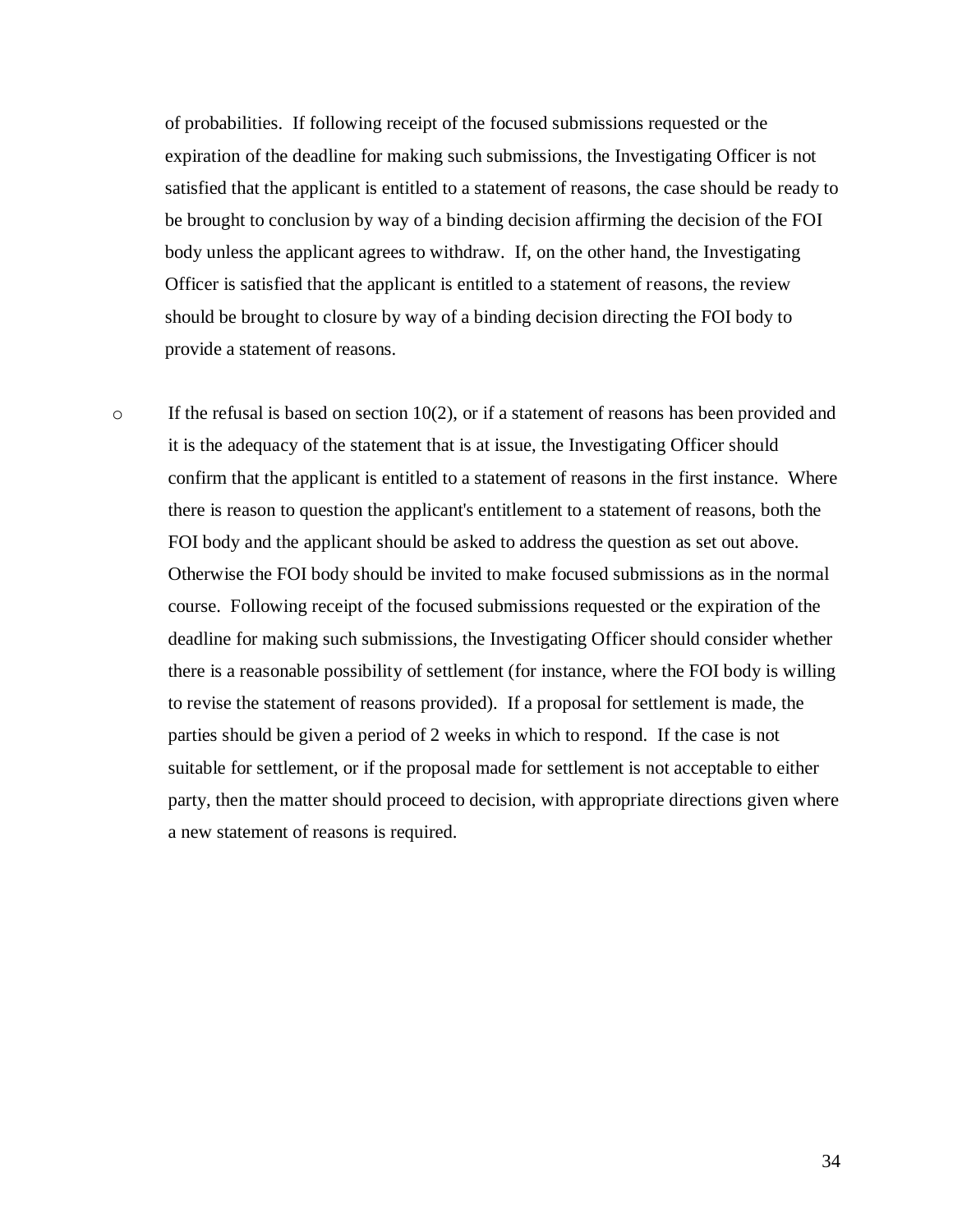#### <span id="page-35-0"></span>**10.0 Search cases**

Search issues arise where a request is refused, in full or in part, on the basis that the records concerned do not exist or cannot be found.

- o In cases where the FOI body refuses the request on the grounds that records cannot be found after all reasonable steps to ascertain their whereabouts have been taken, the guidance in Appendix 3 should be followed.
- o As a general rule, where an FOI body locates additional records during the course of a review, the review should be brought to closure without a determination on the question of access to those records. The FOI body should then make a new decision under section 13 of the FOI Act on the question of access to the records concerned (which in turn will be subject to right of review). Where access is refused, no application fees will apply for internal review or, where necessary, a further review by the Commissioner on the matter, since any such review would indirectly relate to a decision that was untimely in the first instances.
- o However, the Investigating Officer has the discretion to include the additional records in the review already underway where consideration of the additional records would not unduly delay the completion of the review. It would be appropriate for the Investigating Officer to exercise his/her discretion to include the records in the current review where the additional records are few in number, third party notification would not be necessary, and the question of whether or not to release is otherwise straightforward.

#### **11.0 Cases requiring further investigation or clarification**

<span id="page-35-1"></span>Although the opportunity to make focused submissions generally represents the FOI body's final opportunity to justify its decision in a case involving a refusal of access, a failure to justify the refusal does not necessarily mean that the decision should be annulled. The Commissioner's inquisitorial role requires an independent analysis of the contents of the records, and it may be necessary in the circumstances to seek further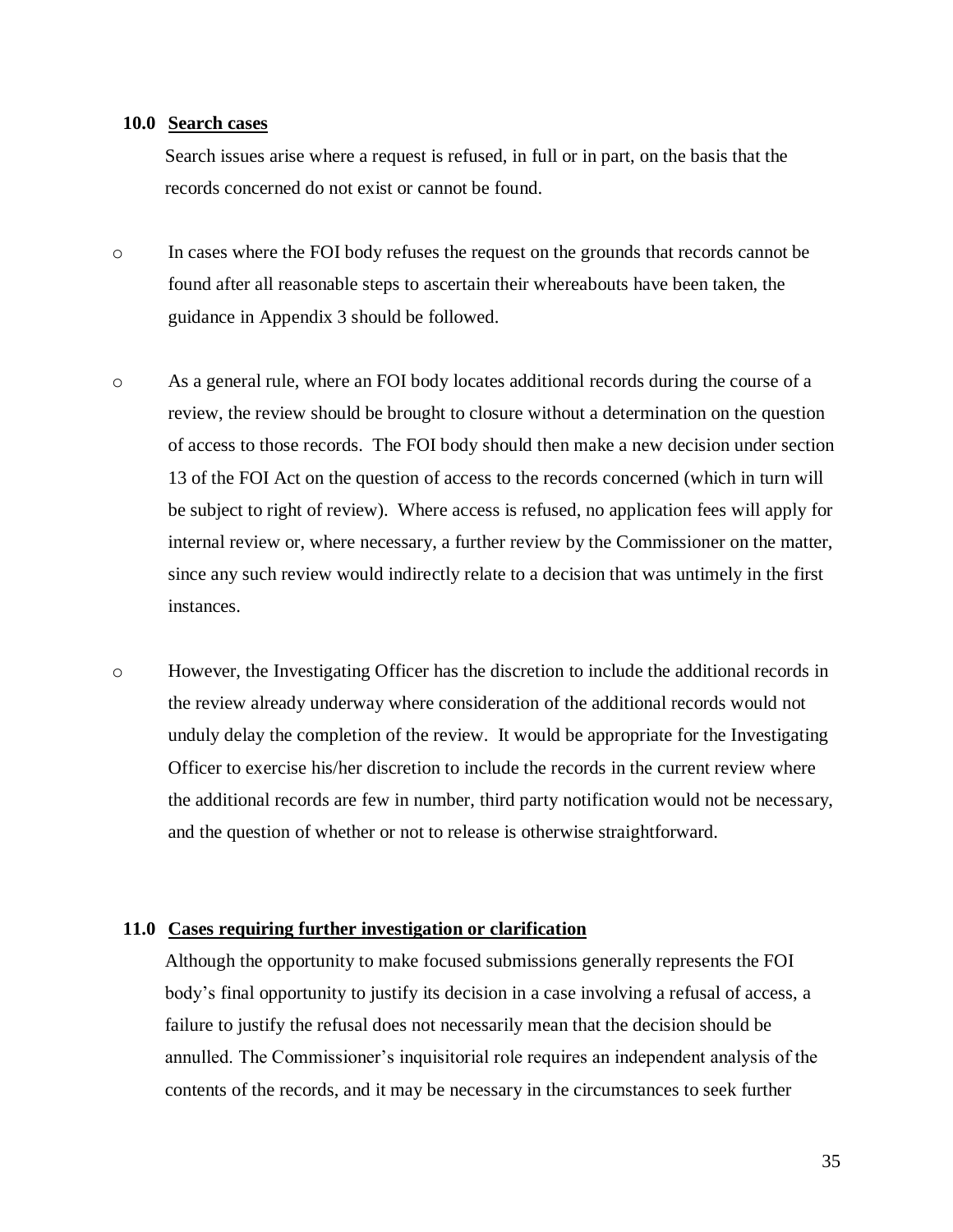information or clarification of certain matters in order to carry out the appraisal for best resolution or to make adequate recommendations to the Commissioner. However, the purpose of seeking further information or clarification should not be to afford the FOI body (or other parties, where relevant) a further opportunity to meet the evidential burden in the first instance.

- o Seeking clarification in cases proceeding to decision is required when certain gaps must or should be addressed in order to remove an element of uncertainty or confusion in relation to material matters. The need for clarification typically arises when a prima facie case for exemption appears to have been made, but certain details are missing that are required in order for the Commissioner to give adequate reasons for affirming the refusal of access. Thus, for instance, where the records involve technical or complex information, clarification may be required in order to gain a better understanding of the subject matter or to distinguish the information at issue from other similar information that may appear to be available from other sources. It may also be necessary to check on the status of certain time-bound events that are relevant to a claim for exemption, for instance, whether a certain investigation or court proceedings remain ongoing.
- o As a general rule, a period of no longer than two weeks should be allowed for providing the clarification sought. Where the element of uncertainty or confusion is not adequately addressed in the period allowed, the Investigating Officer may need to reconsider any conclusions that may have tentatively been drawn regarding the claims made for exemption. The Investigating Officer should not, however, continue to engage in correspondence over the matter without the approval of a Senior Investigator (who may determine that a section 45 notice is warranted or that the matter is ready to be brought to conclusion subject to any further notifications that may be required).
- o Where the FOI body falls short of establishing a prima facie case for exemption in the first place, this is simply a failure to justify the refusal (though affected third parties may need to be consulted before the matter is ready for decision – see paragraphs 6.1 to 6.1.7). An example here would be where the FOI body makes general, unsubstantiated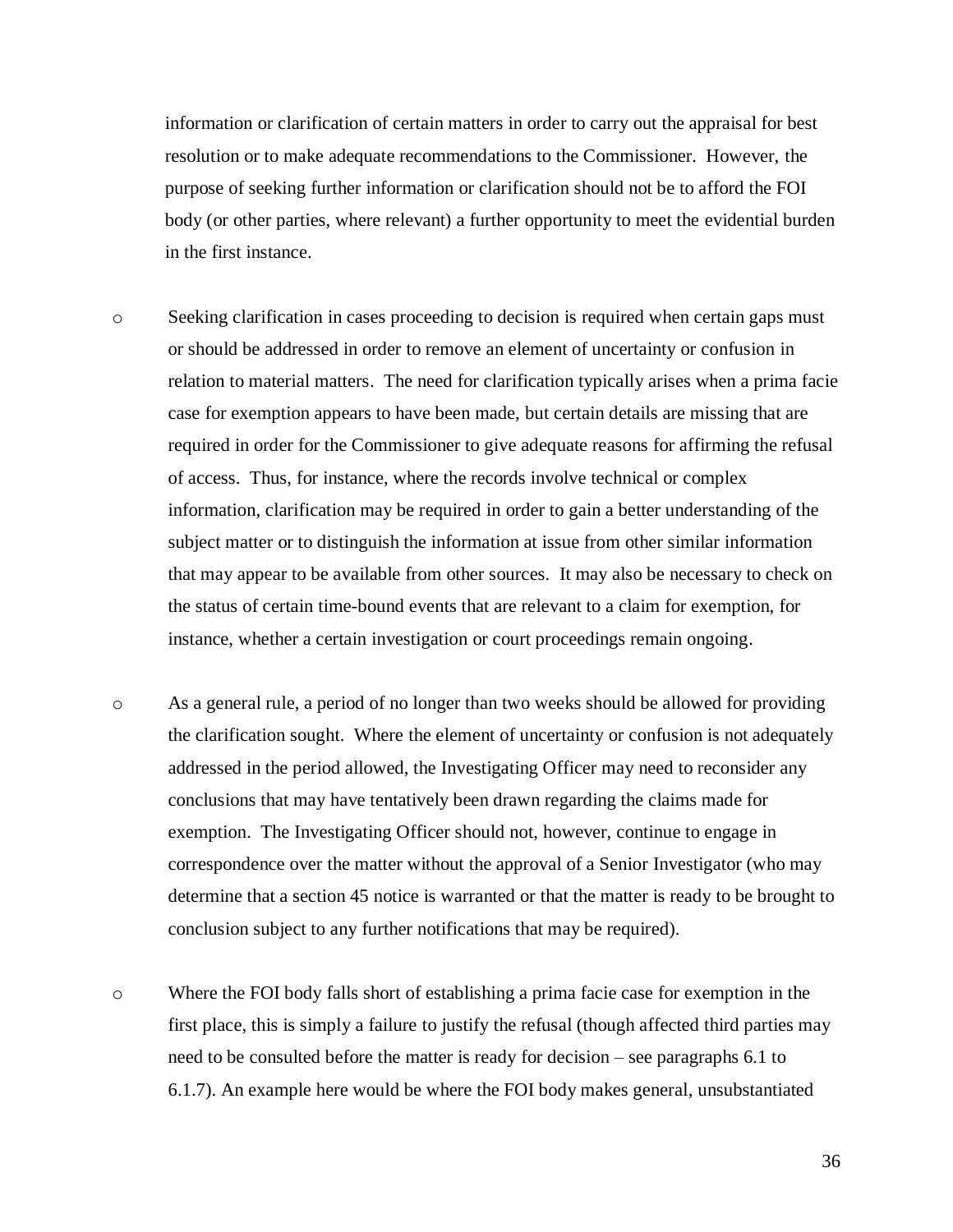assertions or class-based claims in relation to an exemption involving a harm test. In determining whether a prima facie case for refusal has been met, the Investigating Officer must of course have regard to the contents of the records at issue and any relevant Guidance Notes or other research (see para. 6.0.1 above). It should also be noted that seeking clarification is distinct from the requirement to notify parties of new material issues.

o Further submissions, made for whatever purpose, may give rise to further queries, but there are limits to any investigation. While the Commissioner's review is inquisitorial in nature, it is not the role of the Investigating Officer to determine beyond a reasonable doubt whether the decision of the FOI body was correct or not. Rather, the question for determination is whether it has been shown to the satisfaction of the Commissioner that the decision of the FOI body was justified or not. Section 22(3) requires the Commissioner to determine this question as soon as may be and, in so far as practicable, not later than 4 months after the receipt of the application for the review concerned. What is required is evidence that is sufficient in all of the circumstances. Therefore, further enquiries should be made only where necessary and with the approval of the Investigating Officer's Manager. However, the Investigating Officer and his/her Manager must be satisfied that the Commissioner has sufficient information on which to make a decision and that all relevant information before the Commissioner is given due consideration. Moreover, any uncertainty over material issues of fact must be adequately resolved if these are to be relied upon in any finding in the Commissioner's decision.

o In conducting reviews, Investigating Officers must of course adhere to fair procedures. However, the requirements of procedural fairness will depend upon the particular circumstances of the case. Where a question arises as to whether procedural fairness requires further engagement with a party or parties, the Investigating Officer should consult with his or her Manager so as to determine the appropriate course of action.

37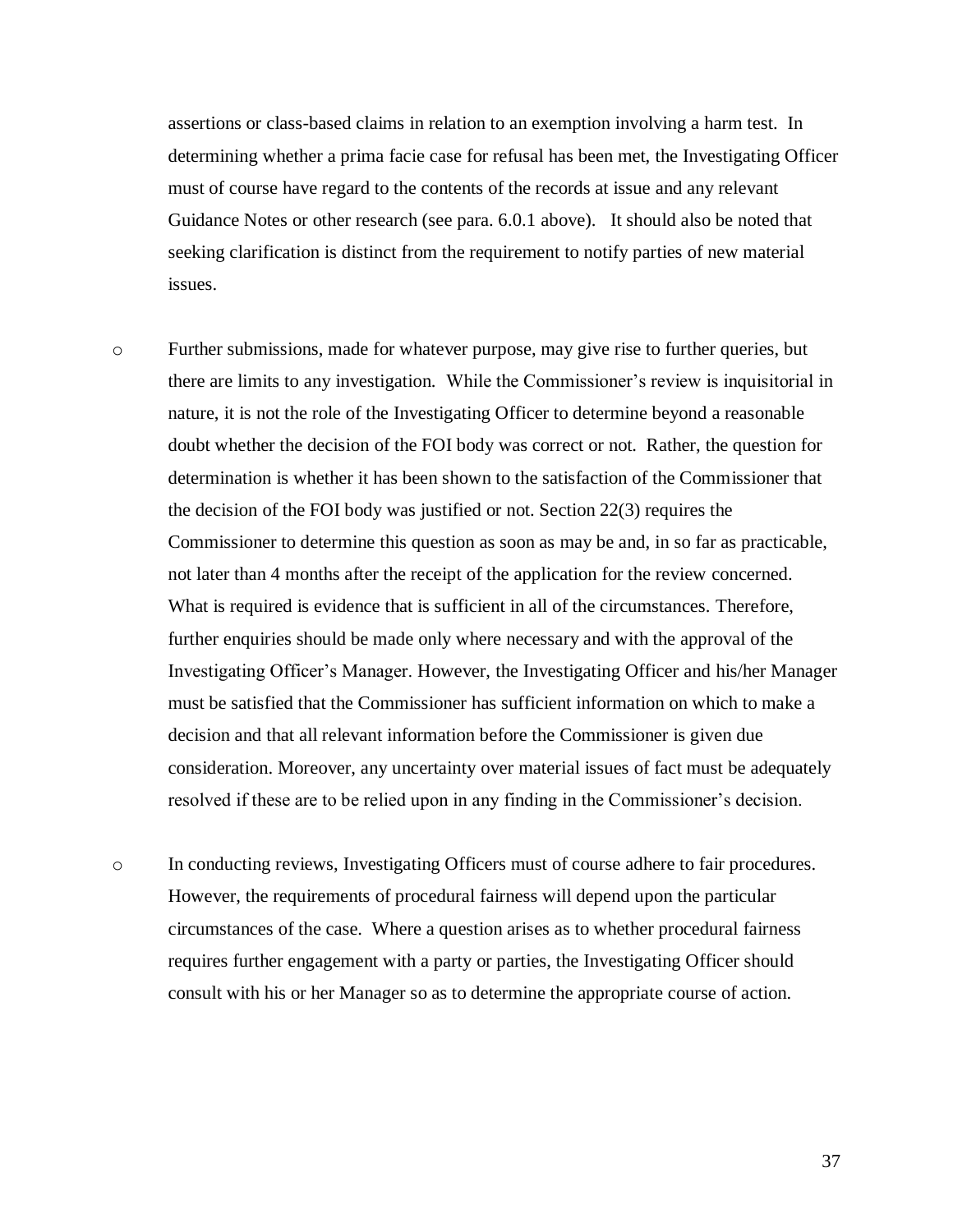#### **12.0 Conclusion of the review**

Following investigation, the review should be ready to be brought to conclusion by way of settlement or binding decision.

- o Having considered all the relevant facts and arguments contained in the submissions of all parties, along with any legal advice and any directions of the Commissioner, the Investigating Officer should review the status of the case. The Investigating Officer may conclude at this stage that the case is one which is capable of being settled as a result of a modification of the position of the FOI body or a modification of the request or both.
- o On the other hand, the Investigating Officer may come to the conclusion that neither party is likely to further modify its position in a way which will lead to settlement of the case. In such cases, the Investigating Officer should prepare a submission and draft decision for transmission to the Commissioner, or, where appropriate, his delegate, along with the full file.
- o In drafting the decision, the OIC Decision Style Guide should be followed (Appendix 5). Where appropriate, the decision should specify the period in which the Commissioner's decision is required to be implemented. If the decision is to grant access to any of the records at issue, the attention of the FOI body should be drawn to the provisions of section 26 of the FOI Act if the release of the records would affect the interests of any third parties who have been notified of the review.
- o The purpose of a submission is to ensure that the Commissioner is fully informed as to the relevant facts of the case, arguments presented and any legal advice, and to explain the approach taken in the case to the extent that this is not apparent from the decision. The submission directs the Commissioner's attention to any documents in the file which the Investigating Officer considers will be of particular assistance to her in reviewing the case. A detailed submission is normally not required, however.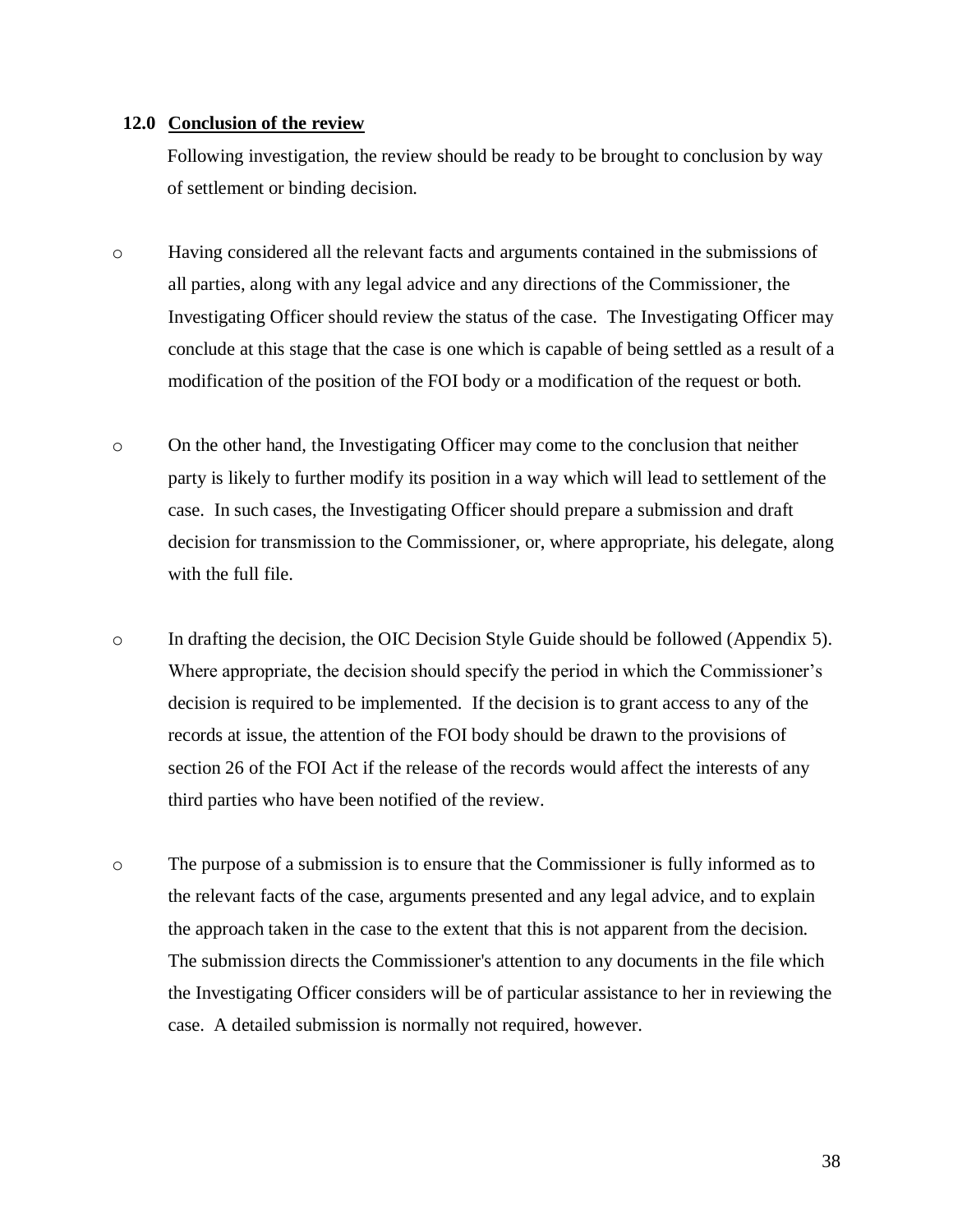## **13 Closing Cases**

This section sets out the applicable procedures for closing a case file once the review has been brought to its conclusion.

13.1 A review can be brought to a conclusion in a number of ways, viz:

- the application for review of the decision of the FOI body is withdrawn,
- the review is discontinued.
- a settlement is agreed between the parties,
- the Commissioner completes his review of the decision of the FOI body under section  $22(2)$  of the Act.
- 13.2 At the conclusion of a review the Investigating Officer must:
	- arrange for all parties to be notified of the outcome of the review in writing;
	- if the decision is to grant access to any of the records at issue, the attention of the FOI body should be drawn to the provisions of section 26 of the FOI Act, especially if the release of the records would affect the interests of any third parties who have been notified of the review;
	- clearly identify for the Support Unit all original files or records supplied to the Office of the Information Commissioner by the FOI body so that the Support Unit can arrange for their return to that body.
- 13.3 In the case of reviews which are concluded by way of withdrawal of the application, the following instructions should be followed. If the applicant indicates orally that the application may be treated as having been withdrawn, then written confirmation should be sought, preferably by email. A copy of the written notice of withdrawal or other appropriate notification of the withdrawal should be sent to the FOI body and any other relevant parties. If the applicant does not furnish written confirmation within a reasonable period of time, or where it is not practical to obtain written confirmation from the applicant, the Office will note the applicant's oral instruction that the application be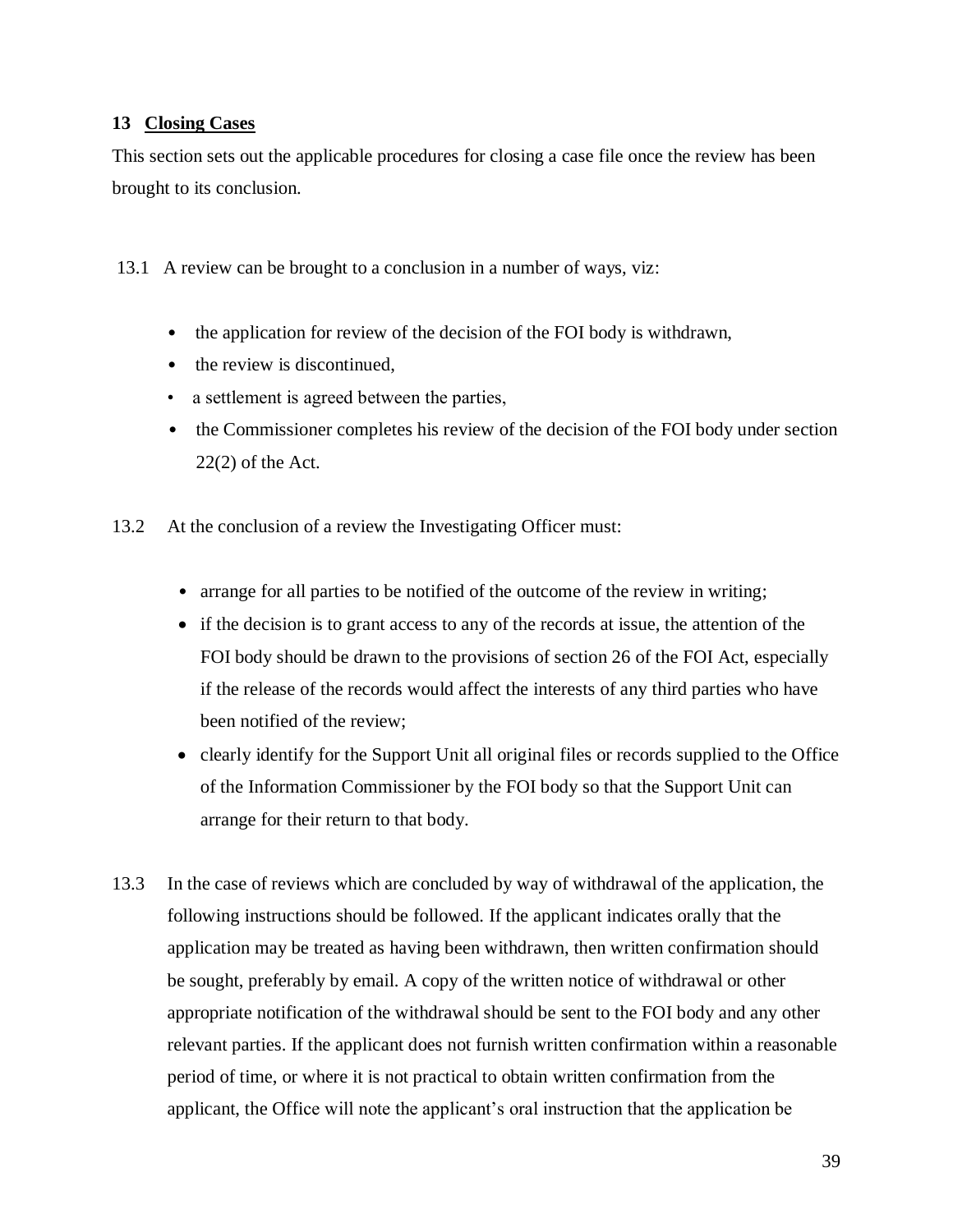withdrawn, and will issue written confirmation by email to the FOI body and other relevant parties as appropriate.

- 13.4 Any case closed by decision should be given a rating of 1, 2, or 3. A rating of 1 applies if the decision is relatively routine, for instance, if it relies on previously used analysis. A rating of 2 applies if the decision is significant, especially if it is important for internal capture. A rating of 3 applies where the decision is exceptional, which triggers obligations under the Official Languages Act. A rating of 2 or 3 requires the approval of a Senior Investigator. If the decision is closed by means other than decision (e.g., withdrawal), then the rating is "0" for none.
- 13.5 Where a case has been closed by decision, the Investigating Officer should prepare a copy of the decision for publication on the Office's website. The decision should be prepared in an anonymised format – removing all information which would identify, whether directly or indirectly, the applicant or other persons, including third parties. Where specific consent has been given by the applicant, their name may be published.
- 13.6 The appropriate steps should be followed and data entered as set out in the CRM manual when closing a case. This facilitates the implementation of the Records Retention Schedule (RRS) of the Office, which sets out the retention periods for case related records. The RRS is an essential component of the Office's compliance with our obligations under the FOI Act and GDPR. Where a case is identified for retention, the approval of the Senior Investigator should be recorded on the case. Cases marked for retention will be reviewed periodically to determine if they still need to be retained. See CRM Manual for details of steps to be followed.
- 13.7 On receipt of the file from the Investigating Officer, the Support Unit should arrange for all original files or records supplied to the Office of the Information Commissioner by the FOI body to be returned to that body.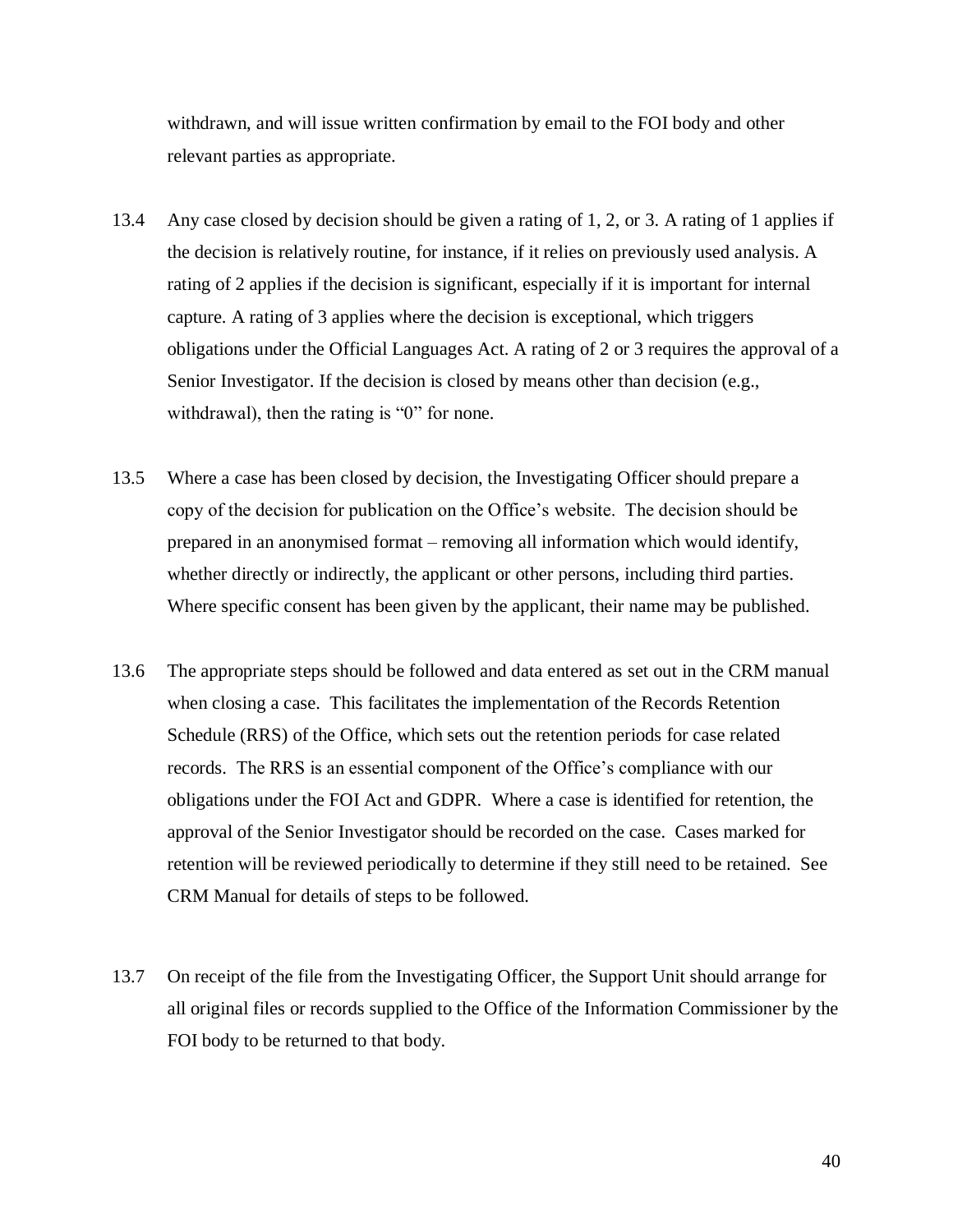#### **14 Appeals to the Courts**

14.0.1 Appeals to the High Court against a decision of the Commissioner are generally received in hardcopy within 4-8 weeks from decision, as required under section 24(4) of the FOI Act 2014. Appeals may also be served on our solicitor.

#### **14.1 Receipt and Recording of the Appeal**

- 14.1.1 On receipt of an appeal, the Investigating Officer should ensure that the relevant Senior Investigator is notified of the appeal. The Investigating Officer should also request the Support Unit to scan the appeal papers and save them to the relevant case file on the CRM. The Senior Investigator will inform the Director General, the Commissioner and the Head of Legal of the appeal. If no Senior Investigators are available, the Investigating Officer should forward a copy of the scanned papers to the Senior Investigators, the Director General, the Commissioner and the Head of Legal. The hard copies may be given to the relevant Senior Investigator or placed on file.
- 14.1.2 Where the appeal is made by a third party against a decision of the Commissioner which directed the release of third party records, the Office should notify the FOI body of the appeal and instruct the FOI body not to release the records. (Section 26 of the FOI Act refers.)
- 14.1.3 The Investigating Officer should ask the Support Unit to update the Office website by adding a note to the relevant, published decision stating that the case has been appealed to the High Court (or Court of Appeal, or Supreme Court, as applicable). [Sample text: Note: *This decision was appealed to the High Court by the* [applicant/body, as appropriate] *in* [Month Year]].
- 14.1.4 The Investigating Officer should retrieve the hard copy of the file (where there is one) and ensure that all necessary entries regarding the making of the appeal are made on the CRM. This should ensure, amongst other things, that the electronic or hardcopy records are not deleted under the RRS until the appeal is finalised and the case completed. The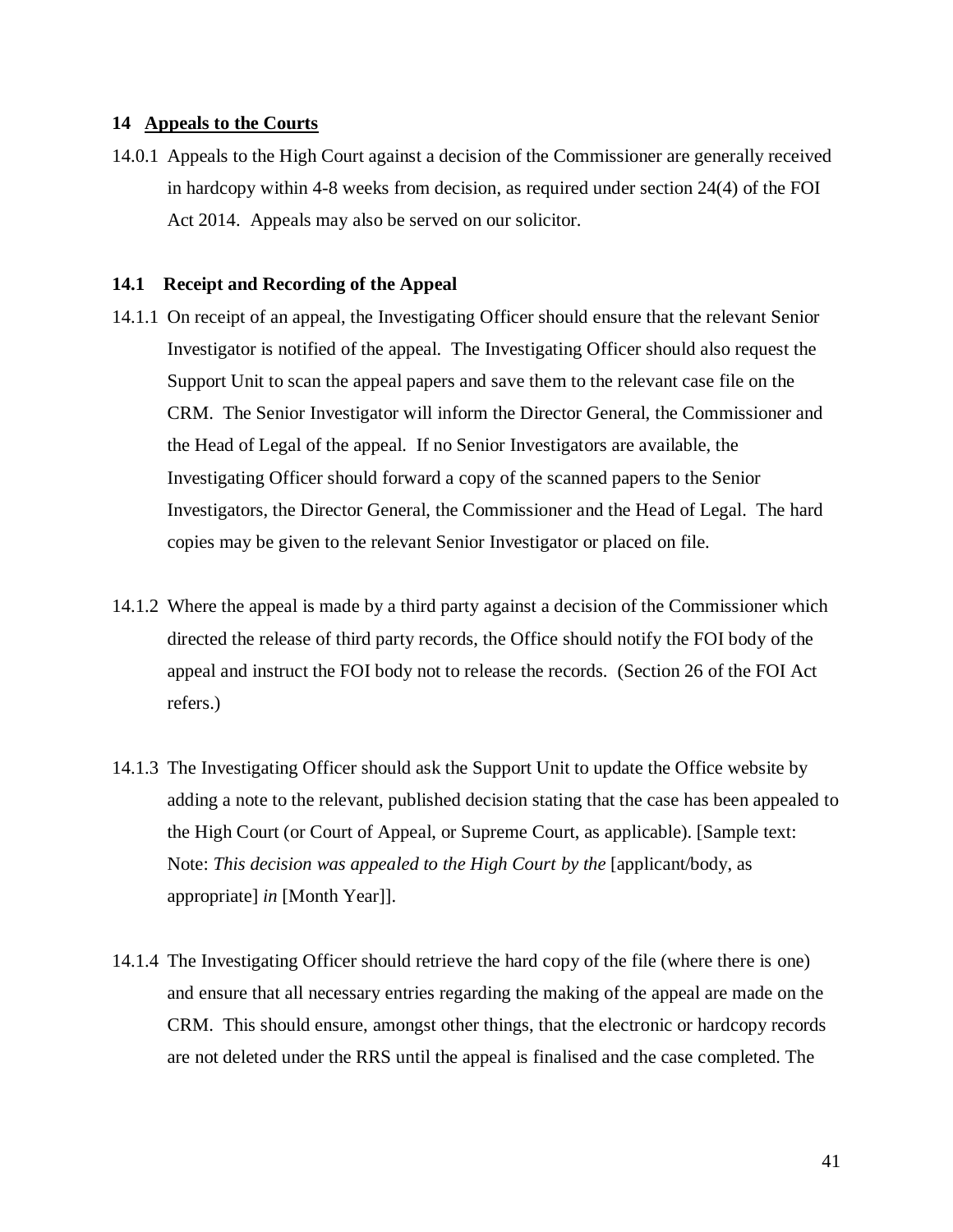casefile and associated records (if any) should be retained and stored with the Investigating Officer's active cases.

14.1.5 The Investigating Officer should ensure that all correspondence relating to the appeal is saved onto the CRM and placed in the hard copy file. S/he should ensure that copies of final papers, as filed, are received from our solicitor and put on the file (e.g. the final version of affidavits as signed, submissions etc.). These documents should be clearly tagged on the CRM as set out in the CRM Manual.

## **14.2 Management of the Appeal**

- 14.2.1 A decision will be made by the Senior Investigators, Director General and Head of Legal regarding whether the appeal with be defended and, if so, whether in-house or outside solicitors are to be instructed.
- 14.2.2 The Investigating Officer should, in consultation with the Senior Investigator, review the papers received – these are usually a Notice of Motion (setting out the grounds of appeal and the parties to the appeal) and a grounding Affidavit (setting out the appellant's view of relevant events). Any inaccuracies, errors or items worthy of comment should be noted.
- 14.2.3 The Senior Investigator will decide on the documents to be provided to the legal team. These should be copied and, together with a short cover letter, should be provided to the solicitors (by courier or hand delivery when the outside legal team is being instructed).
- 14.2.4 Depending on the case, the Investigating Officer or the Senior Investigator will deal with the solicitor. Where the Investigating Officer is dealing with the solicitor, the relevant Senior Investigator should be copied on all but the most routine correspondence.
- 14.2.5 All draft court documents provided by the legal team should be fact checked for accuracy and to ensure that they reflect the policy of the Office. The Investigating Officer, or Senior Investigator where appropriate, should monitor progress of the appeal ensuring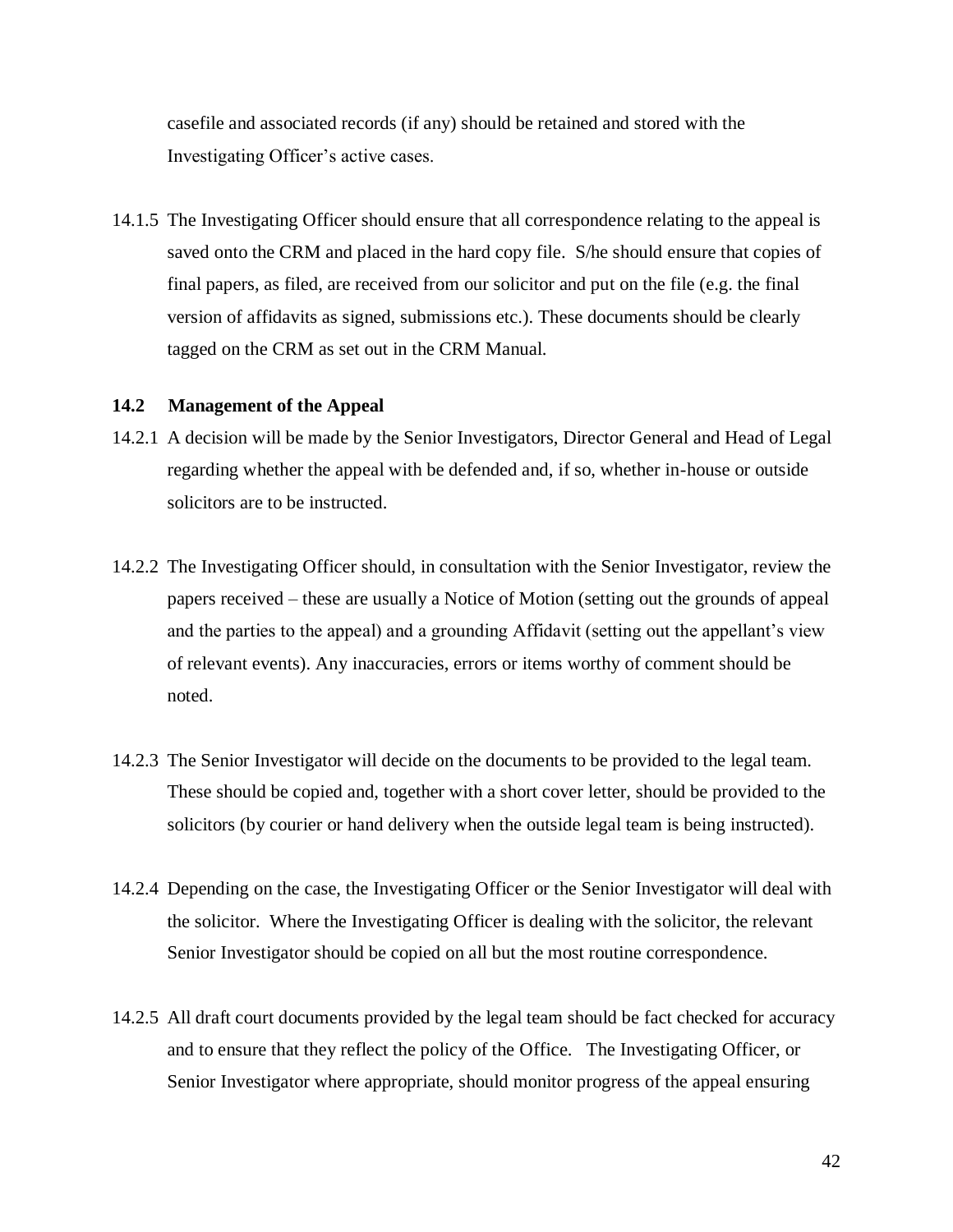that all deadline dates for the filing of papers and exchange of submissions etc. are met – where possible, the Office should not contribute to any delay in progress.

- 14.2.6 Once the judgment has been delivered, notice and a summary of the judgment should be added to the relevant decision on the OIC website (section  $47(1)(b)$  refers). As soon as the judgment becomes available, a link to the judgment should also be added to the website.
- 14.2.7 The Investigating Officer should ensure that all relevant records are entered on the CRM and that the CRM case details are fully updated appropriately.

#### **14.3 Costs**

14.3.1 The case is not completed until the issue of costs has been resolved. If an order for costs affecting the OIC is made or if any agreement regarding costs affects the OIC, the case is not closed until the costs are paid – either by or to this Office, depending on the order of the Court or agreement. The case should continue to be monitored regularly until the costs have been finalised.

#### **14.4 System Case Closure**

- 14.4.1 Once the Office is notified that the matter of costs has been finalised, or if costs were not an issue, the Investigating Officer should mark the case as completed and return the casefile to the Support Unit. All details and dates should be recorded on the CRM as these are relevant for the operation of the RRS timelines.
- 14.4.2 The Investigating Officer should provide a copy of any legal advice received and legal submissions filed to the Reference Database Manager.
- 14.4.3 If any case has been on hold pending the outcome of the now completed case, such a case should be discussed with the Senior Investigator and re-activated/closed and the parties informed as appropriate.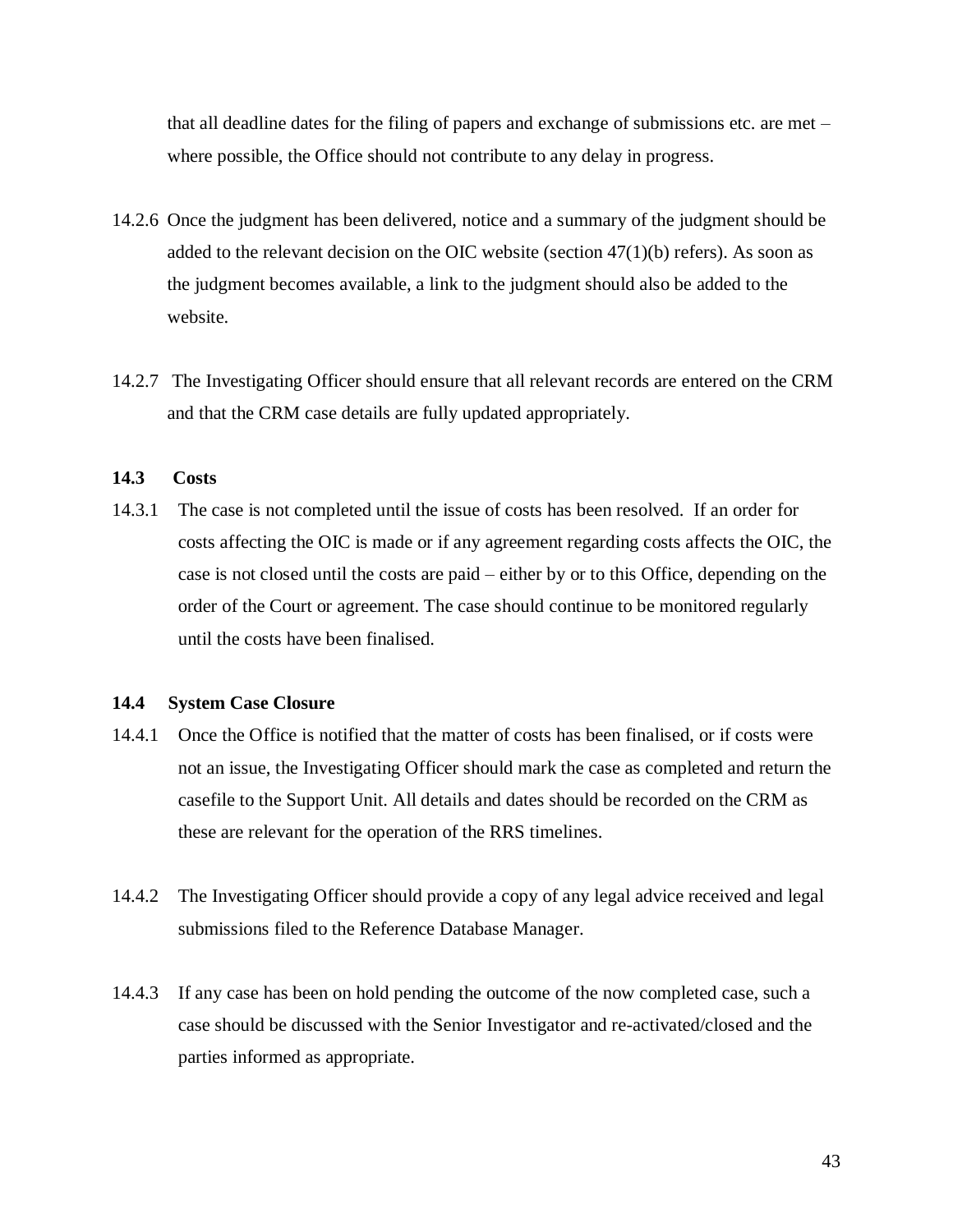## **14.5 Further Appeal to the Court of Appeal or Supreme Court**

14.5.1 If a further appeal (either to the Court of Appeal or Supreme Court) is made or received, the process outlined at paragraphs 14.1 to 14.19 above starts again and the relevant steps should be followed.

## **15 Arrangements for dealing with review applications**

The Office will endeavour to deal with reviews as expeditiously as is practicable, having appropriate regard to the available resources.

- 15.1 It is the Commissioner's objective that, to the greatest extent possible, review applications should be decided within the 4-month guideline timescale provided for at section 22(3) of the FOI Act. Accordingly, all new cases are screened by the Assessment Unit for suitability for immediate processing, subject to capacity, by the Unit.
- 15.2 Cases already on hand and new cases not deemed suitable for immediate processing, i.e. cases assigned to the Investigations Unit, will continue to be processed alongside the cases assigned to the Assessment Unit. In determining the order in which these older or more complex cases will be dealt with, the criteria set out below will apply.
- 15.3 As a general rule, priority will be given to cases on the basis of age, i.e. older cases will generally be dealt with before more recent cases.
- 15.4 Cases will not be dealt with solely by reference to age. In some circumstances, more recent cases may be dealt with before older cases. The circumstances where this may arise include:
	- where it is more efficient to deal with a particular recent case alongside an older case (for example, a recent case is very similar to an older case and the same issues arise in both);
	- where it is more efficient to deal with a particular group of cases together because they involve related issues;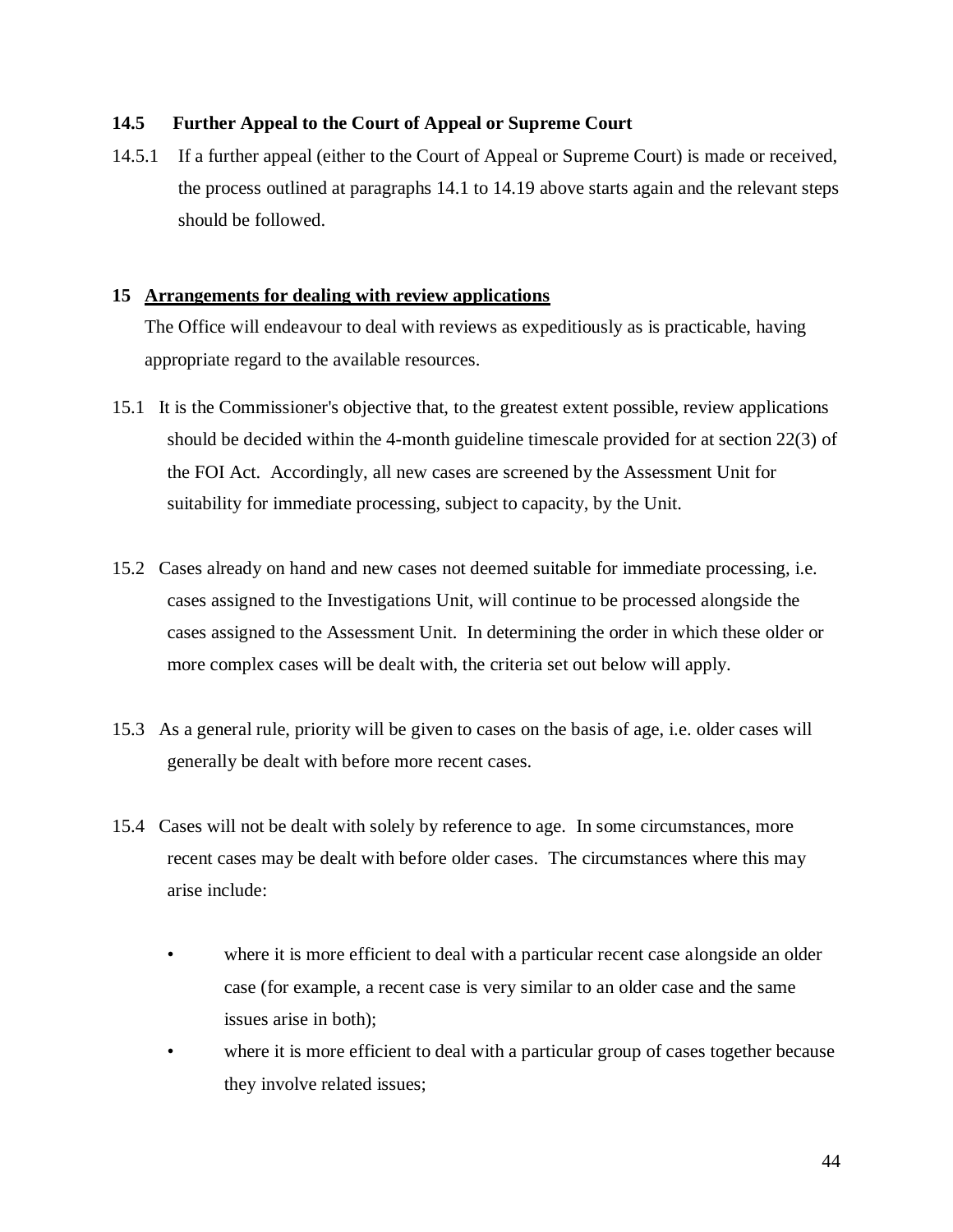- where, for staff development purposes, a particular case or category of case is allocated to a particular Investigating Officer;
- where the applicant seeks priority for a specific pressing reason; however, as most applicants will be anxious, understandably, to have their cases expedited, this ground will apply in exceptional circumstances only;
- where the Commissioner forms the view that a particular case should be expedited, for example, in order to give general guidance to FOI bodies on the processing of a particular request or category of request.

## **16.0 Section 6 Dispute Resolution Process – Whether an Entity is a Public Body**

- 16.1 Section 6(1) of the FOI Act describes the bodies or entities that are public bodies for the purposes of the Act. Under section 6(7) of the FOI Act, where a dispute arises between the Commissioner and any entity as to whether the definition of a public body applies (or as to the conditions arising), the dispute must be submitted to the Minister for Public Expenditure and Reform who will determine the matter.
- 16.2 Where a person has made an FOI request to an entity and been informed by that entity that it is not subject to the FOI Act, the person may contact the Office. All correspondence received by the Office in relation to such a matter should be acknowledged and the person informed that the matter is being examined. A template for such an acknowledgement is available on the CRM.

## *Initial Screening*

- 16.3 The Support Unit should carry out an initial screening of the case. In doing so, the Support Unit may seek guidance from the Support Unit/Assessment Unit manager, as necessary.
	- o It may be clear that the entity concerned is not an FOI body (for example, where it is a private company with no relationship with another FOI body such as a supermarket). In such cases the Support Unit should contact the person and explain that the entity is not subject to FOI.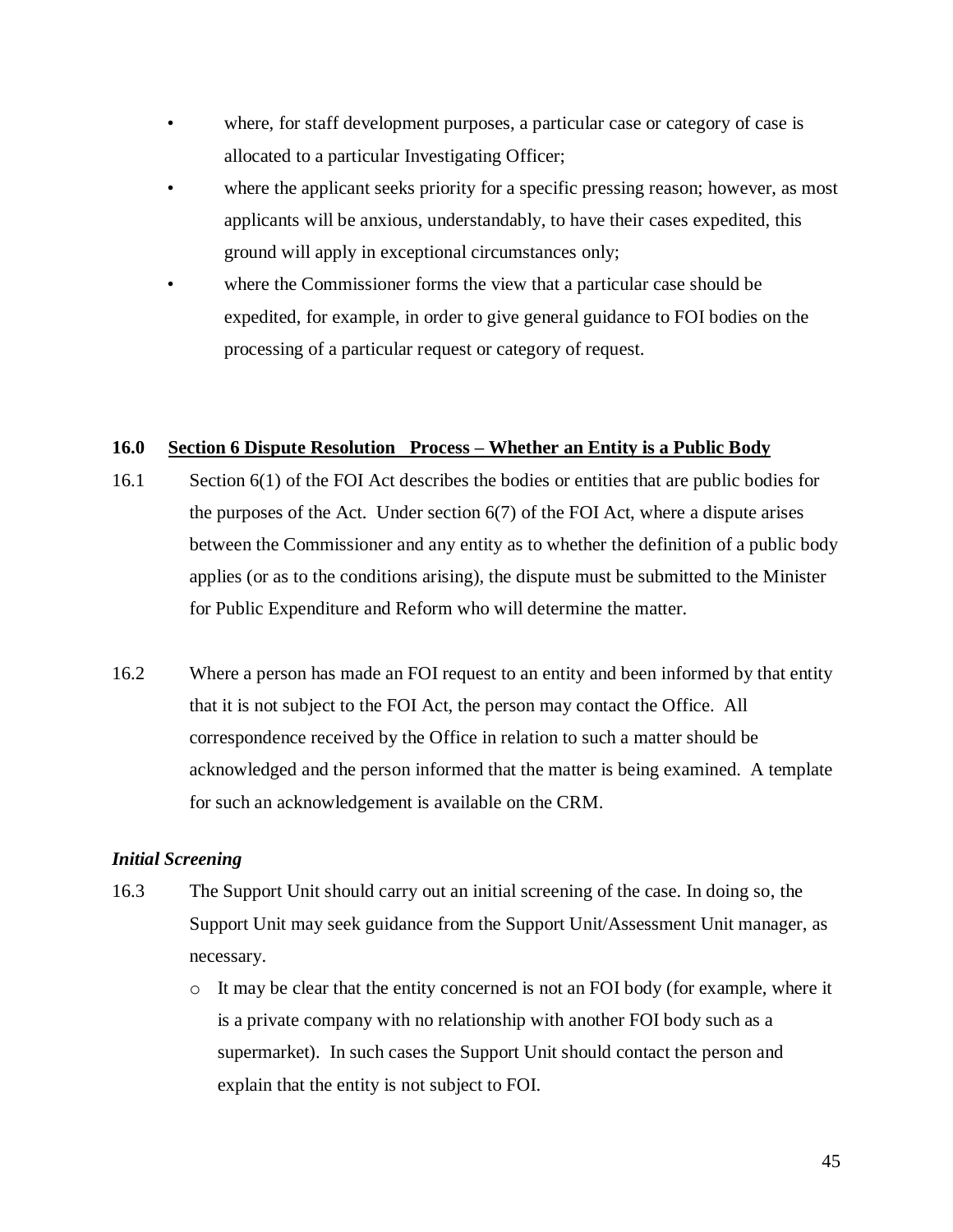- o It may be the case that the Commissioner has previously considered the status of the entity concerned. In such cases the Support Unit should contact the person and provide details of the Commissioner's view.
- o The status of the entity may be unclear. In such cases, the matter should be prepared for referral to the Assessment Unit Manager.

#### *Referral to the Assessment Unit Manager*

- 16.4 If not already supplied, the Support Unit should seek a copy of the correspondence between the person and the entity (i.e. a copy of the FOI request and the entity's response, together with any other relevant correspondence). The matter may then be referred to the Assessment Unit Manager.
- 16.5 It is important to note that a section 6 dispute case is not a review by the Commissioner of a decision of an FOI body under section 22 of the FOI Act. The matter is not, therefore, accepted and processed in the same way as an application for review under section 22. The case is handled in accordance with the CPU Dispute Resolution process - <https://foi.gov.ie/guidance/foi-body-dispute-policy/>

#### *Assignment and Assessment*

- 16.6 The case will be assigned to a caseworker by the Assessment Unit Manager or a Senior Investigator. The caseworker should invite submissions (to be provided within two weeks) from the person who made the request and from the entity concerned. Each party should be asked to explain why, in their view, the entity is or is not (as the cases may be) a public body under the FOI Act. They should be referred to the provisions of section 6(1) of the Act.
- 16.7 Key questions to be addressed by the entity will depend on the nature of the entity concerned. They may include any issues raised by the person who made the request. They might also include, for example:
	- how the entity was established
	- the structure, ownership, shareholding, voting rights and board members of the entity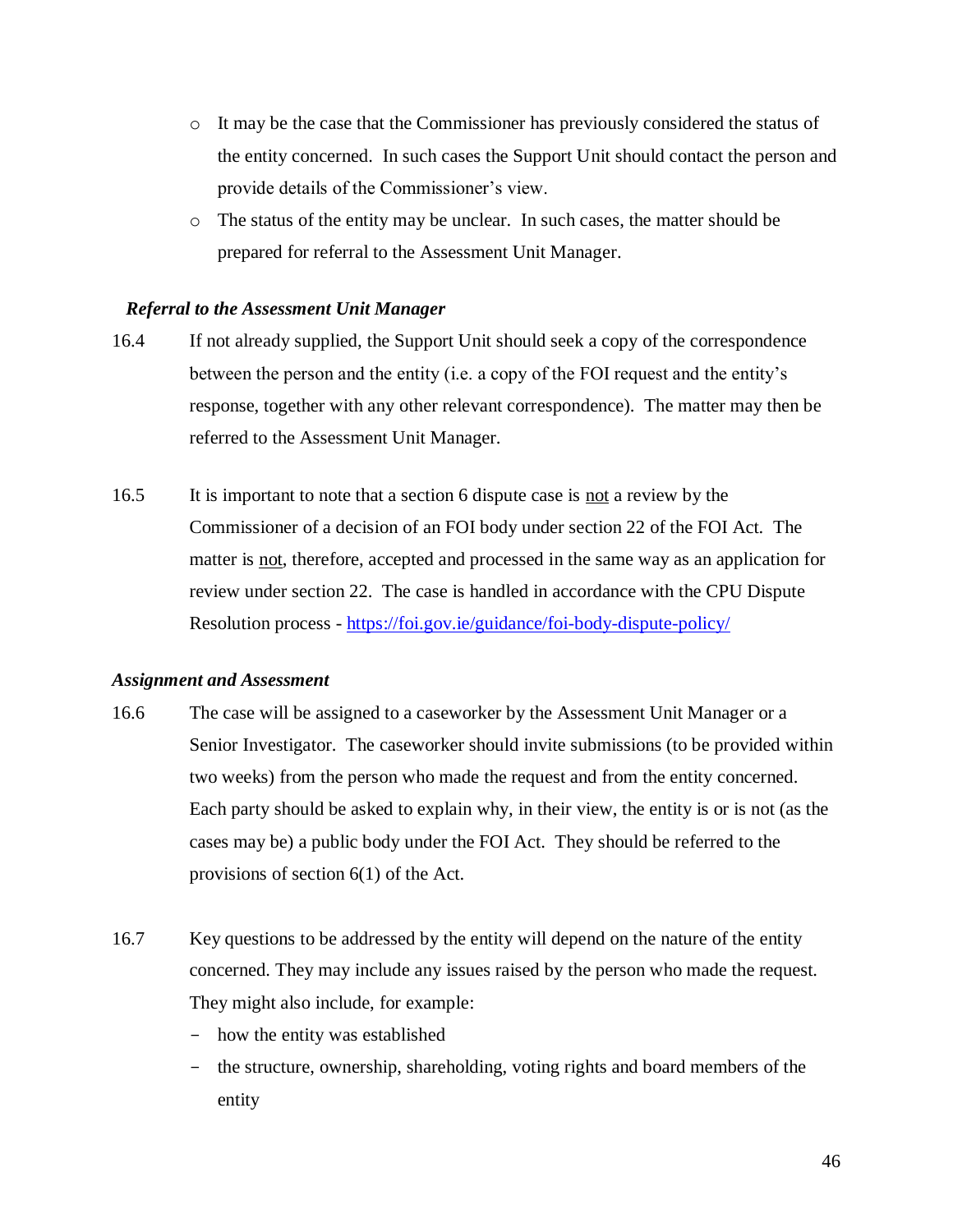- the sources and level of funding it receives from State bodies
- the degree of dependence it may have on public funding
- the nature and/or degree of control exercised or capable of being exercised by any public body.
- 16.8 Having concluded their analysis of the submissions received and any research undertaken with regard to section 6 of the Act, the caseworker should draft a recommendation for the Senior Investigator. Any research is likely to include an analysis of how the body was established, any relevant legislation, the role of any Government Minister in its establishment, who controls the entity in question, etc. The case should then be referred to the Senior Investigator.

## *Conclusion*

16.9. If the Senior Investigator decides that the body is not a public body, the caseworker should prepare letters to the person who made the request and to the body informing each of them of the outcome the Commissioner's consideration. These letters should be drafted for the Senior Investigator's signature. (As stated above, this is not a decision under section 22 of the Act).

> The caseworker should inform the Reference Database Manager and the Support Unit of the outcome of the case, so that it can be recorded on the Reference Database and on the OIC Website.

16.10 If the Senior Investigator decides that the entity is a public body, a letter to the Central Policy Unit of the Department of Public Expenditure and Reform should be prepared, requesting the Minister to make a determination on the matter in accordance with section 6(7) of the Act. Letters should also be sent to the requester and the body, informing them that the matter has been forwarded to the Minister for determination. The caseworker should also inform the Reference Database Manager and the Support Unit of the outcome of the case, so that it can be recorded on the Reference Database and on the OIC Website.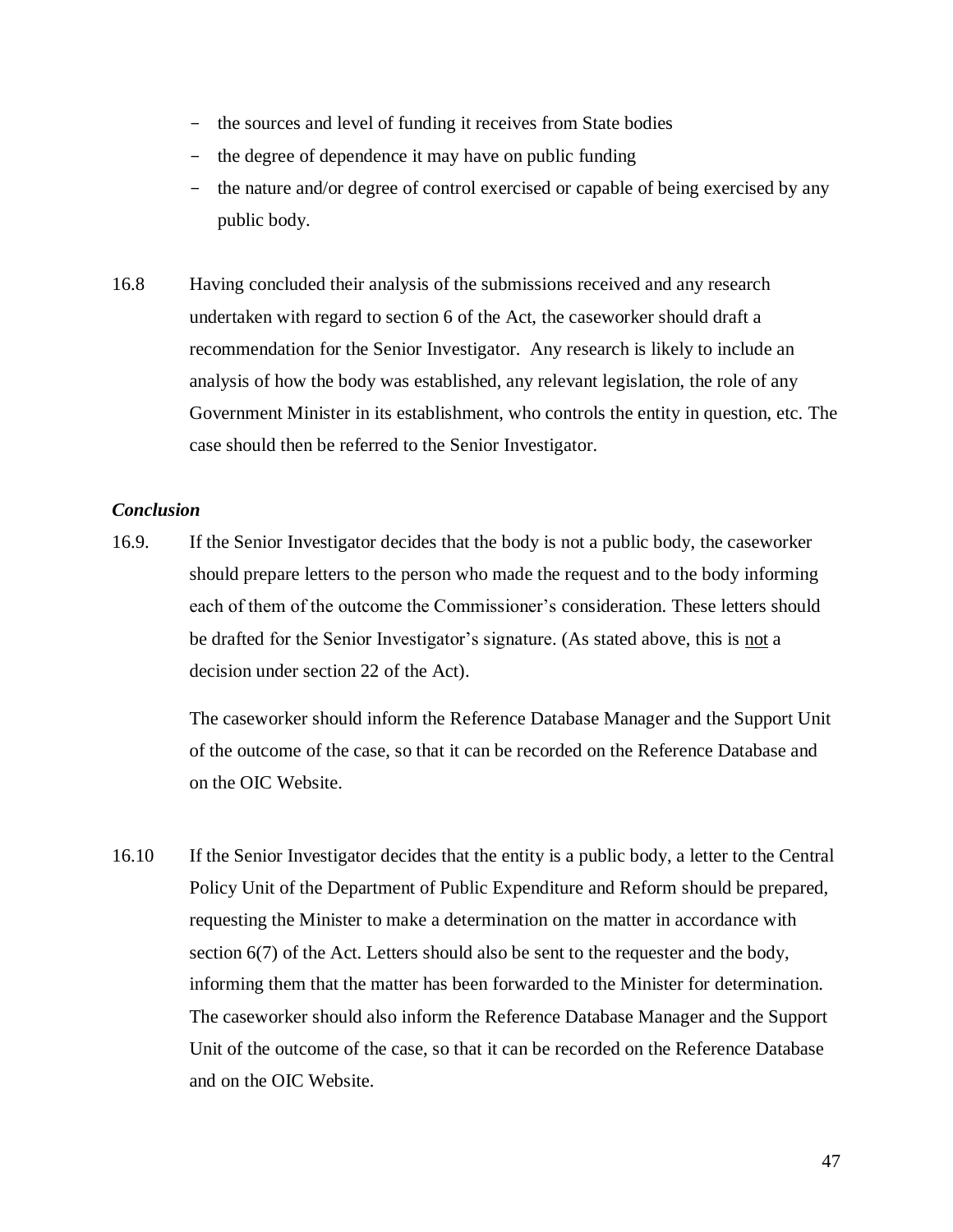When received, the outcome of the Minister's determination should then be communicated to both parties. In the event that the Minister determines that the body is an FOI body, the body should be asked to process the FOI request. The caseworker should inform the Reference Database Manager and Support Unit again – this time of the updated position, so that the Reference Database and the OIC Website can be updated.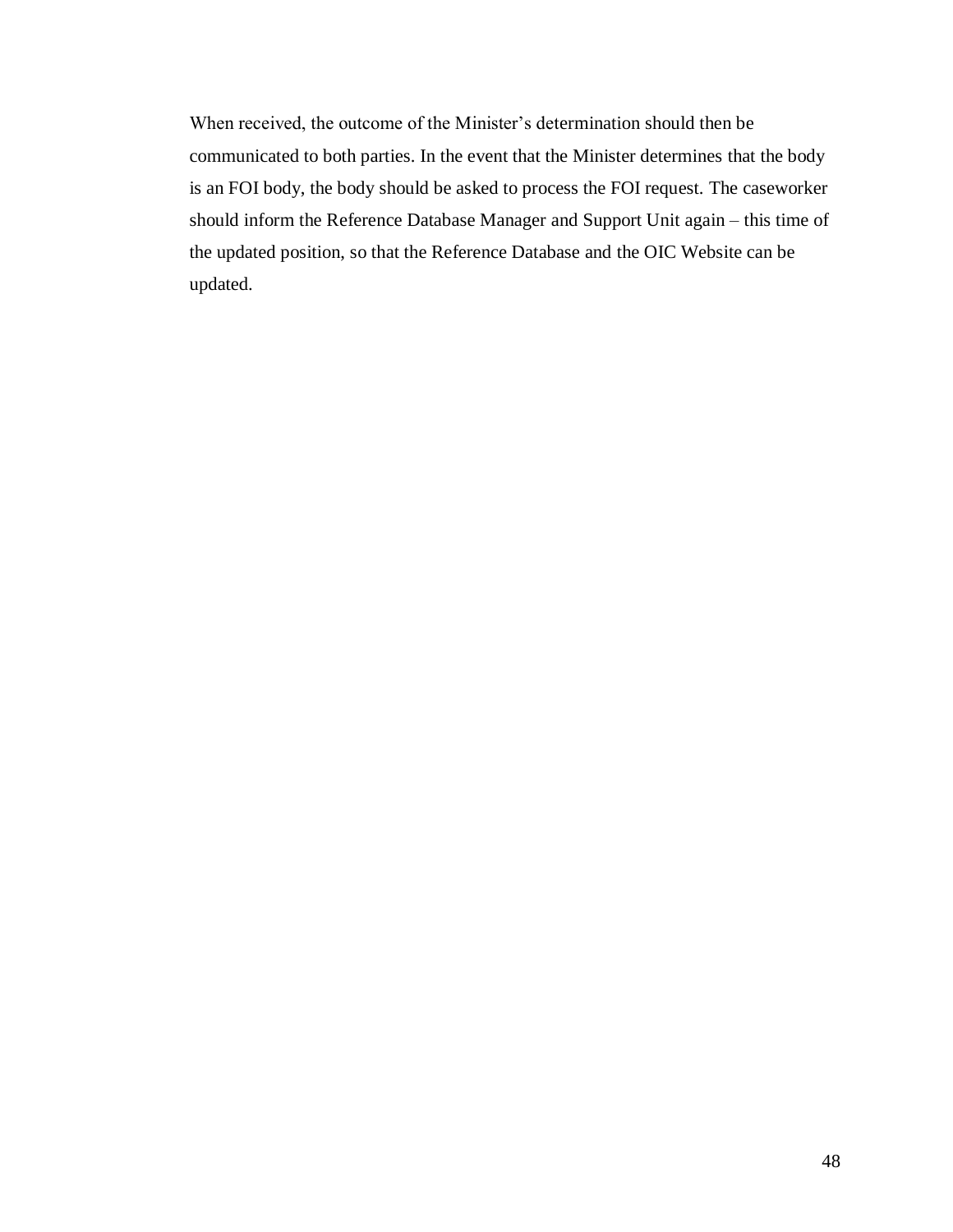#### **Appendix 1 Screening Checklist**

## **Checklist for screening OIC applications for review**

 $\checkmark$  The FOI body is within the remit of the FOI Act 2014. YES [ ] NO [ ]

 $\checkmark$  The applicant has availed of the appropriate review process of the FOI body. YES [ ] NO  $\begin{bmatrix} 1 \end{bmatrix}$ 

 $\checkmark$  The application relates entirely to a matter contained in the original request. YES [ ]  $NO$  [ ]

 $\checkmark$  The application is made within 6 months of the internal review decision of the FOI body.

 $YES$   $|$   $NO$   $|$ 

 $\checkmark$  Is the application one to which section 14 or section 38 applies? YES [ ] NO [ ] If 'Yes', was the application made to this Office **within two weeks** of the decision of the FOI body? YES  $\begin{bmatrix} 1 & N & N \\ N & N & N \end{bmatrix}$  **If 'no' to this question, refer to the head of the support unit**.

## **If this is an application about s38, use 'Screening checklist for s38 applications' Section 10**

 $\checkmark$  Does the application concern a decision about section 10? YES [ ] NO [ ] If 'yes', did the applicant specify that the FOI request was being made under s10? YES  $\lceil \quad \rceil$  $NO$  [ ]

If 'no', did the FOI body assist, or offer to assist, the applicant in making a section 10 request? YES [ ] NO [ ] **If 'no' to this question, refer to the head of the support unit**.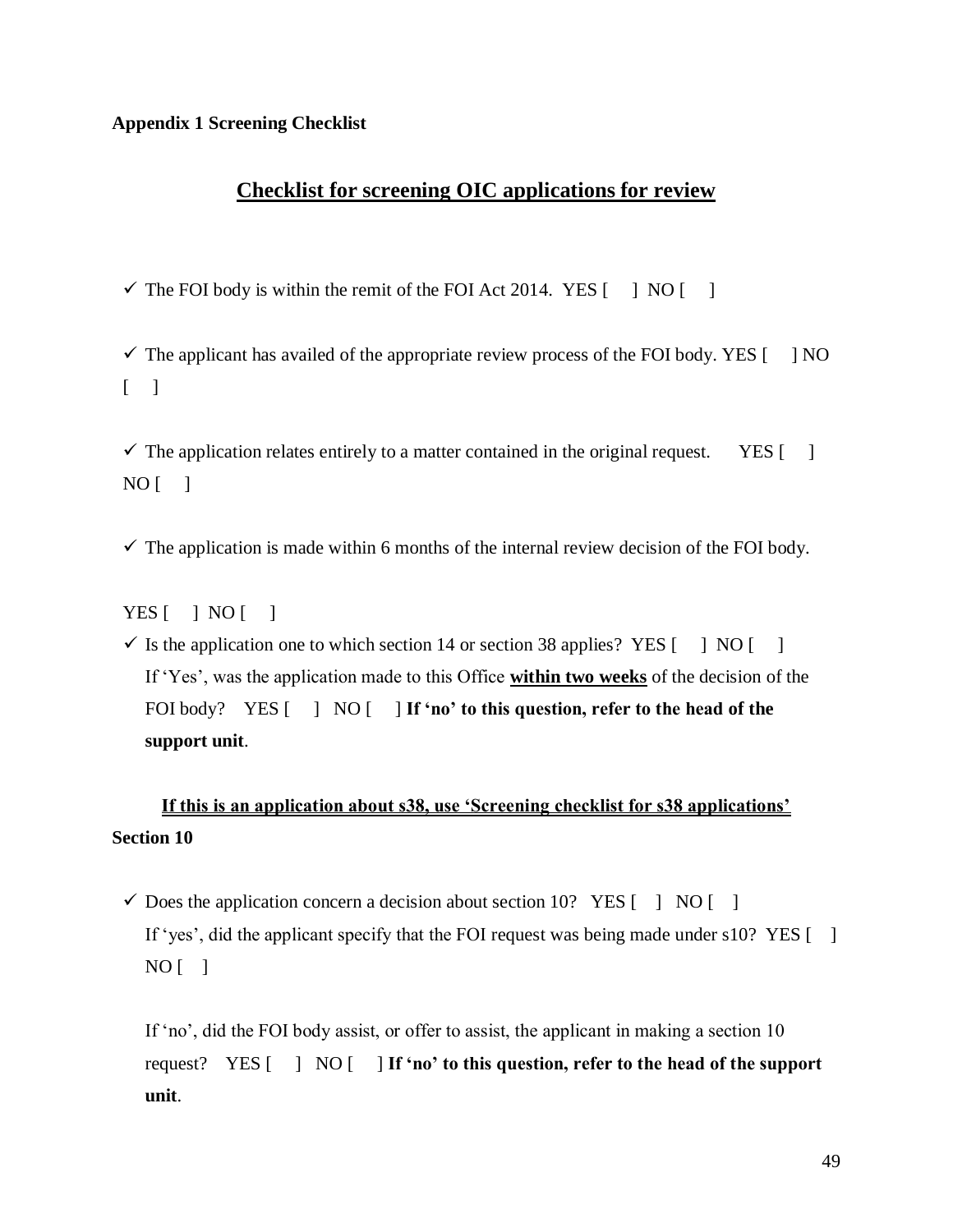## **Delegated functions of the FOI body decision makers**

 $\checkmark$  Is it clear that the original and internal review decisions have been made by decision makers to whom the relevant functions have been delegated? YES [ ] NO [ ]

**If 'no' to this question, refer to the head of the support unit**.

## **Does a fee apply?**

This application for review is about:

- personal information [ ]
- non-personal information [ ]
- a mix of personal  $\&$  non-personal information  $\begin{bmatrix} 1 \end{bmatrix}$
- a case concerning section  $37(8)$  [ ]
- an application under section 9 [ ]
- an application under section 10 [ ]
- a decision to charge a fee [ ]

Does a 'deemed refusal' at the internal review stage apply to this application?

YES [ ] NO [ ] To be determined [ ] **\* see end of next page** Does a fee apply to this application? YES  $\begin{bmatrix} 1 \\ 0 \end{bmatrix}$  NO  $\begin{bmatrix} 1 \\ 0 \end{bmatrix}$  To be determined  $\begin{bmatrix} 1 \\ 0 \end{bmatrix}$ 

## **Which fee applies?**

- **€15** Medical card holder [ ]
- **€50** Review about a request for access to non-personal information, or mixed information [ ]
- $\checkmark$  Has the correct fee been paid? YES [ ] NO [ ]

## **About the requester**

- $\checkmark$  Does the applicant have other open reviews? YES [ ] NO [ ] If 'yes', list the review reference number/s.
- $\checkmark$  Is the person making the request to this Office the original requester? YES [ ] NO  $\lceil$   $\rceil$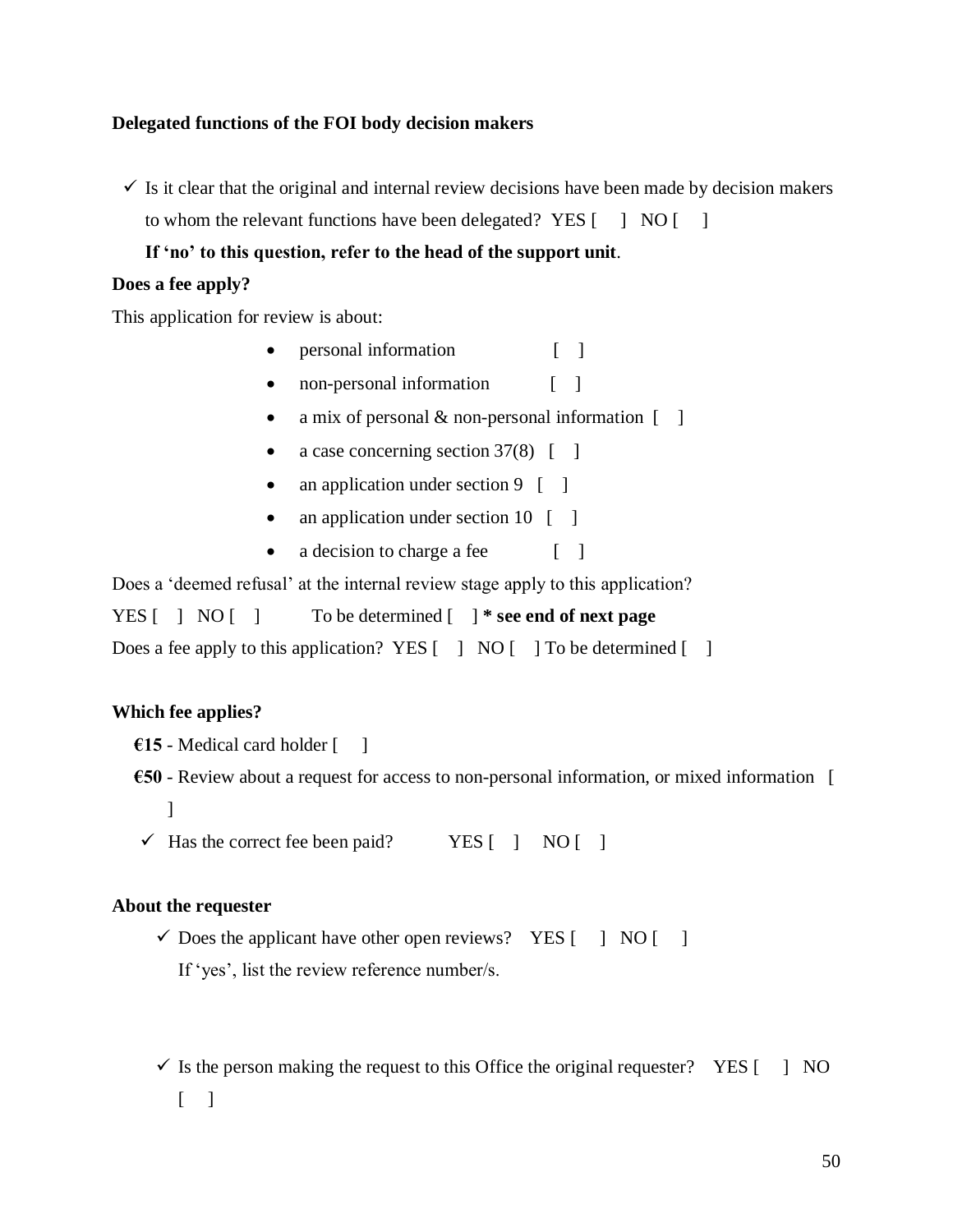$\checkmark$  Is the original requester represented by another person or body, i.e. acting on his/her behalf?

YES [ ] NO [ ]

- ✓ If '**yes**', to the above question, has the representative satisfied this Office that s/he has authority to act on behalf of the original requester? YES  $\begin{bmatrix} 1 & NO \end{bmatrix}$
- $\checkmark$  Can the Office accept this application for review? YES  $\begin{bmatrix} 1 & NQ \end{bmatrix}$

Signed:

Date:

## **Post-acceptance**

**\***Has it been established to the satisfaction of this Office that this application concerns a 'deemed refusal' of the internal review request? YES [ ] NO [ ]

If the application concerns a deemed refusal of an internal review request, check if a fee has been paid and arrange for a refund, if appropriate.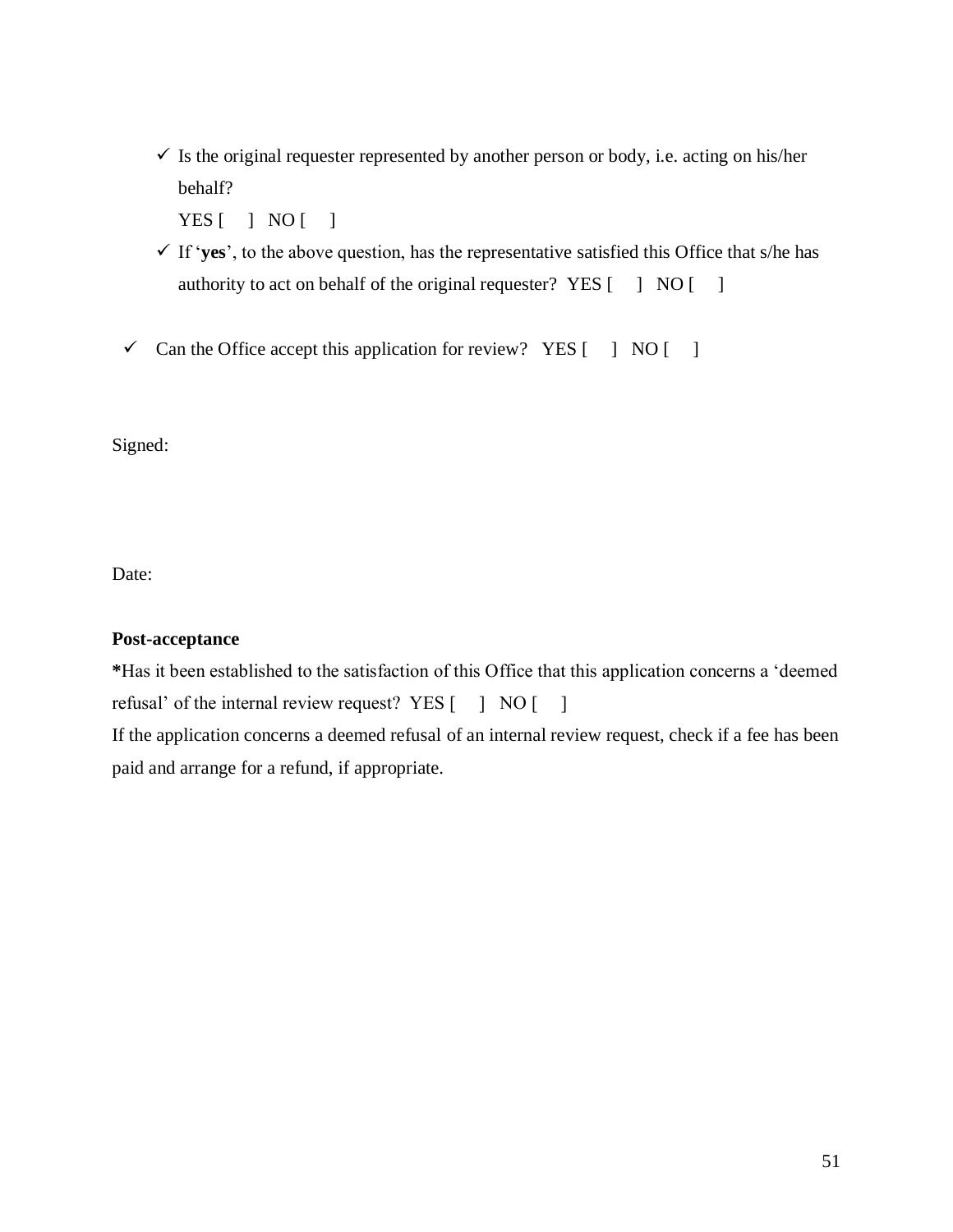## **Appendix 2 – Screening of s38 Applications. Checklist**

# **Screening of S38 applications for review to the Information Commissioner - Checklist**

Section 38 is a requirement by the FOI body to notify the party who gave the information, or to whom the information relates, before making a decision.

- 1.
	- $\checkmark$  This is an application relating to S38 only. YES [ ] NO [ ]
	- $\checkmark$  This is an application relating to S38 and a decision on other records\*. YES  $\begin{bmatrix} 1 \\ 1 \end{bmatrix}$  NO  $\begin{bmatrix} 1 \\ 1 \end{bmatrix}$ 
		- $\checkmark$  Should this application be split into two separate applications? YES [ ] NO [ ]

## $2<sub>1</sub>$

- $\checkmark$  The s38 application is from the original requester to the FOI body. YES [ ] NO [ ]
- $\checkmark$  The s38 application is from a third party\*\*. YES  $\begin{bmatrix} 1 & NO & \bar{1} \end{bmatrix}$
- $\checkmark$  If the application relates to a third party, was the party notified by the FOI body within 2 weeks of receipt of the FOI request? YES [ ] NO [ ]

## **If 'no', seek clarification from the FOI body.**

## 3.

- $\checkmark$  The FOI body considered the provisions of section 38 at the Original decision stage only [ ] Internal review stage [ ]
- $\checkmark$  If 'Original decision stage only', was this S38 application made to this Office within two weeks of the FOI body's original decision? YES [ ] NO [ ]

**If 'no', contact the applicant for an explanation why the application was not made to this Office within two weeks.**

- $\checkmark$  If the decision was made at the internal review stage, **check with the head of the support unit on the status of the application.**
- $\checkmark$  Can this application for review be accepted by the Office?

 $YES$   $|$   $NO$   $|$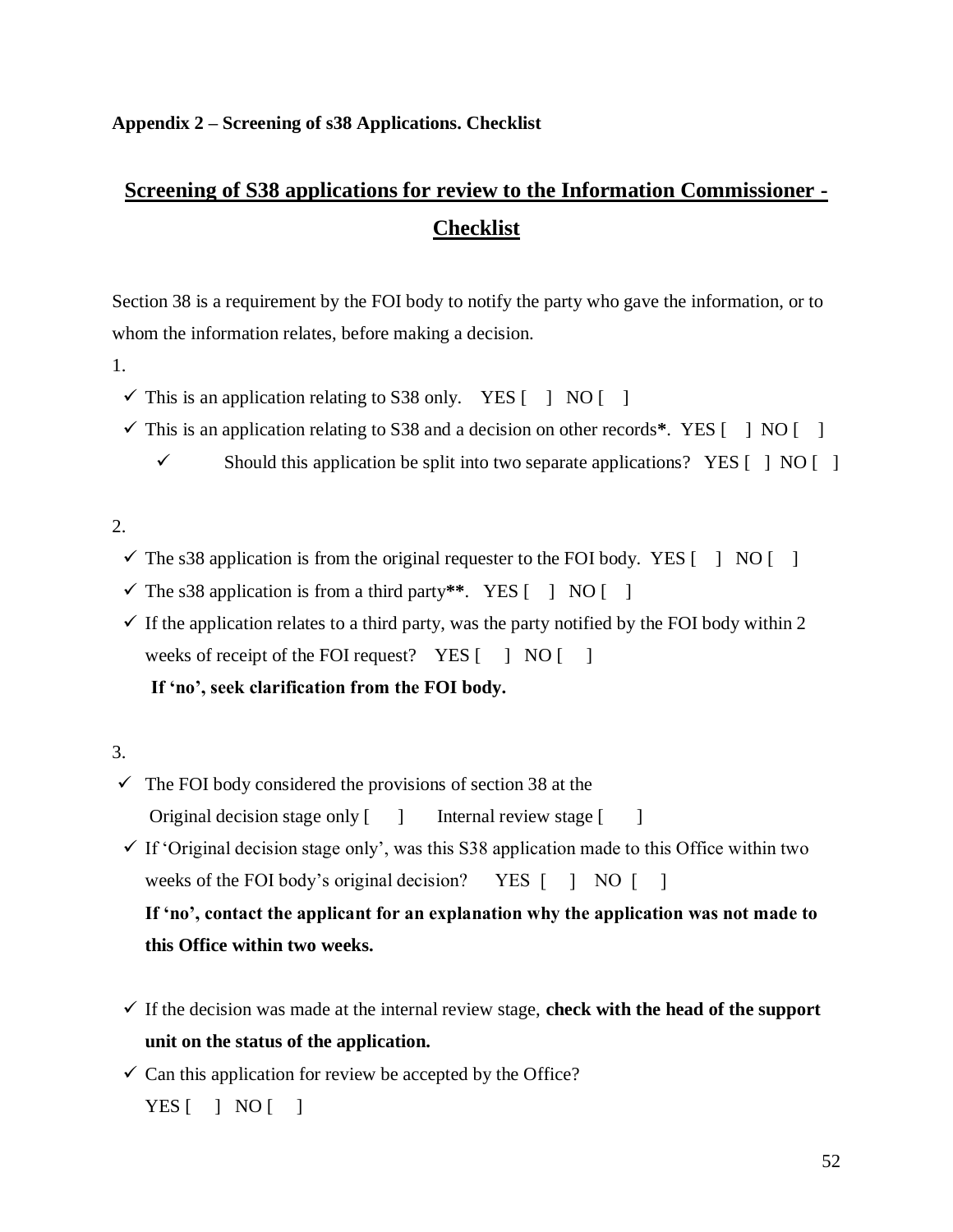If 'No', please state the grounds.

**\*Where some records are not subject to the notification procedure, the normal OIC review mechanism applies in relation to those records.**

**\*\*If this is an application from a third party, the FOI body must be informed as soon as possible (by phone) that it should not release the records at issue until it is advised by this Office.**

## 4. **Does a fee apply?**

This application for review is about a:

S38 application from a third party [ ]

S38 application from the original requester (the applicant to this Office) [ ]

Did the FOI body make a decision within two weeks of receipt of a submission from the third party, or within two weeks of the expiration of the time available to the third party to make a submission (whichever is earlier)? YES  $\begin{bmatrix} 1 & NO \end{bmatrix}$ Does a fee apply to this application? YES  $\begin{bmatrix} 1 \\ 0 \end{bmatrix}$  NO  $\begin{bmatrix} 1 \\ 0 \end{bmatrix}$  To be determined  $\begin{bmatrix} 1 \\ 0 \end{bmatrix}$ 

## **Which fee applies?**

 $\epsilon$ 15 – S38 application from a third party [ ]

- $\text{\textsterling}50 S38$  application from the original requester (the applicant to this Office) [ ]
- $€15 $38$  application original requester is a medical card holder  $[$  ]

Has the correct fee been paid? YES [ ] NO [ ]

Signed:

Date: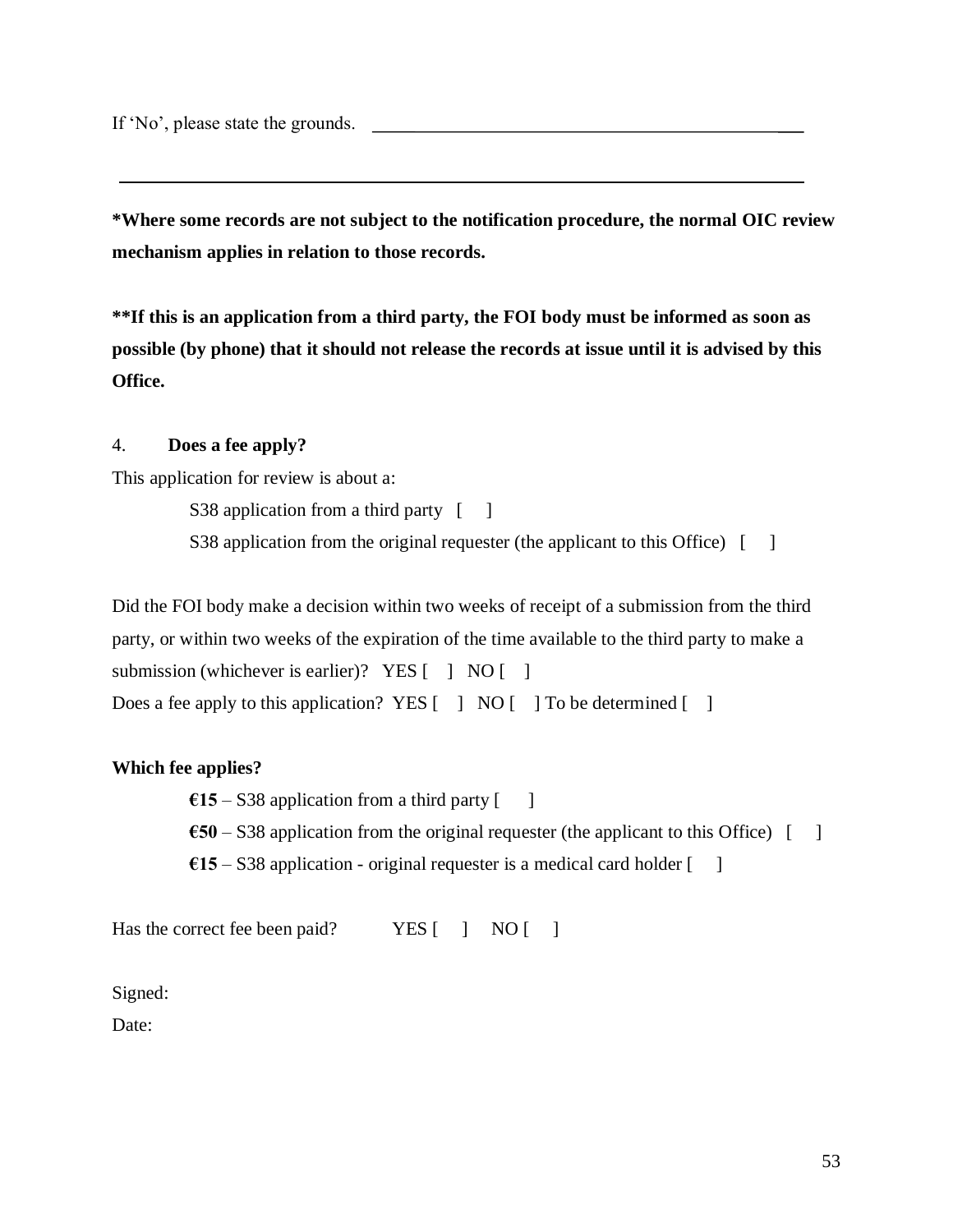Office of the Information Commissioner

# **Guidance** Note

Freedom of Information Act 2014 – Section 15(1)(a): Record Does not Exist or Cannot be Found

**May 2020**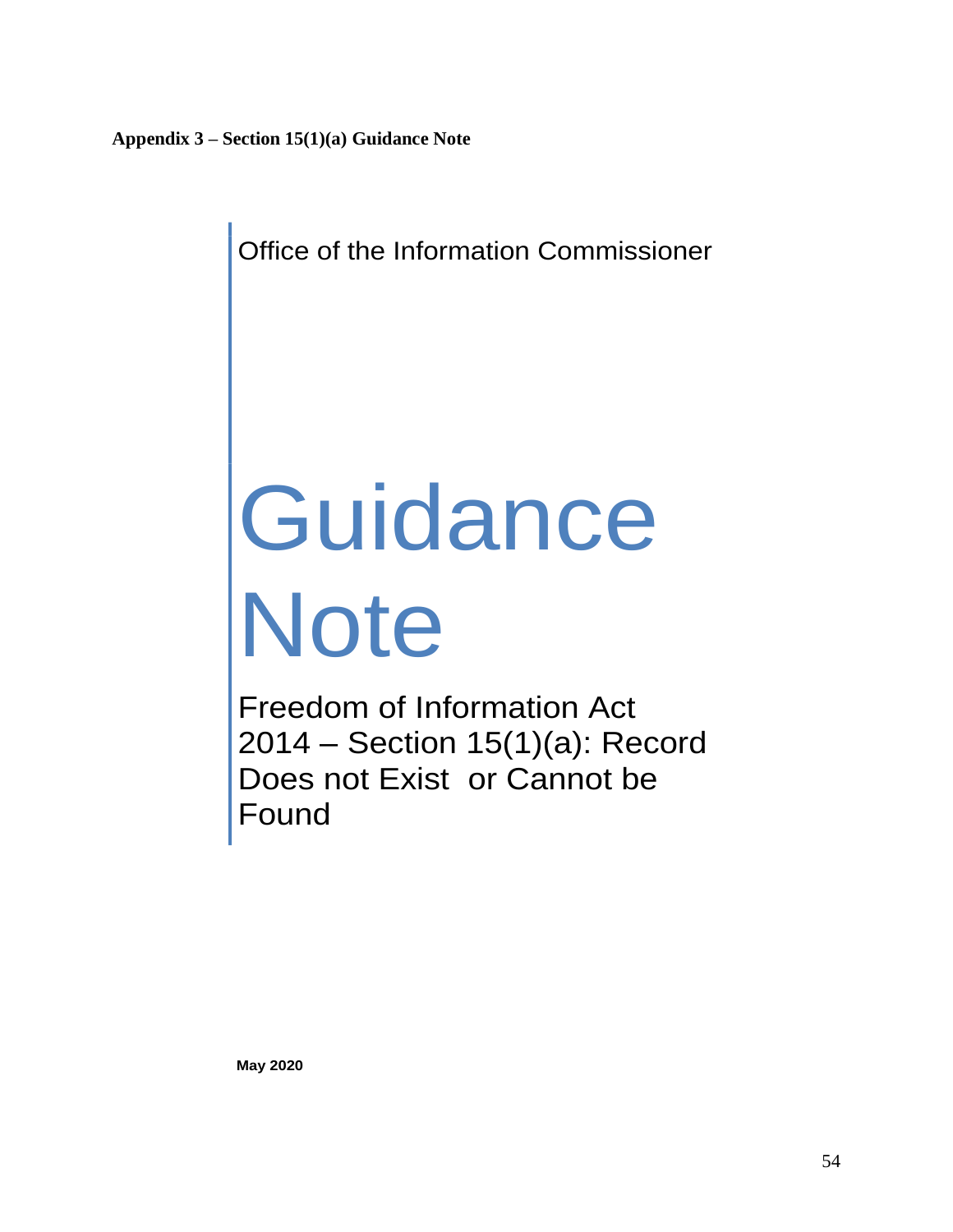[Table of Contents]

## **Introduction**

The Information Commissioner has prepared this Guidance Note in relation to section  $15(1)(a)$ of the Freedom of Information (FOI) Act 2014.

The Note is a commentary on the interpretation and application of section 15(1)(a) of the Act by the Commissioner. It is intended to provide a summary of the relevant issues relating to this provision.

This Note is intended to provide general guidance only and is not legally binding. The application of the provision in any particular case will always depend on the particular record(s) and the relevant facts and circumstances.

## **References**

## **References to the Commissioner**

The Information Commissioner and the Office of the Information Commissioner are referred to as 'we' or 'us' in this Note. Where the terms 'we', 'us' or 'our' appear, they refer to the Commissioner, his Office or the officer to whom the function of making a decision has been delegated by the Commissioner, as appropriate.

## **References to Decisions**

Our decisions are referred to in this Note by Case Number.

- Cases up to 2019 had case reference numbers with the first two digits of the number indicating the year in which the application for review was made to our Office. Such cases typically had the format, for example, 080001 for the first case in 2008.
- During 2019 the case reference number system in the Office changed. The full case numbers for these later cases are somewhat lengthy and typically have the format OIC-12345-A1B2C3. Where a decision with the later style of reference number is referred to in this Note, it is referred to by the middle five digits only. Thus, Case OIC-12345- A1B2C3 would be referred to as Case 12345.

The Cases may be found on our website at www.oic.ie using the Case numbers used in this Note.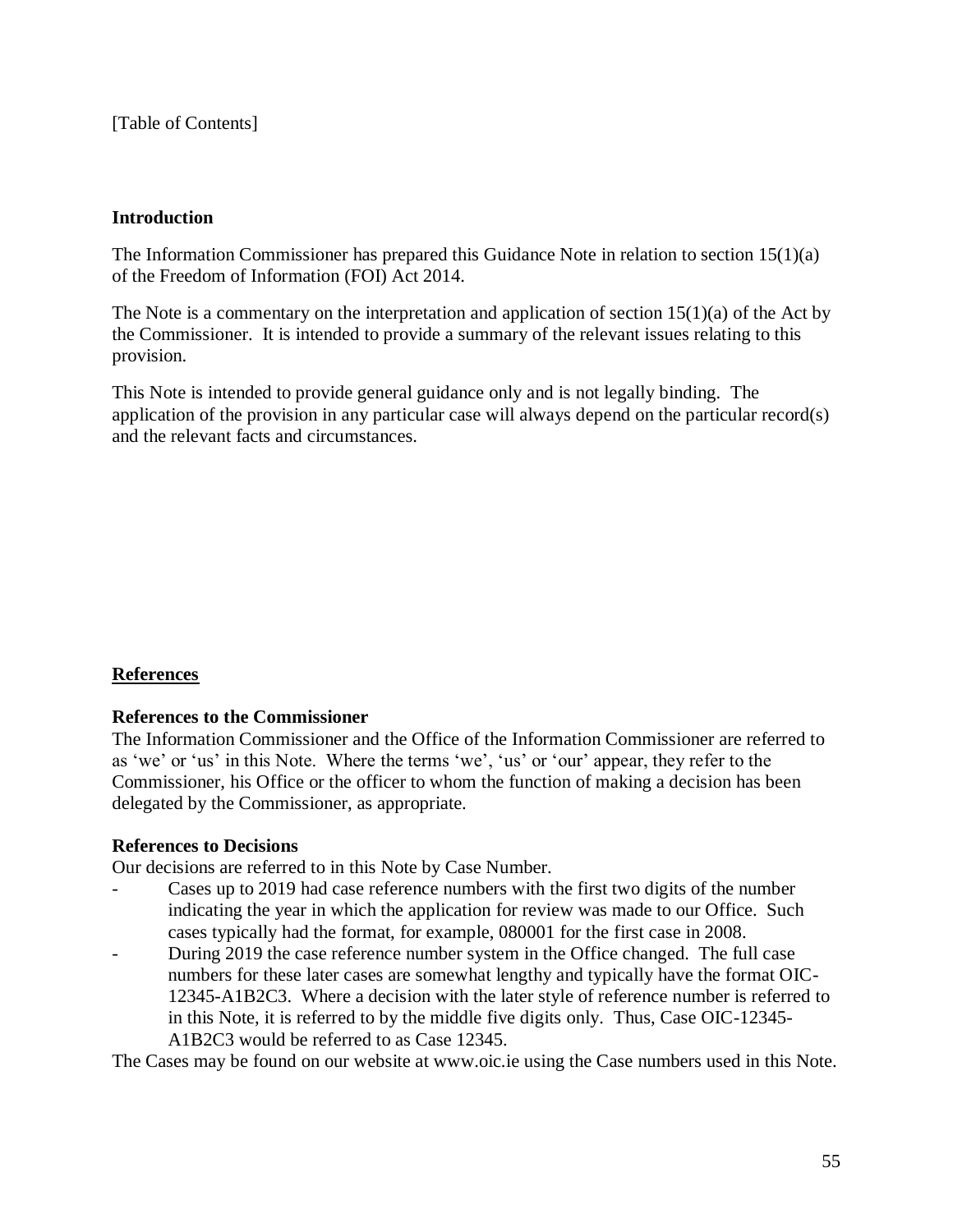## **1.0 Section 15(1)(a) – Overview & Background**

1.1.1 This Note explains our approach to section 15(1)(a) of the FOI Act. Section 15(1)(a) provides for the refusal on administrative grounds of a request for a record where the record does not exist or cannot be found after all reasonable steps to ascertain its whereabouts have been taken.

## **Administrative Provision**

1.2.1 This is a discretionary administrative provision. It allows for the refusal to grant a request on administrative grounds, as opposed to providing for the refusal of a request on the grounds that the record is exempt.

## **Requests for Records**

1.3.1 The FOI Act provides for a right of access to records held by an FOI body (section 11 refers). Requests for information or for answers to questions, as opposed to requests for records, are not valid requests under the Act, except to the extent that a request for information or for an answer to a question can reasonably be inferred to be a request for a record containing the information or answer sought.

1.3.2 . The FOI Act is concerned with the provision of access to records that are actually held. It does not provide for a right of access to a record which ought to exist. The Act does not require FOI bodies to create a record if none exists, apart from a specific requirement to extract records or existing information held on electronic devices.

## **Some General Recommendations**

1.4.1 The Decision Maker's Manual issued by the FOI Central Policy Unit of the Department of Public Expenditure and Reform states that, in the event that an FOI body is refusing access to records on the basis of section 15(1)(a), it should be able to refer to or demonstrate a number of matters. These include:

- referring to (and providing) the FOI body's policies, guidelines and relevant documents relating to the records sought

- showing the areas that have been searched, who searched and how they searched

- demonstrating that it has considered other areas where the records could potentially be held

- showing that it has engaged with relevant staff who may have handled the records or who know the records management in the area.

## **Records Management & Searching**

1.4.2 We take the view that good records management practices enhance FOI rights. We consider that FOI bodies need to have clear and well developed records management policies and practices.

1.4.3 In 2007 we made a number of recommendations arising out of an investigation into the operation of what was then section  $10(1)(a)$  of the FOI Acts 1997 & 2003, now section 15(1)(a) of the FOI Act 2014 (available on our website www.oic.ie). The recommendations, which are still relevant, included the following –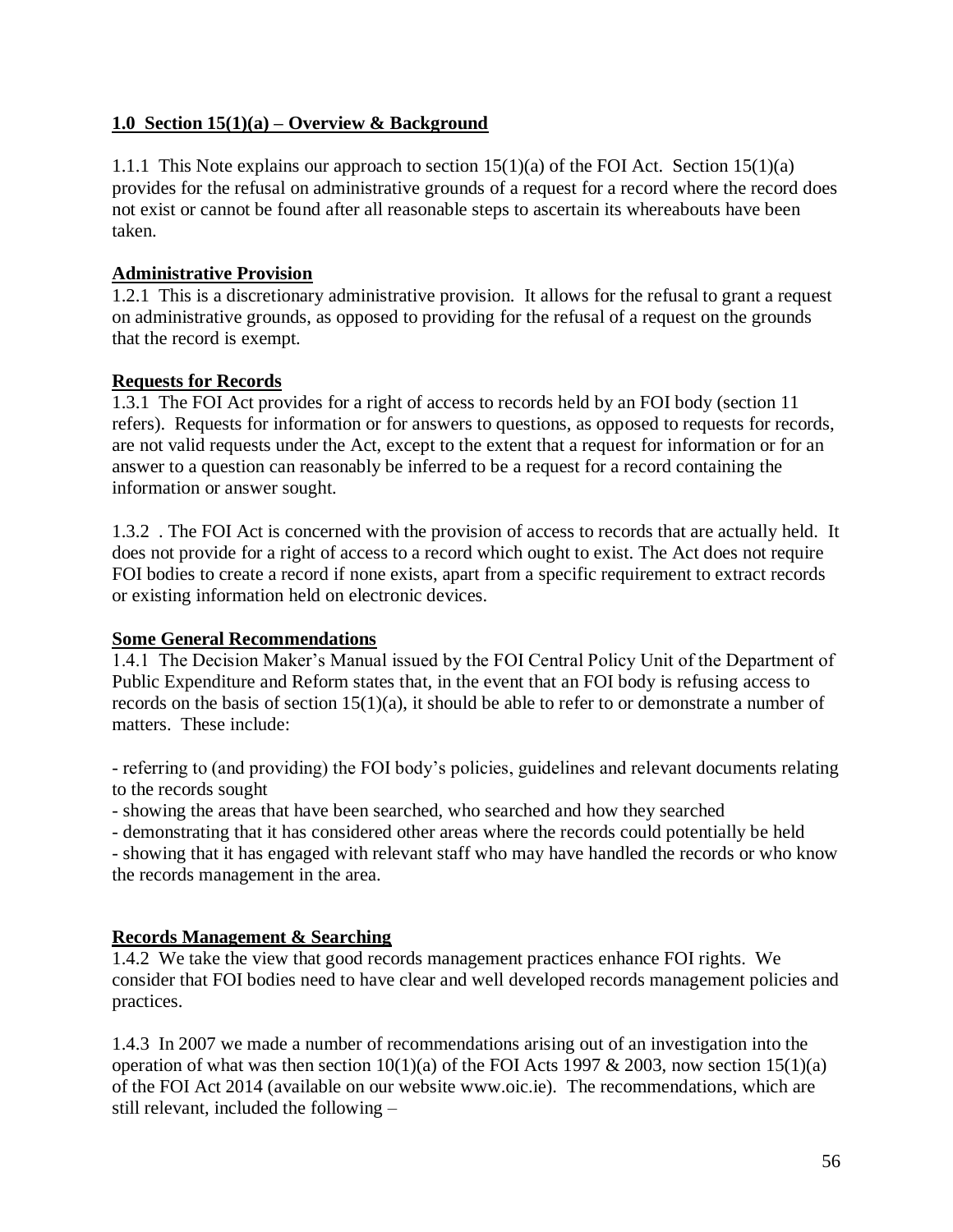- $\Box$ Every public body should draw up and implement a comprehensive records management policy as a priority.
- There should be consistency in searches for records by public bodies. A checklist should  $\Box$ be used for this purpose. Templates of how/where searches are to be conducted should be prepared and made available to all staff, with steps taken to ensure that the procedures in the templates are adhered to. Details of searches conducted should be noted and retained on the FOI decision making file.

## Section 15(1)(a) and FOI Decisions

1.4.4 Our recommendations arising out of the 2007 investigation into the operation of section  $10(1)(a)$  (now section  $15(1)(a)$ ) included:

• Decision letters should always include detailed information relating to the nature of the searches carried out and of the locations searched.

The inclusion of additional background information and detail, as to the nature of the searches carried out or of the locations searched, presents a more complete picture to requesters of the efforts made to locate the requested records.

Decision letters should always explain the basis on which the FOI body concluded that the requested records did not exist or could not be found.

• Decision letters should always set out the requester's rights of review/appeal. It is not correct to say that the request is being granted in full in cases where the decision is that requested records cannot be found or do not exist, although all other records (relevant to a request) in the possession of the body are being released.

## **FOI History and Warning regarding Commissioner's Decisions**

1.5.1 Section 15(1)(a) is similar to section 10(1)(a) of the FOI Act 1997. This Guidance Note makes reference to previous decisions of the Commissioner where the application of section 10(1)(a) was considered under the FOI Act 1997 (or under the FOI Act 1997 as amended) in so far as they remain relevant. To simplify matters for the reader, all references to section  $10(1)(a)$ in those decisions have been replaced by section  $15(1)(a)$  of the FOI Act 2014 in this Guidance Note. Where this occurs, such references are denoted by an asterisk (\*).

1.5.2 Reference may also be made in this Note to other provisions of the FOI Act 2014 which are relevant. Where reference is made to previous decisions of the Commissioner relating to such provisions under the FOI Act 1997 (or the FOI Act 1997 as amended), those provisions are replaced with the relevant, equivalent provision in the 2014 Act. Again, where this occurs, such references are denoted by an asterisk (\*).

1.5.3 While references in this Note are made to previous decisions in so far as they remain relevant, it is possible that other parts of these decisions no longer represent the current position – this could be due to factors such as a change in the legislation or decisions of the Courts. Caution should be exercised in referring to any decision that was made under the FOI Act 1997, or under the FOI Acts 1997 & 2003, to ensure that all parts of the decision being referred to remain relevant (including such decisions as are published on the OIC website).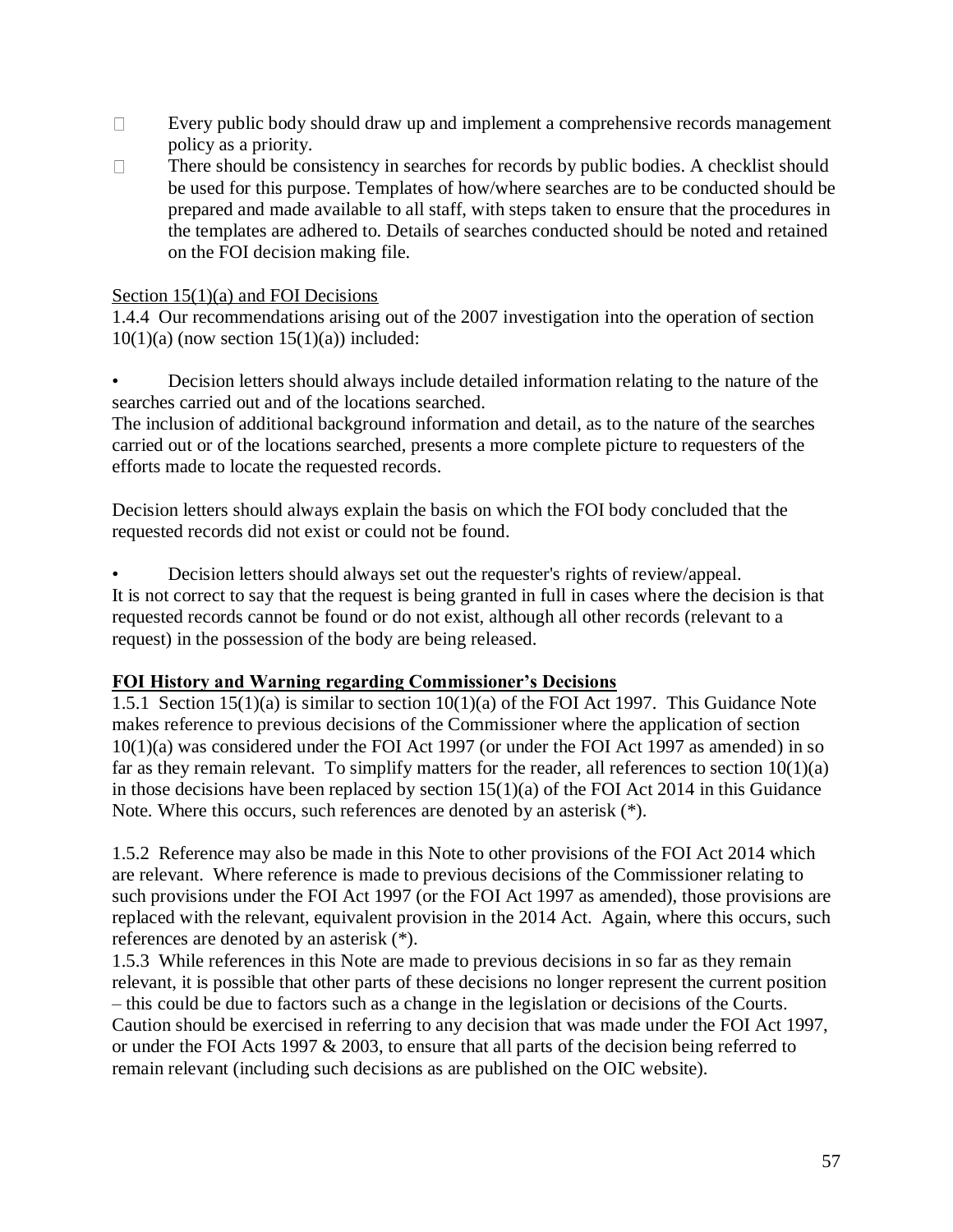## **2.0 Section 15(1)(a) – The Commissioner's Review**

#### **What the Act states:**

**15** (1) A head to whom an FOI request is made may refuse to grant the request where —

(a) the record concerned does not exist or cannot be found after all reasonable steps to ascertain its whereabouts have been taken,

Section  $15(1)(a)$  may apply where:

- the records sought never existed
- the records may have existed in the past, but do not currently exist or cannot now be found.

2.1.2 As cases in which section 15(1)(a) arises often concern the steps taken to search for and find records, such cases are frequently referred to as "search" cases.

## **The Role of the Commissioner and the Review Process**

2.2.1 Our role in these cases is to review the decision to refuse the request for access to a record on the ground that the record sought does not exist or cannot be found after all reasonable steps have been taken to ascertain its whereabouts and to decide whether that decision was justified.

2.2.2 We will have regard to the relevant information available and assess the adequacy of the searches conducted by the FOI body. The relevant information in "search" cases generally consists of the steps actually taken to search for the records and information about the record management practices of the FOI body, insofar as those practices relate to the records in question. It may also include further information provided by the applicant for review and/or the FOI body.

2.2.3 In reviewing a decision to refuse access under section  $15(1)(a)$ , we will generally need to

- find out what steps were taken to search for the record $(s)$  and
- find out what the records management practices of the FOI body are as they relate to the record(s) in question.

We will also generally consult the requester.

2.2.4 We may also seek further information which we deem relevant to the review. Occasionally, we may also visit the FOI body. We will consider all the relevant information and decide whether the decision that section  $15(1)(a)$  applies was justified. It is not normally the function of the Commissioner to search for records when reviewing a decision under section  $15(1)(a)$ .

2.1.1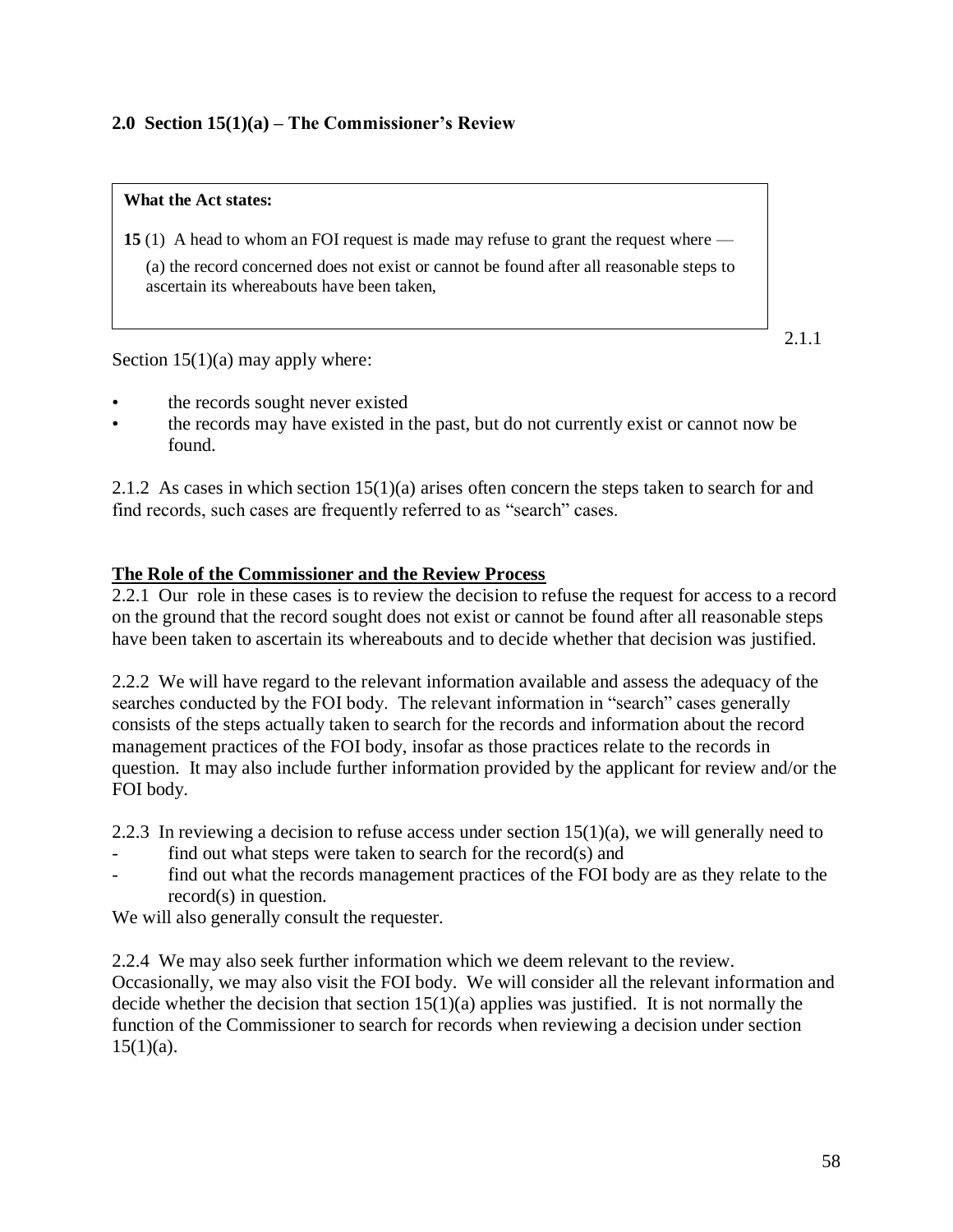## **Steps Taken by FOI Body to Find the Record(s)**

2.3.1 We will generally seek to establish in detail the steps taken by the FOI body to find the record(s) including, how and by whom searches were carried out and what records were actually searched for.

2.3.2 The information which we will seek regarding the steps taken will depend on the nature of the record(s) at issue and the circumstances of the case. FOI bodies may, for example, be asked to provide some or all of the following:

- an outline of the exact locations/areas which were searched for the records

- whether there are any other locations/ areas (other than those searched) where such records might be (as opposed to ought to be)

- a description of the searches which were conducted in such locations/ areas, including, for example, details of the files searched

- details of how the searches were carried out (manually, by computer, by name, by reference number, by key words etc.)

- whether relevant individuals were consulted and their records searched and, if so, details of the individuals concerned, the response(s) received, the searches carried out and the outcome of those searches

- whether it is possible that any relevant records were destroyed, in accordance with policy or otherwise.

2.3.3 Establishing the steps taken to find the records may include establishing that a general email or memorandum was circulated and has been responded to by all recipients. In some circumstances, this may not be sufficient. Depending on the circumstances, it may be necessary to know what the recipients of the email or memorandum did.

2.3.4 Sometimes all reasonable steps have been taken, but the FOI body did not properly record the steps. This situation is less likely to arise where, for example, the FOI body circulates a form (email or hard copy, as appropriate), which each recipient is obliged to return certifying that he/she has searched the areas under his/her control (and giving details of how the search was conducted) and that the file(s)/record(s) have not been found.

2.3.5 In considering whether all reasonable steps have been taken to search for the record(s), it may be useful to ask the question whether there are any additional steps the FOI body would take if it had to find the record(s) urgently for a senior official such as the Secretary General or CEO.

## Relevant Searches in Particular Cases

2.3.6 The circumstances of the case are relevant. Specific search issues may arise in a particular case. For example, information available may suggest that particular locations or particular databases should have been searched or it may suggest that certain staff members should have been asked about the location of records.

Example # 1: In Case 53515 we found, amongst other things, that the Health Service Executive (HSE) took too narrow an interpretation of the applicant's request and should have consulted with a wider range of relevant staff in an effort to identify relevant records.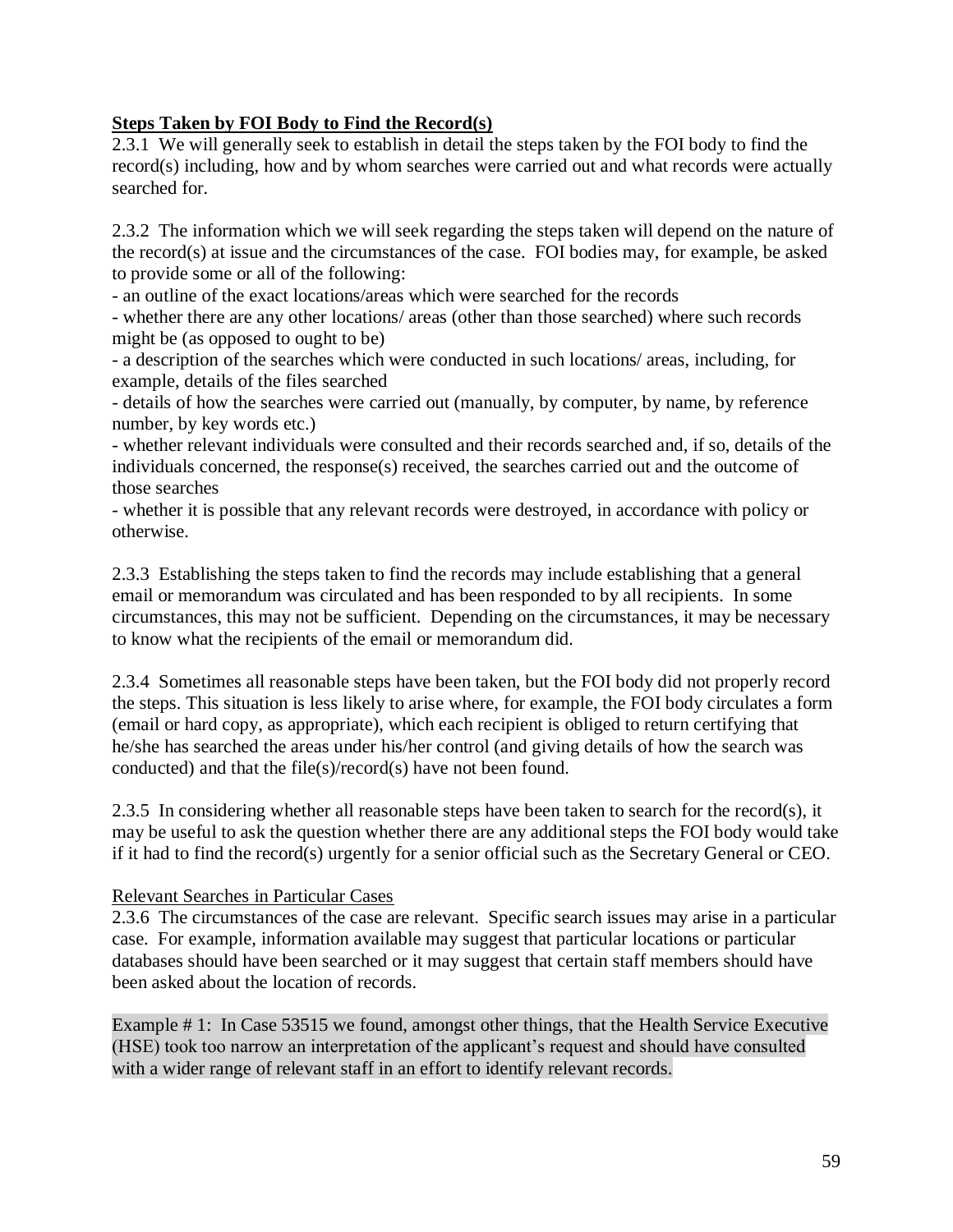Example # 2: In Case 180013 we noted that certain parliamentary questions suggested that the Department of Justice & Equality might hold relevant records that it had not identified when processing the request.

2.3.7 The applicant may provide information regarding the existence or location of records. We may ask FOI bodies to respond to particular contentions of an applicant regarding the creation of, or searches for, records.

Example: In Case 170356 the applicant challenged a decision by University College Cork (UCC) to refuse access to a certain agreement. He also provided reasons for believing that additional records should exist. He referred to the history of the agreement, the requirement to receive approval from the Higher Education Authority, and communications with the Department of Education, the Public Accounts Committee and others about the matter. UCC was asked to detail the steps taken to search for relevant records. In response, UCC indicated that it had misinterpreted the request. Following a fresh search for records, it identified further records as relevant to the request.

2.3.8 The search terms used by the FOI body in carrying out its searches are also important.

Example: In Case 55912 the applicant stated in his FOI request to the Department of Culture, Heritage and the Gaeltacht that he used three variations of his name; the English spelling, the Irish spelling and a combination of both. When we queried the search terms used by the Department, it confirmed that searches were carried out using the English spelling and the Irish/English combination spelling. It said it did not carry out searches using the Irish spelling of the applicant's name, as it had never communicated with the applicant using that spelling. However, we noted the use of the Irish spelling of the applicant's name in a number of the records that had been released. We found the Department's failure to search for records using the Irish spelling of his name to be an important omission. We found that it did not carry out all reasonable searches for relevant records.

Ensuring the Searches were Actually Carried Out

2.3.9 FOI bodies should ensure that the searches they describe to us are the searches which were actually carried out.

Example: In Case 150389 the submission of the Rotunda Hospital to our Office was made on the assumption that procedures for searching and retrieving boxes held in external archives had been complied with. However, during the course of our review, the Hospital informed us that the wrong box number had been given to the external archive company at the outset, and so the archive company checked the wrong box. Also, the Hospital had not retrieved the box concerned from the archive company (which was what it would normally do if the archive company did not find the file). Thus, despite the Hospital's comprehensive search policies, the searches actually carried out by the Hospital were not as described in its submission.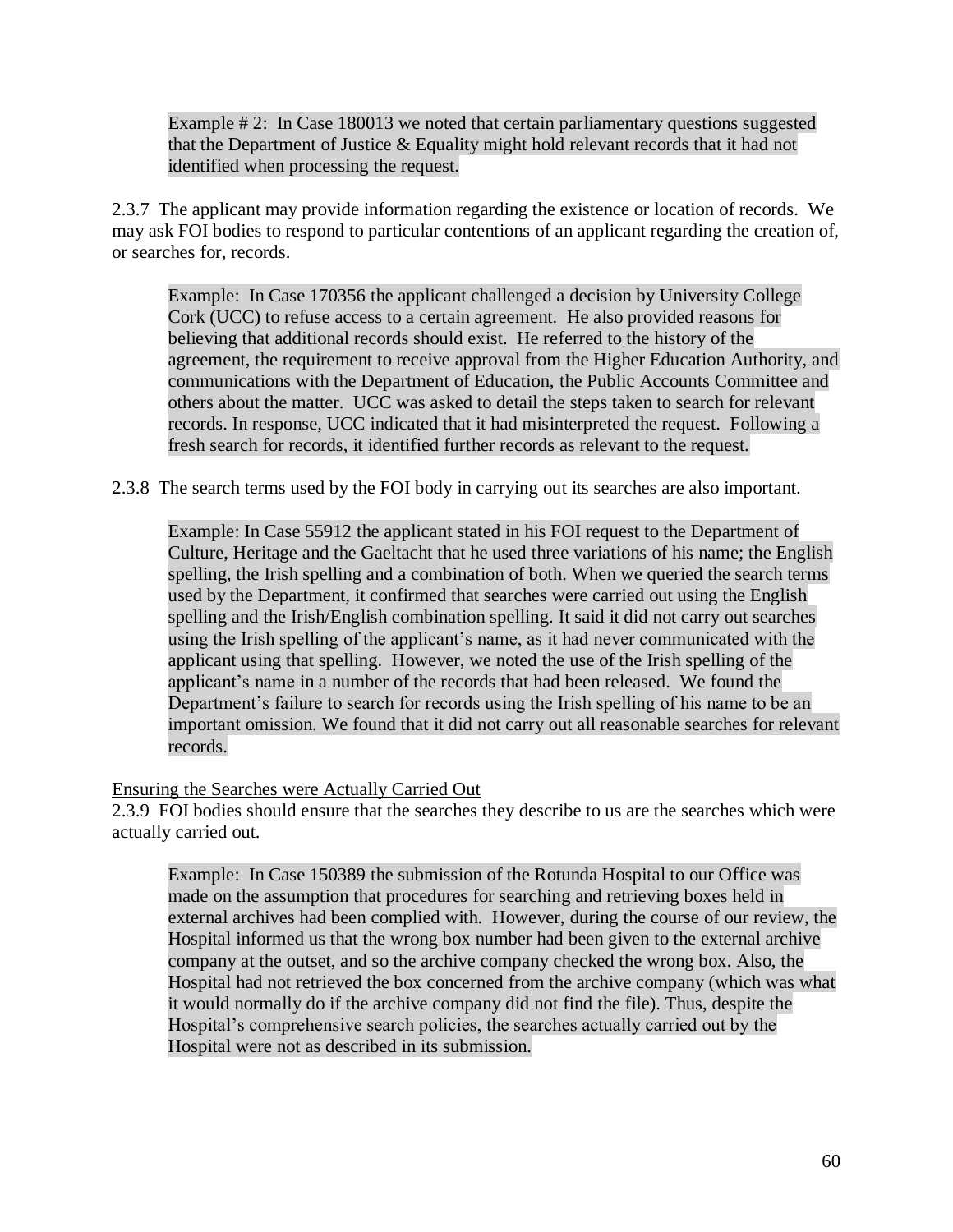## Misfiling/ Misplacing

2..3.10 Consideration may need to be given to whether a search has been conducted of locations where the record might be as opposed to should be. The misfiling or misplacing of records is a common enough occurrence. Thus, if the FOI body has confined its search to the places where the records ought to be, then it can hardly be said to have taken all reasonable steps. The following two examples refer to whole files, but similar steps could be devised for individual records, depending on the type of records being sought.

- Consider whether the file was misfiled (i.e. placed in the wrong order in a series of files  $\Box$ which are ordered by name or number). Misfilings are common but experienced record keepers have techniques for finding such files e.g. where filed by numbers, look at half a dozen files either side of the number, look at transposed numbers, dropped digits etc. It may be necessary to obtain evidence from the record keeper.
- Consider whether the file was misplaced (i.e. associated with another unrelated file or  $\Box$ filed in the wrong series altogether). Once again, if there is someone who has overall responsibility for the files, they will know the common causes of files "going missing" and may be able to suggest further ways of locating such files.

## Limiting Searches

2.3.11 We accept that generally the FOI body is best placed to determine which of its areas, sections or divisions etc. might hold the records sought. However, we expect the FOI body to be in a position to justify any decision to limit its searches to particular areas.

Example: In Case 180013 (referred to above) we found that the searches undertaken by the Department of Justice and Equality fell short of the requirements of section 15(1)(a). We considered that this view was supported by the fact that the Crime Division in the Department was not requested to conduct a search, but had been found to hold relevant records. We found that the Department had not adequately explained the basis on which it limited its searches when processing the requests in the case.

## **Records Management Practices of FOI Body**

2.4.1 We will generally look for information about the records management practices of the FOI body insofar as those practices are relevant to the record(s) at issue. The degree of detail which will be required will vary according to the type of records being sought. An exhaustive description of the FOI body's records management practices will not normally be needed, nor in many cases would it be useful.

2.4.2 The information we seek will depend on the nature of the record(s) at issue and the circumstances of the case. For example, FOI bodies may be asked to provide some of the following information:

- a description of the records, or kind of records, at issue
- a description of the relevant filing systems
- how and when such records are typically created or received
- how such records are (or were) used
- what sections within the FOI body would normally consult such records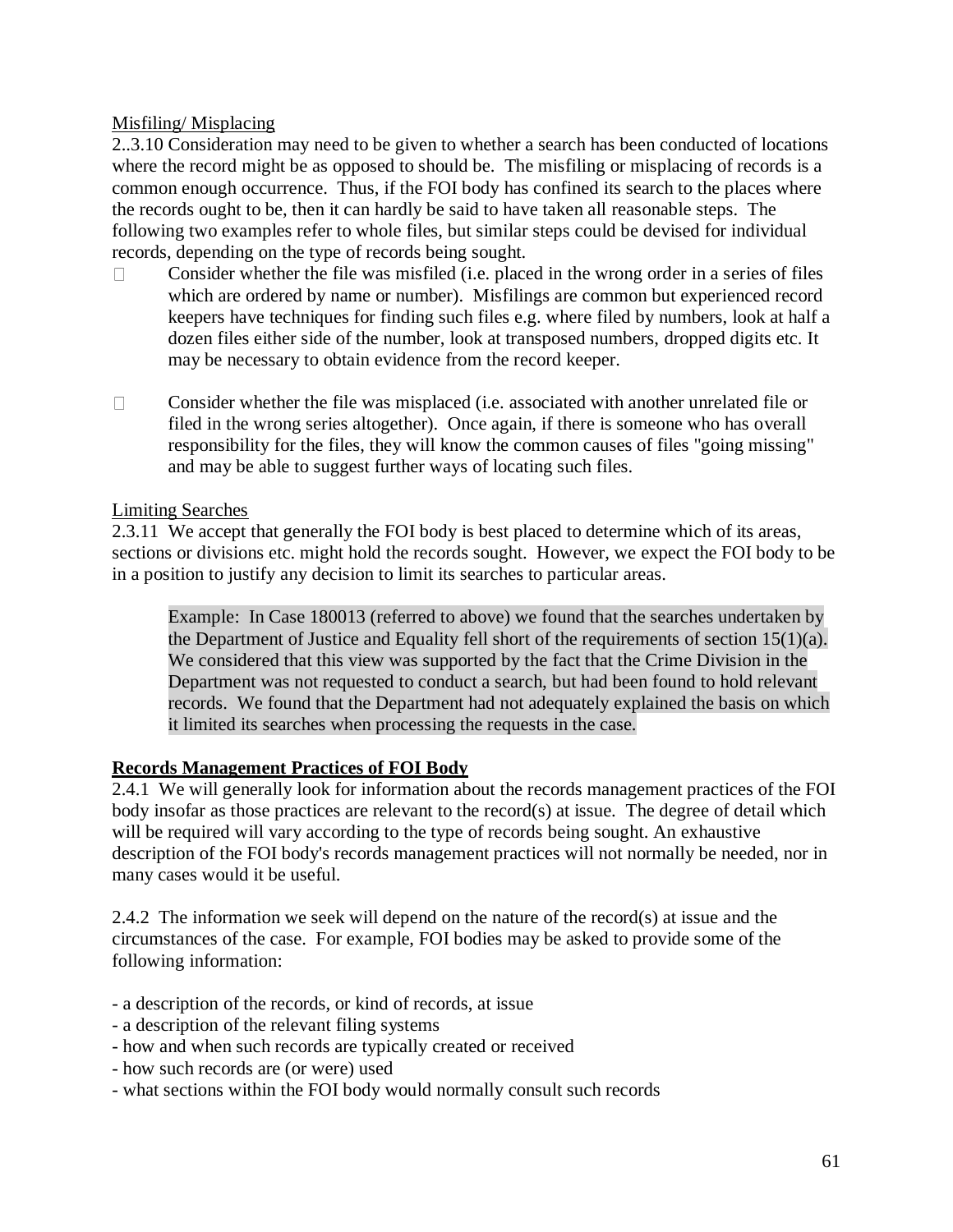- where such records are (or were) kept while in active use

- in the case of "dormant" files (i.e. files no longer in active use), who is responsible for them

- whether there is a register of files and, if so, what it discloses about the records at issue

- details of the records management policy for such records, including the retention policy and

the policy and practice for the destruction of such records.

#### Practice or Procedure of the FOI Body

2.4.3 We may have regard to the general practice and procedures of the FOI body.

Example: In Case 98079/98080, amongst other things, the applicant sought access to all personnel records made available to an interview board. The Department of Agriculture and Food claimed that the only information made available to boards consisted of the application form submitted by the applicant together with an assessment from the candidate's reviewing/superior officer. It also stated that its personnel division did not, as a matter of course, make any input into the selection of candidates and that the placings of candidates in competitions were entirely a matter for the interviewing board. Having considered all of the circumstances surrounding the applicant's interview and having considered the practices of the Department in relation to interview boards generally and the board in this case in particular, we found no evidence had come to light which would suggest that the applicant's personnel file was made available to the board or that any other records were created for the purposes of the interview.

2.4.4 We may look for details of the records management practices of the FOI body, including guidelines for the archiving and destruction of records. We may seek copies of any relevant documentation, including, for example, the FOI body's Record Retention Schedule and any authorisation necessary under the National Archives Act for the destruction of records. We may have regard to such matters in our decision.

Example: In Case 99046 the Department of Social, Community and Family Affairs outlined its policy on the storage and destruction of records. It provided us with the authorisations given by the Acting Director of the National Archives and the Departmental Circular regarding the destruction of documents. In the circumstances of the case, we were satisfied that the Department's then current archival policy was as outlined to us and that authorisation had been obtained from the Director of National Archives for the destruction of records of the nature at issue. We were satisfied that the Department was justified in concluding that certain records were once held by it, but that they no longer existed, having been destroyed in accordance with the Department's normal practice.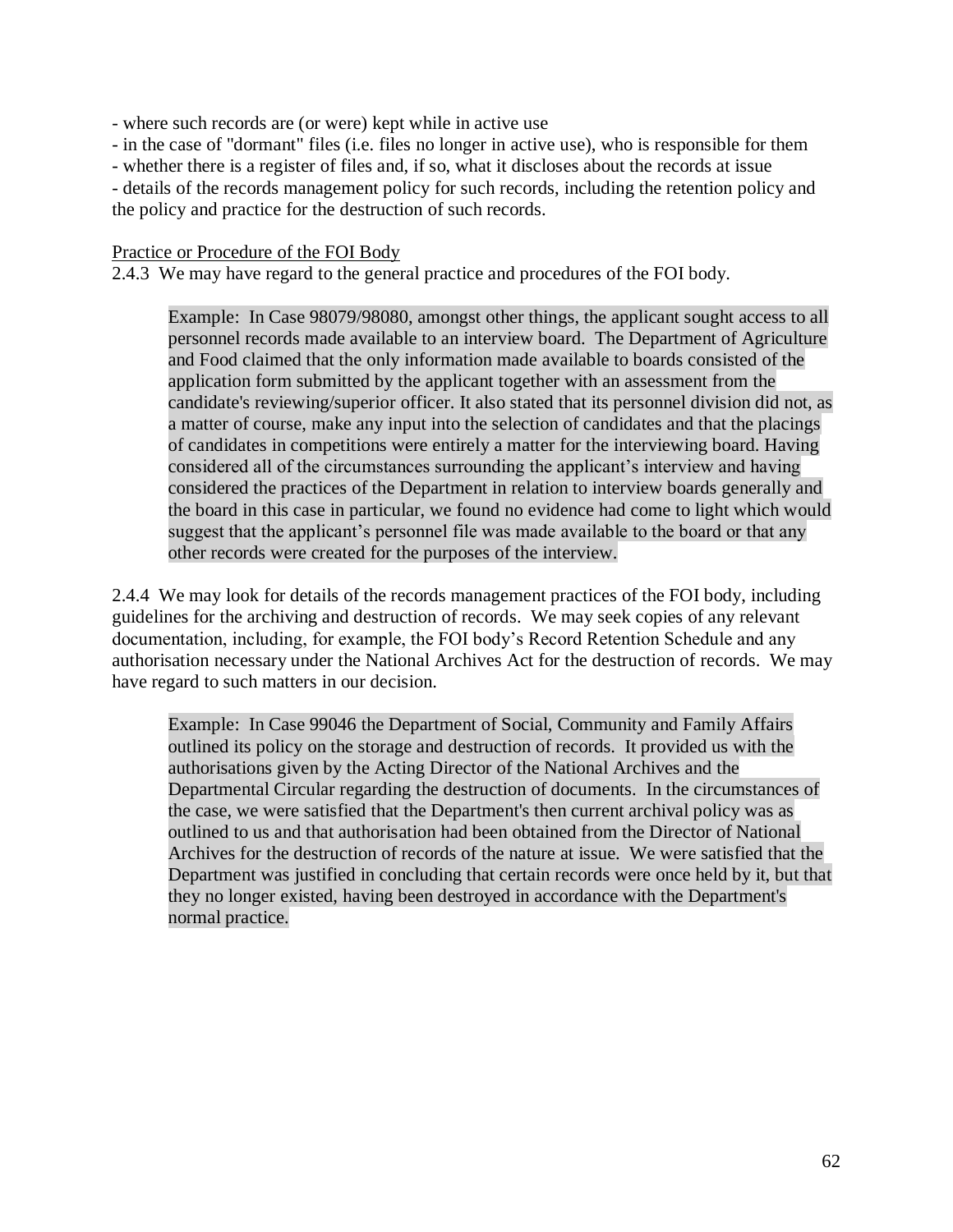The FOI Body's Records and Records Management Systems

2.4.5 FOI bodies should be aware that generally we will be unfamiliar with their systems and processes. We rely on FOI bodies to provide a clear and sufficiently detailed explanation of their systems and processes in order to allow us to reach informed conclusions as to whether all relevant records have been considered for release.

2.4.6 Where FOI bodies provide the full and detailed explanations sought by us, it avoids prolonged engagements with our Office. Such explanations should be provided by the FOI body when sought by us.

Example: In Case 53286 we considered that the Health Service Executive (HSE) did not provide a sufficiently detailed explanation of its systems and processes. We found that many of the HSE's response to specific queries raised by us were quite limited, to the extent that further clarifications were deemed necessary on several occasions. We found some of the responses given were contradictory, thus also resulting in the need to seek further clarifications. We were of the view that, had the HSE provided the full and detailed explanations that were sought from the outset, the prolonged engagements would not have been necessary.

2.4.7 A clear understanding on the part of the FOI body regarding the nature of the records and files which it holds is very important in identifying records that exist and which are captured by the FOI request.

Example: In Case 160384 the Property Registration Authority (PRA) stated that at first it was understood that an Ordinance Survey Ireland (OSi) update received from the OSi was an automated "system to system" process and that no files relating to the process were held by the PRA. On foot of our enquiries, it became evident that a file was held on the PRA systems relating to each OSi update. The PRA clarified that the process was not in fact system to system; an electronic file was sent to the PRA from OSi and uploaded onto its system for processing under the PRA's OSi Update Module. The PRA accepted that its handling of the applicant's request fell short of the standards required. It committed to reviewing its decision-making process as a result of issues raised during the review.

## **The General Role of the FOI Body in relation to the Matter & Other Information**

2.5.1 In addition to the information concerning the records management practices of the FOI body and its searches, other background information may also be relevant to our review. For example, the role of the FOI body in the subject matter concerned and the history of its involvement with the applicant may be relevant.

Example: In Case 160402 the applicant argued that further records should exist documenting the involvement of the Department of Agriculture, Food and the Marine in the movement of his cattle. The Department provided an explanation of its role in relation to the movement of cattle to us. It stated that it did not authorise the movement of the animals in this case. In addition to the other information it provided, it gave details of its contact with the National Beef Assurance Section regarding compliance certificates. Essentially, the Department's position was that no further relevant records existed as it had no role in authorising the movement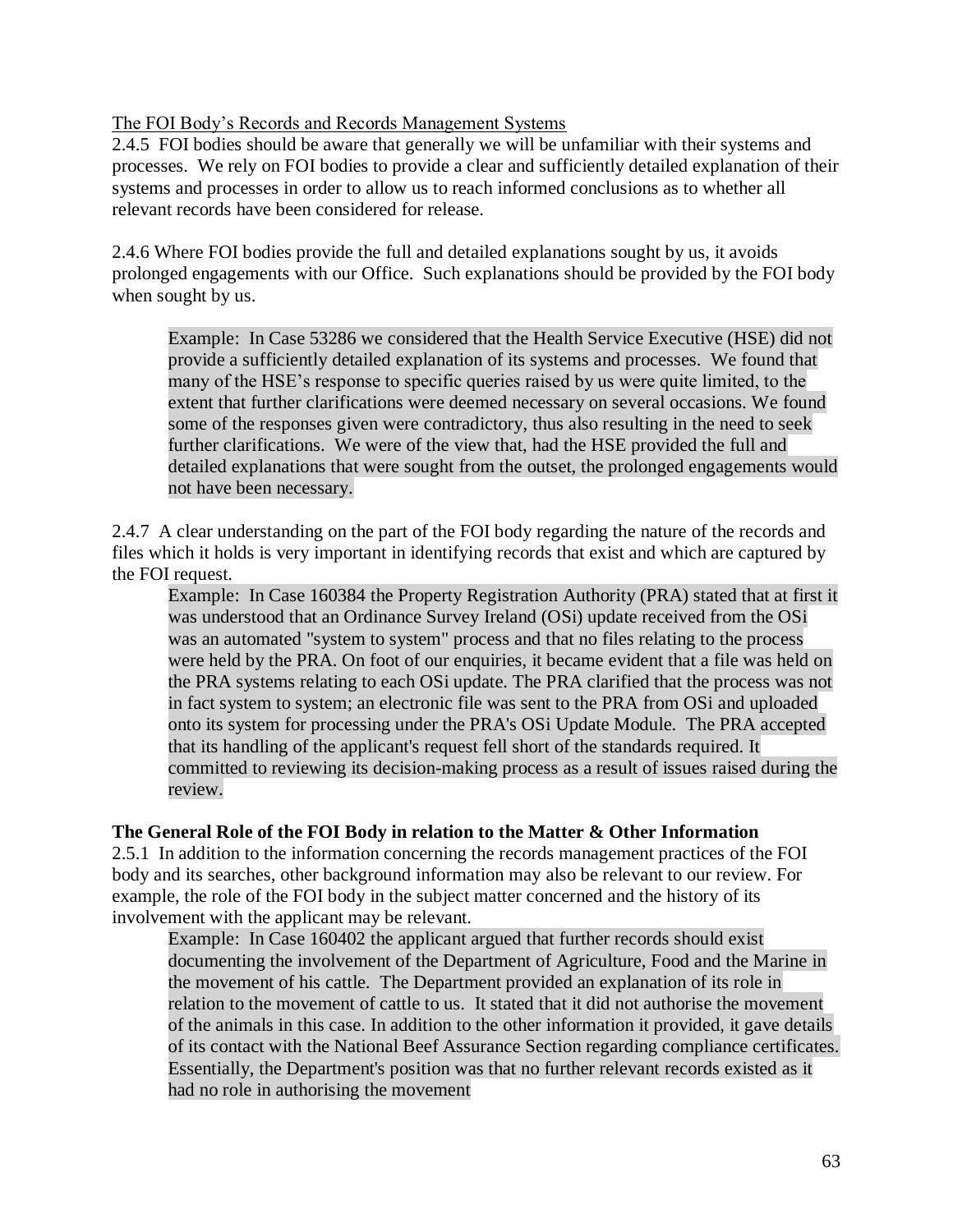of the animals, and that the movement of the animals was not processed in the normal way through compliance certificates. Given the circumstances under which the cattle were moved and given also the Department's explanation as to its role in the matter, we were satisfied that the Department has conducted reasonable searches to locate relevant records in the case.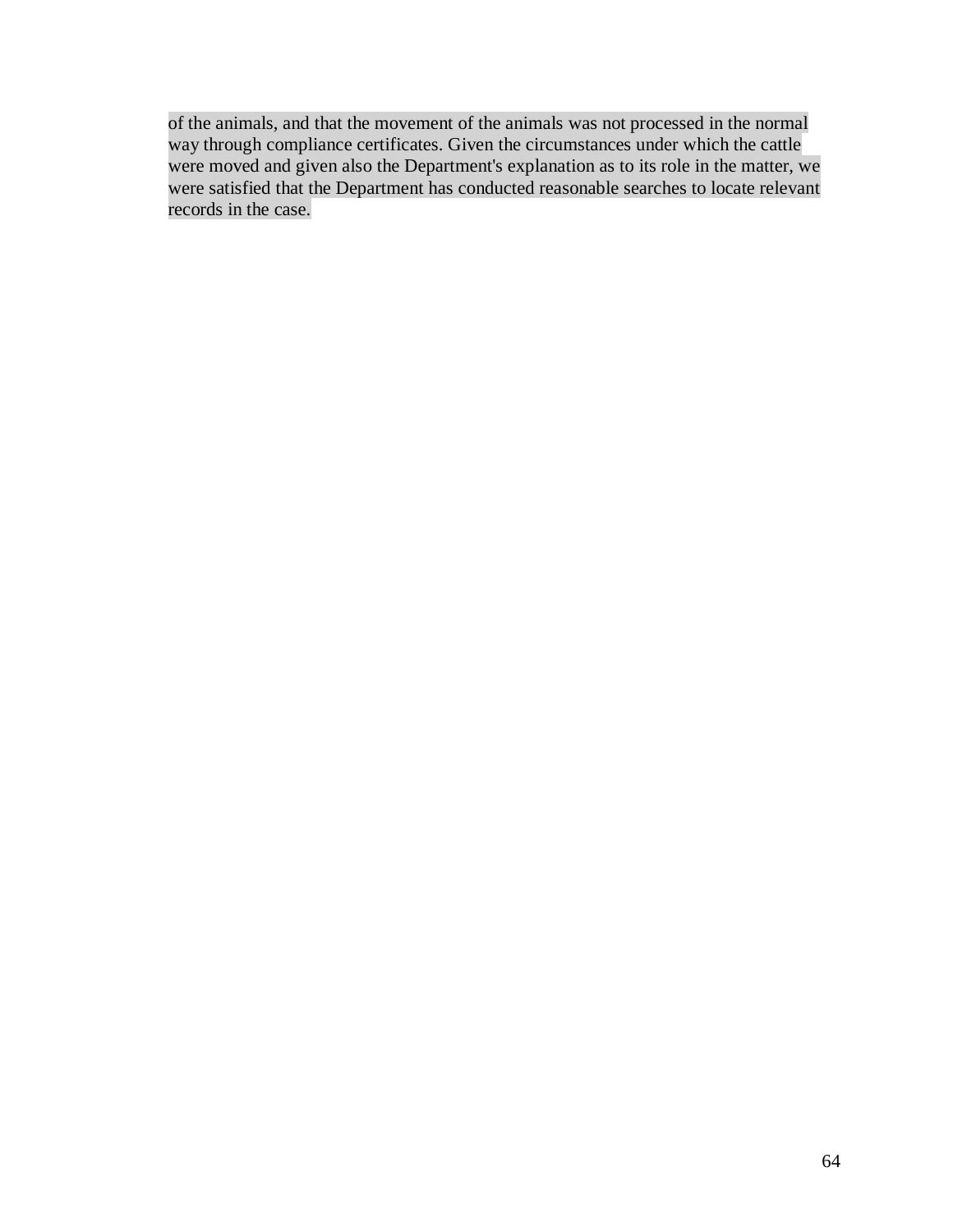## **Consulting the Applicant**

2.6.1 Section 12(1)(b) of the FOI Act obliges requesters wishing to exercise their right of access to provide sufficient particulars in relation to the information concerned to enable the relevant records to be identified by the taking of reasonable steps. It is helpful if requesters provide the FOI body with as much information as they can in order to assist the FOI body in ensuring that any searches it undertakes for relevant records are comprehensive. If there are specific records that a requester wishes to access, s/he should say so.

2.6.2 We will generally consult the applicant during the review process. In doing so, we may provide the applicant with the relevant information received from the FOI body such as, for example, details of the searches it carried out or relevant details of its records management practices relating to the record(s) concerned as provided by the FOI body.

2.6.3 In some cases, we may consider it appropriate to consult the applicant in relation to a particular issue in the review. For example, we could ask an applicant why precisely s/he thinks records exist or for a history of his/her dealings with the FOI body or any other evidence such as reference numbers, dates etc. which might help in the search. The purpose of such questions is to facilitate us in pursuing the matter of whether the FOI body has taken all reasonable steps to ascertain the whereabouts of relevant records.

2.6.4 The applicant may be satisfied that all reasonable steps have been taken to search for the records and that the record(s) do not exist or cannot be found. Where the applicant is not satisfied, s/he would then have the opportunity of providing the Commissioner with further information or evidence. For example:

o the applicant might provide information that suggests that further searches or enquiries would be reasonable - such information could, for example, include details of the applicant's interactions with particular staff or sections of the FOI body in relation to the subject matter of the records where the staff or sections concerned have not already been contacted or searched

o where an FOI body claims that a record did not exist, the applicant might provide information or evidence to suggest that the record did, in fact, exist – this could, for example, include documents which indicate the existence of the record.

Example: In Case 150014 the applicant sought access to a copy of his personal medical records. The Defence Forces indicated that the provision of details of specific records by the applicant at internal review and during our review allowed them to locate records which were not kept on his medical file.

2.6.5 We consider that, while the FOI Act demands that FOI bodies meet very high standards in dealing with requests, the corollary is that the legislation assumes reasonable behaviour on the part of requesters. In consulting with an applicant, we consider that it is not unreasonable for us to expect to receive the applicant's cooperation in securing a thorough and efficient review. Where an applicant has information which would assist us in pursuing the matter with the FOI body and would assist the FOI body in ascertaining the whereabouts of records, we expect the applicant to provide such information to us at an early stage.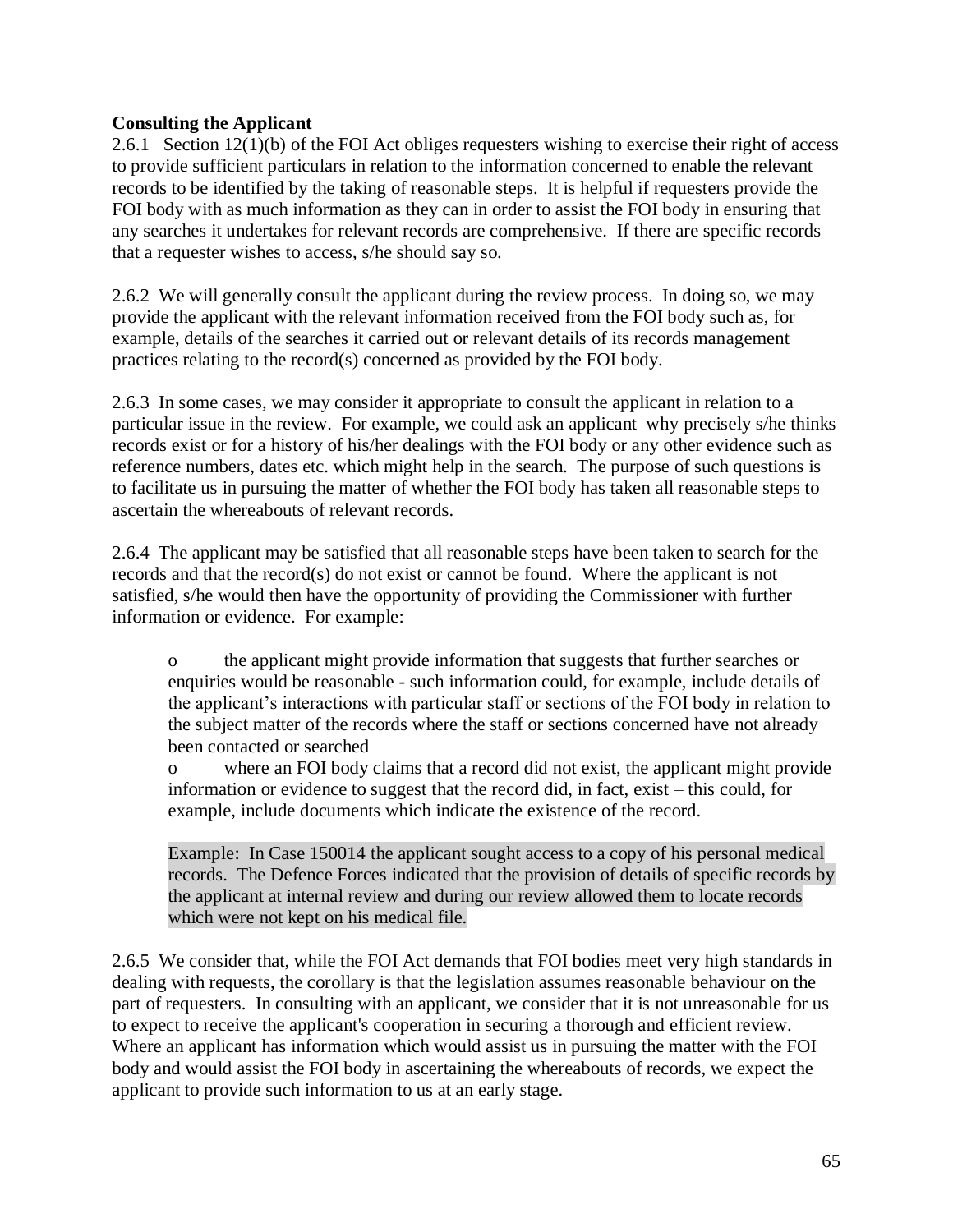## **Seeking Information from the FOI Body**

2.7.1 We will generally look for information from the FOI body at an early stage relating to the steps it has taken to find the records and its records management practices. Depending on the circumstances, we may also seek further relevant information from the FOI body – this may occur, for example, following receipt of particular information from the applicant.

2.7.2 Further information or clarification may be sought when certain gaps should be addressed in order to remove an element of uncertainty or confusion.

2.7.3 While we may seek information from the FOI body, we do not require the FOI body to carry out further searches. The purpose of seeking the information concerned is to enable us to reach a conclusion as to whether all reasonable steps have been taken to find the record(s).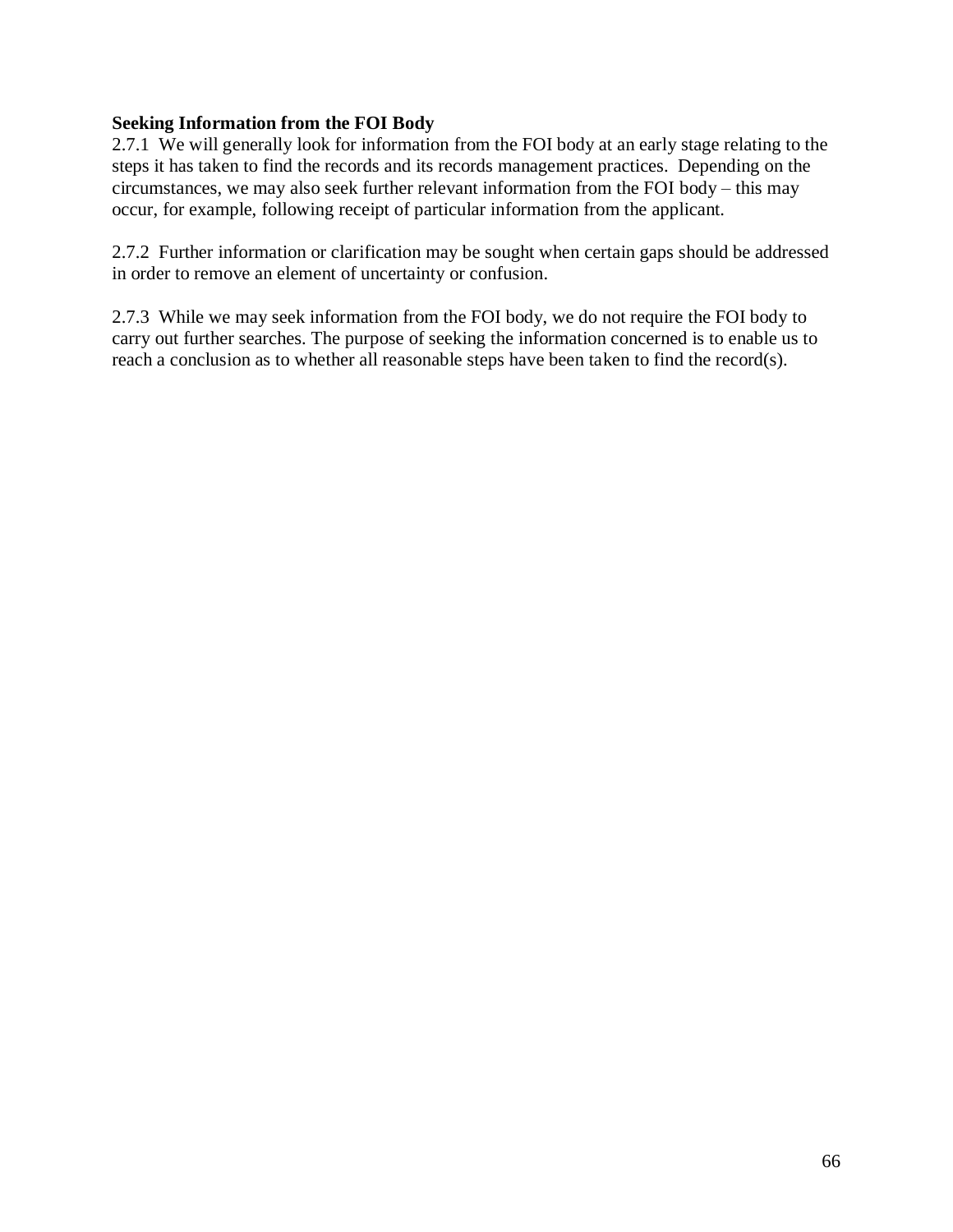## **3.0 The Commissioner's Decision**

3.1.1 We will review the decision to refuse the request for access to a record on the ground that the record does not exist or cannot be found after all reasonable steps have been taken to ascertain its whereabouts. We will decide whether the decision was justified. This requires the exercise of judgement and each case will be considered on its merits.

3.1.2 Section 22(12)(b) provides that, in a review by the Commissioner, a decision to refuse to grant an FOI request shall be presumed not to have been justified unless the FOI body shows to the satisfaction of the Commissioner that the decision was justified.

## **Reasonableness**

3.2.1 The test in section  $15(1)(a)$  is whether searches have been reasonable. We take the view that the FOI Act does not require absolute certainty as to the existence or location of records, as situations arise where records are lost or simply cannot be found. What section 15(1)(a) requires is that the FOI body takes all reasonable steps to locate relevant records.

## **Relying on Section 15(1)(a)**

3.3.1 Occasionally, an FOI body's decision may effectively be a refusal under section 15(1)(a), even where this has not been explicitly stated or expressly relied on by the FOI body in its decision. For example, a requester may argue that records, or further records exist, but the FOI body's position may be that no records relating to the applicant's request exist, or no further/additional records sought by the applicant exist. In such circumstances, we may take the view that the FOI body's decision is effectively a refusal under section  $15(1)(a)$ .

## **Section 15(1)(a) not Justified**

3.4.1 We may find that a decision to refuse access under section  $15(1)(a)$  was not justified. This may occur in a number of circumstances. For example, we may conclude that we have not been provided with sufficient information regarding the searches undertaken or we may not be satisfied that all reasonable steps have been taken to locate the relevant record(s).

Example # 1 In Case 120179 we found it very difficult to accept that no further records existed relating to arrangements for and amounts of payments to certain companies by the Irish Greyhound Board (IGB) given their role in a particular project and the sums of money involved. The IGB stated that it had access to the emails of the former CEO. However, it had not provided any information as to the searches, if any, conducted for the information or the outcome of the searches. This was despite the issue being raised by us with the IGB and it being made absolutely clear that it must be addressed. In these circumstances, we stated that it was not possible to make a finding that all reasonable searches had been conducted and that section  $15(1)(a)$ <sup>\*</sup> applied. We annulled these elements of the IGB's decision and remitted them to the IGB directing it to make a fresh consideration and decision.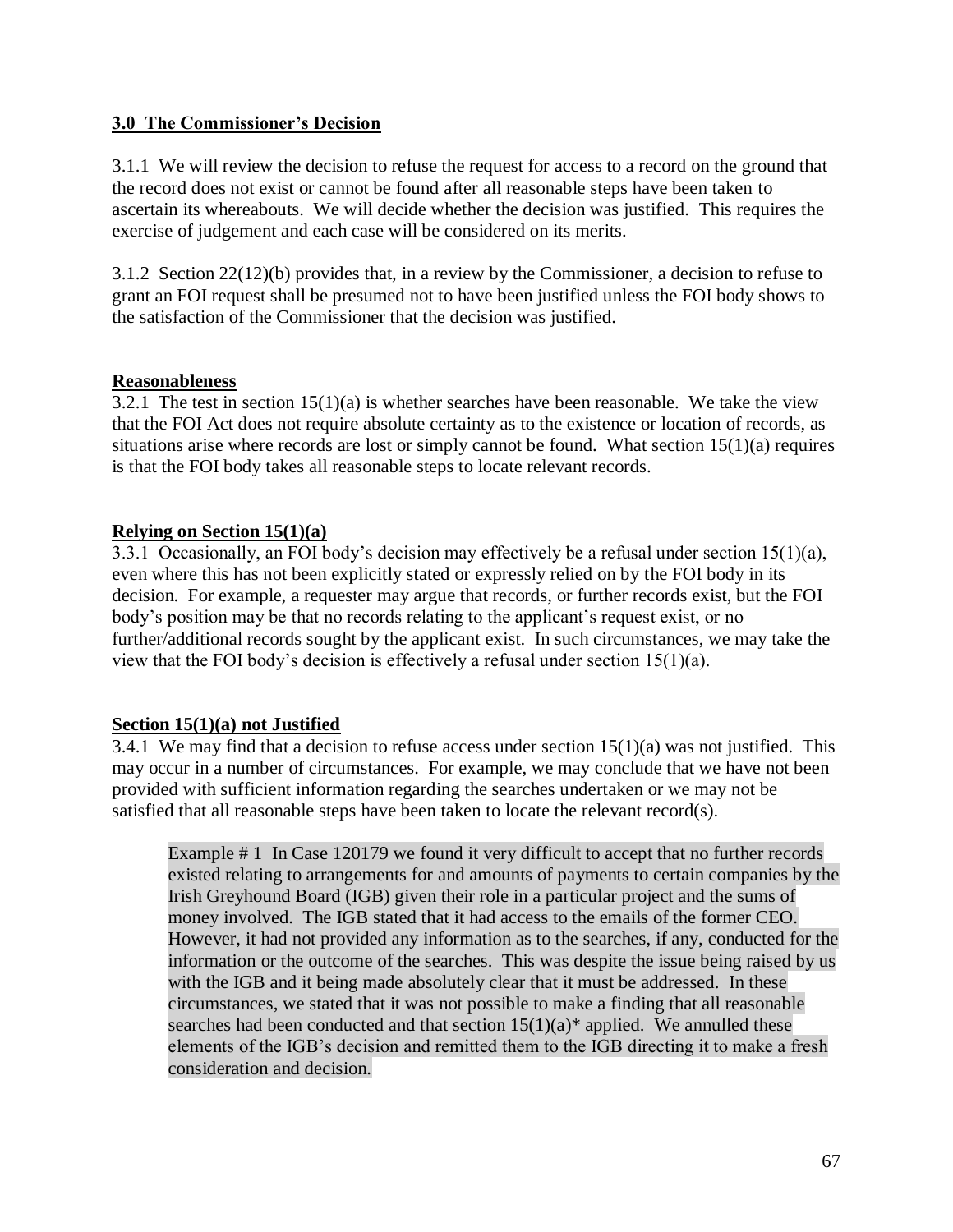Example # 2: In Case 150306 we found that, while comprehensive details of the searches undertaken by the Health Service Executive (HSE) to locate all relevant records coming within the scope of the applicant's request had been sought by us, there was no real and substantive engagement by the HSE with us on those matters. Furthermore, the HSE did not adequately explain to us why certain records did not exist, if this was, indeed, the case. We found that the HSE was not justified in refusing to consider further relevant records for release.

3.4.2 Other circumstances in which we may decide that a decision to refuse access under section 15(1)(a) was not justified include circumstances where a record, initially refused by the FOI body on the basis that it did not exist or could not be found, is subsequently found by the FOI body during the course of our review. See further below – 'Records Found During the Course of a Review'.

3.4.3 Where we are not satisfied that a decision to refuse access under section  $15(1)(a)$  was justified, we may decide to annul the FOI body's decision and remit the matter for fresh consideration and decision by the FOI body.

Example: In Case 180013, following receipt of the responses of the Department of Justice and Equality to our request for further details, we were of the view that Department had not justified its refusal of the applicant's requests under section 15(1)(a). We found that the Department had not adequately explained the basis on which it limited its searches, that it had not explained how a record was subsequently located within a Division (in circumstances where that Division had previously stated that no relevant records existed) and that certain searches appeared to suggest that relevant records might exist. We annulled the decisions and directed it to conduct a fresh decision-making process in respect of each of the applicant's requests.

3.4.4 Where we are not satisfied that all reasonable steps have been taken to search for the record(s), we may identify the parts of the FOI body's searches which were not satisfactory or we may direct further steps to be undertaken when annulling its decision.

Example: In Case 170287 Louth County Council granted access to the applicant's housing file, but the file released did not include the applicant's 2004 housing application. It was not disputed that the housing application should have been available but was missing. It seemed that the Council closed the application file from 2004. We noted that the Council said that it had searched the filing cabinets where similar files which were not closed were stored, but it had not stated whether any search had been undertaken of the filing cabinets or other relevant storage facilities where the closed files were kept. We also noted that the decision maker had not received requested search details from the relevant staff members who may have had further knowledge of the application. In the circumstances, we were not satisfied that all reasonable steps had been taken to search for the missing application. We annulled the Council's decision and directed that further steps be undertaken to search for the missing record, such steps to include consulting further with the relevant staff members and carrying out a search of any storage facilities where closed housing applications may be kept.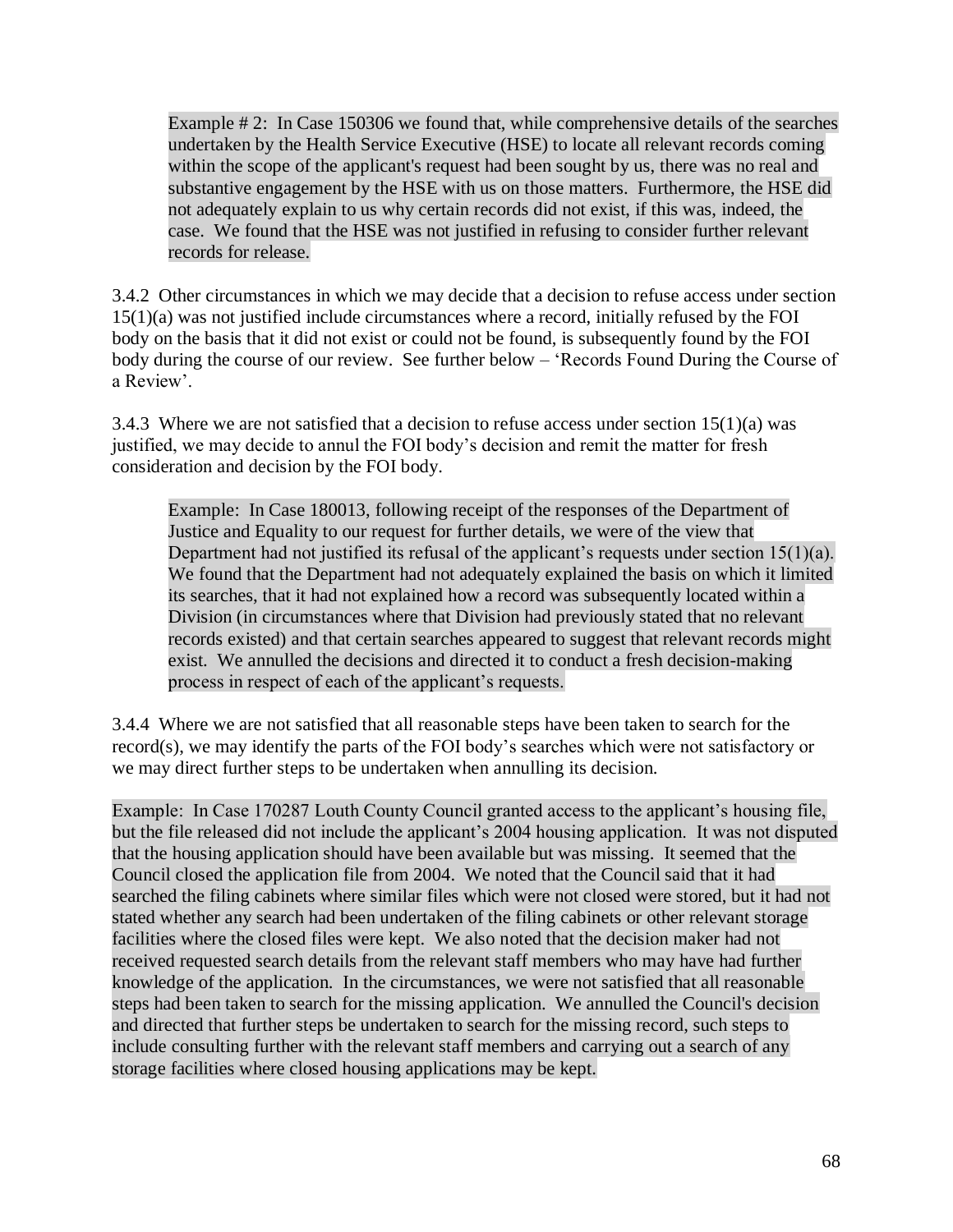## **Section 15(1)(a) Justified**

## Record(s) Cannot be Found

3.5.1 It is possible - and it is clearly envisaged by the Act - that records may exist, but still may not be found after all reasonable steps have been taken to ascertain their whereabouts.

3.5.2 In certain cases and depending on the circumstances, an FOI body may not be a position to state definitively what happened to the records or why they cannot be found. However, we take the view that, in acknowledgement of the fact that situations can arise where records cannot be found, the FOI Act does not require such certainty. Rather, it requires the body to take all reasonable steps to ascertain their whereabouts.

3.5.3 The FOI Act does not require an FOI body to continue searching indefinitely for records that cannot be found. We may conclude that an FOI body has conducted reasonable searches even where records were known to have existed but cannot be found.

Example: In Case 160095 we had in 2004 previously affirmed a decision of St James's Hospital to refuse access to the applicant's medical records relating to the period 1989 to 1992 on the ground that the records sought could not be found. The applicant made a new request to the Hospital in 2015 seeking records held relating to the same period. We provided the applicant with details of the recent searches provided by the Hospital, including details of its manual searches and its searches in relation to files on microfilm. The Hospital said that the possibility of the original chart still being in existence was unlikely. It was not clear to us that any further examination of the issue would assist the Hospital in locating the records sought, given the significant passage of time since the details were recorded on the Hospital's Patient Administration system

3.5.4 We do not generally expect FOI bodies to carry out extensive or indefinite general searches for records simply because an applicant asserts that more records should or might exist, or rejects an FOI body's explanation of why a record does not exist. The test in section 15(1)(a) is whether searches have been reasonable.

Example # 1: In Case 170399, following receipt of details of the searches by the Department of Social Protection for records he sought, the applicant narrowed the scope of his review to one specific letter which he stated that he received from the Department in October 2015. The Department located a letter dated 20 October 2015 that the Deciding Officer in Illness Benefit Section sent to the applicant. The applicant believed that this letter was not the letter that he was seeking. Having examined the letter, we noted that it accurately fitted the description of the letter the applicant was seeking. However, based on the possibility that another, similar letter might exist, we sought further details from the Department as to the searches undertaken and further details were provided. Having regard to the searches undertaken by the Department, and to the contents of the record that the Department found and released during the course of the review, we found that the Department had taken all reasonable steps to ascertain the whereabouts of further relevant records.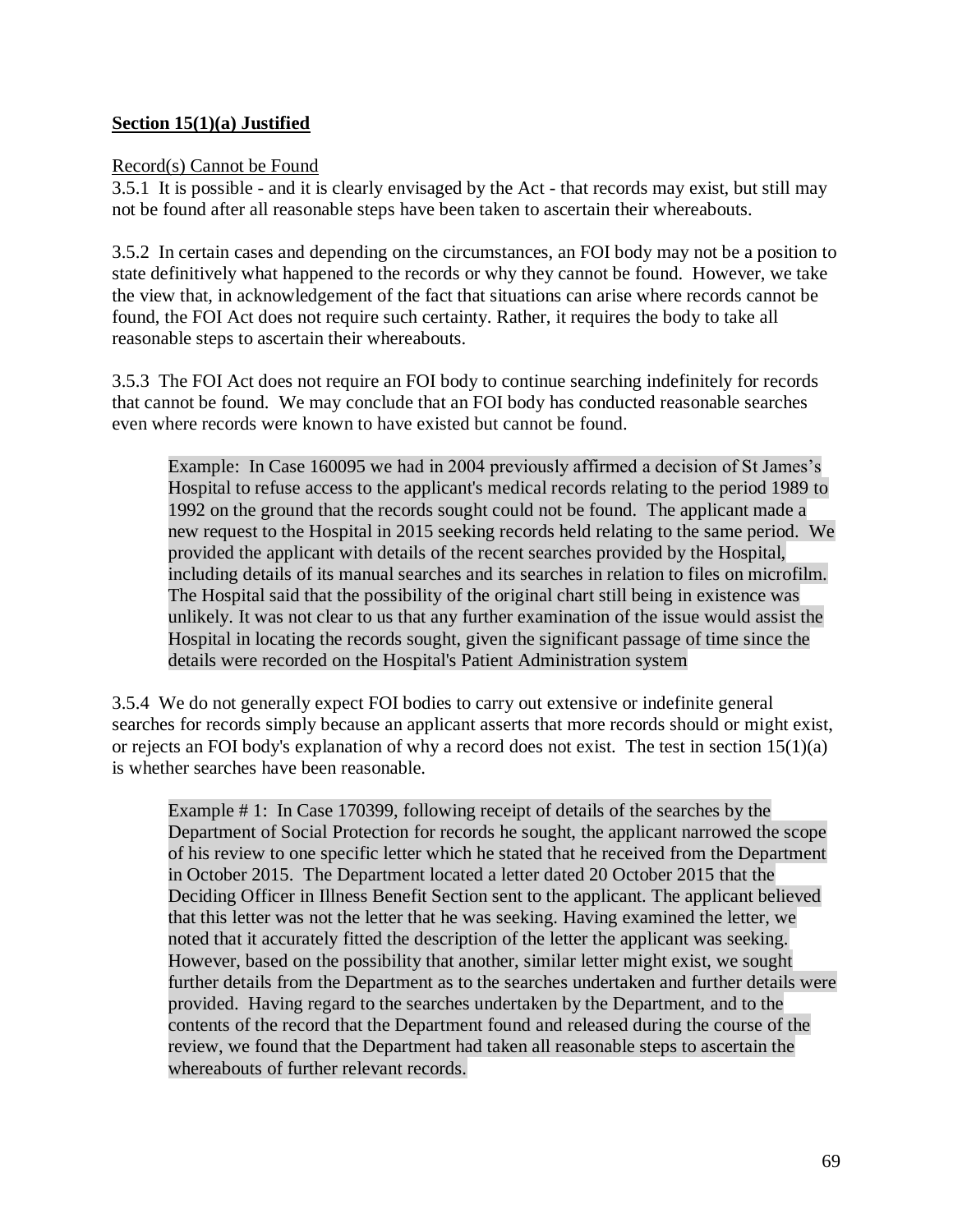## Records Do Not Exist / No Longer Exist

3.5.5 An FOI body may claim that a record never existed. In some cases, it may be more the circumstances of the case, rather than the searches carried out, that are most relevant.

Example: In Case 160417 we found that a decision by St James's Hospital to refuse the applicant's request was justified on the basis that no relevant records existed. The applicant had been informed by the Hospital that access to medical treatment by a doctor in the UK (Dr X) was not possible as Dr X no longer worked for the NHS. The applicant sought access to records relating to a telephone conversation which he believed took place between Dr X/his secretary and a staff member of the Hospital. The Hospital informed us that it had written to Dr X requesting an assessment of the applicant and as no reply was received, the Hospital's Medical Director conducted an internet search and concluded from the result of the search that Dr X no longer worked for the NHS. The Hospital maintained that there was no telephone call and, accordingly, no records within the scope of the applicant's request. It stated that the applicant's file had been searched and that there was no record relating to contact with Dr X by the Hospital other than the letter to Dr X which had already been released to him. We affirmed the decision of the Hospital.

3.5.6 An FOI body may claim that a record existed in the past, but no longer exists. This may be relatively straightforward, depending on the circumstances. For example, where a record may have existed at one stage but the FOI body claims that it has been destroyed, a contemporaneous note that particular records (of which the requested record was one) had been destroyed would normally be acceptable as evidence. Our decision will depend on the facts and circumstances of the case.

Example: In Case 170041 we found that the Defence Forces were justified in the decision to refuse the applicant's request for a copy of an original draft investigation report on the ground that the record no longer existed. The Defence Forces stated that the document sought by the applicant was a printed copy of an Investigating Officer's report which was used to brief the applicant about the investigation. They stated that the electronic copy of the report was progressed in a digital format until the final report was completed and that the particular hard copy of the report sought by the applicant was shredded as it was out-of-date and no longer required. They said there was no policy to retain drafts of documents unless a specific requirement applied to the circumstances and that, in this instance, the document was not required to be retained. We affirmed the decision of the Defence Forces.

## Reasonable Searches

3.5.7 As stated above, the test in section  $15(1)(a)$  is whether the searches have been reasonable. Where we consider that an FOI body has conducted all reasonable searches, we will generally affirm the decision on that basis, even where records an applicant believes to exist have not been located.

Example # 1: In Case 160007 Our Lady's Hospice confirmed that, with regard to the retention of records in backup digital storage, it maintained a backup drive on site. However, it stated that the drive was placed into "dormant" mode in February 2016 and that its reactivation would involve repairs and a significant amount of work to search through backup files for the records sought. Furthermore, the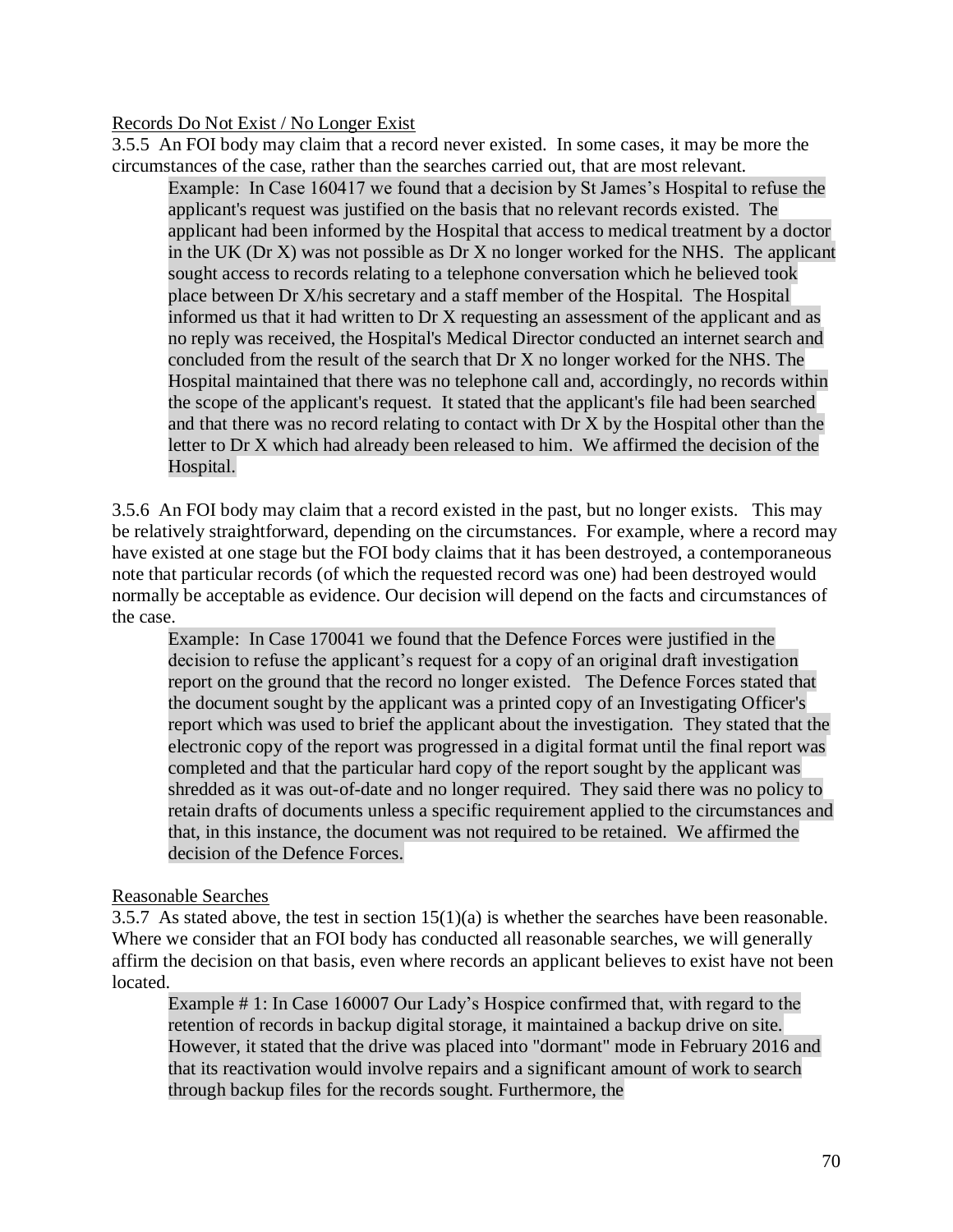Hospice stated that significant costs would be involved in carrying out such works. In the circumstances, we did not consider it reasonable to expect the Hospice to undertake these steps in relation to the applicant's request.

Example # 2: In Case 180050 the applicant stated that he did not receive copies of certain, specific emails between the Irish Greyhound Board (IGB) and the Department of Agriculture, Food and the Marine on certain dates in 2013 that he believed to exist. The IGB stated that its email systems were updated in November 2013, which involved "back-up" of its system, transferring from a tape based system to a "cloud" environment. It stated that, as a result, only the electronic records of staff working with the IGB at that time migrated to the new system and therefore its records prior to November 2013 were incomplete. It stated that back up tapes existed containing the records of former staff. However, it submitted that external assistance would be required to access material on the tapes. According to the IGB, the likely cost of doing so on a per tape basis would have been prohibitive, notwithstanding subsequent issues surrounding identification of any relevant information held on the tapes. It seemed to us that there was no way of knowing definitively whether relevant information would be identified if such measures were taken. In the circumstances of this case, we found that it was not reasonable to require the IGB to access information held on the tapes.

## **Implications of a Decision by the Commissioner that Section 15(1)(a) Applies**

3.6.1 A decision by the Commissioner that an FOI body was justified in its decision to refuse a request under section 15(1)(a) is a decision that the FOI body was justified, at the time of our decision, in coming to the conclusion that the records concerned do not exist or cannot be found after all reasonable steps have been taken to ascertain their whereabouts. Thus, a decision that section 15(1)(a) was justified does not rule out the possibility that further records may come to light at a later stage. Neither does the subsequent discovery of an additional record undermine an earlier decision on section  $15(1)(a)$ .

3.6.2 In the event that further records falling within the terms of the request are located by the FOI body at some point in the future, we would expect the FOI body to make those available to the applicant. If, for any reason, the FOI body were to decide that such records could not be made available, we would expect it to deal with the matter on the basis of a new FOI request from the applicant as this would guarantee the applicant's right of appeal to our Office, should s/he wish to appeal.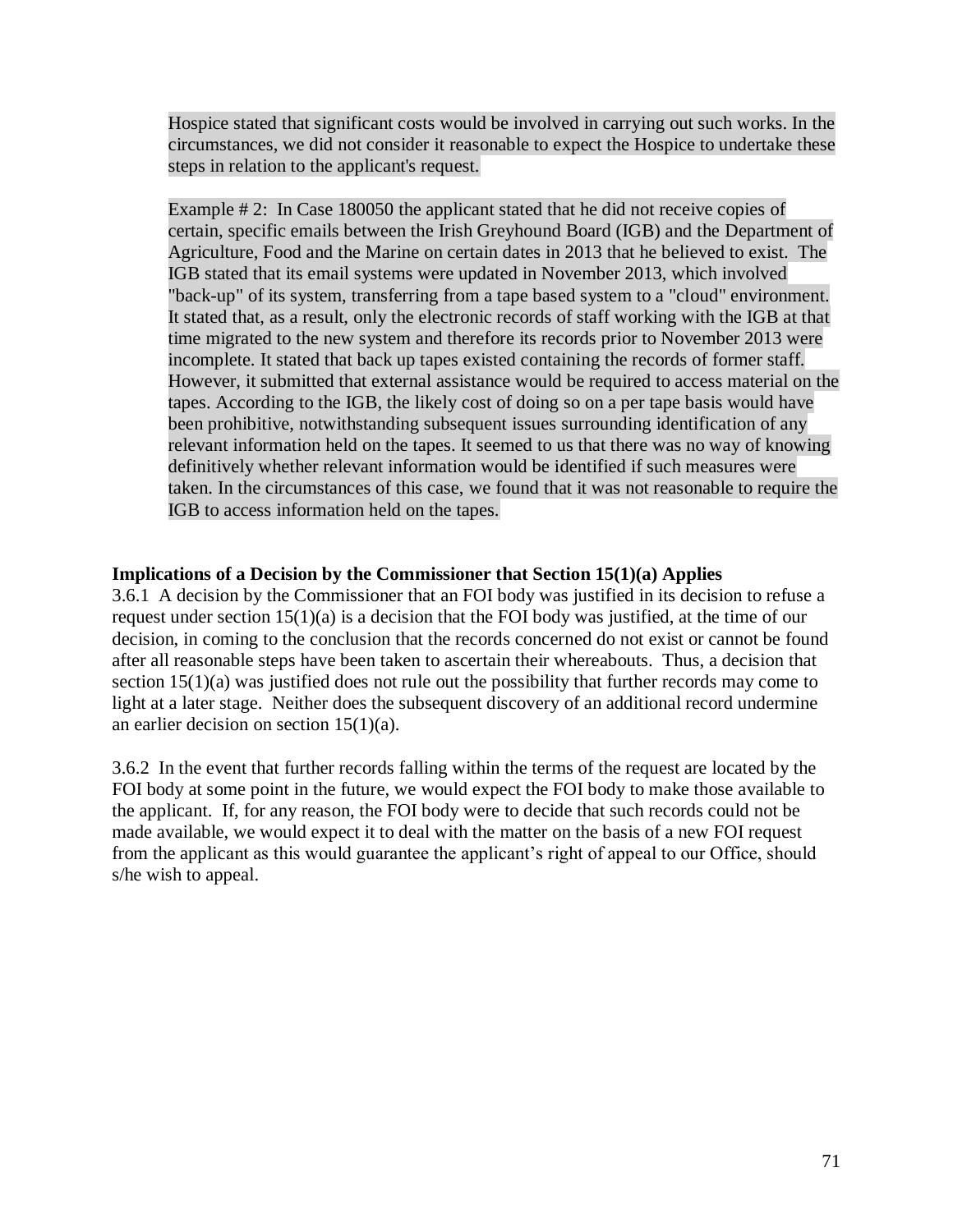## **4.0 Section 15(1)(a) – Further Issues which may Arise**

4.1.1 A number of issues may arise during the course of our review of a decision relating to section 15(1)(a) of the Act. Some of these are discussed below.

## **Records found during the Course of a Review**

4.2.1 As a general rule, where an FOI body locates additional records during the course of a review, we will bring the review to a close without a determination on the question of access to those records. The FOI body should then make a new decision under section 13 of the FOI Act on the question of access to the records concerned (which in turn will be subject to a right of review). Where access is refused, no application fees will apply for internal review or, where necessary, a further review by the Commissioner on the matter, since any such review would indirectly relate to a decision that was untimely in the first instance.

Example: In Case 180433, during the course of the review, we put a number of detailed questions to the Health Service Executive (HSE) about the searches carried out for particular records covered by the applicant's request. The HSE told us that searches had resulted in four further files of records being found. Because the HSE had not decided on these records on foot of the applicant's request, we decided that it had effectively refused access to them. In order to enable the HSE to make a fresh decision on the records and to preserve the applicant's various rights of appeal, we annulled the HSE's effective refusal of the records and directed it to make a fresh decision on them under the FOI Act.

4.2.2 It is important to note, however, that we have a discretion to include additional records located during a review in the review already underway where consideration of the additional records would not unduly delay the completion of the review. This may be appropriate where the additional records are few in number, third party notification would not be necessary, and the question of whether or not to release is otherwise straightforward.

4.2.3 Where the FOI body finds records during the course of a review and releases those records to the applicant, we will have regard to this in our consideration of the case.

Example: In Case 170153, during the early stages of the review, Dublin City Council informed us that it had located 25 additional records relevant to the applicant's request and had forwarded copies of those to the applicant. (The Council had also granted access to 44 further records when it issued its internal review decision.) We stated that it was unfortunate that the Council did not conduct full and proper searches in the first instance. However, we were satisfied, having regard to the details of the totality of the searches conducted that it had, at that stage, taken all reasonable steps to locate the records sought by the applicant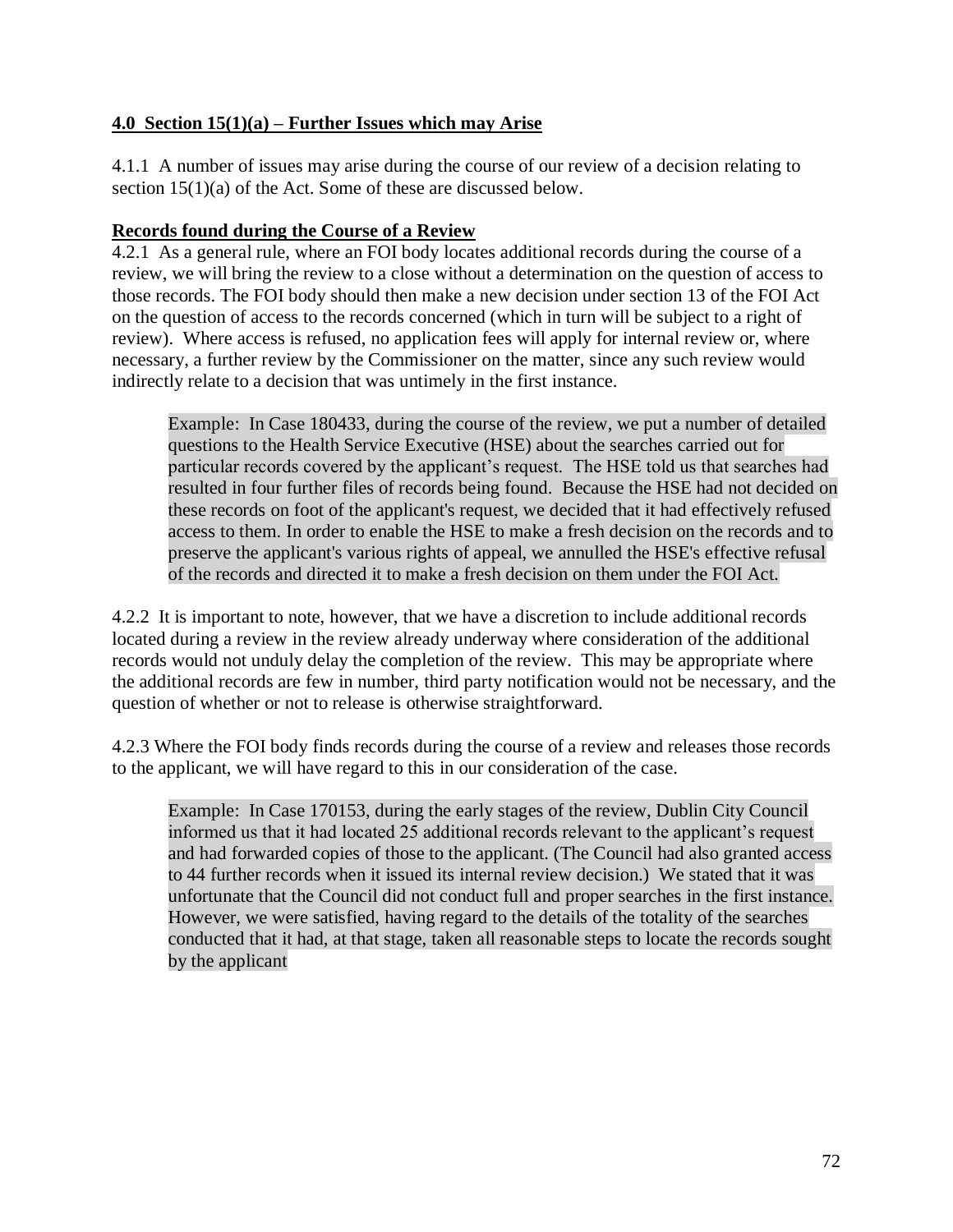## **Scope of the Request**

4.3.1 The scope of the request is always important. FOI bodies should carefully consider the scope of the request and the extent of the records captured by it.

#### **Access to "Records"**

4.3.2 While the purpose of the FOI Act is to enable members of the public to obtain access to information held by public bodies, the mechanism for doing so is by accessing records held by those bodies. In other words, a person wishing to obtain information from a public body must make a request for records that contain the information sought.

4.3.3 Requests for information or for answers to questions, as opposed to requests for records, are not valid requests under the Act, except to the extent that a request for information or for an answer to a question can reasonably be inferred to be a request for a record containing the information or answer sought.

#### Records within Scope

4.3.4 Our decision may relate to the interpretation of the scope of the request. We may decide that the application of section  $15(1)(a)$  was not justified where we conclude that the FOI body has not taken all reasonable steps to locate all the relevant records coming within the scope of the request.

Example # 1: In Case 58152 the applicant's request to Westmeath County Council sought access to any correspondence relating to submissions for expressions of interest for social housing between 2016-2018 at a named site. Following queries raised by us, it appeared that the Council had taken an unduly narrow view of the scope of the request by treating it as a request for copies of expressions of interest as opposed to a request for correspondence relating to expressions of interest. The Council agreed that upon reflection, its response to another request (a copy of which had been provided to us by the applicant) suggested that records coming within the scope of the applicant's request did, indeed, exist. It was clear to us that the Council had not taken all reasonable steps to ascertain the whereabouts of relevant records coming within the scope of the applicant's request and that it was not justified in refusing the request. We annulled the Council's decision.

Example # 2: In Case 160072 we considered whether the Dept of Justice & Equality was justified in refusing to release certain information on the grounds that the records sought did not exist in the format requested. It seemed to us that the Dept had interpreted the applicant's clarification of his request (which related to legal aid claim forms) as confirmation that he was not seeking access to individual forms. We found that the applicant had not stated that he was not seeking access to individual forms. We found that records containing the information sought by the applicant were, indeed, held by the Dept. Accordingly, we found that the Dept was not justified in refusing the request under section  $15(1)(a)$ .

Example # 3: In Case 170444 a number of separate but similar requests were submitted by the International Transport Workers Federation (the ITF) to the Dept of Justice  $\&$ Equality on behalf of a number of individuals, including the applicant. The Dept explained that as the FOI requests it received, including that relating to the applicant, were submitted by the ITF who represented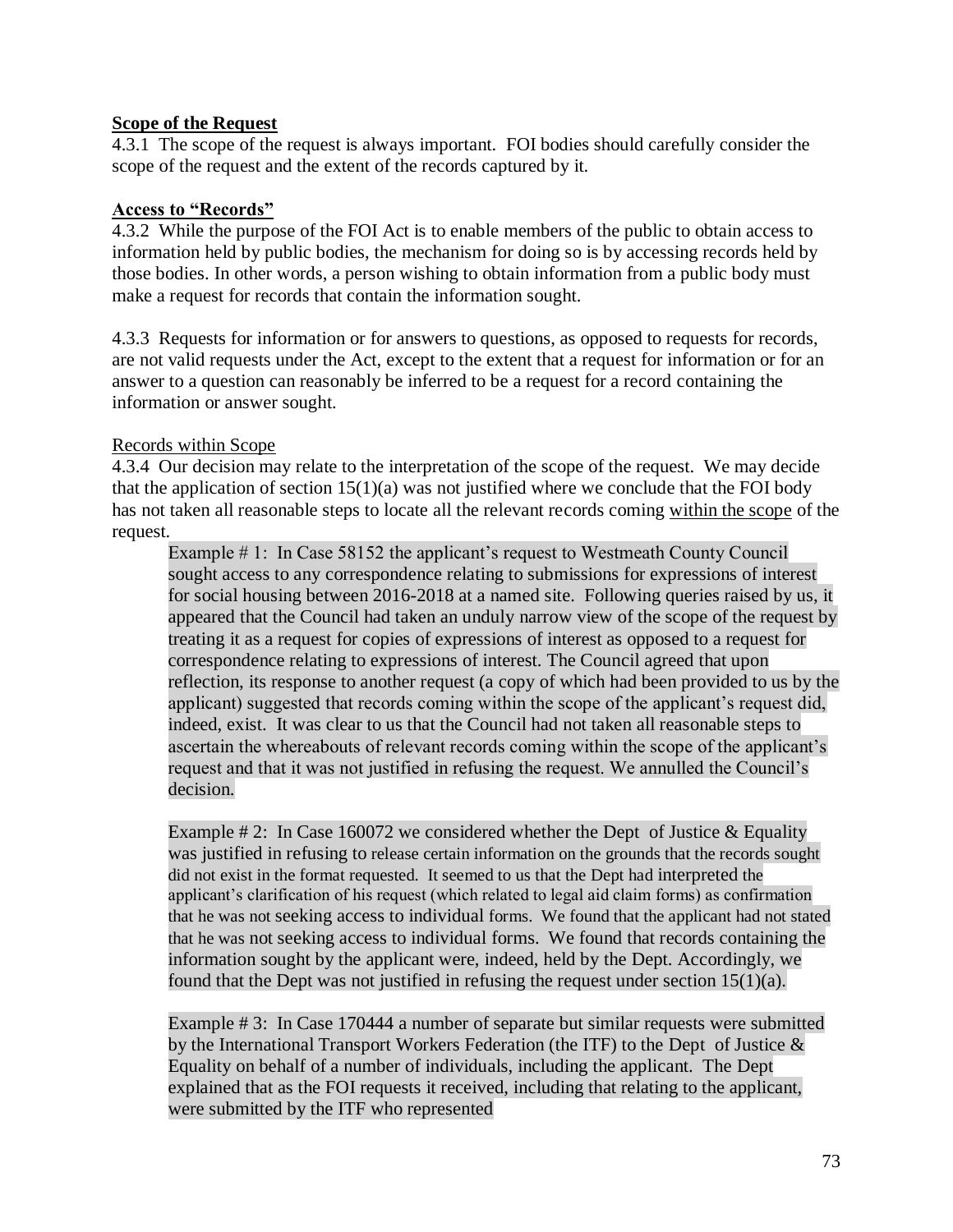sea fishers, it was considered that the requests related only to the Atypical Sea Fisher applications. However, it was clear from the wording of the request that the applicant was, in fact, seeking access to all records held relating to him, and not just those relating to his application under the scheme in question. We found that the Department had not taken all reasonable steps to ascertain the whereabouts of all of the records sought. While the Department indicated its willingness to expand the search for records beyond the confines of its original decision, our view was that its decision should be annulled.

#### **Clarifying the Request**

4.3.5 Section 11(2) of the FOI Act requires an FOI body to give reasonable assistance to a person who is seeking a record under the Act in relation to the making of the FOI request for access to the record. It is open to the FOI body to clarify the request with the requester where the wording of the request is not clear.

Example # 1: In Case 150306 we found that the FOI request was somewhat complex or, at least, some issues arose as a result of the applicant's description of a medical procedure to which the request related. We stated that, if there was any concern or lack of clarity as to the precise information sought, it was open to the Health Service Executive (HSE) to clarify the matter with the requester. We found that no such clarification was sought. We also found that there was no real and substantive engagement by the HSE with our Office regarding the searches undertaken to locate relevant records and that it did not adequately explain why certain records did not exist, if this was, indeed, the case. We annulled the HSE's decision and directed it to undertake a fresh decision making process in relation to the request. In doing so, we suggested that the HSE contact the applicant to clarify exactly what records and information she was seeking, if this was not clear from the wording of the FOI request.

Example # 2: In Case 53306 we were of the view that the applicant had submitted an extremely broad request, having regard to the period for which records were sought and to the apparent breadth and variety of engagements with the Department of Agriculture, Food and the Marine. While the parties exchanged a considerable amount of correspondence before the Department issued its decisions on the applicant's request, it seemed that those engagements might have proven to be more beneficial had the Department given the applicant more specific information on the types of records it might expect to hold and had the applicant been more specific in relation to the information she was hoping to access. We annulled the decision of the Department and directed it to consider the applicant's request afresh We commented that it seemed that, as a first step in processing the request afresh, it would be beneficial for both parties to agree, in the first instance, on the precise nature of the records sought.

4.3.6 We take the view that, when proper clarification of a request has been sought by an FOI body and not provided by requester, the FOI body should tell the requester, in writing, what it considers the request to have sought and make it clear that it will proceed on that basis unless the requester indicates otherwise. Not only does this give the requester a further chance to clarify the matter and possibly correct careless wording, but it provides a stronger basis for an FOI body to stand over the reasonableness of its understanding of a request should it not get the requested clarification. It is worth noting that requests for "all information relating to"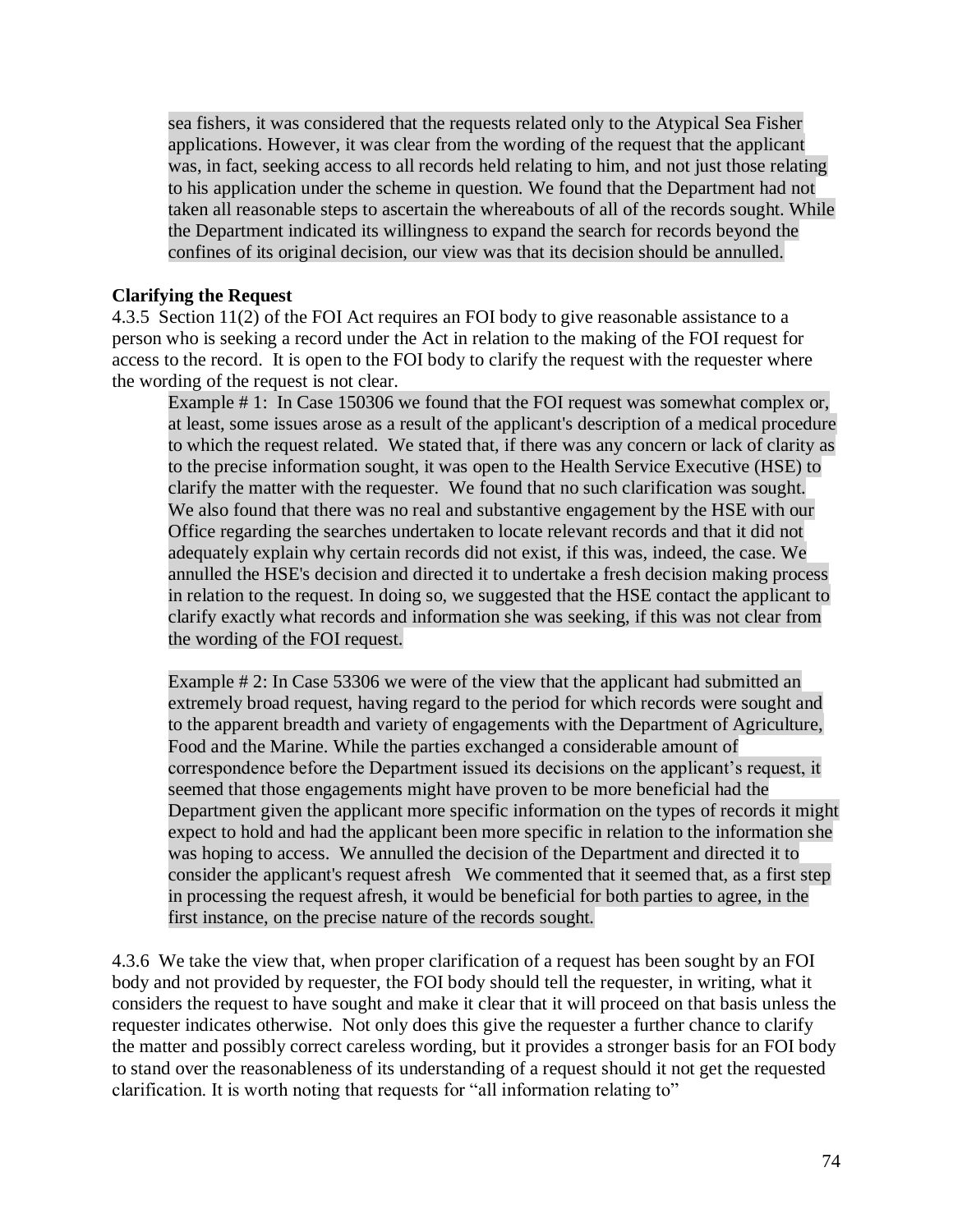a particular matter run the risk of being interpreted differently by the requester and the FOI body.

4.3.7 Further to section 12(1)(b) of the FOI Act, a person who wishes to exercise the right of access must ensure that the request contains sufficient particulars in relation to the information concerned to enable the record to be identified by the taking of reasonable steps.

4.3.8 Section 15(1)(b) of the FOI Act enables an FOI body to refuse a request that does not comply with section 12(1)(b). Such a refusal is, however, subject to section 15(4). Section 15(4) provides that the FOI body shall not refuse to grant an FOI request under section 15(1)(b) unless it has assisted, or offered to assist, the requester.

4.3.9 We consider that there is an onus on requesters to provide sufficient information to allow the FOI body to identify the records sought by the taking of reasonable steps (section  $12(1)(b)$ ) mentioned above refers).

## **Records which 'Ought' to Exist**

4.4.1 The FOI Act provides for a right of access to records held by FOI bodies. We take the view that the FOI Act does not require FOI bodies to create records if none exist, apart from a specific requirement, in certain circumstances, to extract records or existing information held on electronic devices.

4.4.2 Thus, a review by us is not concerned with the question of what records should exist. If a record does not exist, that is the end of the matter, regardless of the applicant's views as to the appropriateness or otherwise of the absence of certain records.

Example # 1: In Case 99025 we noted that the failure to make and retain certain notes of local interviews might indicate poor record-keeping practice. However, we were satisfied that enquiries and searches were made in relation to the possible existence of such records and that no such records were found. The Defence Forces confirmed to us that the local interview board kept no notes at all of the candidates interviewed and no records were kept of the selection criteria used (apart from the general directions which were supplied to the applicant). While we noted that the failure to record the guidelines used by the local interview board in selecting candidates could not be considered good administrative practice, we decided that section  $15(1)(a)$ <sup>\*</sup> applied.

Example # 2: In Case 170551 the records sought related to a service agreement between the applicant and the Health Service Executive (HSE) and the applicant queried why there were no records of phone calls between him and representatives of the HSE. The HSE stated that no recordings of telephone calls existed in relation to the applicant's FOI request. It said there was no formal policy in relation to documenting phone calls; that calls were not logged or recorded and no notes of calls were located during its searches. We noted that while the applicant clearly felt that the HSE should have recorded more details of its interactions in relation to the creation of the service agreement, the FOI Act was concerned with the provision of access to records actually held. We also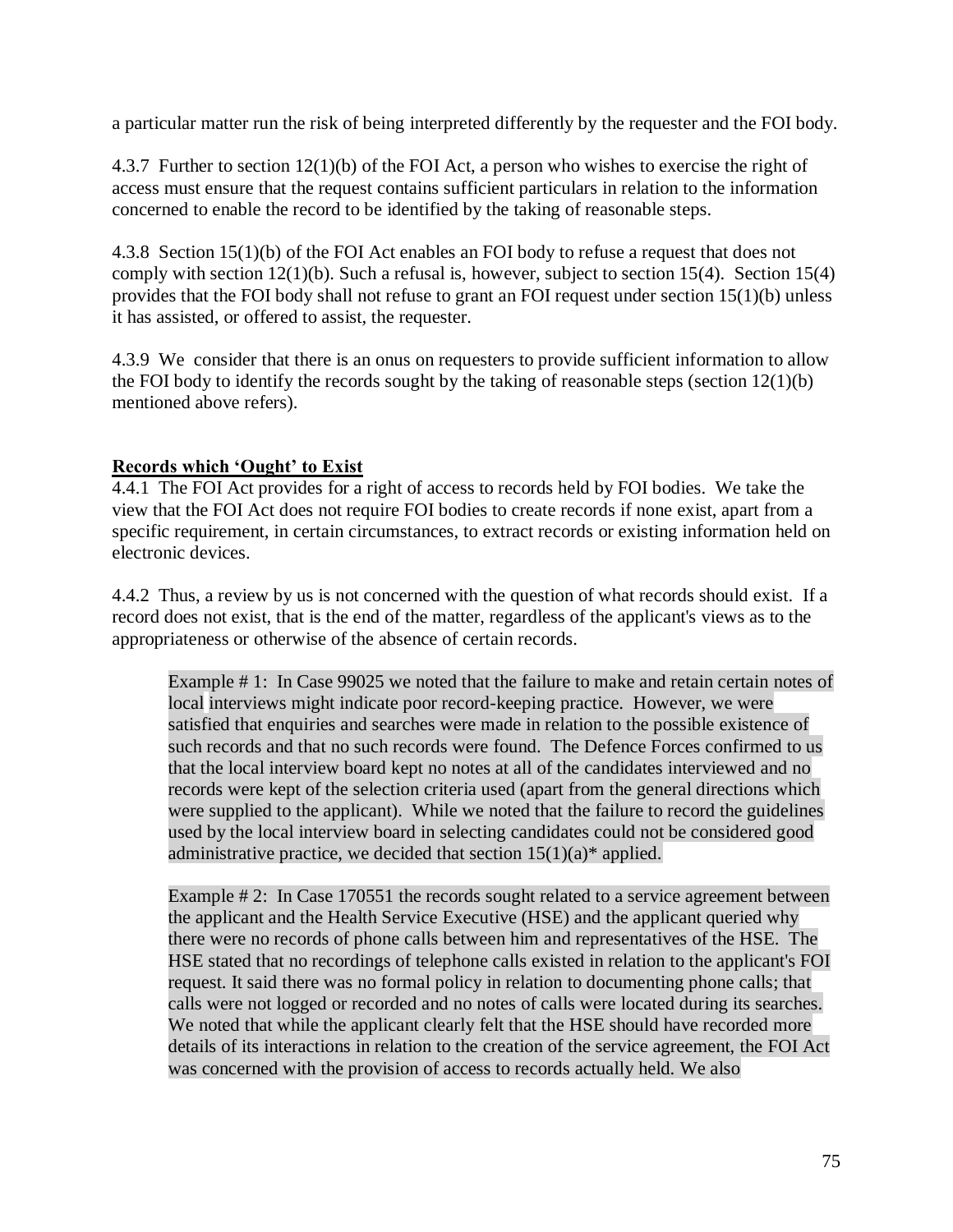explained that our Office has no role in examining the administrative actions of public bodies.

## **Visiting the Premises of the FOI Body**

4.5.1 FOI bodies should be aware that it is open to our staff to visit their Departments or Offices. As stated above, it is not normally our function to search for records when reviewing a decision under section 15(1)(a). We do not, as a matter of course, visit FOI bodies to inspect or check the searches they say they carried out. However, occasionally and depending on the particular circumstances of the case, we may visit the premises of an FOI body. We may wish, for example, to establish the nature and extent of the searches carried out, to examine their records management practices or to carry out further enquiries.

Example: In Case 150389 we were very concerned that, despite the very comprehensive search policies of the Rotunda Hospital, the searches it actually carried out were not as described in its submission. In the circumstances of the particular case, an investigator from our Office met with the Hospital to discuss what had happened. She conducted spot checks of some of the records that the Hospital's submission said were searched.

4.5.2 Section 45 of the FOI Act provides the Commissioner with certain powers. Section 45(2) provides that the Commissioner may for the purposes of a review or investigation enter any premises occupied by an FOI body and there –

(a) require any person found on the premises to furnish him or her with such information in the possession of the person as he or she may reasonably require for the purposes aforesaid and to make available to him or her any record in his or her power or control that, in the opinion of the Commissioner, is relevant to those purposes, and

(b) examine and take copies of, or of extracts from, any record made available to him or her as aforesaid or found on the premises.

4.5.3 If we are of the view that the circumstances of the case warrant it, we may exercise the powers under this provision.

Example: In Case 120179 it was some six months before the Irish Greyhound Board (IGB) provided us with a copy of the records relevant to the review in a manner that appeared to relate to the original request. It was subsequently evident that the records provided by the IGB were not sufficient to allow the review to progress. We determined that not all relevant records had been provided to us by the IGB and that there should have been considerably more records falling within the scope of the request. Our investigator actively engaged with the IGB but no real progress was made. In view of the seriousness of the matter and the resources which had already been devoted to this review, the Commissioner then used his powers under section 45(2)\* of the FOI Act. Consequently, our investigators visited the IGB offices, by arrangement and with the cooperation of the IGB.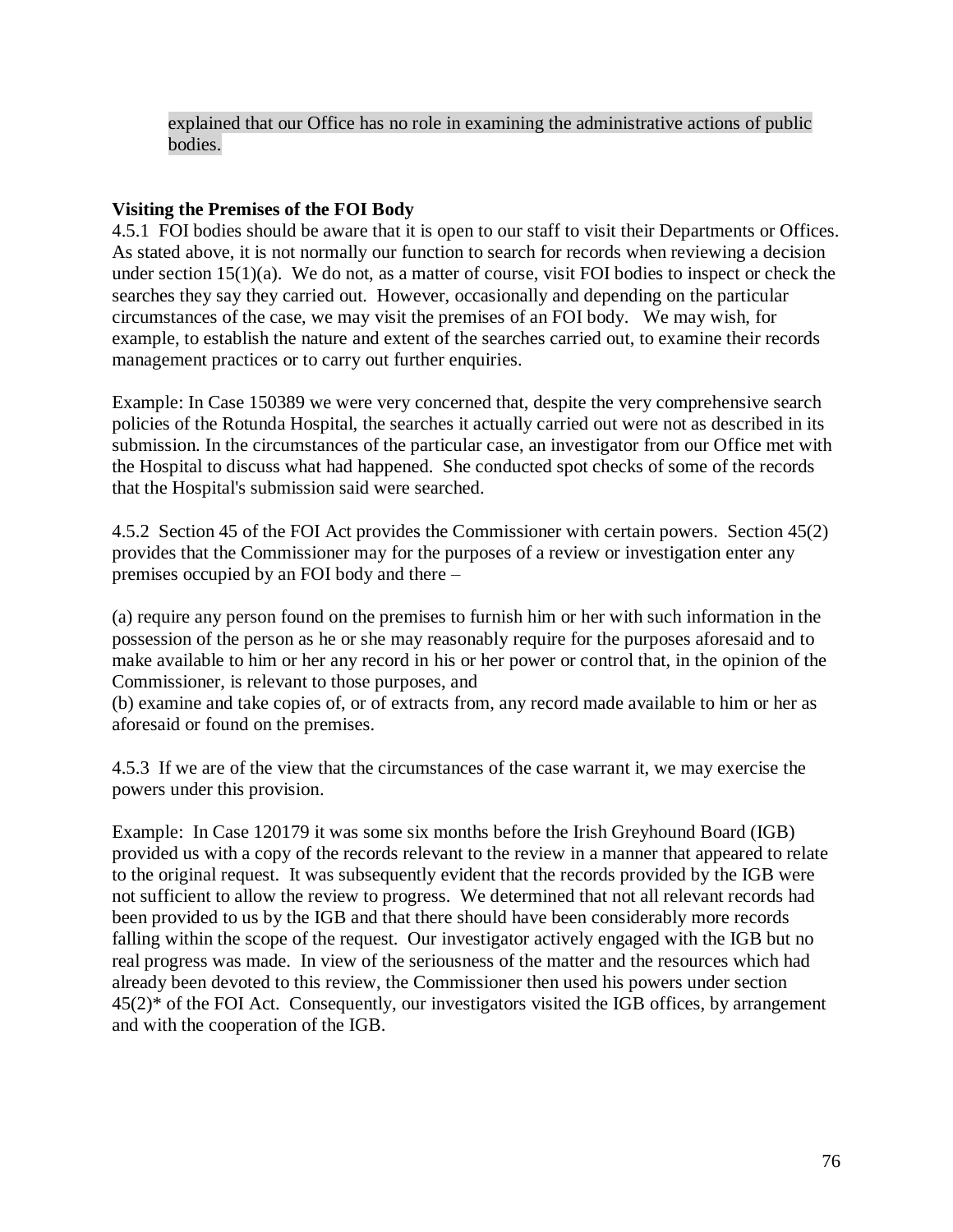### **Possible Deliberate Interference with Records.**

4.6.1 Section 52 of the FOI Act states**:** 

Where an FOI request has been made in respect of a record, a person who without lawful excuse and with intention to deceive destroys or materially alters a record shall be guilty of an offence and be liable on summary conviction to a class B fine.

4.6.2 Where there is the possibility that records which were the subject of an FOI request were deliberatively removed or interfered with, we consider this to be a very serious matter. We also take the view that, if the circumstances of the case are such that it appears to be a situation of possible wilful removal of records, then what constitutes reasonable steps to locate records is substantially different from the steps which might be taken in the normal course of events.

Example: In Case 130242 the records the subject of the review were created by staff at a Community Hospital (managed by the Health Service Executive (HSE)) in the normal way and placed on the patient's file. At some point, the records went missing. The records which were missing related to a period during which the patient's family had concerns regarding his care. It appeared to us that the situation was one of possible wilful removal of records from a patient's file. Given the timing of the records' apparent removal, we considered the possibility that records which were the subject of an FOI request were deliberately removed to be a very serious matter. We considered that what constituted reasonable steps to locate the records in this case was substantially different. Our enquiries were extensive and included, amongst other things, asking the HSE if any investigations or enquiries had been conducted or if the matter had been referred to An Garda Síochána. We also asked the HSE to provide signed statements from the staff who attended certain meetings with the applicant regarding what they remembered in relation to the missing notes. While not applicable to this particular case (as it was a review under the FOI Acts 1997 – 2003), we noted that the FOI Act 2014 provided at section 52 that a person who destroys a record with intention to deceive shall be guilty of an offence and be liable on summary conviction to a fine.

#### **Official Information in Non-Official Systems, Email Accounts and Devices**

4.7.1 The Central Policy Unit of the Department of Public Expenditure and Reform has published a Guidance Note on the FOI Act implications for any official information held in nonofficial systems, email accounts and devices – see CPU Guidance Note 24. The Note states that, if records relate to official functions and/or business activities of a public body and if the public body has a legal right to procure the records regardless of whether they are held in official or non-official systems (including web-based email such as Gmail or Hotmail), these records are subject of the FOI Act.

4.7.2 The issue of official information in non-official systems, email accounts and devices is dealt with in a separate Guidance Note. See Guidance Note on Records Held by an FOI Body.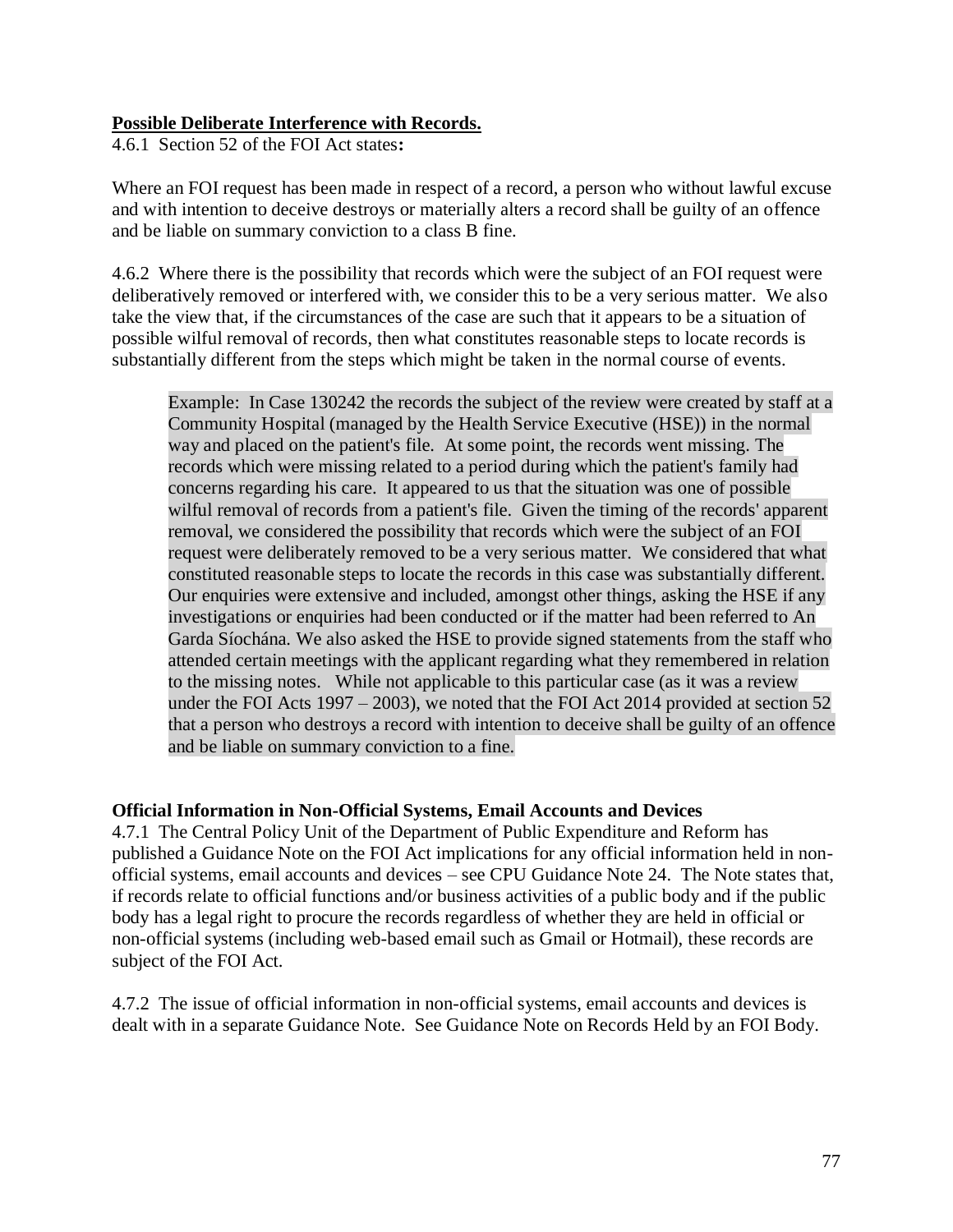#### **Records Held by Service Providers**

4.8.1 FOI bodies should bear in mind that records in the possession of independent contractors employed by them are covered by the FOI Act to the extent that they relate to the service being provided to the FOI body. Section 11(9) of the Act makes it clear that records in the possession of the service provider are deemed to be held by the FOI body and the FOI body has a right to have these provided to it for FOI purposes.

4.8.2 The issue of records in the possession of service providers is dealt with in a separate Guidance Note. See Guidance Note on Records Held by an FOI Body.

#### **Access in a Particular Form – Whether the Record Exists**

4.9.1 An FOI body may argue that records do not exist in the particular format sought and therefore the relevant records do not exist. Insofar as we consider whether section  $15(1)(a)$ applies in such circumstances, our Guidance Note on section 17 of the Act is relevant. See separate Guidance Note on Section 17: Manner of Access to Records.

#### **Information in More than One Record – Extracting Information**

4.10.1 A request may seek information which is, or may be, contained in more than one record. In such circumstances, a number of considerations may arise.

4.10.2 Where the information is held electronically, section 17(4) may be relevant.

4.10.3 Where the information may be contained in hard copy records and obtaining the information requires the examination of a number of hard copy files or records and the extraction of the information from the records, then a number of matters may be relevant for consideration. Generally speaking, the specific circumstances and the context in which the request falls to be considered are relevant. A number of provisions of the FOI Act may also be relevant, such as, sections 2, 18 and  $15(1)(c)$ .

See separate Guidance Notes on Section 17 and Records Held by FOI Bodies.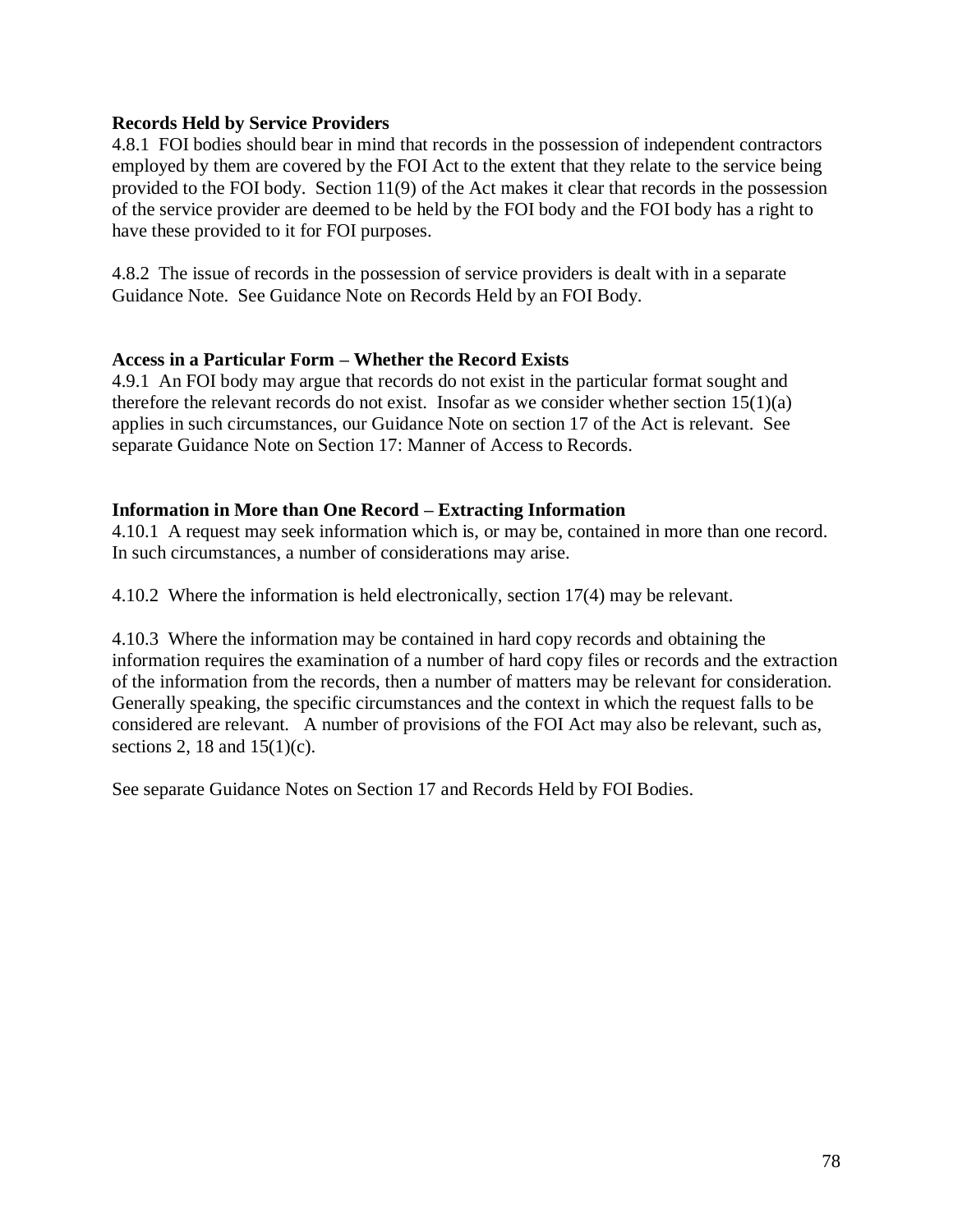## **Appendix 4 - Liaison arrangements with FOI Bodies for the purposes of the Freedom of Information Act 2014**

# **Liaison arrangements with FOI Bodies for the purposes of the Freedom of Information Act 2014**

#### **Introduction**

The purpose of this document is to set out, in a general way, the type of liaison arrangements which the Information Commissioner's Office will operate in its dealings with FOI bodies following the process changes implemented in June 2014. As time limits are a factor in all FOI decisions, including those of the Commissioner, it is very important that all contacts between the Commissioner and FOI bodies are conducted efficiently and speedily. For this reason, it is essential that clear liaison arrangements are set out to ensure efficient communication between the Commissioner and FOI bodies. The Office may agree individual arrangements with individual bodies but these will always be within the context of the broad arrangements described below.

#### **Liaison Arrangements**

The central feature of the liaison arrangement is the appointment, by each relevant FOI body, of a staff member to act as liaison officer in all dealings with the Commissioner's Office. The following observations apply to the role of the liaison officer:

#### **Functions of Liaison Officer**

The liaison officer's main functions in relation to the Office of the Information Commissioner are:

• to act as the initial point of contact in all transactions / reviews / investigations / mediations / publication of information between the Commissioner's Office and the body;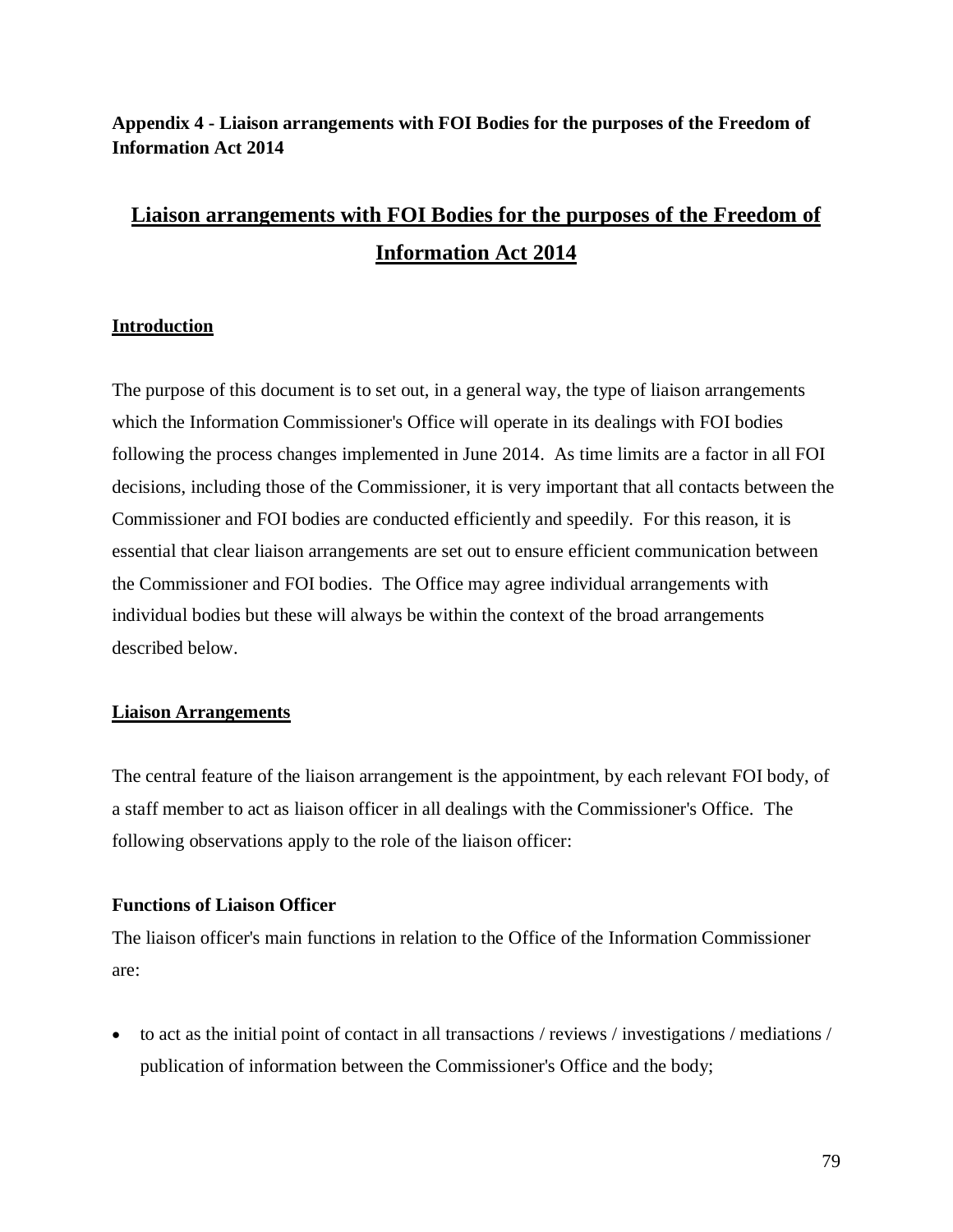- to ensure that any written or oral enquiries from the Commissioner's Office are immediately directed to the appropriate person within the body for attention;
- to ensure that all time limits applying to requests for information, from the Commissioner's Office, are met;
- to ensure that all relevant files and documents are readily available for inspection when requested by the Commissioner's Office;
- to ensure that the Commissioner's staff are provided with suitable facilities on their visits to the body;
- to ensure that any actions required to implement decisions of the Commissioner are taken;
- $\bullet$  to ensure that, where relevant, the reports required under section 22(11), (specifying the certificates issued by a Minister) and section 41(4) (in relation to the secrecy provisions in other enactments).

#### **Reviews by the Commissioner**

As provided for at section 45(6) of the FOI Act, the Commissioner sets such procedures for the conduct of reviews (and of investigations) as he considers appropriate. These may be as informal as is consistent with the due performance of the functions of the Commissioner. In determining appropriate procedures in any particular case, however, the Commissioner must have regard to section 22(3) of the FOI Act, which sets a 4-month deadline for completion of reviews, in so far as practicable.

When an application for a review has been received, and the Commissioner is satisfied that the case is one which, on the face of it, should be considered, the liaison officer of the body will be contacted. Generic email addresses will be used for written communications with the liaison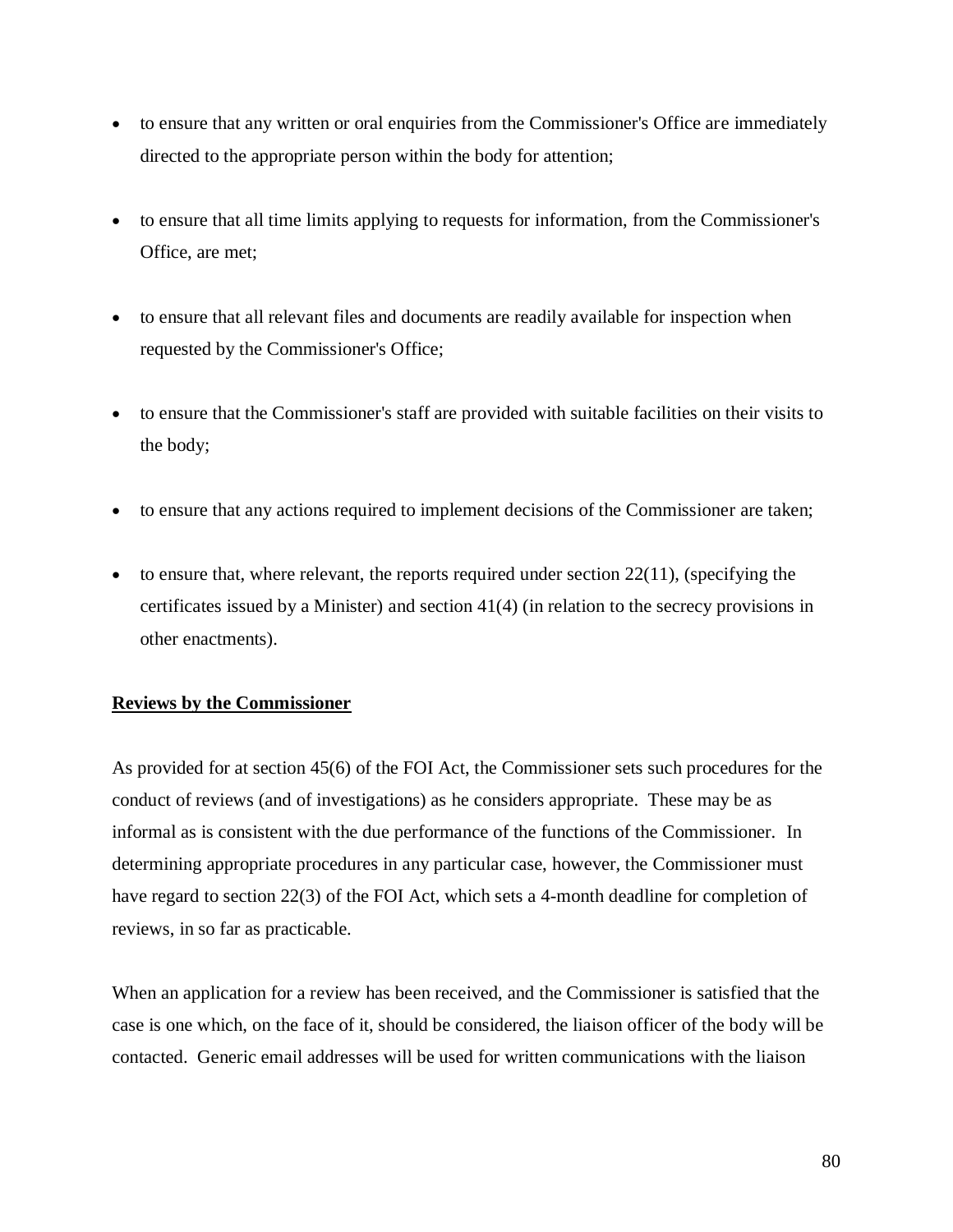officer wherever possible. The liaison officer should inform the officials who took the initial and review decisions that an application for a review has been received.

The liaison officer should ensure that no actions are taken which would prejudice the review, e.g., release of information where a third party seeks a review of the decision to release that information, destruction or removal of any relevant records.

If the liaison officer indicates that the request has not been through the process of internal review, then written confirmation of this will be required along with a copy of the original request and the FOI body's initial decision.

It is the Commissioner's intention that, to the greatest extent possible, he will decide these review cases within the 4-month timeframe laid down by the Oireachtas. Achieving this objective requires a high level of co-operation from FOI bodies. It should be noted that, following the process changes implemented in June 2014, this Office no longer issues written reminders. Instead, missed deadlines for the provision of documentation or records will result in one followup telephone call or email followed by a section 45 notice. Where two or more section 45 notices are issued to the same FOI body within a period of 6 months, the Commissioner may correspond directly with the head of the FOI body on the matter.

#### **Documentation on requests**

Before we can decide whether a review application may be accepted, it is necessary to see the four basic decision-making documents relating to the request, i.e.:

- the letter of request,
- the initial decision.
- the application for internal review, and
- the internal review decision.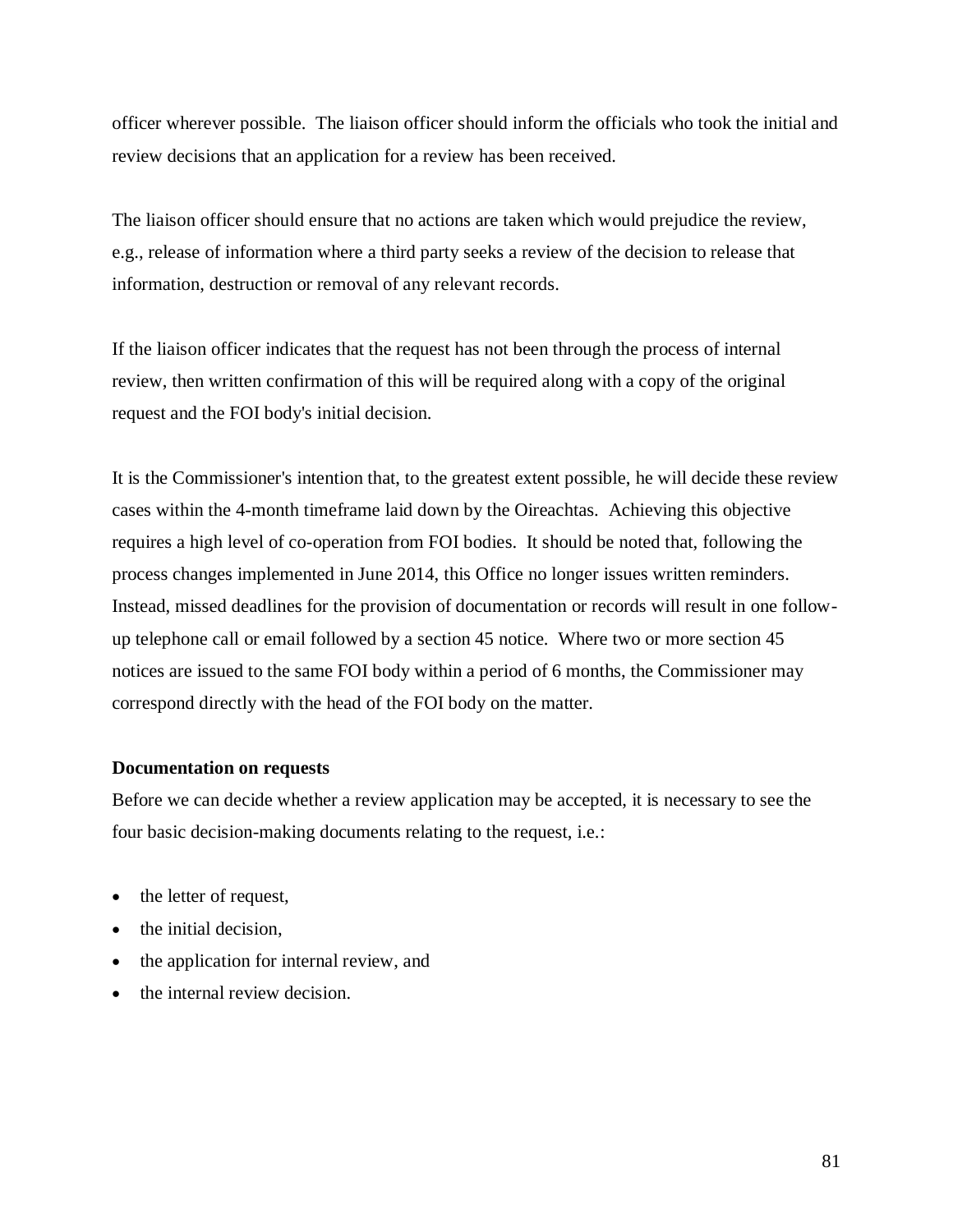In cases which appear to involve section 38, the following are required:

- the original FOI request
- the notification letters to third parties
- the replies to the notification letters
- the letter $(s)$  of decision issued to third parties
- the letter of decision issued to the requester.

We will encourage the submission of any available decision-making documents by applicants. However, where necessary, the decision-making documents will be requested from the FOI body by email to a generic email address. In this event, these documents should be emailed to this Office at applications  $@$  oic.ie within 3 working days of the request. If the documents have not been received by the fourth day after our request, we will make one follow-up telephone call/email requiring immediate action, which will in turn be followed within 3 working days by a notice to the head of the FOI body under section 45 of the FOI Act. Details of section 45 notices are published in the Commissioner's Annual Report.

#### **Provision of records**

In the majority of cases it will be necessary for this Office to inspect the records the subject of the FOI request. In practical terms, this requires the provision to this Office of the relevant records, whether in the original or by way of copies (depending on the case). In requesting records, this Office will allow a period of 2 weeks for the FOI Body to provide same.

Where this deadline is not met, we will make one follow-up telephone call/email requiring immediate action. Where the records are not provided within 3 working days of the follow-up telephone call/email, the Commissioner will issue a notice under section 45 of the FOI Act, to the head of the FOI body, requiring the provision of the records. Again, details of section 45 notices are published in the Commissioner's Annual Report.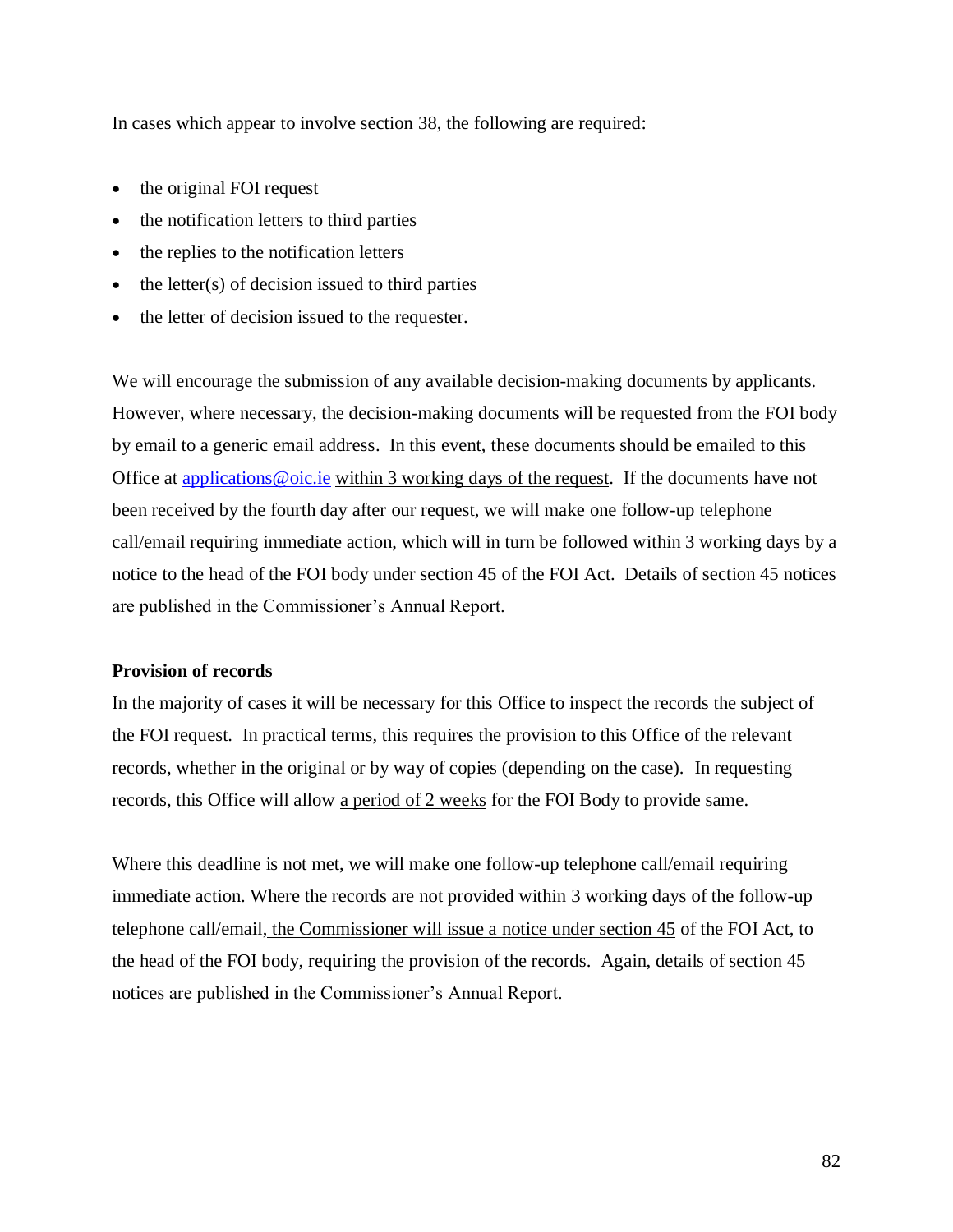**In providing these records, it is very important that they be properly scheduled and that it is clear which records or parts of records have been withheld and which released (e.g. by the use of a highlighter marker).** The schedule should list the records sequentially by number and include the following information for each withheld record:

- the date of the record,
- the title of the document or the name of its author or addressee,
- a brief description,
- the exemption claimed.

In the case of released records it is sufficient for the schedule to show the number of the record (provided numbered copies of the records are provided) and indicate that it has been released.

#### **Submissions**

The FOI body will be invited by an Investigating Officer to make focused submissions addressing the particular issues arising. This Office generally regards the invitation to make focused submissions as representing the FOI body's third and final opportunity to justify its decision in cases where the FOI body bears the evidential burden under section 22(12) of the FOI Act. The request for focused submissions may ask specific questions which should be answered if the FOI body wishes to justify its decision. A period of **2 weeks** will normally be allowed for the making of such submissions. **Failure to justify an exemption claimed within this timeframe may lead to a decision to release records without further contact with the FOI body.** In this context, it is worth bearing in mind that where a request for records (made under section 12 of the FOI Act) has been refused, there is a presumption that the refusal is not justified unless the FOI body shows "to the satisfaction of the Commissioner" that it is justified.

#### **Conclusion of review**

Following the review, the Commissioner may affirm or vary the decision of the FOI body, or annul the decision and, possibly, make another decision.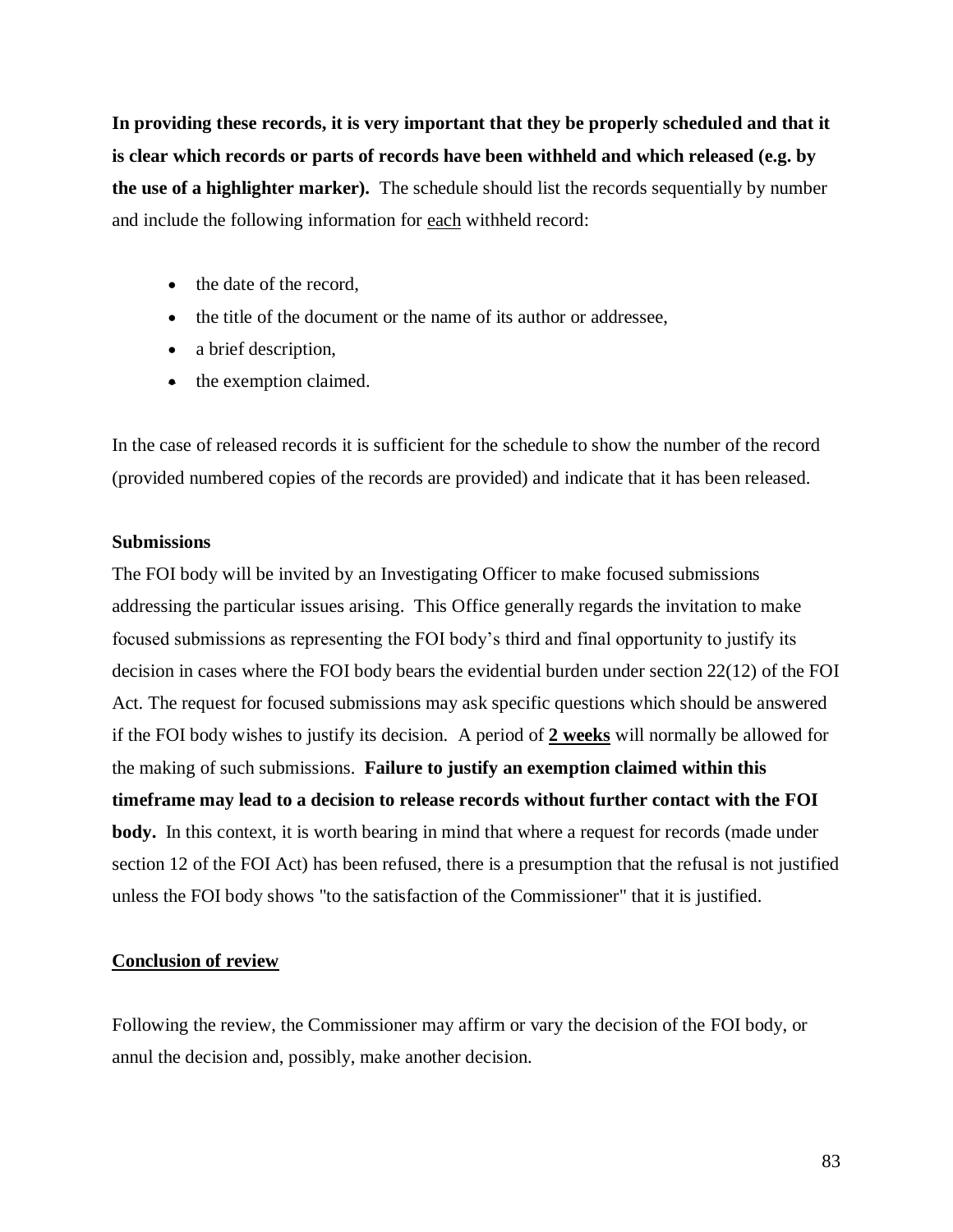A decision of the Commissioner, arising from a review application, does not have effect until the expiry of the time limits which apply for the making of a High Court appeal on a point of law. Where such an appeal is made, the Commissioner's decision does not have effect unless and until the appeal has been decided in the Commissioner's favour or withdrawn.

Given the expense and resources involved in participating in Court cases, it is the policy of the Office to seek to recover costs in all cases where the Courts have found in the Commissioner's favour.

#### **Section 38(5)**

Where cases arise under section 38(5) of the Act and the head is unable to comply with the consultation requirements of subsection (2), the consent of the Commissioner is required before the head may proceed with a decision. The body's liaison officer should write to the Commissioner seeking his consent to the setting aside of the consultation requirement. In order to facilitate the Commissioner's decision, details of all attempts to contact the individual, otherwise required to be consulted, should be given.

Where possible, the Commissioner will make a decision (in relation to cases referred to in the preceding paragraph) within 2 weeks and inform the liaison officer if consent is being granted. Where the Commissioner does not consent, the liaison officer will be advised of the steps to be taken to comply with section 38(5) and should ensure that these steps are taken within the period specified in the Commissioner's reply. If further information is required in these cases, the Commissioner's Office will contact the liaison officer in the first instance.

#### **Production of documents, witnesses, etc.**

The Commissioner may, for the purposes of a review or investigation, require that any information or record relevant to his review or investigation should be furnished to him. Where appropriate, the Commissioner may require any person who, in his opinion is in possession of any such information or record to attend before him for the purpose of furnishing it to him.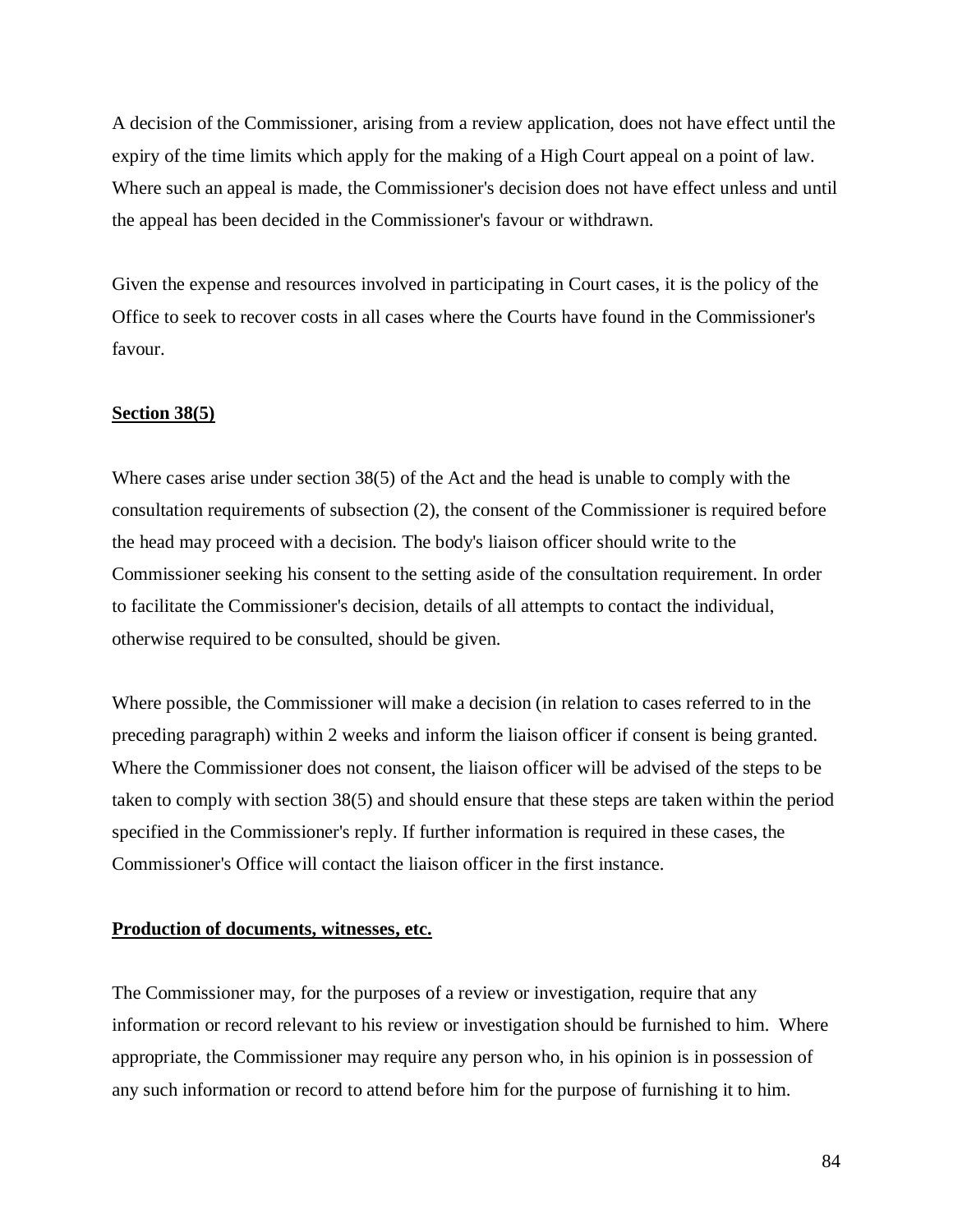Bodies must comply with the Commissioner's requirements in this respect. Subject to the Commissioner's agreement, and at the request of the official concerned, the liaison officer may attend any interview between the Commissioner (or his staff) and a relevant official of the FOI body.

#### **Liaison Officer to be informed by Commissioner's Office**

As the liaison officer is the primary channel of communication between the Commissioner's Office and the FOI body, the Commissioner's Office will seek to ensure that the liaison officer is kept fully informed by, for example, routing queries through the liaison officer, by sending the liaison officer copies of all significant correspondence, and by informal contacts. A generic email addresses will be used for written communications with the liaison officer wherever possible. The level of such contact will vary from body to body depending on the nature of the case and the structure of the FOI body.

The liaison officer will be advised when a review has been completed and will be notified of the decision. Depending on the nature of the decision, the liaison officer will be expected to communicate this decision within the body and to ensure that any actions required to implement it are undertaken. The liaison officer will also be informed if a review application is withdrawn.

Any files or papers returned to the FOI body must be acknowledged by the body concerned and the receipt placed on the case file.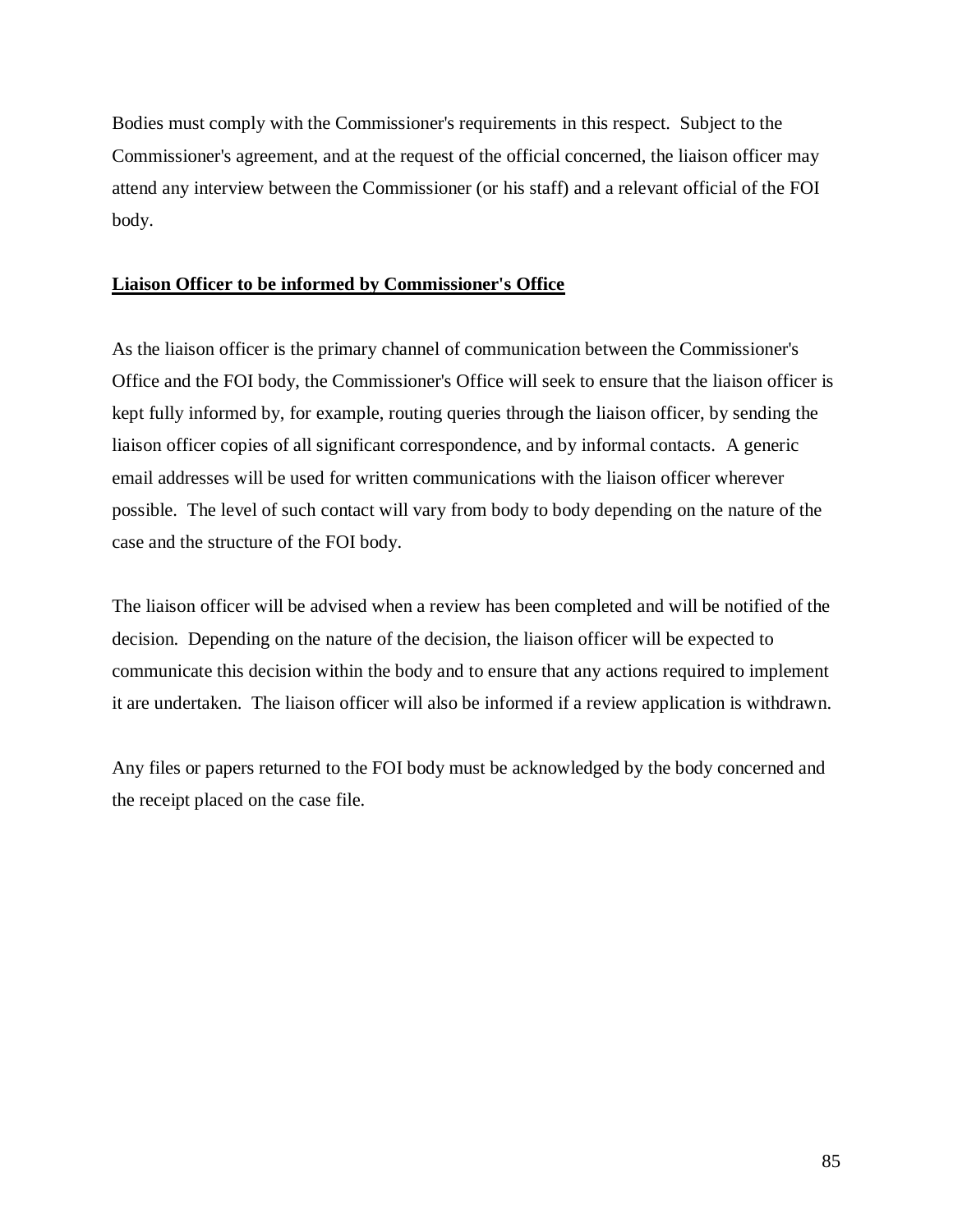## **Appendix 5 OIC Decision Style Guide**

## **OIC Decision Style Guide**

In order to maintain consistency in the decisions issuing from the OIC, the following style guide should be used when drafting decisions.

## **FRONT PAGE OF DECISION**

(A sample front page is set out at Page four of this guide for ease of reference.)

- The front page of the decision should be in Calibri 12pt font.
- **Do not** use full stops at the end of text under the first five headings (Case Number, Applicant, Public Body, Issue and Review).
- Use full stops at the end of text under the remaining headings (Decision and Right of Appeal), as the text should comprise full sentences.
- **Applicant**: do not use (the applicant) or "the applicant" after the applicant's name and address as this is denoted by the heading.
- **Public Body**: if you intend to use a shortened version/acronym of the public body's name in the decision put it in brackets (no inverted commas) after the full name, e.g. The Department of Justice and Equality (the Department)
- Use **Double Spacing** between text and next heading.

## **BODY OF DECISION: FORMATTING**

- Use Calibri 12pt font throughout the remainder of the decision.
- Text should be left justified.
- **Headings** should be as follows:
	- Section Heading: **12pt Bold Underlined**
	- Level 1 Subheadings: **Bold**
	- Level 2 Subheadings: Plain, underlined
	- Level 3 Subheadings: Plain.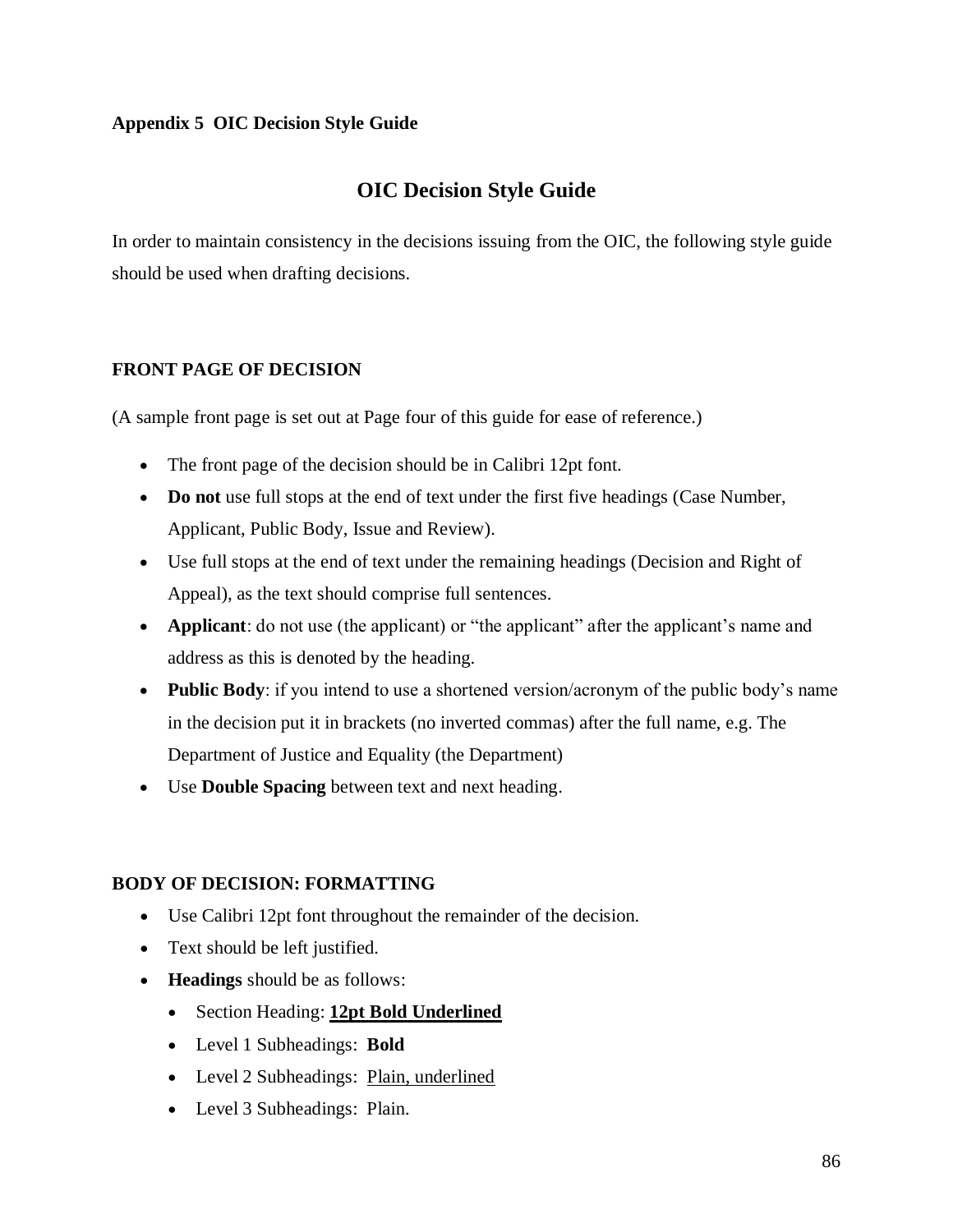• **Use bold:** where necessary, to add **emphasis** to a quote or comment.

### **BODY OF DECISION: REFERENCING**

- **References to OIC Cases**: use a hyperlink to the Case Number, not in bold or italics, together with a hyperlink to the website. For example: ["Case 170570,](http://www.oic.ie/decisions/mr-o-and-kerry-county-cou/index.xml) which is available on our website [www.oic.ie"](http://www.oic.ie/).
- **References to Court Cases**: Case name in italics, rest of citation in standard font, as a hyperlink to the judgment (where practicable), e.g. *Grange -v- [The Information](http://www.courts.ie/Judgments.nsf/09859e7a3f34669680256ef3004a27de/017baeba8501be528025825200379b0f?OpenDocument)  [Commissioner & anor](http://www.courts.ie/Judgments.nsf/09859e7a3f34669680256ef3004a27de/017baeba8501be528025825200379b0f?OpenDocument)* [2018] IEHC 108.
- **Quotations** from previous decisions and court cases: place the quote in inverted commas, indented, on a new line with a line's space between the quote and the preceding paragraph. Do not use italics.
- **References to sections of the Act** 
	- Paraphrasing should be done in the body of the paragraph, with no italics or inverted commas.
	- Direct citations should be placed in inverted commas, indented, on a new line with a line's space between the quote and the preceding paragraph. Do not use italics.

## **BODY OF DECISION: LANGUAGE**

- **Date style:** use 18 June 2014, not 18<sup>th</sup> June 2014, 18 of June 2014, 18/06/14, etc
- **References to a public body**: use "it" not "they",
- **References to the Commissioner**: refer to the Commissioner, not the Information Commissioner.
- **References to the Office of the Information Commissioner** should refer to "the Office", not "the office".
- **References to the name of the public body** (e.g. the Department, the Council, etc) should be in upper case. References to **public bodies in general** should be lower case.
- **References to Judges:** Surname followed by J., e.g. McKechnie J., Carney J., etc.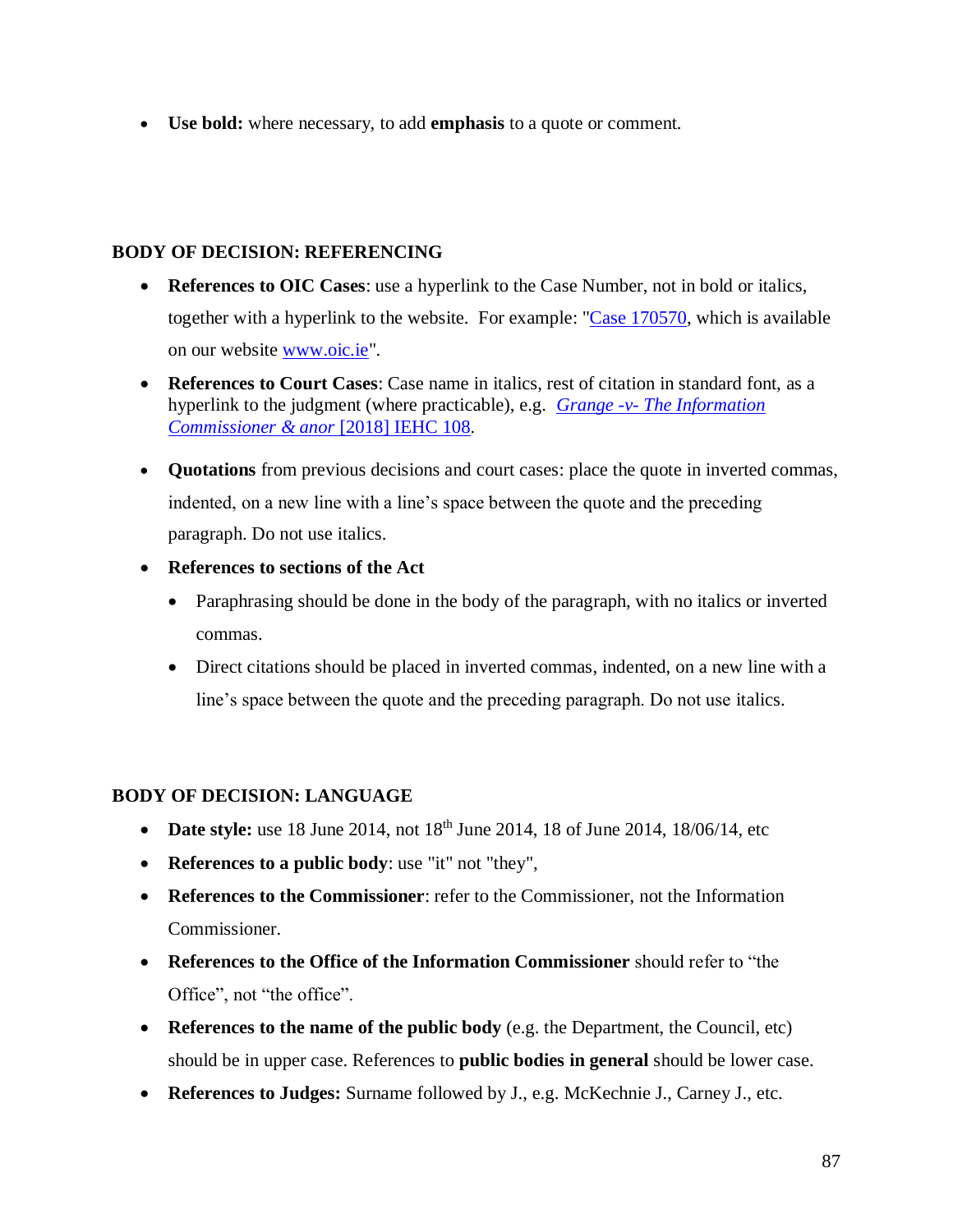- **References** to the applicant, decision maker, sections (of the Act) should all be in lower case.
- **Bullet points:** use single indent bullet points, not numbered lists.
- **Numbers**: spell cardinal numbers up to nine, from 10 on use figures: i.e. one record, 11 records, etc.
- **Latin legal phrases** should be used only whern necessary and should be in italics e.g. *ultra vires*
- Keep the **verb tenses** consistent. For example, "The Department argued" followed later by "the Department contended" is fine. "The Department argued", followed later by "the Department contends", is not. Saying that "the Department originally argued" but that "It now contends" is fine
- Use **plain language** where possible.

## **STANDARD PARAGRAPH FOR USE IN DECISIONS TAKEN UNDER 1997-2003 ACTS To be inserted at end of Background Section**

• In the interests of clarity, I should point out that this review was carried out under the provisions of the FOI Acts 1997-2003 notwithstanding the fact that the FOI Act 2014 has now been enacted. The transitional provisions in section 55 of the 2014 Act provide that any action commenced under the 1997 Act but not completed before the commencement of the 2014 Act shall continue to be performed and shall be completed as if the 1997 Act had not been repealed.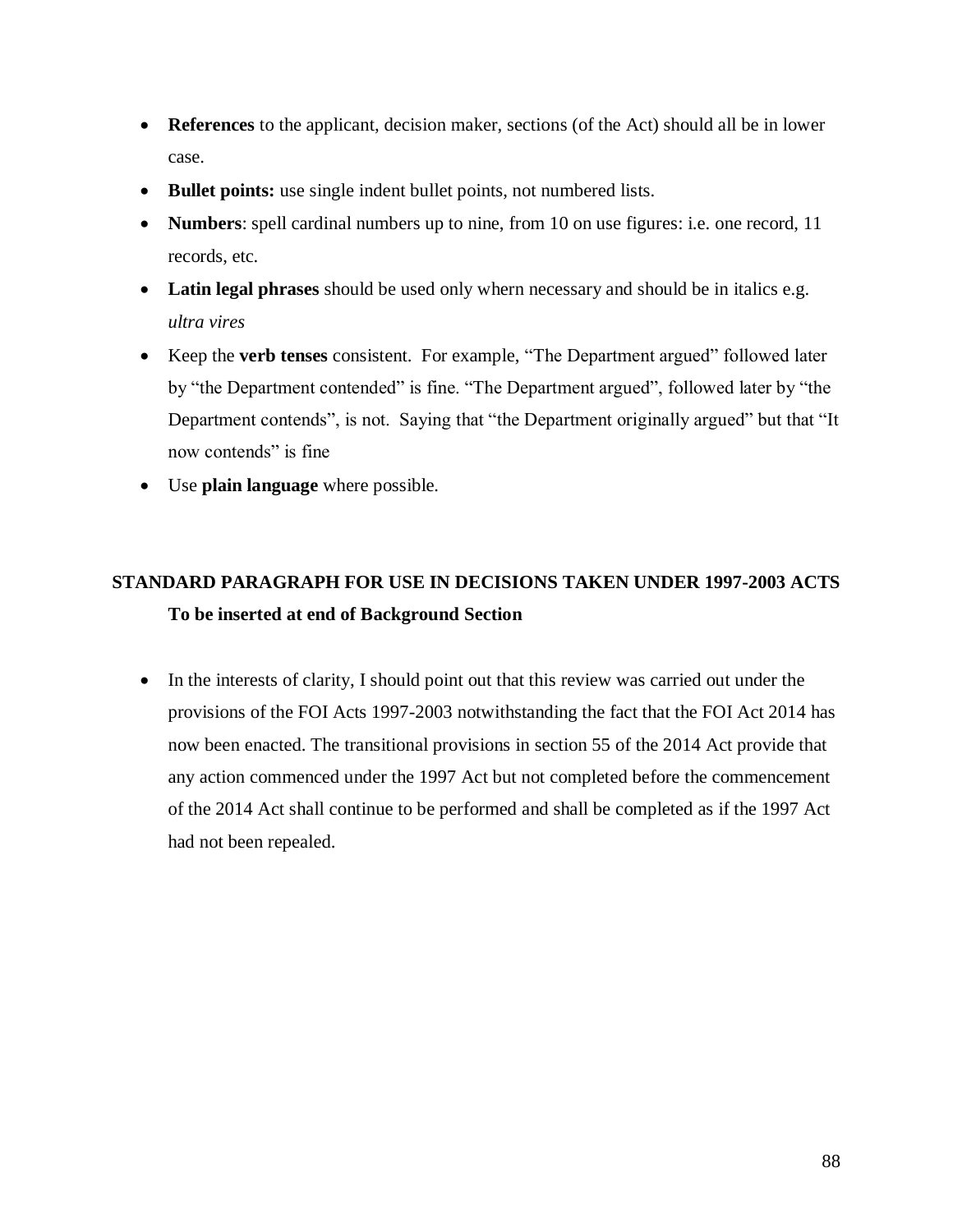## **SAMPLE FRONT PAGE OF DECISION**

## **Review Application to the Information Commissioner under the Freedom of Information Acts 1997 and 2003 (the FOI Act)**

**or**

## **Review Application to the Information Commissioner under the Freedom of Information Act 2014 (the FOI Act)**

| <b>Case Number:</b>     | OIC-XXXXX-XXXXXX                                                                                                                                                                                                                                                                                                                                                 |
|-------------------------|------------------------------------------------------------------------------------------------------------------------------------------------------------------------------------------------------------------------------------------------------------------------------------------------------------------------------------------------------------------|
| Applicant:              | John Murphy, 12 Alphabet Street, Coolock, Dublin 5                                                                                                                                                                                                                                                                                                               |
| <b>Public Body:</b>     | The Department of Justice and Equality (the Department)                                                                                                                                                                                                                                                                                                          |
| Issue:                  | Whether the Department was justified in deciding to refuse access to<br>records relating to the applicant on the ground that they do not exist or<br>cannot be found                                                                                                                                                                                             |
| Review:                 | Conducted in accordance with section 34(2) of the FOI Act by Stephen<br>Rafferty, Senior Investigator, who is authorised by the Information<br>Commissioner to conduct this review                                                                                                                                                                               |
| <b>Decision:</b>        | The Senior Investigator found that the Department was justified in<br>deciding to refuse access to records relating to the applicant on the<br>ground that they do not exist or cannot be found. He affirmed the<br>decision of the Department.                                                                                                                  |
| <b>Right of Appeal:</b> | A party to a review, or any other person affected by a decision of the<br>Information Commissioner following a review, may appeal to the High<br>Court on a point of law arising from the decision. Such an appeal must be<br>initiated not later than eight weeks from the date on which notice of the<br>decision was given to the person bringing the appeal. |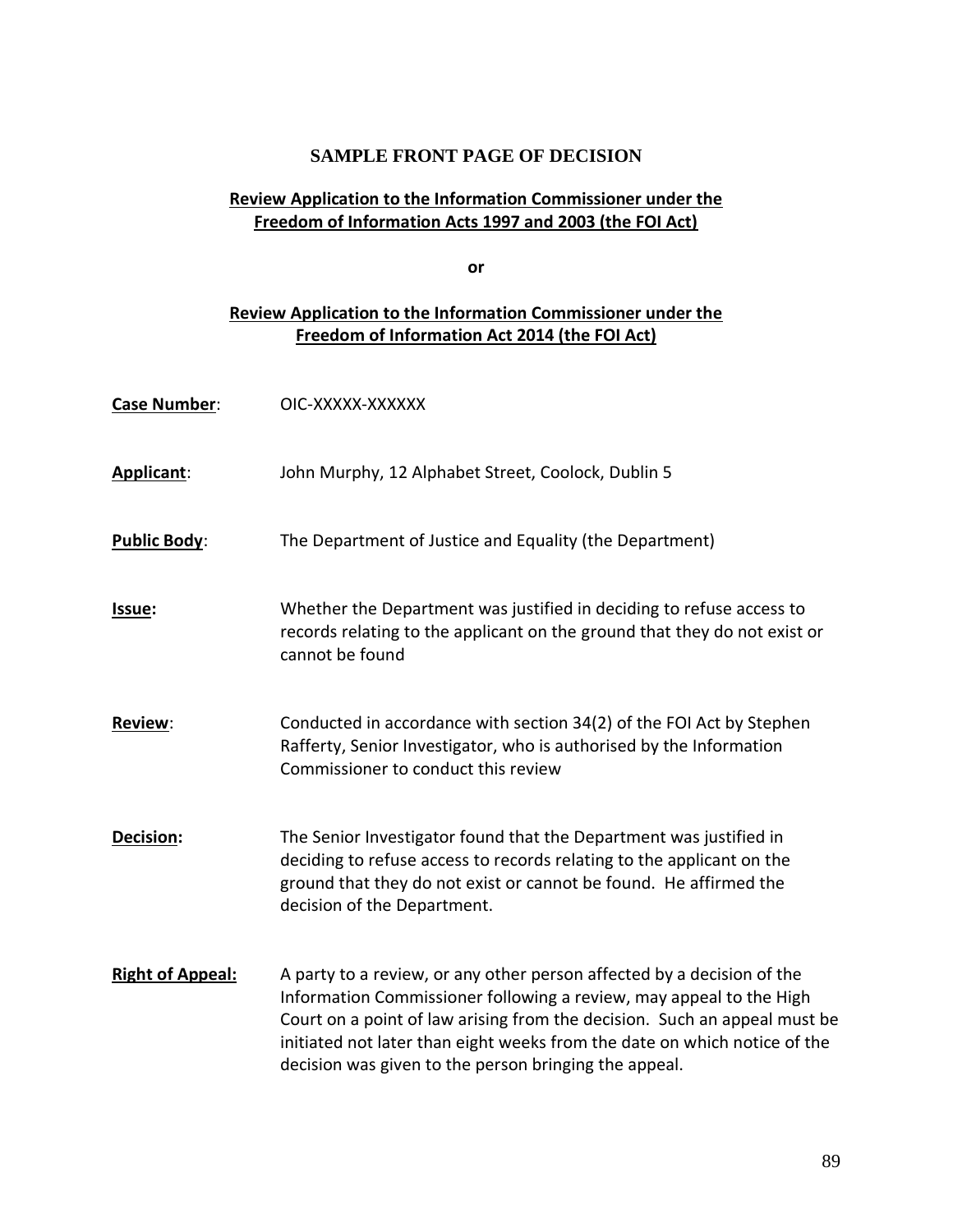## **Appendix** 6

#### **Glossary of Terms**

**Applicant** - A person who has applied to the Information Commissioner for a review of a decision of an FOI body. The term covers both a person who has made a request to an FOI body under the FOI Act and a person who has objected to the granting of a request by some other party for access to information either about the applicant or which the applicant gave to the FOI body.

**Assessment Unit –** A unit staffed by Administrative Officers and Higher Executive Officers that is managed by an Investigator at Assistant Principal Officer level. The unit screens all newly accepted cases for suitability for immediate processing, subject to capacity, by the unit.

**Internal review** - The review of an initial decision on a request conducted by a member of staff of the FOI body of higher rank than the person who made the initial decision. This contrasts with reviews by the Information Commissioner which are external to the FOI body.

**Investigations Unit** – A unit staffed by AP/Investigators who report directly to a Senior Investigator. The unit processes cases, generally in "date of receipt" order, which are not deemed suitable for immediate processing by the Assessment Unit, usually because of the complex issues or large number of records involved.

**Person to whom section 38(2) applies** - In the case of a request for records which contain information obtained in confidence, the person who gave the information to the FOI body, and, if the head considers it appropriate, the person to whom the information relates. In the case of a request for records which contain personal information or commercially sensitive information, the person to whom the information relates.

**Policy Section** – Established to develop guidance for Investigating Officers on the provisions of the FOI Act.